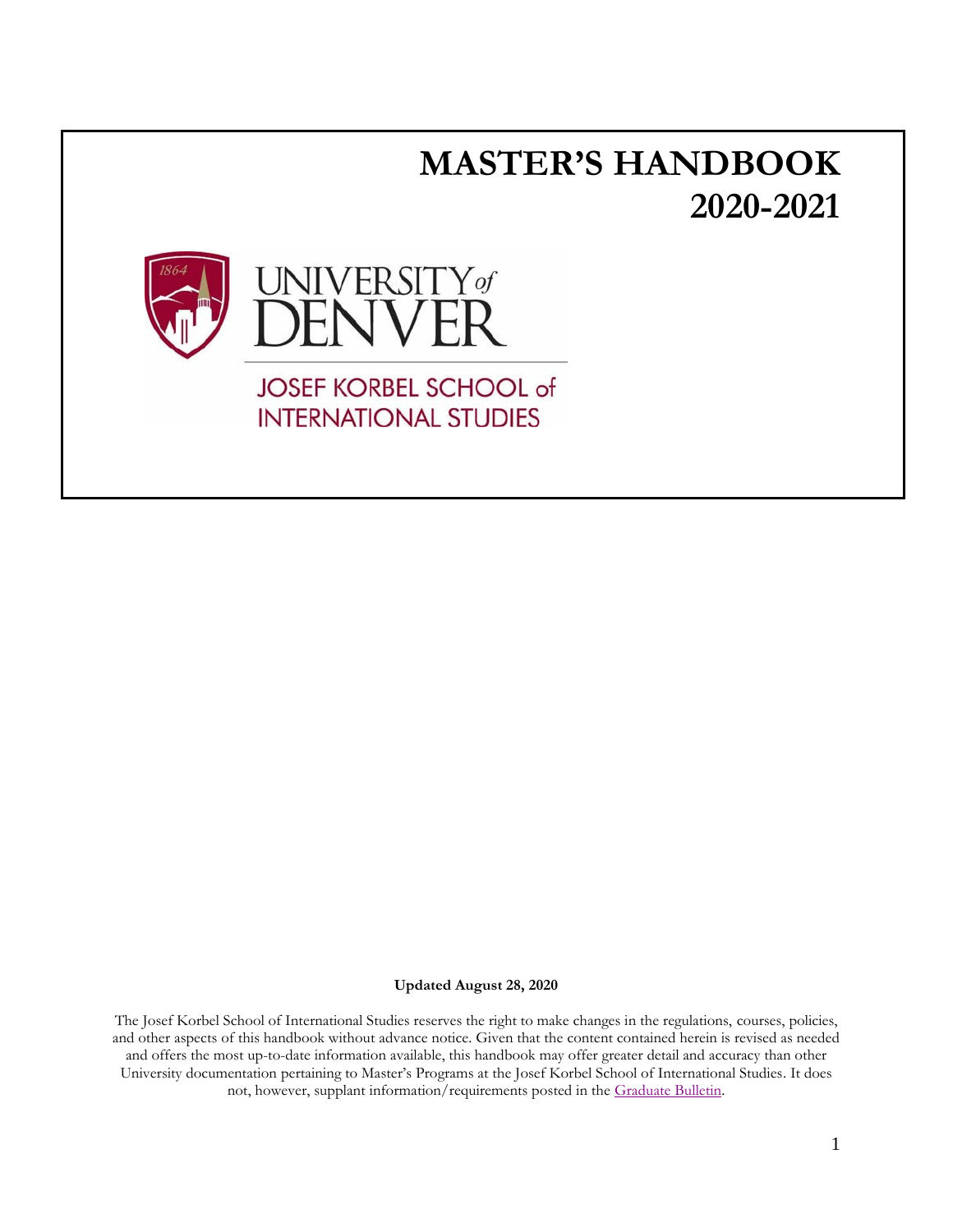# **Table of Contents**

| Certificate of Specialization in International Studies with a concentration in Global                |  |
|------------------------------------------------------------------------------------------------------|--|
|                                                                                                      |  |
| Certificate of Specialization in International Studies with a concentration Global Health Affairs.40 |  |
| Certificate of Specialization in International Studies with a concentration Homeland Security  42    |  |
| Certificate of Specialization in International Studies with a concentration Humanitarian Assistance  |  |
|                                                                                                      |  |
|                                                                                                      |  |
| Certificate of Specialization in International Studies with a concentration Global Business &        |  |
|                                                                                                      |  |
| Certificate of Specialization in International Studies with a concentration Public Diplomacy  49     |  |
| Certificate of Specialization in International Studies with a concentration Religion and             |  |
|                                                                                                      |  |
|                                                                                                      |  |
| Peace Corps Fellows Program for Returning Peace Corps Volunteers (RPCV)53                            |  |
|                                                                                                      |  |
|                                                                                                      |  |
|                                                                                                      |  |
|                                                                                                      |  |
|                                                                                                      |  |
|                                                                                                      |  |
|                                                                                                      |  |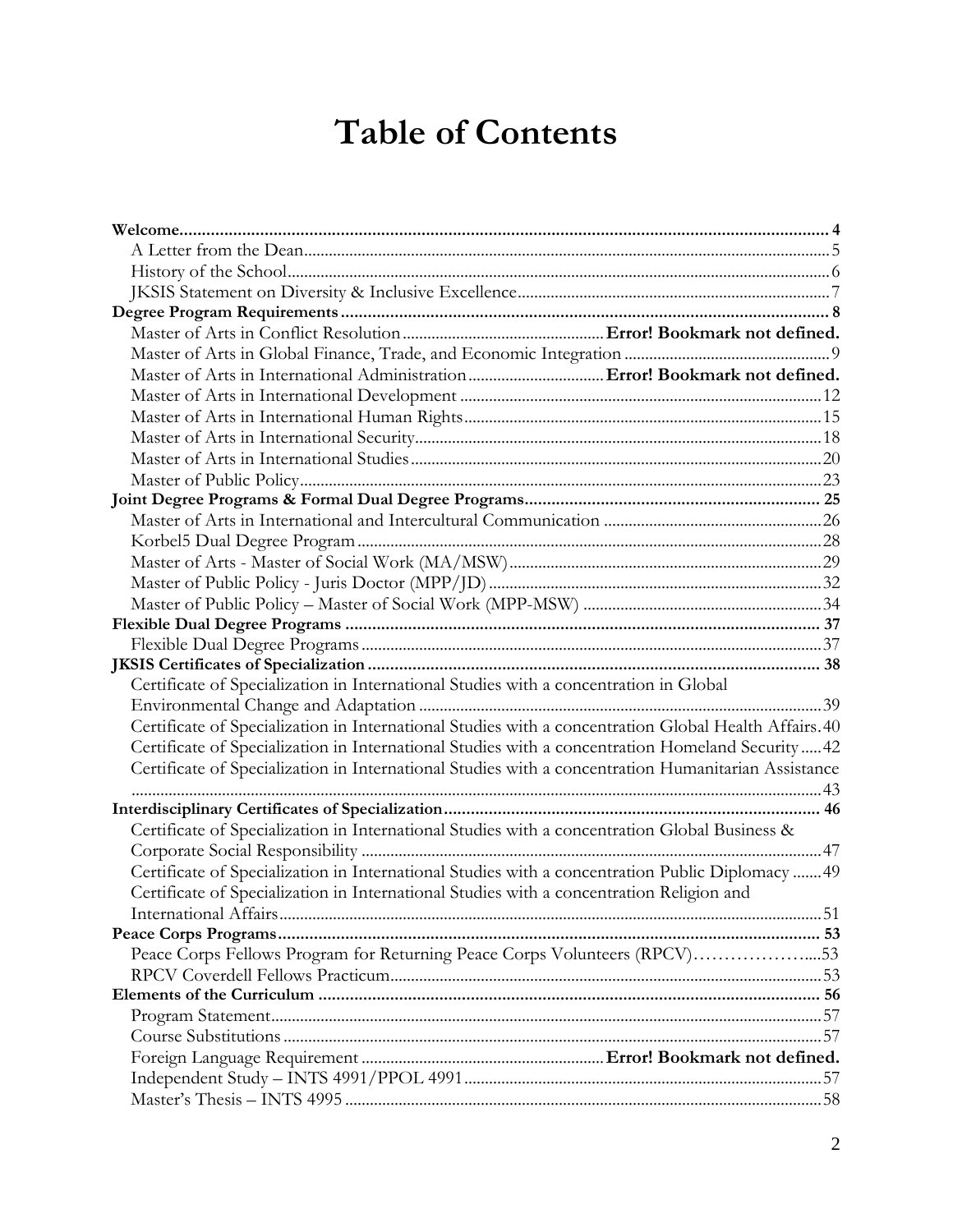| Policy for Exemption from the Internship Requirement Error! Bookmark not defined. |  |
|-----------------------------------------------------------------------------------|--|
|                                                                                   |  |
|                                                                                   |  |
|                                                                                   |  |
|                                                                                   |  |
|                                                                                   |  |
|                                                                                   |  |
|                                                                                   |  |
|                                                                                   |  |
|                                                                                   |  |
|                                                                                   |  |
|                                                                                   |  |
|                                                                                   |  |
|                                                                                   |  |
|                                                                                   |  |
|                                                                                   |  |
|                                                                                   |  |
|                                                                                   |  |
|                                                                                   |  |
|                                                                                   |  |
|                                                                                   |  |
|                                                                                   |  |
|                                                                                   |  |
|                                                                                   |  |
|                                                                                   |  |
|                                                                                   |  |
|                                                                                   |  |
|                                                                                   |  |
|                                                                                   |  |
|                                                                                   |  |
|                                                                                   |  |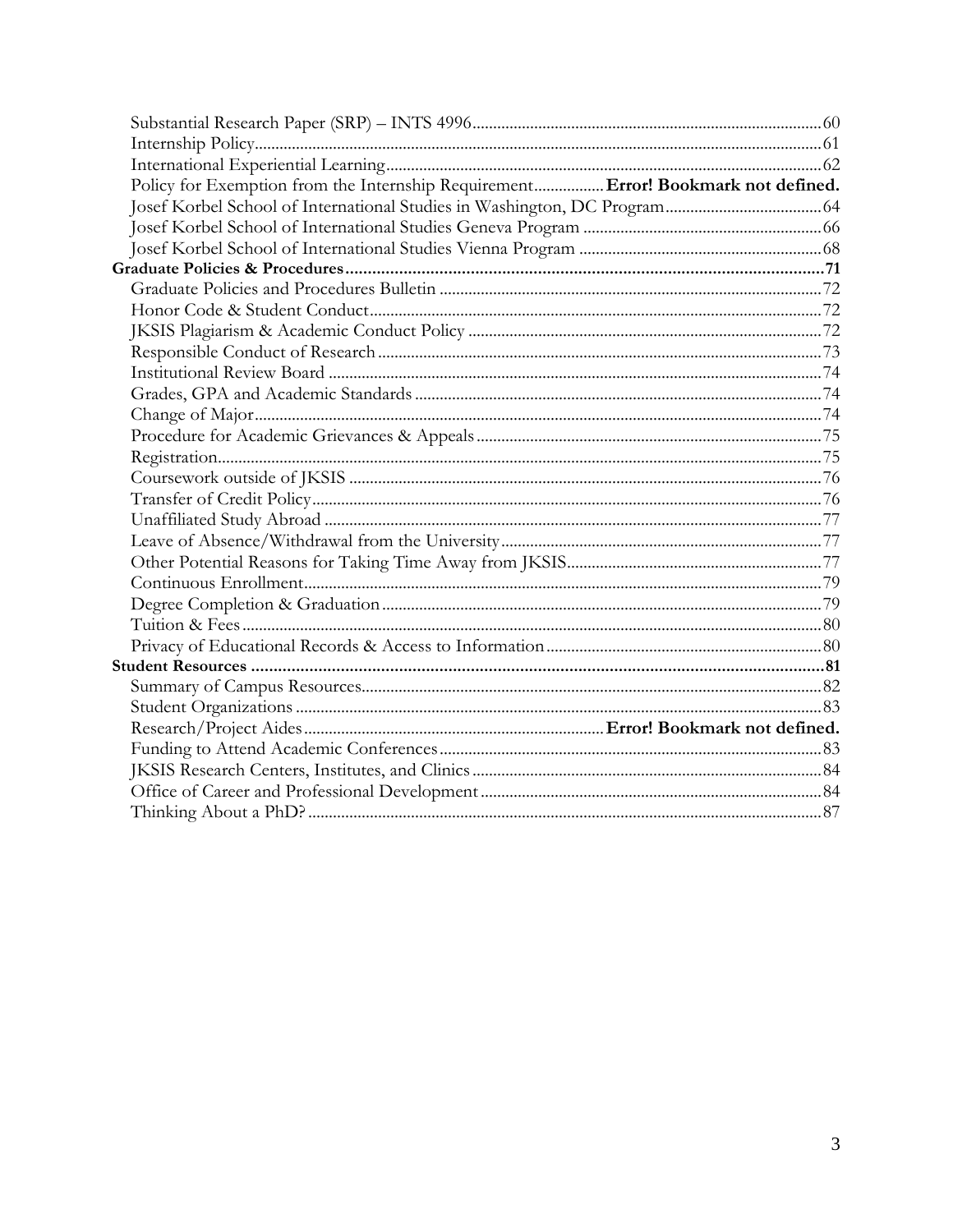# <span id="page-3-0"></span>**Welcome**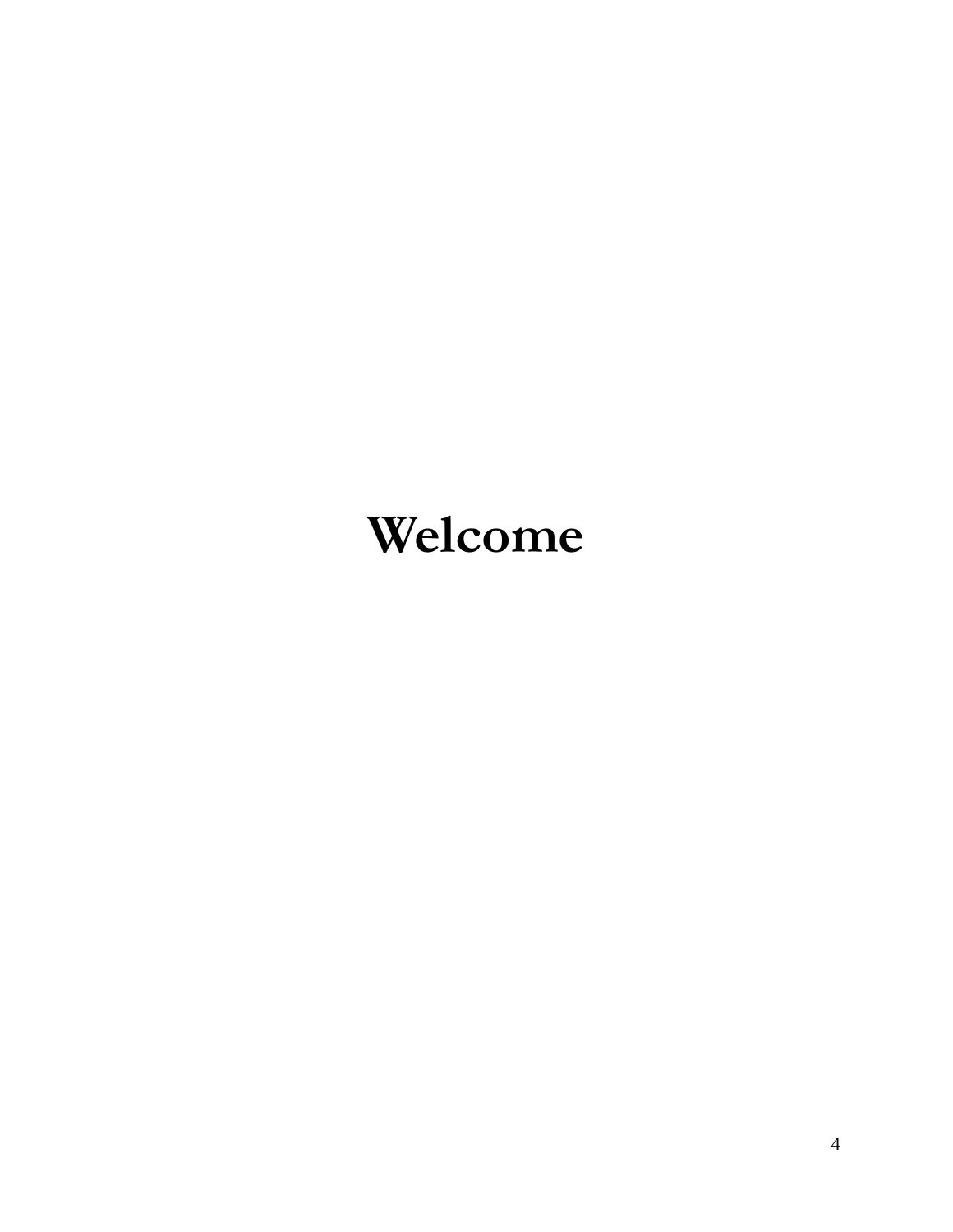# **A Letter from the Dean**

<span id="page-4-0"></span>Dear Incoming Graduate Students:

Now, more than ever, our nation and the world need talented, skilled, and compassionate practitioners working in the field of International Relations. At the Josef Korbel School, we are looking for those students who have the passion to help navigate these challenging times whether they are working for the Department of State, the World Bank, or in the field in developing countries.

You will find within our school, dedicated faculty and staff who are always available to help students identify the appropriate path to follow which will prepare them for careers best suited for their strengths and interests. Our degrees range from International Development to Public Policy to Global Finance Trade and Economic Integration. Active grant-funded projects provide students the opportunity to gain valuable skills through faculty-sponsored research opportunities. Internships across the globe provide students the chance for handson experience in selected areas that will help them determine their future career goals.

Within the walls of the Anna and John J. Sie International Relations Complex, you will find a welcoming and stimulating environment. Our Centers of Excellence provide ongoing programs on controversial international topics designed to inspire discussion and expose students to world-renowned scholars.

We have an active student body that cares about human rights, justice, and integrity. But they also care about having fun and enjoying the numerous amenities of Denver and Colorado! On any given weekend, groups of students will have organized impromptu field trips to the local breweries in downtown Denver, a trip to the mountains for skiing or hiking, or a night at the theater.

We welcome you warmly to the Josef Korbel School of International Studies family where you can study, grow, and gain the experience that will propel you toward meaningful lifetime work.

Sincerely,

Dr. Fritz Mayer Dean, Josef Korbel School of International Studies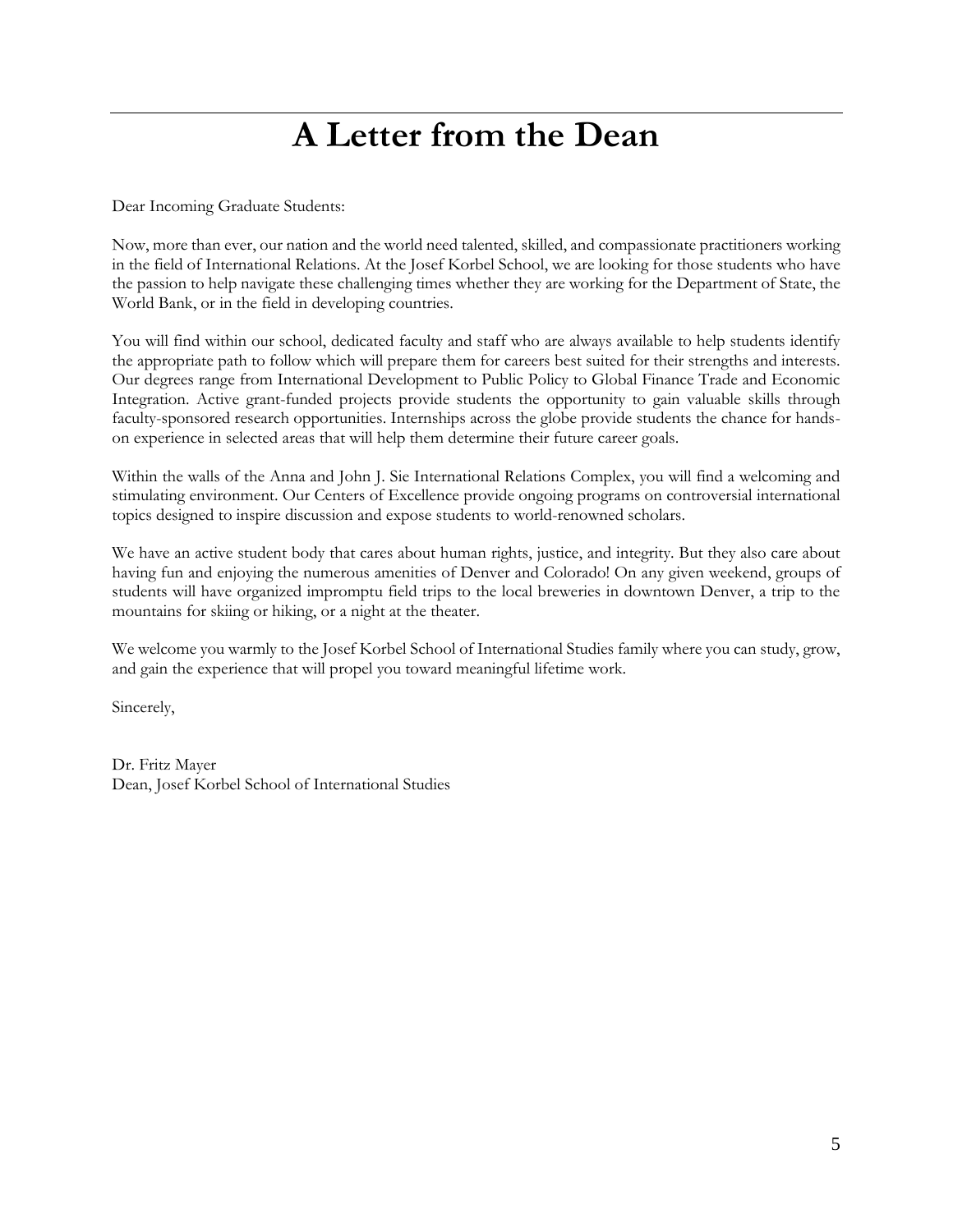# **History of the School**

<span id="page-5-0"></span>The <u>Josef Korbel School of International Studies</u> has offered degree programs in international affairs since its founding in 1964 as the Graduate School of International Studies. The school was renamed on May 28, 2008, to honor its founder and first dean, Josef Korbel.

In its earliest incarnation, the Department of International Relations at the University of Denver (established in 1929 and one of the first of its kind in the United States) had a national reputation thanks to the leadership of Ben Mark Cherrington, a dynamic educator dedicated to providing students with a global perspective on the issues of the day. The department's academic programs also had the moral and financial support of the Social Science Foundation, established in 1926 by Denver investment banker and philanthropist James Causey with the support of then-DU Chancellor Heber Harper. As a result, Mr. Causey stated that students of the University of Denver would have "an altogether unusual opportunity to be well informed upon all aspects of the great social, industrial, and international problems of the present and the future and that as a result the University may be the means of training real leaders in the field." Today, the foundation's board manages a multimilliondollar trust, the proceeds of which are dedicated to promoting the study and application of international relations at both the undergraduate and graduate levels.

The Graduate School of International Studies became a reality largely due to the vision and efforts of Josef Korbel, who is now widely known as the father of Madeleine Albright, first female U.S. Secretary of State and highest-ranking woman in the history of the U.S. government. A diplomat in Czechoslovakia, Korbel fled the country after the Nazi invasion in 1939. Once the Third Reich was defeated, he returned to Czechoslovakia to serve as the country's ambassador to Yugoslavia, but was forced to flee again during the Communist coup in Czechoslovakia 1948. After learning he had been tried and sentenced to death in absentia, Korbel was granted political asylum in the United States and was hired in 1949 to teach international politics at the University of Denver.

During his career in Denver as a scholar and teacher, Korbel decided he wanted to establish a professional school that would prepare talented and idealistic people for distinguished careers in the public, private, and non-profit sectors. In 1964, with the support of Ben Cherrington, Korbel founded the Graduate School of International Studies (GSIS) and became its first dean. To house the school, the 30,300 square-foot Ben M. Cherrington Hall was built in 1965. GSIS flourished throughout the 1960's and 1970's as a leader of professional and scholarly training in international affairs, and established an undergraduate curriculum in 1985. In spring 2016, the School opened the new five story, 46,000 square foot Anna and John K. Sie International Relations Complex to continue and expand the important work of training future global leaders.

Today, the Josef Korbel School of International Studies is a top-fourteen, internationally ranked school and globally regarded as a premier educational institution. The school's community includes approximately 450 undergraduate International Studies and PPOL majors, over 200 graduate students, 42 appointed faculty, 25 staff members, numerous adjunct professors, and several thousand alumni living and working in 74 countries.

The recent prominence of graduates on the world stage has also contributed to the school's ascending reputation. Those graduates include former U.S. Secretary of State Condoleezza Rice; General George Casey, 38th chief of staff of the U.S. Army and former commander of the Multi-National Force–Iraq; Heraldo Muñoz, former Chilean ambassador to the United Nations; and Iran's Minister of Foreign Affairs., Mohammad Javad Zarif.

For years to come, the Josef Korbel School of International Studies will continue the work of its namesake and founder: offering a broad intellectual approach to the study of international affairs to practical idealists committed to the common good of an increasingly interconnected and interdependent world. For more information about the School's history at [http://www.du.edu/korbel/about/history.html.](http://www.du.edu/korbel/about/history.html)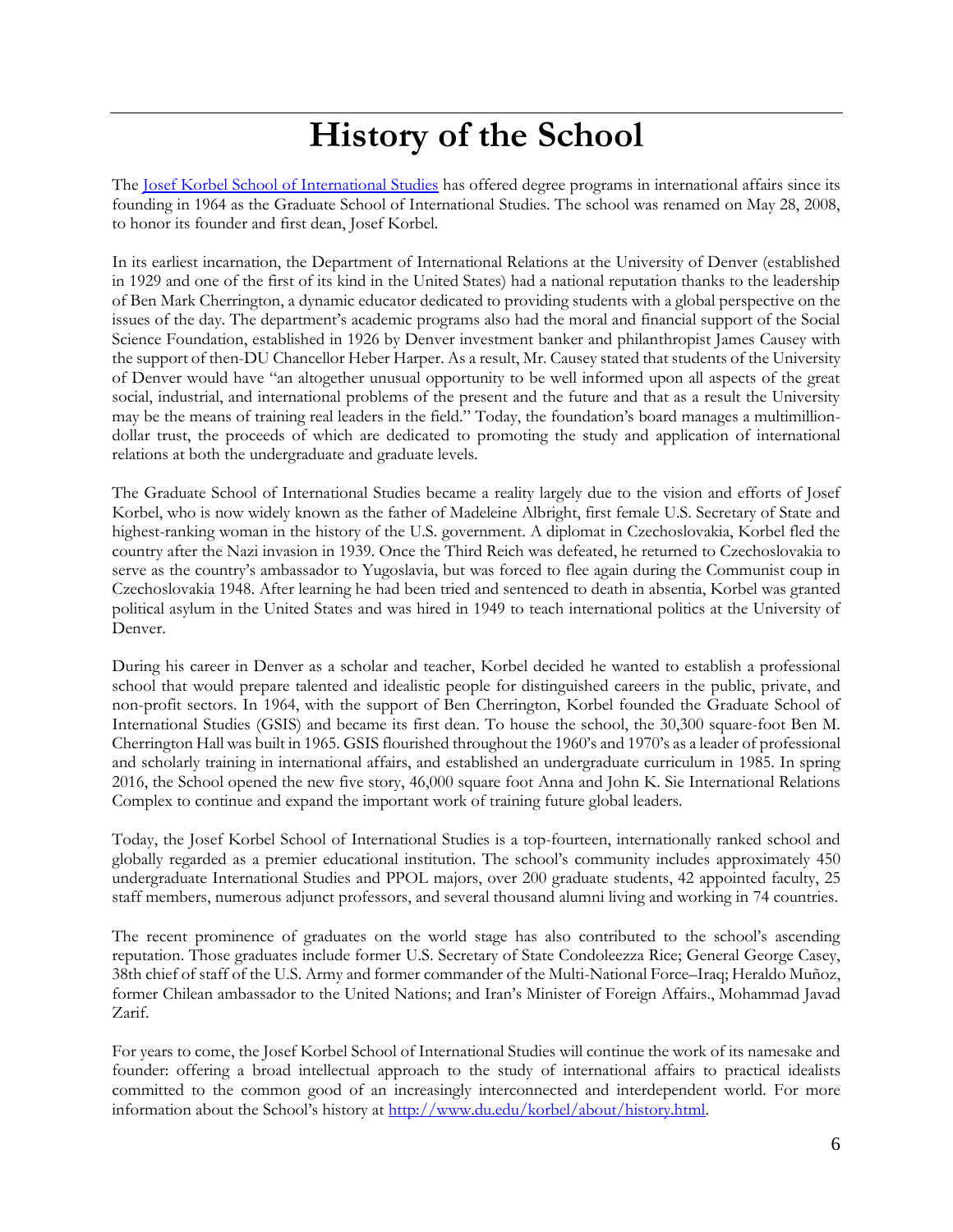# <span id="page-6-0"></span>**JKSIS Statement on Diversity & Inclusive Excellence**

The Josef Korbel School of International Studies is committed to fostering a diverse, equitable, and inclusive learning environment for all students, staff, and faculty. We value the diversity of backgrounds, ideas, and individuals that enrich our community. By diversity, we include the broad range of identities that individuals and groups bring with them, including (but not limited to) race, ethnicity, religion, gender, gender identity and expression, sexual orientation, socio-economic status, class, language, culture, national origin, generation/age, ability, veteran status, documentation status, academic experience, and intellectual perspective. We also recognize a special responsibility to undertake particular efforts to include the participation and voices of those from historically underrepresented groups who have experienced systematic marginalization, oppression, and lack of access. Diversity and inclusivity, therefore, also entail a commitment to equity, to understanding that not all individuals have had the same opportunities for access, and a collective responsibility to try to make such access more equitable. In all of this, diversity alone is not the only goal; we also strive to hear, listen to, and incorporate all respectful and inclusive voices in our teaching, research, and service. Diversity and inclusivity must also be accompanied by the provision of resources and an openness to listening to and making space for new voices. We hold that embracing and supporting new perspectives, individuals, and ideas invigorates academic excellence and pushes our entire community forward in today's rapidly changing global marketplace. As a school of international studies, within a university dedicated to the public good, a commitment to diversity, equity, and inclusive excellence is critical for preparing and ensuring the success of the next generation of community and global practitioners, scholars, and leaders.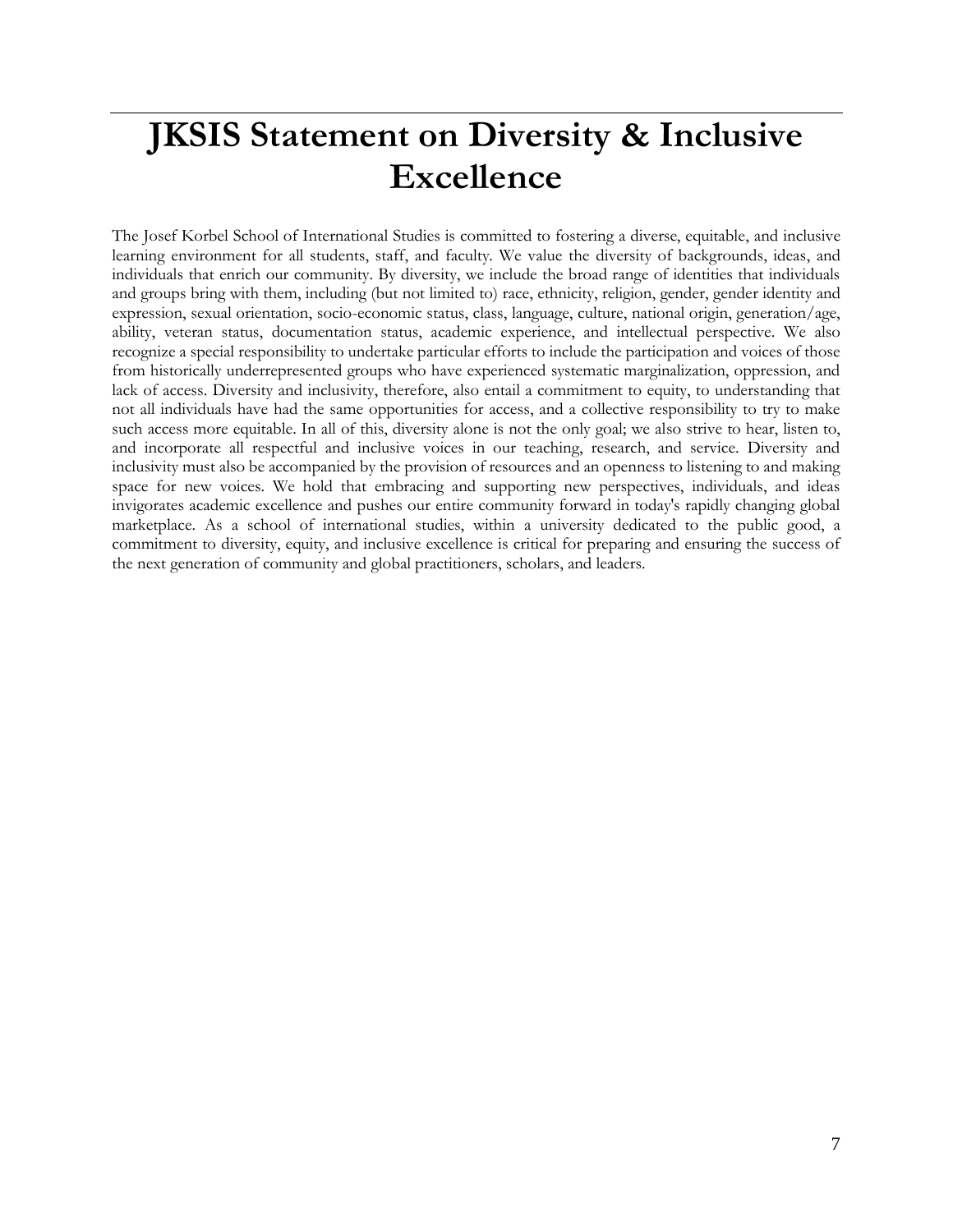# <span id="page-7-0"></span>**Degree Program Requirements**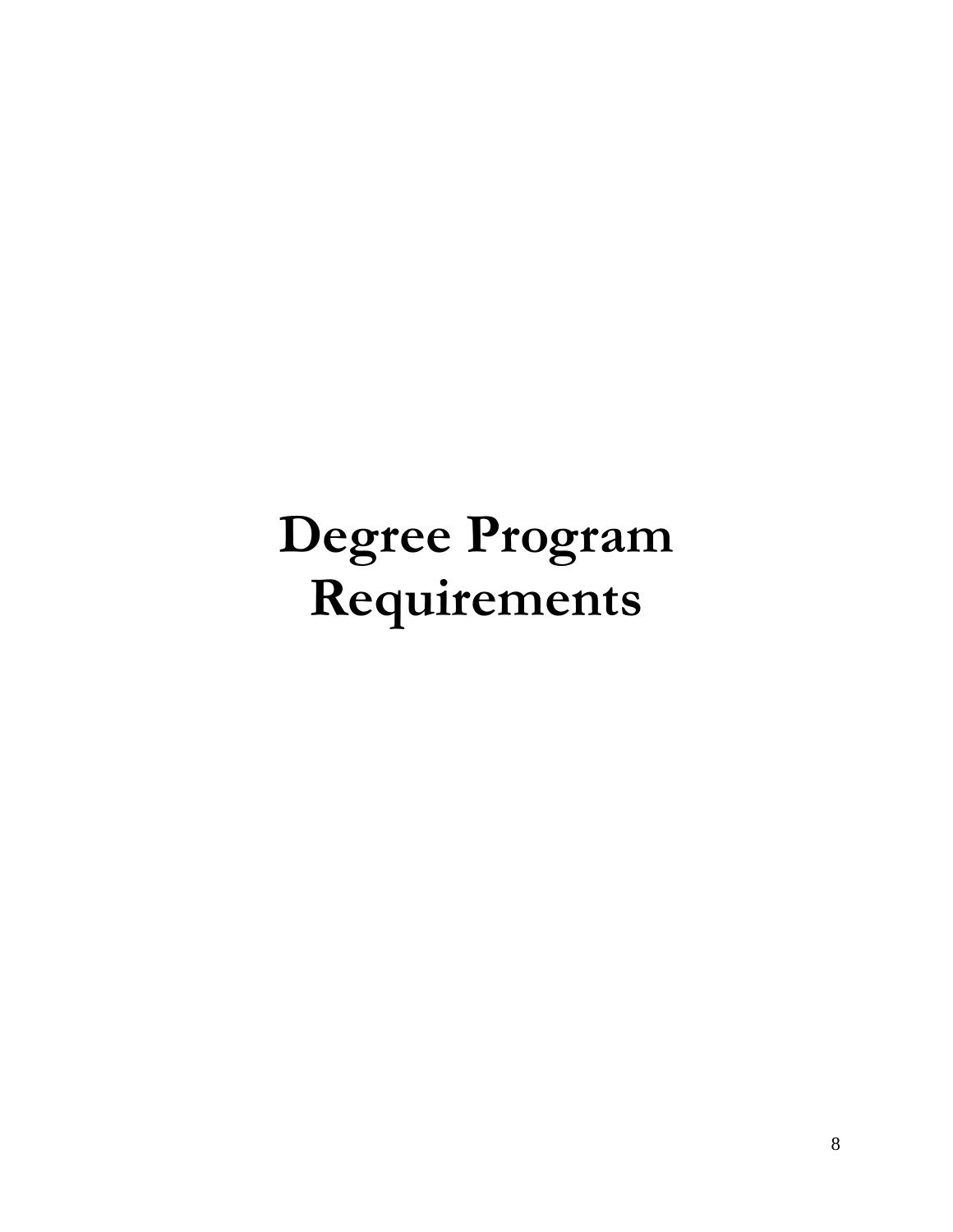# <span id="page-8-0"></span>**Master of Arts in Global Finance, Trade, and Economic Integration**

The Global Finance, Trade, and Economic Integration (GFTEI) program provides students with a multidisciplinary, policy-focused examination of the global economy. Courses within this degree focus on the complex changes underway in the global economy, including the emerging patterns of finance, trade, and human capital flows and their effect on national economies; the effect of globalization on state capacity, policy autonomy, and national economic conditions; the relationship between economic, political, and social outcomes; corporate governance and competition; and the interaction of interest groups, states, and multilateral agreements and organizations. All students within this degree receive training in advanced statistical methods, including econometrics. Students also select from a diverse collection of "hard" and "soft" skills courses.

Students pursuing the GFTEI degree are required to select one specialization that is tied to their intellectual and career aspirations. Some students have chosen to pursue two specializations. Examples of specializations that students have pursued recently include international political economy, international business, economic development, energy and environment, the political economy of Africa, China, the European Union, or Latin America, international security, qualitative analysis, and qualitative methods.

This degree is intended for students who intend to pursue careers in four domains:

- 1. International economic policy analysis for public sector agencies, such as the Department of Commerce, the International Trade Administration, and the Ministry of Finance;
- 2. Analyst positions in multilateral institutions and organizations, such as the World Bank, the World Trade Organization, the United Nations, the African Development Bank, and the Organization for Economic Cooperation and Development;
- 3. Research and analyst positions within non-governmental organizations, such as Oxfam, Action Aid, Accion, and Water for People;
- 4. Private sector careers as economic policy consultants, country risk or international project analysts, or international project managers.

Students who seek a more specialized and technical training in portfolio allocation might consider creating their own "customized, flexible dual degree" with the Daniels College of Business (DCB) that allows them to earn an MS in Finance along with the GFTEI degree (for more information, see the "Flexible Dual Degree [Programs](http://bulletin.du.edu/graduate/dual-degrees/flexible-dual-degree-programs/)" section of the Graduate Bulletin).

Students may be interested to know that the course "Economics: Fundamental Knowledge, Global Applications" (INTS 4536), offered each fall, is designed for students who have **never** successfully completed an undergraduate course in Introductory Macroeconomics & Microeconomics (or undergraduate Principles of Economics or undergraduate International Economics). INTS 4536 will prepare students who do not possess this basic economics background to enroll in INTS 4310 (International Trade) and INTS 4320 (International Monetary Relations).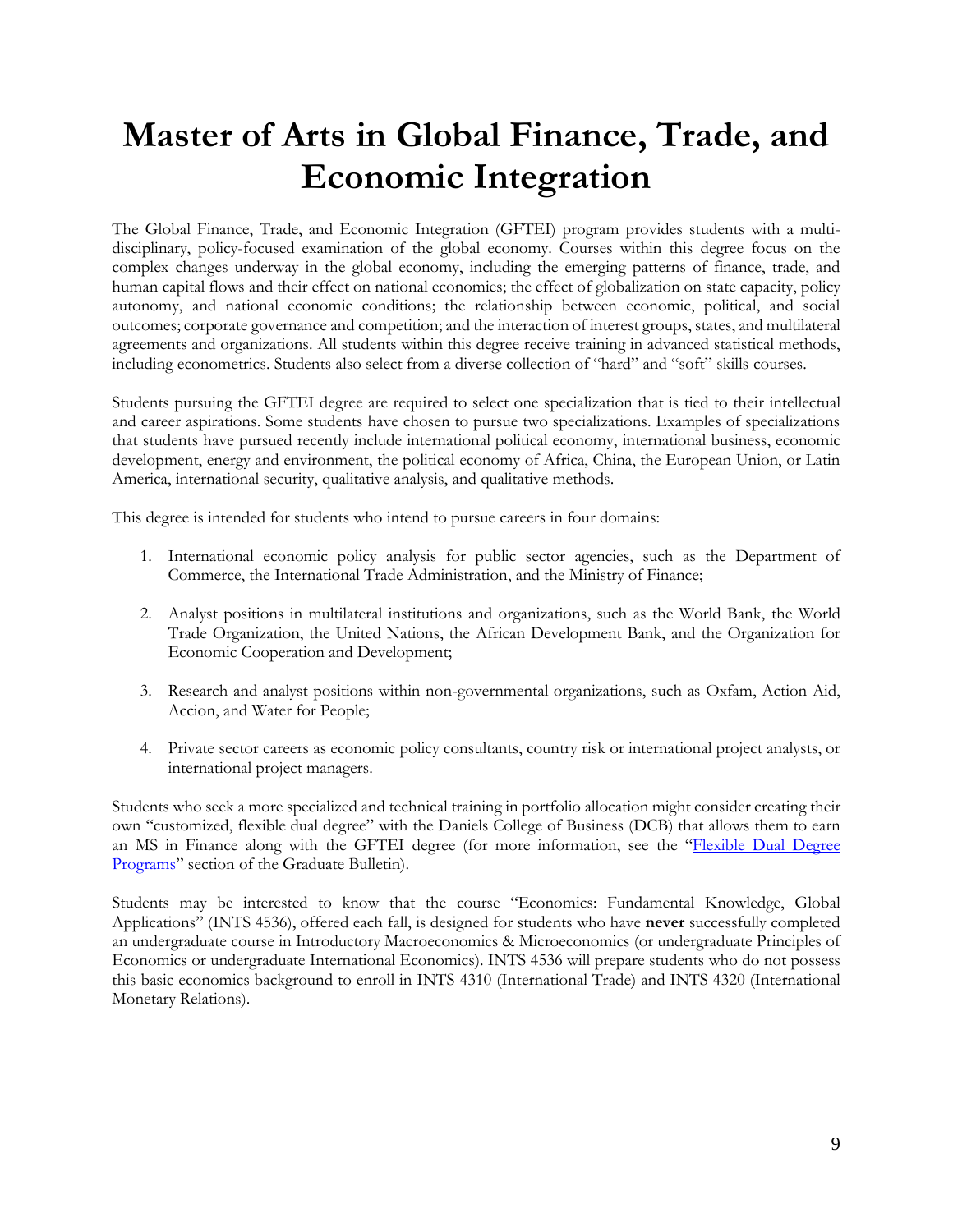### **Curriculum Overview:**

Candidates must complete sixty (60) credit hours.

### **Degree Requirements:**

**1. Korbel Core –** two courses **(8 credits):**

*(To be taken within the first two quarters of enrollment, or as early in the program as possible)*

- INTS 4091 Great Issues in International Relations
- INTS 4090 Values-Based Leadership in International and Public Affairs

# **2. Degree Core:** Three courses **(12 credits):**

- INTS 4310 International Trade**\***
- INTS 4320 International Monetary Relations**\***
- One of the following:
	- INTS 4324 International Political Economy
	- INTS 4370 Political Economy of Globalization**\*\***

**\*** *Prerequisite for INTS 4310: grade of B- or better in undergraduate course in Introductory Microeconomics, Principles of Economics (combining Introductory Micro and Macroeconomics), or International Economics. Prerequisite for INTS 4320: grade of B- or better in undergraduate course in Introductory Macroeconomics, Principles of Economics (combining Introductory Micro and Macroeconomics), or International Economics. Students who have not completed the undergraduate prerequisites for INTS 4310 and INTS 4320 should first complete* **INTS 4536 - Economics: Fundamental Knowledge, Global Applications***.*

**\*\*** *INTS 4310 and INTS 4320 are recommended prerequisites for* **INTS 4370***.*

# **3. Specialization:** Three courses **(12 credits):**

Each student creates a specialization area by completing at least three coursesthat are linked thematically. Specializations may center on an issue, region, or skill set. Students are required to complete at least one specialization but may also choose to complete a second specialization. Students have considerable latitude in the design of their selected specialization area, but must have it approved by the GFTEI degree director. Students choosing to complete a graduate Certificate may use three of those Certificate classes to form a specialization.

Examples of specializations that students have pursued recently include international political economy, international business, economic development policy, energy and environment, the political economy of Africa, China, the European Union, or Latin America, security and economic crime, quantitative analysis and forecasting, and qualitative methods.

# **4. Skills:** Three courses **(12 credits):**

- INTS 4051 Statistical Methods II**\* or** INTS 4057 Statistics for International Affairs**\*\***
- INTS 4303 Econometrics for Decision Making I
- A third skills oriented course approved by the GFTEI Degree Director.

While not an exhaustive list of options, the following skills-oriented classes are recommended:

- o INTS 4052 Statistical Methods III
- o INTS 4058 Time Series Analysis
- o INTS 4201 Quantitative Analysis of Global Climate Change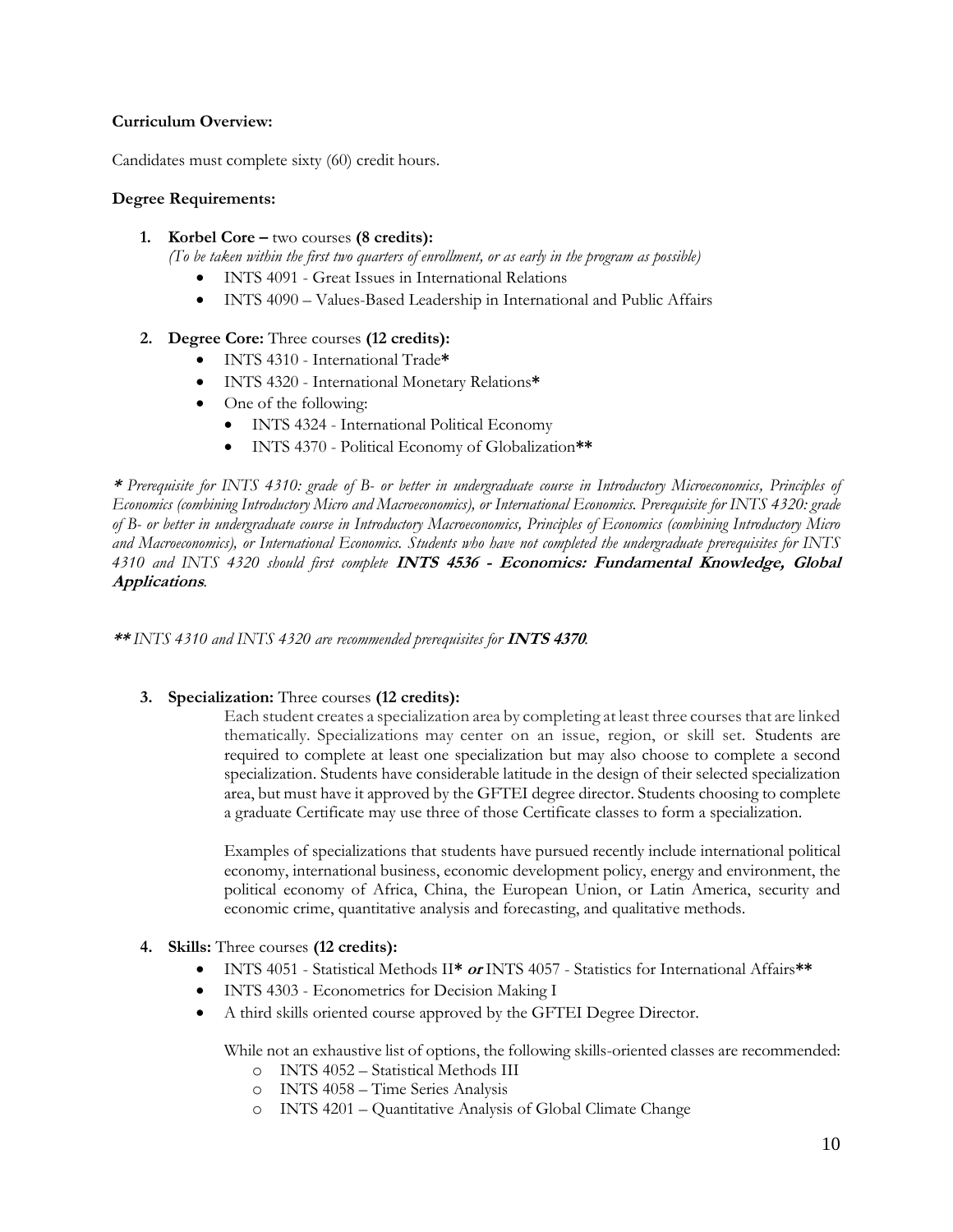- o INTS 4210 Multinational Corporations
- o INTS 4226 Social Enterprise and Global Poverty
- o INTS 4330 International Business Transactions
- o INTS 4339 Microfinance, Financial Inclusion and Inclusive Markets
- o INTS 4345 The Art of Forecasting
- o INTS 4555 Professional Communications
- o INTS 4579 International Futures
- o INTS 4632 Qualitative Research Methods
- o INTS 4650 Globalization and Economic Crime
- o INTS 4059- Data Science with Python
- o INTS 4060 Data Visualization
- o INTS 4964 Political Risk Analysis
- o PPOL 4250 Hacking for Good

**\*** *Students must complete INTS 4050 - Statistical Methods I (with a grade of C- or better) before they are eligible to register for INTS 4051 - Statistical Methods II. Students will receive elective credit for completing INTS 4050, but it cannot be used to satisfy the skills requirement for the degree.* 

**\*\*** *Students may take INTS 4057 - Statistics for International Affairs (which combines Stats I and Stats II), instead of INTS 4051 - Statistical Methods II, if they have a strong quantitative background. This is a fast-paced course and combines what is taught in Statistics I and Statistics II, so only take INTS 4057 if you are confident in your ability to keep up in such an environment.* 

- **5. Foreign Language:** Optional, but strongly recommended
- **6. Internship:** Required (registered as INTS 4981, for 0 or 4 credits)
	- Please see the Internship section of the Handbook for more details
- **7. Thesis (0-8 credits) or Substantial Research Paper (0-4 credits):** Optional
- **8. Electives:** quantity will depend on remaining number of credits needed to reach the minimum requirements of **60 credits.**

**Note:** MA in GFTEI candidates may enroll in a **maximum** of 12 credits at the Daniels College of Business. If a student wishes to take more than 12 credits, s/he must apply, and be accepted, to a graduate degree program at the DCB through the DU flexible dual degree program. No more than 12 credits completed prior to acceptance into such a program may be applied toward a DCB degree. Students currently enrolled in a dual or joint degree program are not impacted by this policy.

To request permission to register for DCB classes, please contact a Graduate Business Advisor at [gradbus.advising@du.edu.](mailto:gradbus.advising@du.edu) Students who register without this permission risk disenrollment from the course. All non-DCB students will be registered on a space-available basis.

**Degree Directors:**  (303) 871-2546 (303) 871-3089

**Prof. Ilene Grabel Prof. George DeMartino** [Ilene.Grabel@du.edu](mailto:Ilene.Grabel@du.edu) [George.Demartino@du.edu](mailto:George.Demartino@du.edu)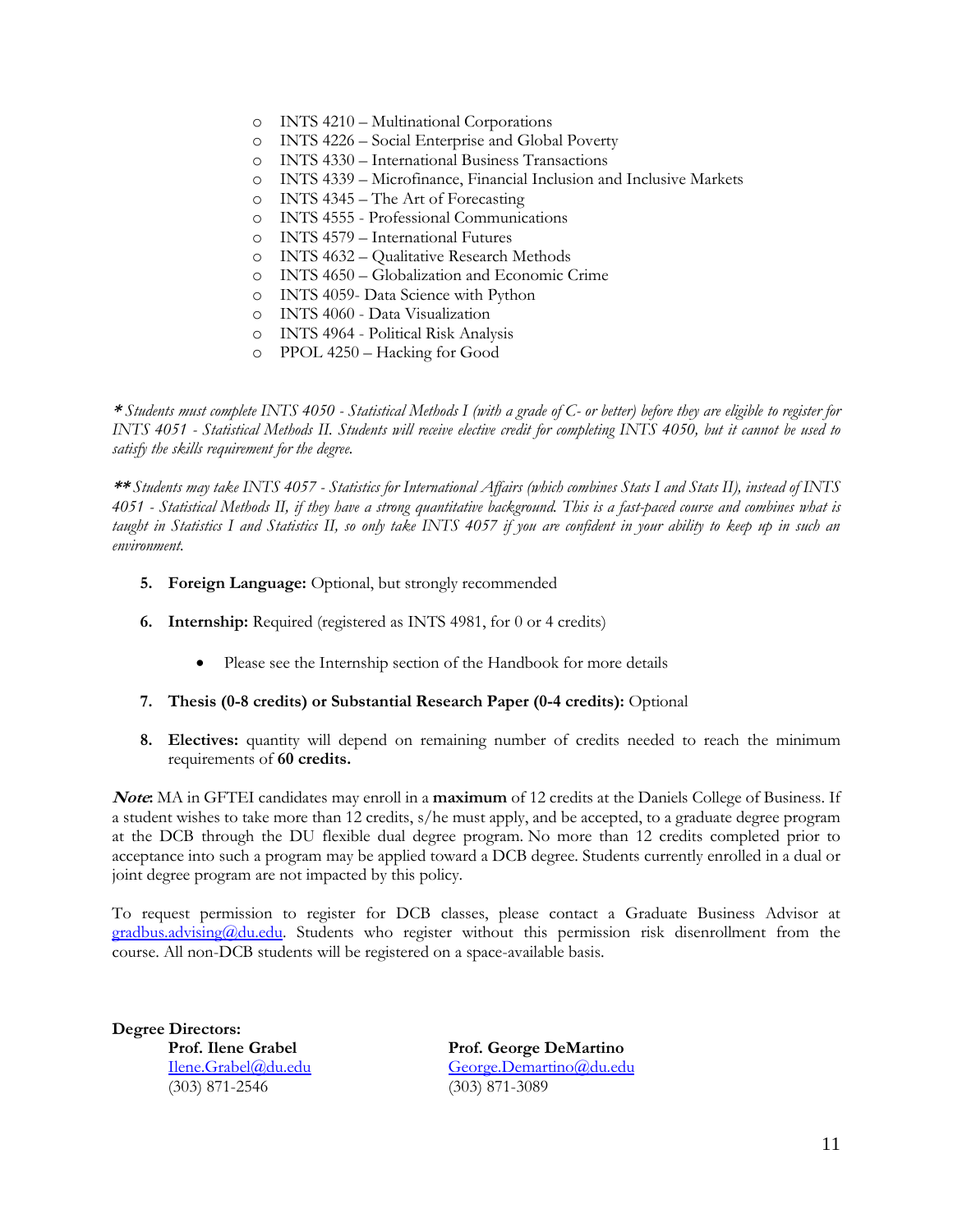# <span id="page-11-0"></span>**Master of Arts in International Development**

The MA in International Development focuses on development theory, policy-oriented decision-making and analysis, politics of institutions, and in-demand practical skills. The program prepares students for careers in government, multilateral and bilateral development agencies, non-governmental organizations, and the private sector. Development graduates also enter relevant doctoral programs.

The program reflects an approach to development that emphasizes not only economic issues but also the importance and interrelatedness of sustainable economic and human development, human rights, and environmental sustainability. We emphasize the diversity of needs, desires, opportunities, and constraints experienced by individuals of differing socioeconomic classes, ethnicities, and genders, as well as differences among nations and regions.

Students gain analytical skills that address not only policy issues, but also the logics and workings of diverse institutions that create, negotiate, and implement development policy. Students also engage the many power differentials that profoundly influence processes central to sustainable development. These power differentials exist not only among nations, but also among public- and private-sector partners within development programs; between development practitioners and their intended beneficiaries; and among those intended beneficiaries. Thus, we also engage with actors and processes across scalar levels from the most macro-level international institutions and initiatives to the most micro-level agendas and actions taken by communities, firms, families, and individuals.

The program provides training in key practical skills identified by development employers, including communications, quantitative analysis, program/project-focused management and assessment, qualitative and participatory field research, and cross-sectoral framework development. Through internships, students gain experience in meeting the challenges of development practice while applying these skills and their knowledge of ideas, institutions, and processes that have influenced the course of international development.

#### **Curriculum Overview:**

Candidates must complete sixty (60) credit hours.

Substitutions *must be* approved, in advance, by the degree director. Students should prioritize completion of the Program Training Core and the Statistics requirement during their first year.

A list of recommended electives is available from the degree director. The director will be available to help students shape specializations and to identify relevant electives.

# **Degree Requirements:**

1. **Korbel Core –** two courses **(8 credits):**

*(To be taken within the first two quarters of enrollment, or as early in the program as possible)*

- INTS 4091 Great Issues in International Relations
- INTS 4090 Values-Based Leadership in International and Public Affairs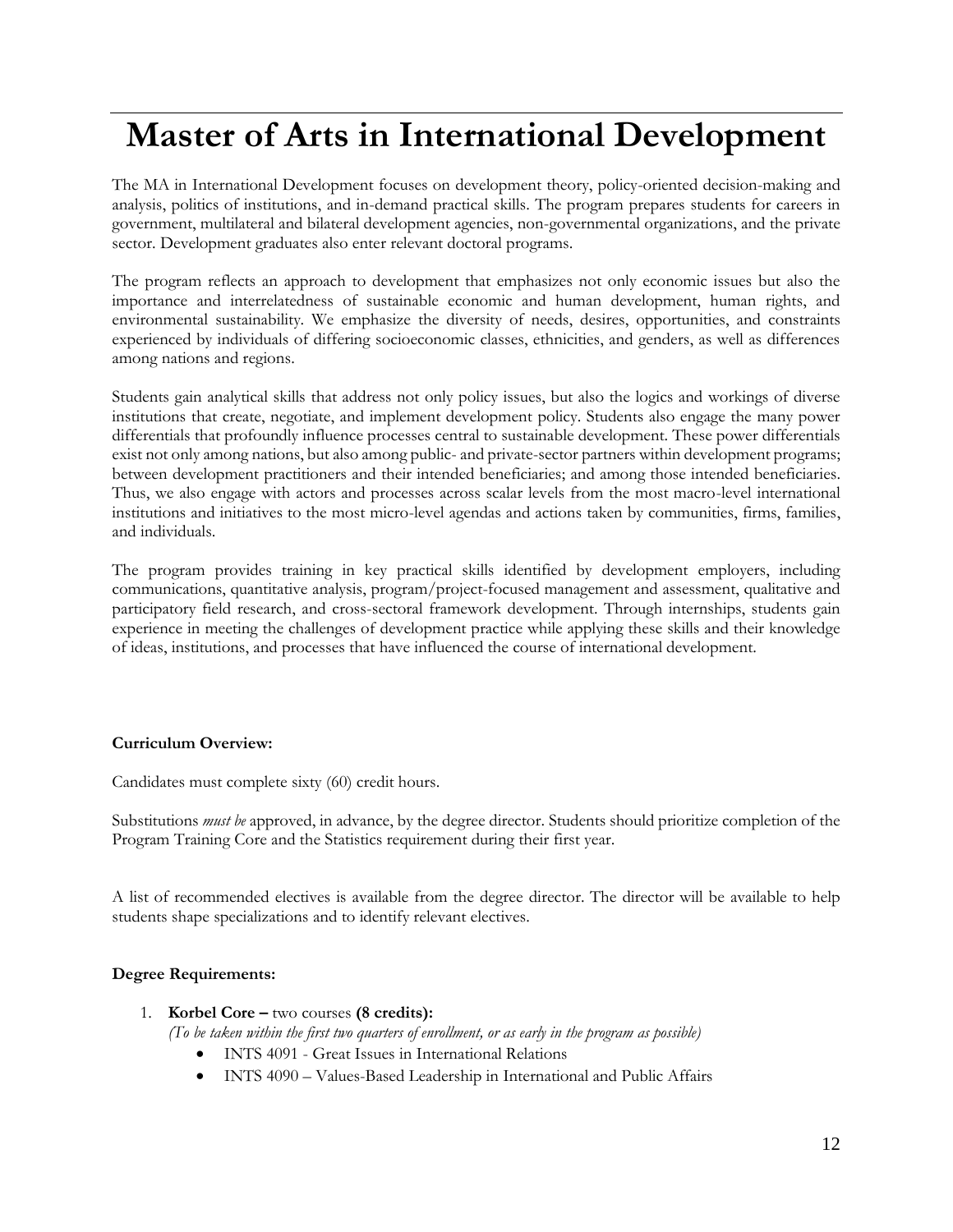### **2. Degree Core (three courses - 12 credits):**

- INTS 4350 Economic Development
- INTS 4468 Politics of Development
- INTS 4521 Cultures of Development

#### **3. Specialization** (three courses - 12 credits):

Each student creates a specialization area by completing at least three coursesthat are linked thematically. Specializations may center on an issue, region, or skill set. Students have great latitude in identifying thematic interests and choosing related courses. The International Development Degree Director must approve specializations and will be available to help identify relevant courses. Students choosing to complete a graduate Certificate may use three of those Certificate classes to form a specialization.

#### **4. Skills Requirement** (three courses - 12 total credits):

- INTS 4051 Statistics II**\* or** INTS 4057 Statistics for International Affairs**\*\***
- **Two additional skills-oriented courses approved by the Development Degree Director**

While not an exhaustive list of options, the following skills-oriented classes are recommended:

- o INTS 4052 Statistics III
- o INTS 4266 Social Entrepreneurship and Global Poverty
- o INTS 4333 International Project Design and Monitoring
- o INTS 4339 Microfinance and Sustainable Development
- o INTS 4342 Project Management
- o INTS 4423 Introduction to Epidemiology
- o INTS 4575 Systems Thinking for Social Scientists
- o INTS 4579 International Futures
- o INTS 4632 Qualitative Research Methods
- o INTS 4633 International Project Evaluation
- o INTS 4966 Applied Field Methods

**\*** *Students must complete INTS 4050 - Statistical Methods I (with a grade of C- or better) before they are eligible to register for INTS 4051 - Statistical Methods II. Students will receive elective credit for completing INTS 4050, but it cannot be used to satisfy the skills requirement for the degree.* 

**\*\*** *Students may take INTS 4057 - Statistics for International Affairs (which combines Stats I and Stats II), instead of INTS 4051 - Statistical Methods II, if they have a strong quantitative background. This is a fast-paced course and combines what is taught in Statistics I and Statistics II, so only take INTS 4057 if you are confident in your ability to keep up in such an environment.* 

**5. Foreign Language:** Optional, but strongly recommended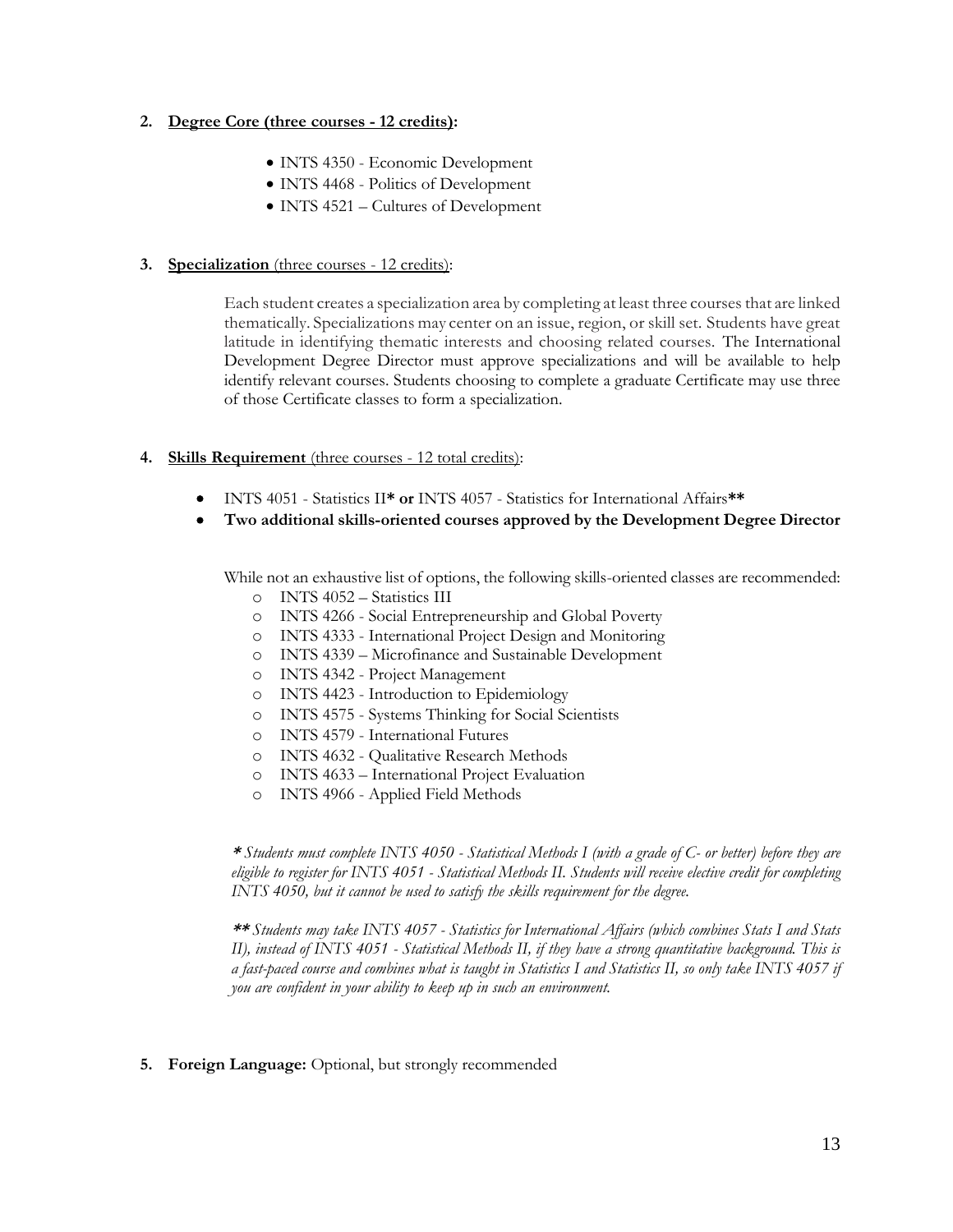- **6. Internship:** Required (registered as INTS 4981, for 0 or 4 credits)
	- Please see the Internship section of the Handbook for more details

# **7. Thesis (0-8 credits) or Substantial Research Paper (0-4 credits):** Optional

8. Electives: quantity will depend on remaining number of credits needed to reach the minimum requirements of **60 credits.**

# **Degree Director(s):**

**Prof. Aaron Schneider** [Aaron.Schneider@du.edu](mailto:Aaron.Schneider@du.edu) (303) 871-3601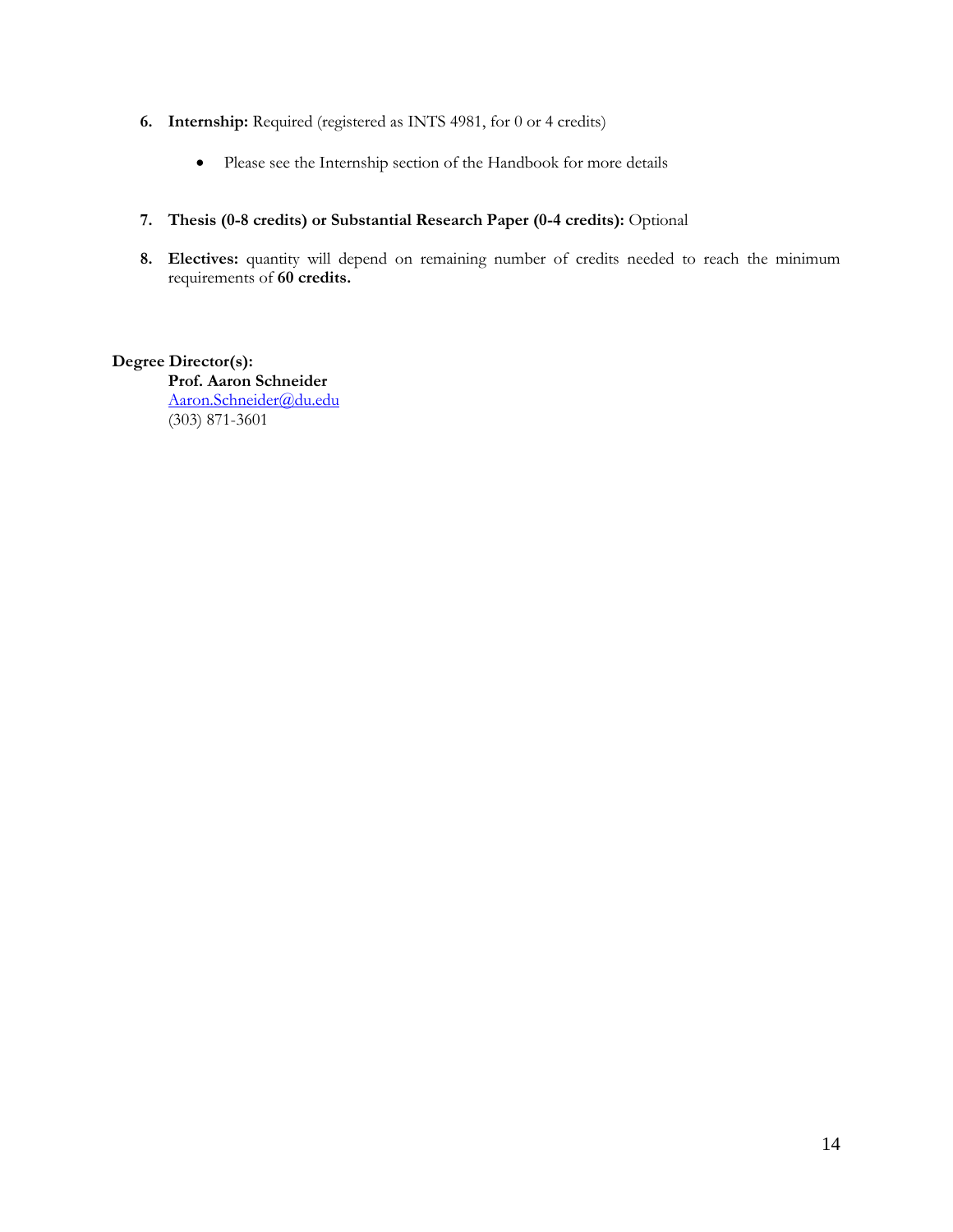# <span id="page-14-0"></span>**Master of Arts in International Human Rights**

The MA in International Human Rights provides students with the opportunity to explore issues of human dignity while critically examining the norms, historical processes, social movements, strategies, and institutions designed to promote and protect human rights in our globalizing world. The program is pioneering and unique among its peers for interdisciplinary study, rigor, and flexibility. It links human rights to law, security, gender studies, migration issues, economic development, health, security, human trafficking, humanitarian assistance, geographic areas, and other related themes. It emphasizes both theory and practice.

For practical experience, students can take skills courses, participate in educational trips, complete internships, and have opportunities for fieldwork in the U.S. and around the world. Through research centers, guest lectures, conferences, and film series, students participate in a wide range of human rights research and advocacy projects. Graduates typically seek and obtain positions in international nonprofits, international human rights advocacy organizations, international aid agencies, governmental and intergovernmental organizations, business sector, the human rights legal profession, and academia.

# **Curriculum Overview:**

Candidates must complete sixty (60) credit hours.

# **Degree Requirements:**

**1. Korbel Core –** two courses **(8 credits):**

*(To be taken within the first two quarters of enrollment, or as early in the program as possible)*

- INTS 4091 Great Issues in International Relations
- INTS 4090 Values-Based Leadership in International and Public Affairs
- **2. Degree Core -** three courses (**12 credits**):
	- **a.** INTS 4940 Introduction to Human Rights\* *\* Prerequisite: INTS 4301 (Intro to Political Theory); waivers may be allowed with adequate knowledge of the subject matter*

# **b. One of the following:**

- INTS 4677 Introduction to Law, Foreign Policy and Moral Theory in Human Rights
- INTS 4935 International Humanitarian Law
- INTS 4936 International Law and Human Rights

#### **c. One of the following:**

- INTS 4649 Human Rights and the Middle East
- INTS 4670 Gender, Security and Human Rights
- INTS 4801 Major Issues in Human Rights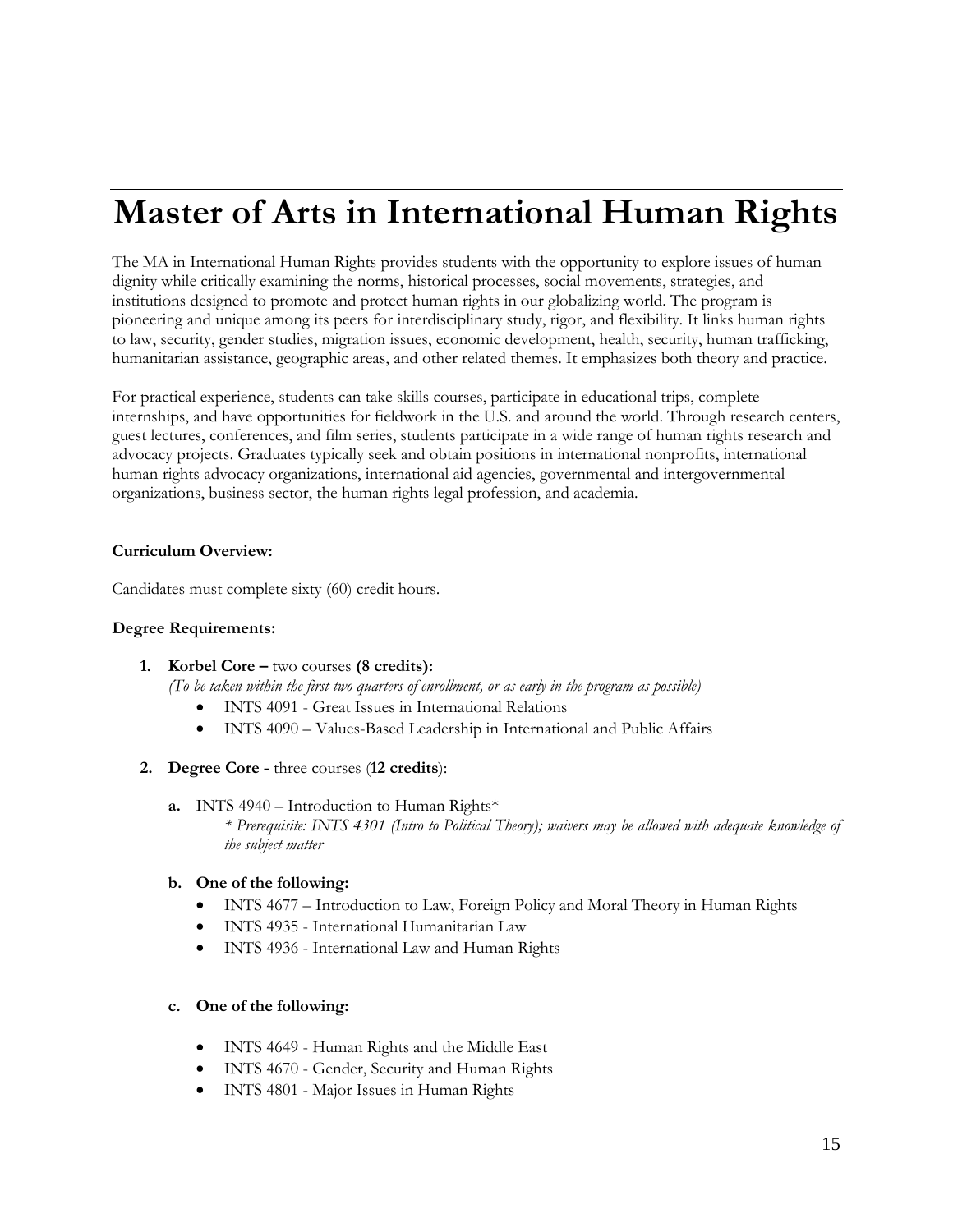- INTS 4828 Migration and Refugees
- INTS 4947 Human Rights and Security
- **3. Specialization -** three courses (**12 credits**):

Each student creates a specialization area by completing at least three courses that are linked thematically. Specializations may center on an issue, region, or other human rights themes. Students are required to complete at least one specialization but may also choose to complete a second specialization. Students have considerable latitude in the design of their selected specialization area, but must have it approved by the Human Rights degree director. Students choosing to complete a graduate Certificate may use three of those Certificate classes to form a specialization.

# **4. Skills Courses** - three courses (**12 credits**):

# **a. INTS 4051 - Statistics II\* or INTS 4057 - Statistics for International Affairs\*\***

# **d. One Methods course:**

- INTS 4010 Epistemology
- INTS 4522 Philosophy of Social Science
- INTS 4644 Human Rights Research Methods
- INTS 4632 Qualitative Research Methods
- INTS 4999 Research Design

# **e. One additional skills-oriented courses approved by the Human Rights Degree Director**

While not an exhaustive list of options, the following skills-oriented classes are recommended:

- INTS 4333 International Project Design and Monitoring
- INTS 4342 Project Management
- INTS 4423 Introduction to Epidemiology
- INTS 4497 International Campaign Management
- INTS 4579 International Futures
- INTS 4711 Campaigns and Foreign Policy
- INTS 4956 Human Trafficking Clinic
- INTS 4966 Applied Field Methods

**\*** *Students must complete INTS 4050 - Statistical Methods I (with a grade of C- or better) before they are eligible to register for INTS 4051 - Statistical Methods II. Students will receive elective credit for completing INTS 4050, but it cannot be used to satisfy the quantitative requirement for the degree.* 

**\*\*** *Students may take INTS 4057 - Statistics for International Affairs (which combines Stats I and Stats II), instead of INTS 4051 - Statistical Methods II, if they have a strong quantitative background. This is a fast-paced course and combines what is taught in Statistics I and Statistics II, so only take INTS 4057 if you are confident in your ability to keep up in such an environment.* 

# **5. Foreign Language:** strongly recommended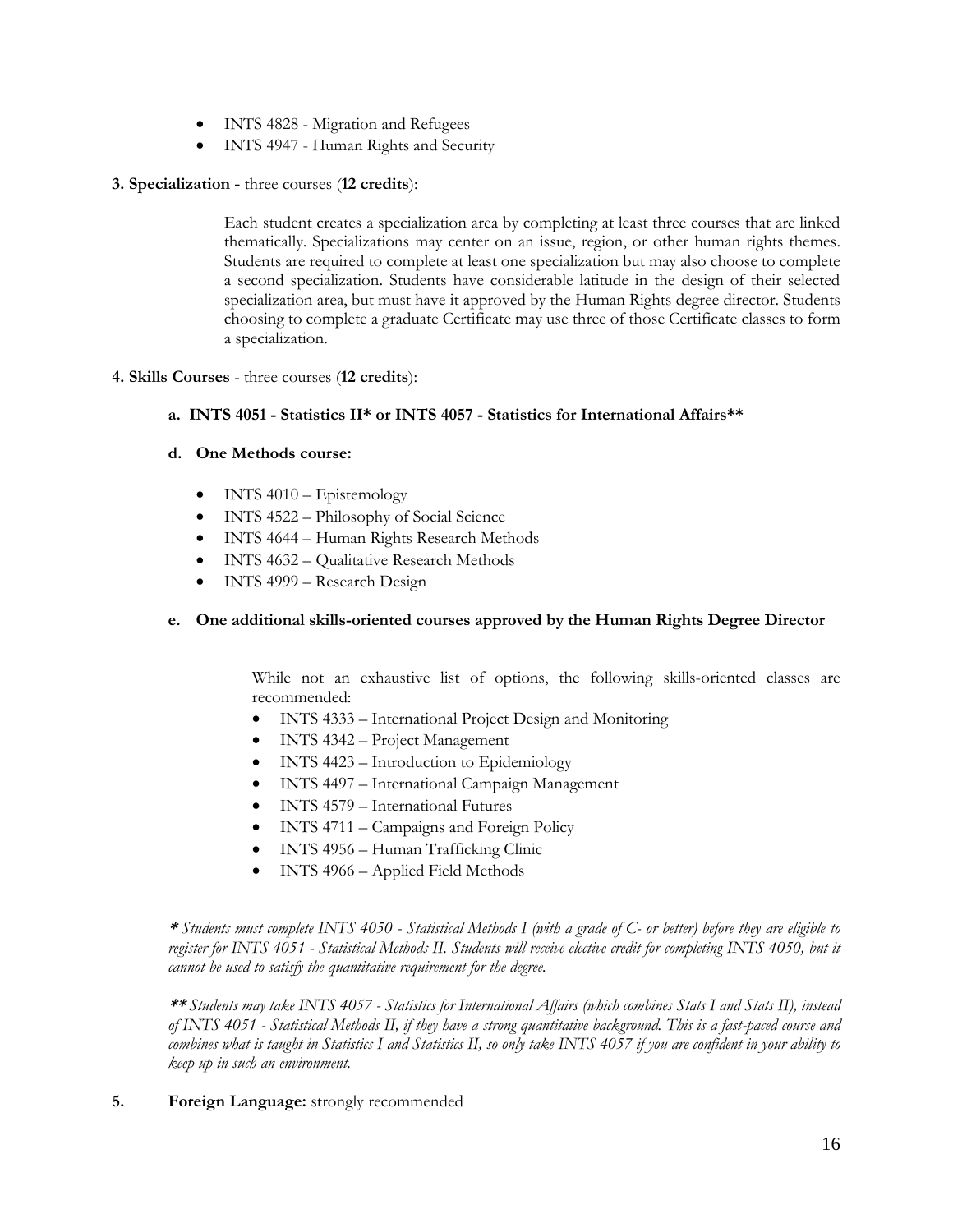- **6. Internship:** Required (registered as INTS 4981, for 0 or 4 credits)
	- Please see the Internship section of the Handbook for more details
- **7. Thesis (0-8 credits) or Substantial Research Paper (0-4 credits):** Optional
- 8. **Electives:** quantity will depend on remaining number of credits needed to reach the minimum requirements of **60 credits.**

# **Degree Director:**

**Prof. Micheline Ishay** [micheline.ishay@du.edu](mailto:micheline.ishay@du.edu) (303) 871-2313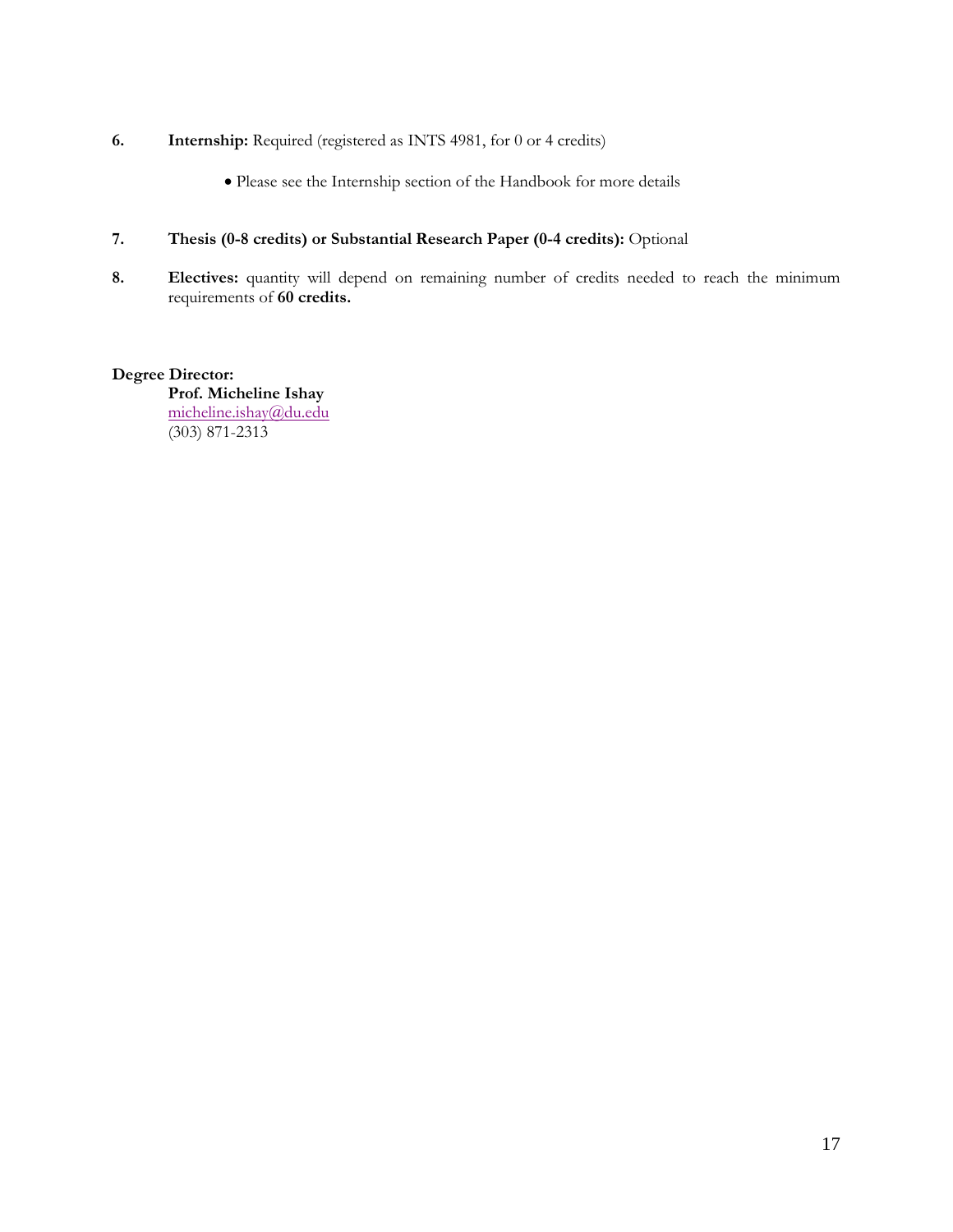# <span id="page-17-0"></span>**Master of Arts in International Security**

The International Security program provides education and training from a multi-disciplinary perspective on issues associated with the causes, consequences, and means of preventing and mitigating threats across the range of levels of analysis. The Security Program defines both security and threats broadly and interactively, ranging from and making linkages across traditional systemic/state level threats associated with the use of violence and those associated with the provision of human security at the societal/individual level. Utilizing a diverse faculty and an array of teaching approaches/practical exercises, our aim is to allow students to master, analyze, and test theories, policies, and approaches to the challenges of international security as well as develop the analytic and communications skills necessary to become leading practitioners in the security field via the public, private, non-profit, and/or international sectors.

At the completion of the Security Curriculum, students will have a clear understanding of the foundational concepts, theories, and approaches associated with the study and practice of international security and are able to relate these approaches to each other and to real world security challenges. In addition, students will have developed the analytic, professional, and communications skills necessary to provide and articulate professional level analysis as well as developed one or more sub-areas of expertize within the international security field.

### **Curriculum Overview:**

Candidates must complete sixty (60) credit hours.

All International Security majors must enroll in INTS 4735 at their first opportunity, and complete INTS 4051 or INTS 4057 in their first year. Advanced Topics Courses, cannot be taken until a student has completed the aforementioned courses, as well as any foundational course that are pre-requisites for those courses. Thus, all International Security students are strongly encouraged to complete all Korbel Core coursework, Degree Core coursework, and the Skills coursework in their first three to four quarters at the Josef Korbel School.

# **Degree Requirements:**

**1. Korbel Core** - two courses **(8 credits):**

*(To be taken within the first two quarters of enrollment, or as early in the program as possible)*

- o INTS 4091 Great Issues in International Relations
- o INTS 4090 Values-Based Leadership in International and Public Affairs
- **2. Degree Core** three courses **(12 credits):**
	- INTS 4700 U.S. Foreign Policy **or** INTS 4701 U.S. National Security Policy
	- INTS 4702 Emerging Issues in International Security
	- INTS 4703 Foundations of Security

# **3. Skills Courses** - three courses **(12 credits):**

- INTS 4051 Statistical Methods II\* or INTS 4057 Statistics for International Affairs\*\*
- INTS 4735 Defense and Security Methods
- INTS 4676 Advanced Topics in Security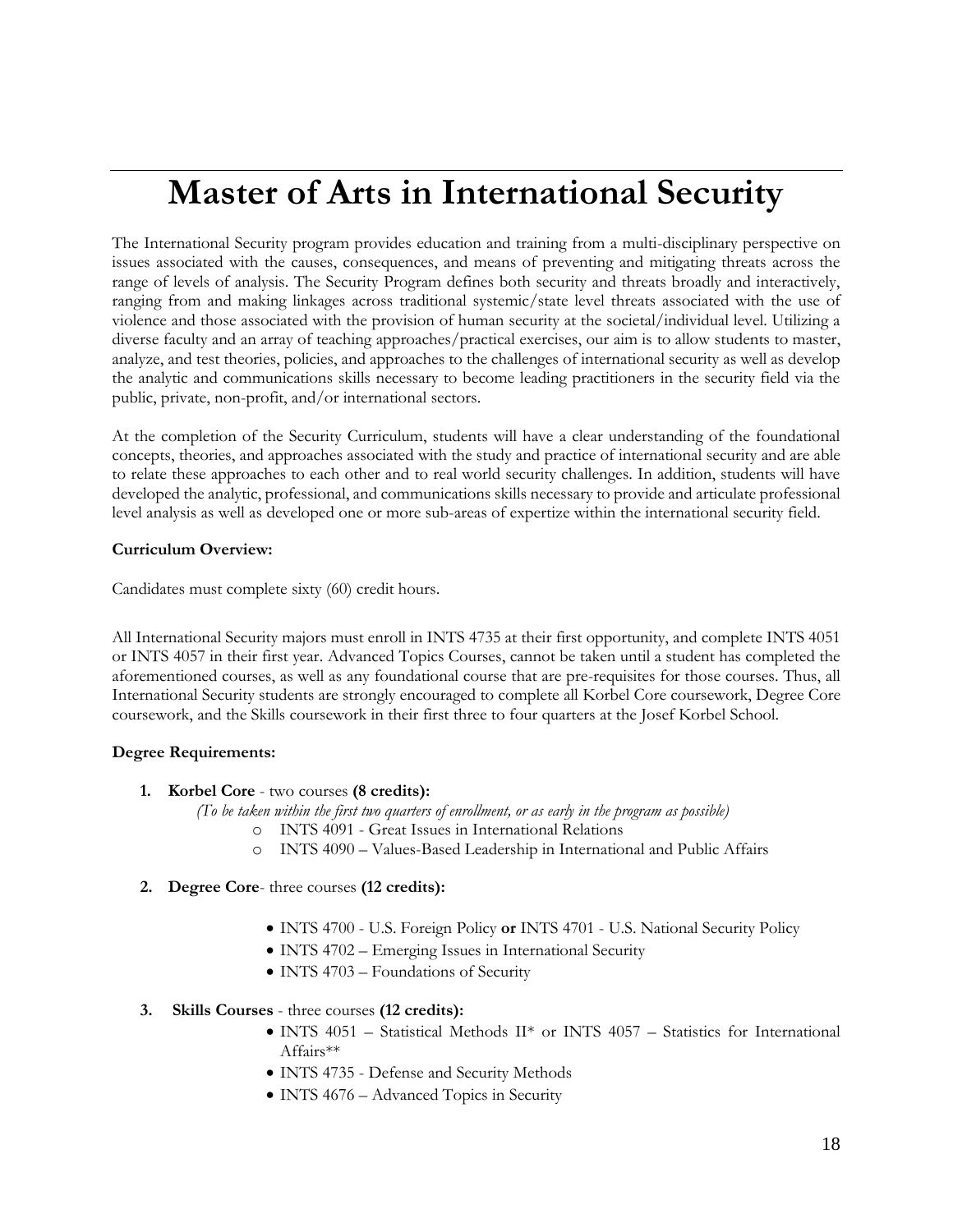*\* Prerequisites: INTS 4735* **and** *either INTS 4051 or INTS 4057*

**\*** *Students must complete INTS 4050 - Statistical Methods I (with a grade of C- or better) before they are eligible to register for INTS 4051 - Statistical Methods II. Students will receive elective credit for completing INTS 4050, but it cannot be used to satisfy the skills requirement for the degree.* 

**\*\*** *Students may take INTS 4057 - Statistics for International Affairs (which combines Stats I and Stats II), instead of INTS 4051 - Statistical Methods II, if they have a strong quantitative background. This is a fast-paced course and combines what is taught in Statistics I and Statistics II, so only take INTS 4057 if you are confident in your ability to keep up in such an environment.* 

#### **4. Specialization Area Requirement:** three courses **(12 credits):**

Each student creates a specialization area by completing at least three courses that are linked thematically. Specializations may center on an issue, region, or skill set. Students are required to complete at least one specialization but may also choose to complete a second specialization. Students have considerable latitude in the design of their selected specialization area, but must have it approved by the International Security degree director. Students choosing to complete a graduate Certificate may use three of those Certificate classes to form a specialization.

Popular options currently supported by the broader Korbel curriculum include: Intelligence, Homeland Security, Emerging Security Issues, US National Security, Comparative Foreign Policy, Gender and Security, Conflict Resolution, Global Health Affairs, Development, Human Rights and/or Human Security, Data Analysis, and region focuses (Middle East, China, Sub-Saharan Africa, Latin America, etc.).

- **5. Foreign Language:** Optional, but strongly recommended
- **6. Internship:** Required (registered as INTS 4981, for 0 or 4 credits)
	- Please see the Internship section of the Handbook for more details
- **7. Thesis (0-8 credits) or Substantial Research Paper (0-4 credits):** Optional
- **8. Electives:** quantity will depend on remaining number of credits needed to reach the minimum requirements of **60 credits.**

# **Degree Director:**

**Prof. Lewis Griffith** [Lewis.Griffith@du.edu](mailto:Lewis.Griffith@du.edu) (303) 871-2550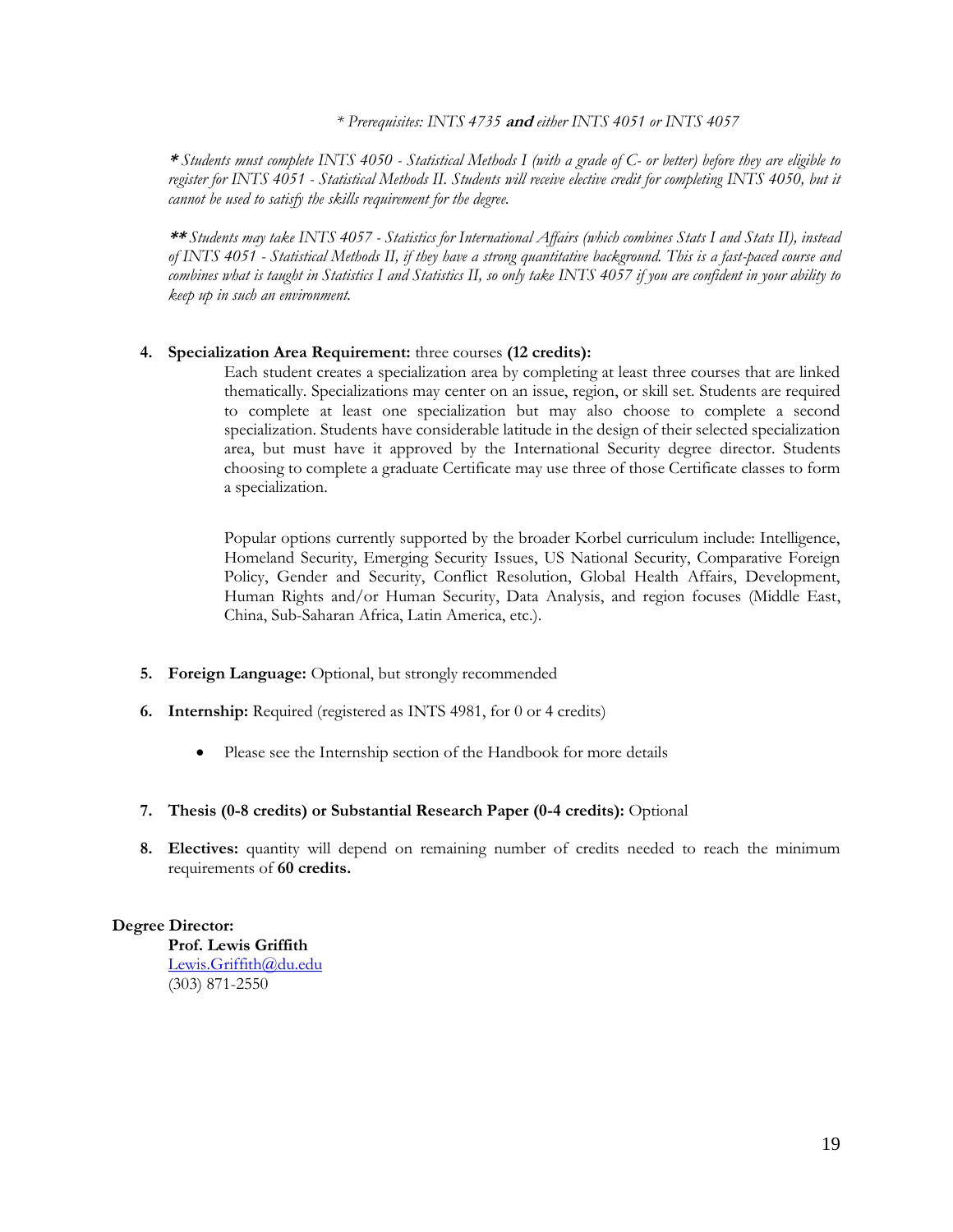# <span id="page-19-0"></span>**Master of Arts in International Studies**

The Master of Arts in International Studies combines a broad understanding of the field of international studies with an issue-oriented specialization, skills courses, and the opportunities for internships or advanced research. It is the traditional professional international studies curriculum, long favored by students pursuing career options in the government, private, and non-profit sectors, as well as those considering a PhD. It is also our most flexible degree, with ample opportunity to tailor a program to fit your specific needs and interests.

# **Curriculum Overview:**

Candidates must complete sixty (60) credit hours.

# **Degree Requirements:**

- **1. Korbel Core –** two courses **(8 credits):**
	- *(To be taken within the first two quarters of enrollment, or as early in the program as possible)*
		- INTS 4091 Great Issues in International Relations
		- INTS 4090 Values-Based Leadership in International and Public Affairs

# **2. Degree Core** - three courses **(12 credits):**

- Any regionally focused course, to be approved by the International Studies Degree Director
- Choose **two** of the following:
	- INTS 4324 International Political Economy
	- INTS 4501 Comparative Politics in the 21st Century
	- INTS 4900 International Politics
	- INTS 4931 International Organizations
	- INTS 4941 Human Rights & International Organizations
- **3. Specialization -** three courses (12 credits):

Each student creates a specialization area by completing at least three courses that are linked thematically. Specializations may center on an issue, region, or skill set. Students are required to complete at least one specialization but may also choose to complete a second specialization. Students have considerable latitude in the design of their selected specialization area, but must have it approved by the International Studies degree director. Students choosing to complete a graduate Certificate may use three of those Certificate classes to form a specialization.

**4. Skills** - three courses (12 credits):

A package of three courses from the various methods and skills courses offered at the Josef Korbel School or, with permission from other units at the University of Denver (excluding University College). The list below contains examples of the types of courses that students may choose *but does not exhaust the possibilities*. The best choices for each student will depend on that student's career goals and should be discussed with the degree director.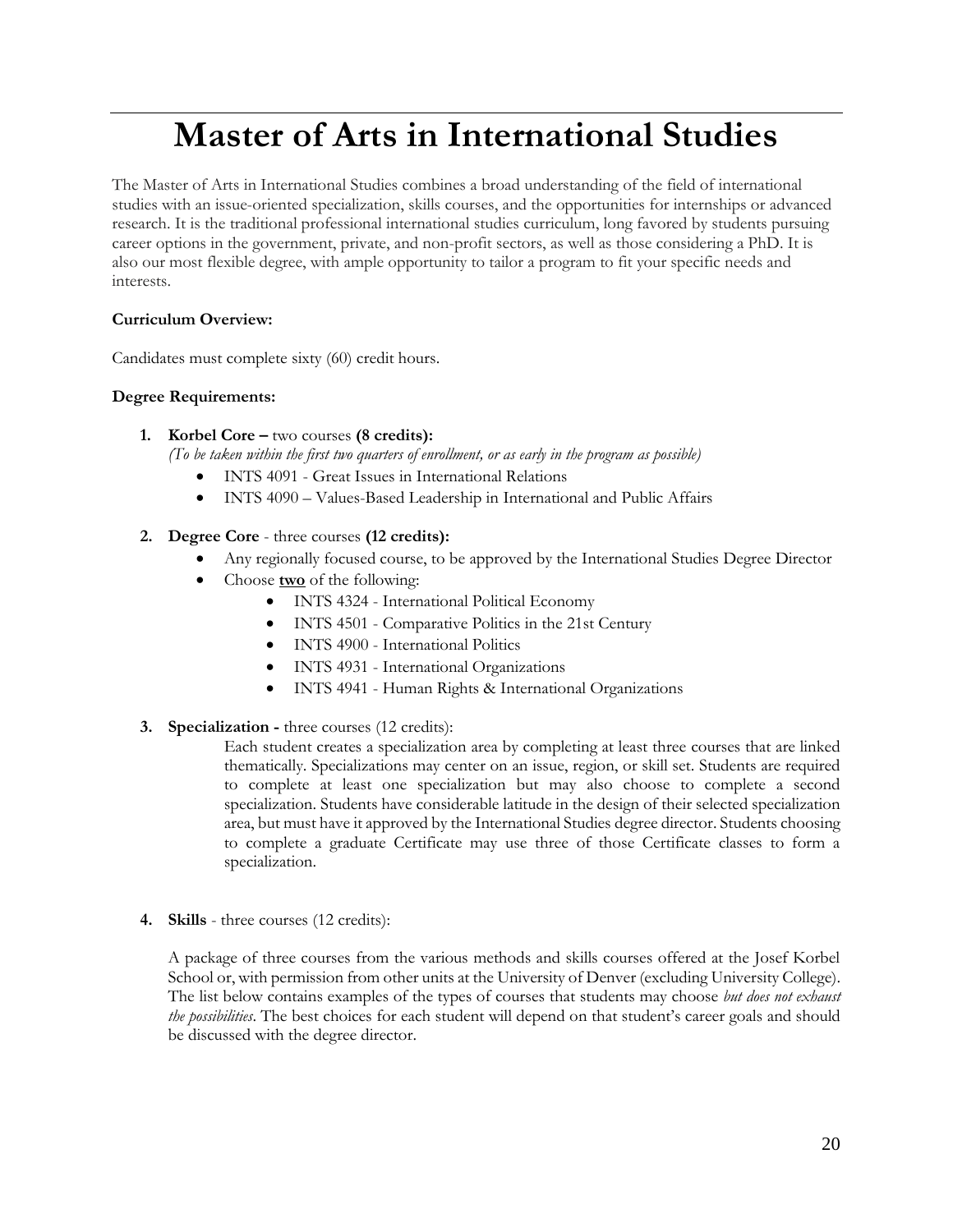# **Quantitative Courses**

- INTS 4051 Statistical Methods II**\***
- INTS 4052 Statistical Methods III **(prerequisite: INTS 4051 or INTS 4052)**
- INTS 4057 Statistics for International Affairs**\*\***
- INTS 4333 International Project Design and Monitoring
- INTS 4345 The Art of Forecasting
- INTS 4575 Systems Thinking for Social Scientists
- INTS 4633 International Project Evaluation

**\*** *Students must complete INTS 4050 - Statistical Methods I (with a grade of C- or better) before they are eligible to register for INTS 4051 - Statistical Methods II. Students will receive elective credit for completing INTS 4050, but it cannot be used to satisfy the methodology/skills requirement for the degree.* 

**\*\*** *Students may take INTS 4057 - Statistics for International Affairs (which combines Stats I and Stats II), instead of INTS 4051 - Statistical Methods II, if they have a strong quantitative background and a minimum quantitative GRE score of 148 coming into the program. This is a fast-paced course and students with a lower GRE score may NOT take this course without instructor permission.*

# **Management and Communications Skills**

- INTS 4342 Project Management
- INTS 4391 Financial Management and Fundraising of Non-Profits
- INTS 4394 Non-Profit Management: Issues and Techniques
- INTS 4555 Professional Communications
- INTS 4557 Cross-Cultural Communications

# **Issue-Oriented Skills**

- INTS 4423 Introduction to Epidemiology
- INTS 4483 Practical Applications in Global Health
- INTS 4735 Defense and Security Methods
- INTS 4736 Strategic Intelligence Data Collection and Analysis
- INTS 4739 Defense and Security Quantitative Analysis (*Prerequisite: INTS 4735)*
- INTS 4954 Human Rights Research and Design

# **Qualitative and Field Methods**

- INTS 4010 Epistemology
- INTS 4966 Applied Field Methods
- **5. Foreign Language:** Optional, but strongly recommended
- **6. Internship:** Required (registered as INTS 4981, for 0 or 4 credits)
	- Please see the Internship section of the Handbook for more details
- **7. Thesis (0-8 credits) or Substantial Research Paper (0-4 credits):** Optional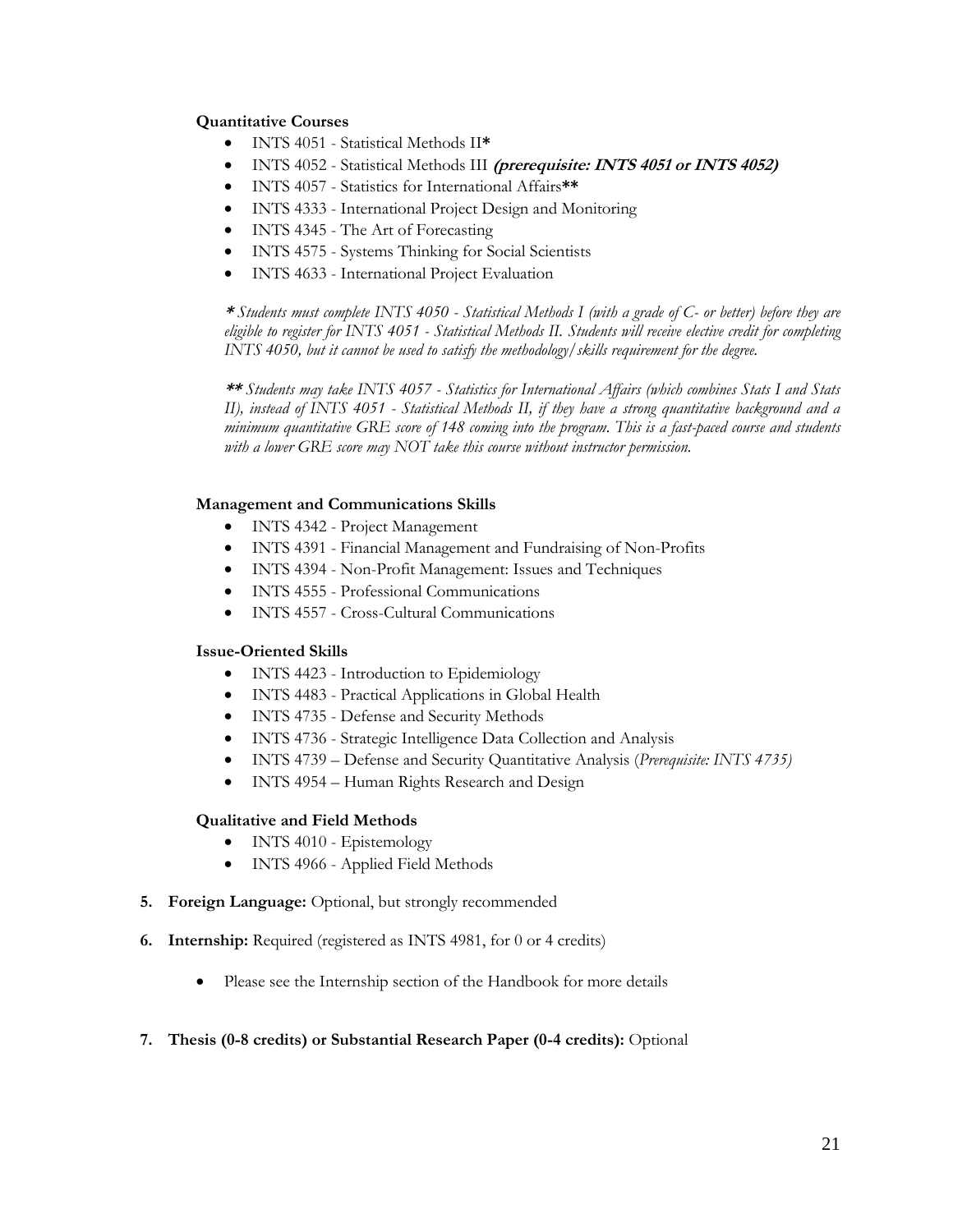**8. Electives:** quantity will depend on remaining number of credits needed to reach the minimum requirements of **60 credits.**

# **Degree Director:**

**Prof. Lynn Holland** [Lynn.Holland@du.edu](mailto:Lynn.Holland@du.edu) (303) 871-3769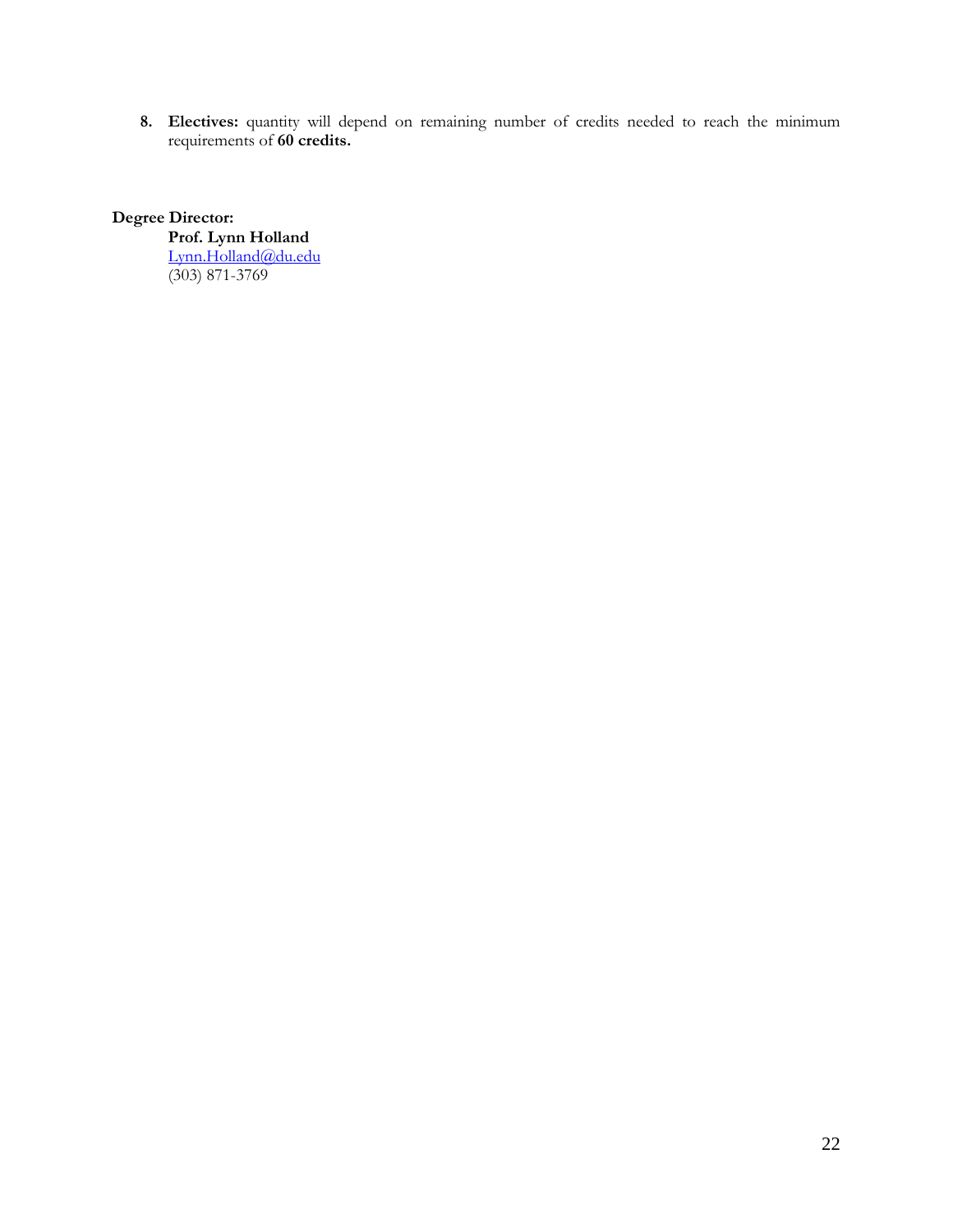# **Master of Public Policy**

<span id="page-22-0"></span>The Public Policy program at the JKSIS is committed to the development of tomorrow's policy leaders through an innovative, analytical core curriculum that emphasizes cost-effective, evidenced-based solutions to contemporary issues. The graduate program in public policy, which offers the Master of Public Policy (MPP) degree, gives students the opportunity to analyze, create and articulate innovative policies responsive to the most challenging issues facing this nation, while respecting and supporting the passion to serve responsibly.

# **Curriculum Overview:**

Candidates must complete sixty (60) credit hours.

# **Degree Requirements:**

- **1. Korbel Core –** one course (4 credits):
	- INTS 4090: Values-Based Leadership in International and Public Affairs
- **2. Degree Core**  four courses (16 credits)**:**
	- PPOL 4200 Microeconomics for Public Policy
	- PPOL 4400 Intro to Policy Analysis
	- o PPOL 4500 Cost Benefit Analysis
	- Politics of Policy (choose one):
		- o INTS 4349 Comparative Public Policy and Finance
		- o INTS 4750 The Policy-Making Process
- **3. Skills** (12 credits):
	- Research Methods (choose two):
		- o INTS 4050 Statistical Methods I
		- o INTS 4051 Statistical Methods II\*
		- o INTS 4057 Statistics for International Affairs\*\*
		- o INTS 4058 Applied Time Series Analysis
		- o INTS 4632 Qualitative Research Methods
		- o INTS 4500 Social Science Methods
		- o INTS 4059 R and Python
	- Mini Skills Modules (choose four):
		- o PPOL 4702 Special Topics in Public Policy Skills (one credit)

*\* Prerequisite: INTS 4050 – Statistical Methods I*

**\*\*** *Students may take INTS 4057 - Statistics for International Affairs (which combines Stats I and Stats II), instead of INTS 4051 - Statistical Methods II, if they have a strong quantitative background. This is a fast-paced course and combines what is taught in Statistics I and Statistics II, so only take INTS 4057 if you are confident in your ability to keep up in such an environment.*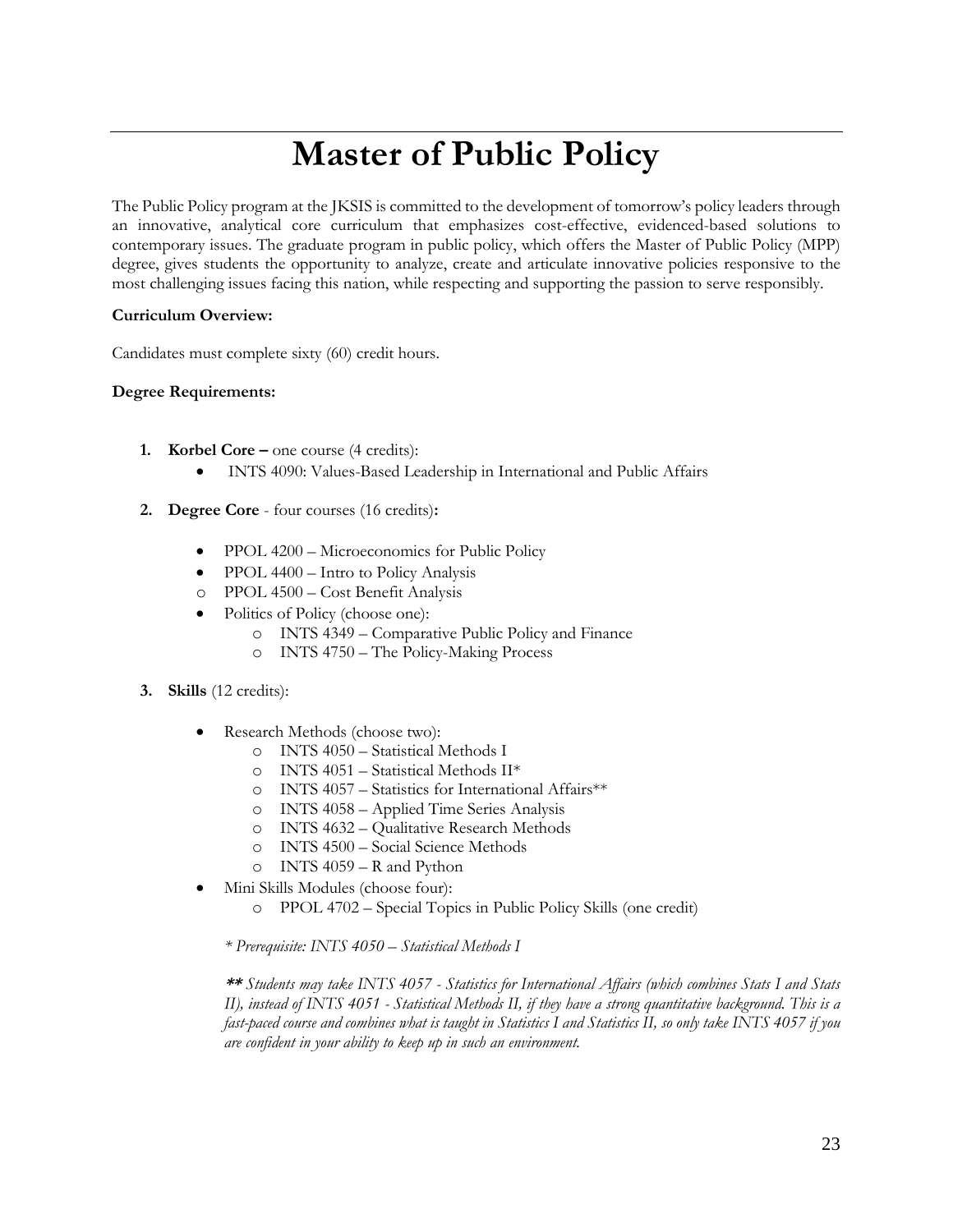### **4. Specialization – three courses** (12 credits)

Each student creates a specialization area by completing at least three courses that are linked thematically. Specializations may center on an issue, region, or skill set. Students have considerable latitude in the design of their selected specialization area, but must have it approved by the Public Policy degree director. Students choosing to complete a graduate Certificate may use three of those Certificate classes to form a specialization.

Popular options include: Sustainability, Energy & the Environment; Social Policy; Education Policy; Business & Government; International Security; Democracy, Human Rights & Social Justice; Economic Development; Global Health; and International Trade and Finance.

# **5. Experiential Learning (12-16 credits):**

- PPOL 4250 Hacking for Good [interterm]
- PPOL 4350 The Policy Lab
- PPOL 4995 Policy Memorandum
- PPOL 4981 Internship  $(0 \text{ or } 4 \text{ credits})$
- **6. Electives:** quantity will depend on remaining number of credits needed to reach the minimum requirement of **60 credits.**

### **Degree Director:**

**Prof. Naazneen Barma** Naazneen.Barma@du.edu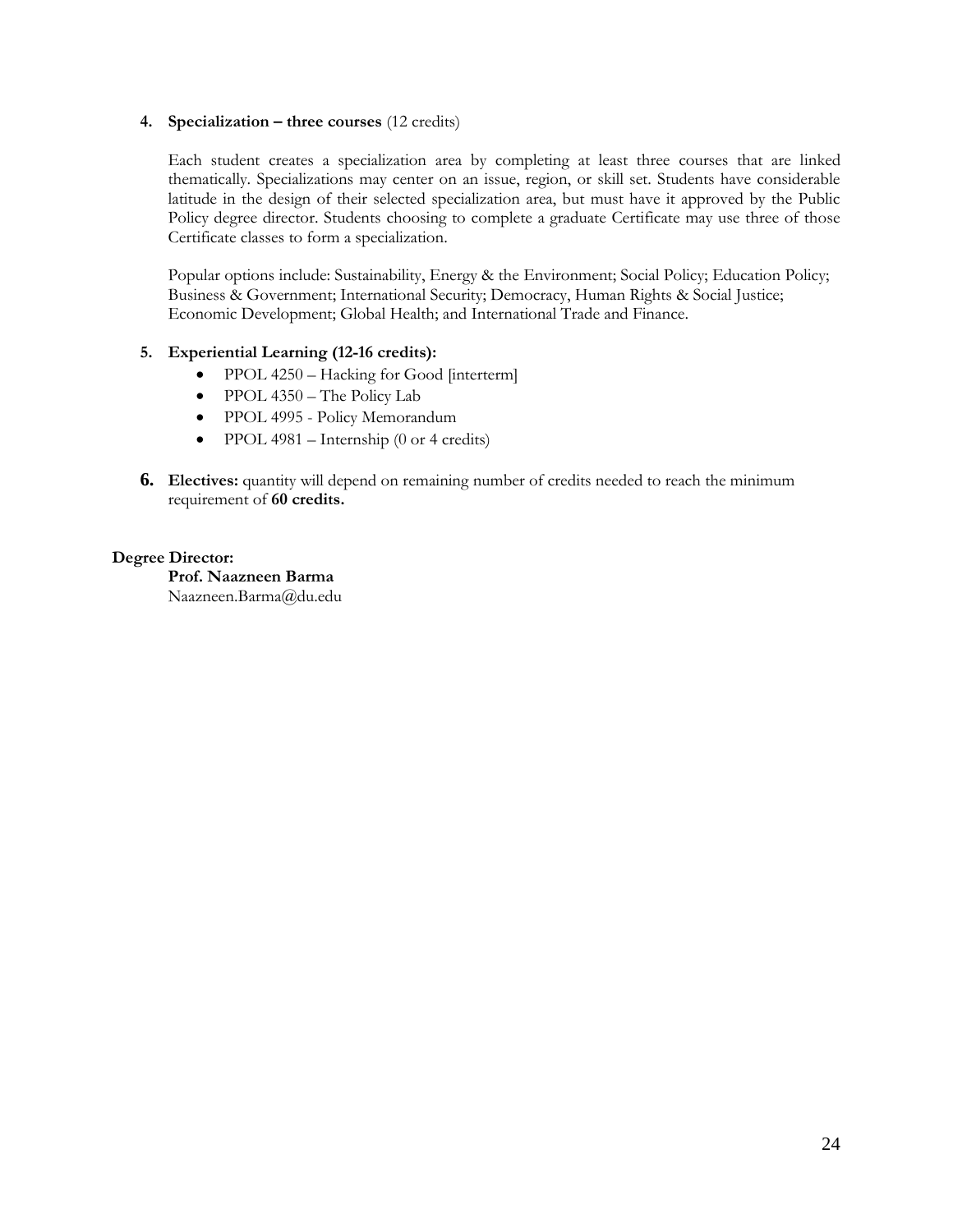# <span id="page-24-0"></span>**Joint Degree Programs & Formal Dual Degree Programs**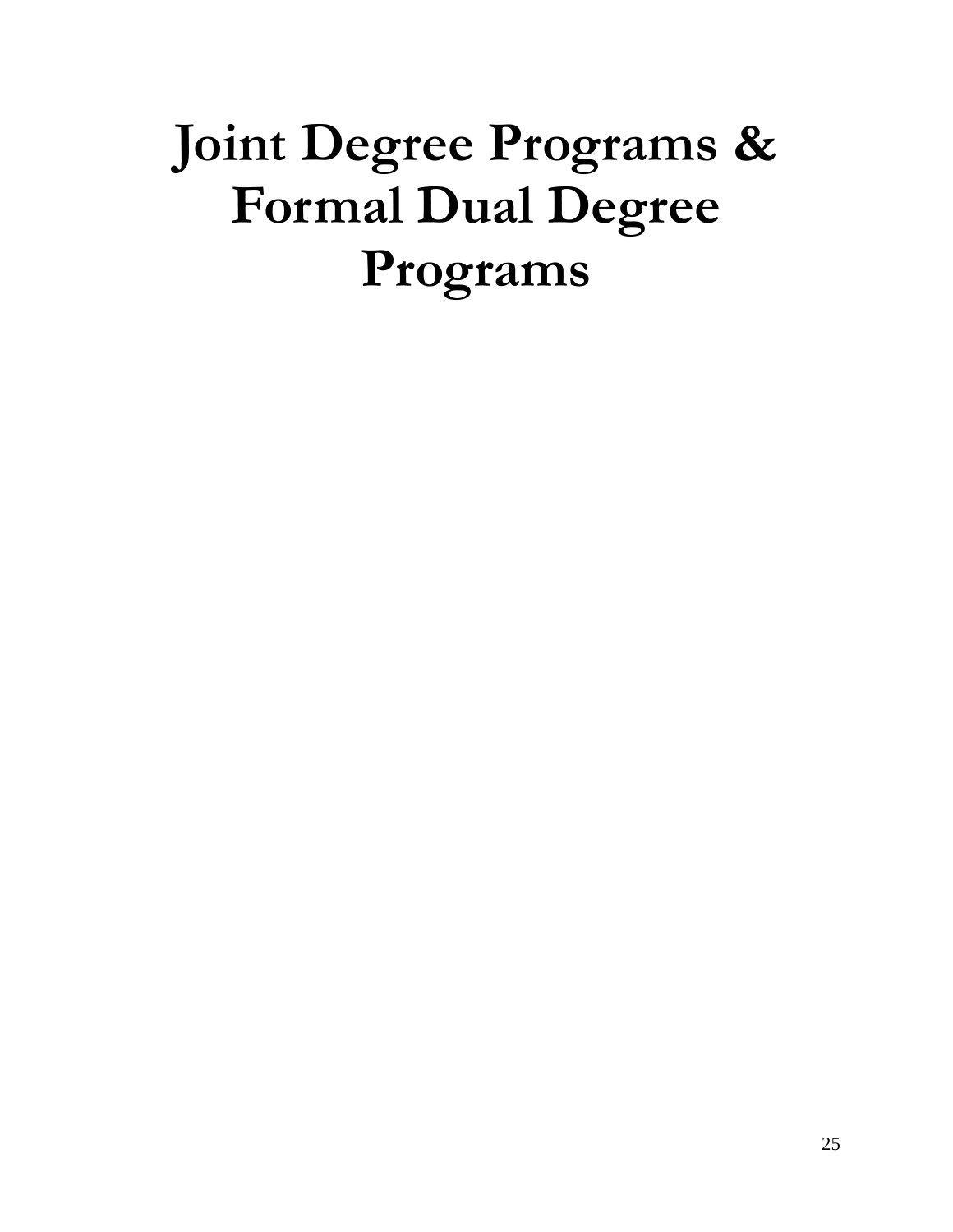# <span id="page-25-0"></span>**Master of Arts in International and Intercultural Communication**

The [Master of Arts in International and Intercultural Communication](http://www.du.edu/ahss/mfjs/programs/graduate/iic.html) (IIC) is administratively based in the Department of Media, Film and Journalism Studies, but is a joint degree program with the Josef Korbel School of International Studies. Students learn about a wide variety of communications issues with international and intercultural ramifications. The curriculum consists of four courses (20 credits) in International Studies, four courses (20 credits) in Communications, plus a required Research Methods course and electives from either school or other departments.

Effective global communication requires that people understand both international and intercultural differences. Success is based on communicating goals and bridging differences. Students pursuing the MA-IIC establish a strong theoretical and applied foundation, while learning the nuances of the global environment. They then have an opportunity to extend this interdisciplinary base through courses in anthropology, foreign languages and literatures, business and other areas.

Students are able to choose from the breadth of coursework available in these two schools, while developing their own specific areas of specialization, such as global health communications, strategic international and intercultural communications, public policy and diplomacy, communications in humanitarian assistance and development communications. Additionally, students are able to take advantage of electives and internships to develop expertise in their field of interest.

For further details concerning the [Master of Arts in International and Intercultural Communication](http://www.du.edu/ahss/mfjs/programs/graduate/iic.html) degree, please consult the faculty directors outlined below.

# **IIC Core Curriculum:**

- IIC Foundational Courses: two courses (8 credits)
	- o MFJS 4650 and MFJS 4654
- Media, Film & Journalism Studies: four courses (16 credits)
- Josef Korbel School of International Studies four courses (16 credits)
- Research Methods one course (4 credits, serves as one of the four courses required for MFJS or JKSIS, unless taken in an outside department)
- Foreign Language Proficiency in a language other than the candidate's native language
- Thesis or Internship 4 credits
- Electives to earn remaining required credits
- **Total: 56 credits**

# **IIC/Peace Corps' Paul D. Coverdell Fellows Program:**

In cooperation with the Peace Corps, the Paul D. Coverdell fellows Program permits students who have completed their service in the Peace Corps to pursue the MA in International & Intercultural Communication degree following their service. Candidates pursuing the [IIC Coverdell Fellows Program](http://www.du.edu/ahss/mfjs/programs/graduate/iic_peacecorps.html) **receive an 8 credit hour reduction for their Peace Corps service** toward the 56 credits required for the degree, leaving 48 remaining credits required for program completion.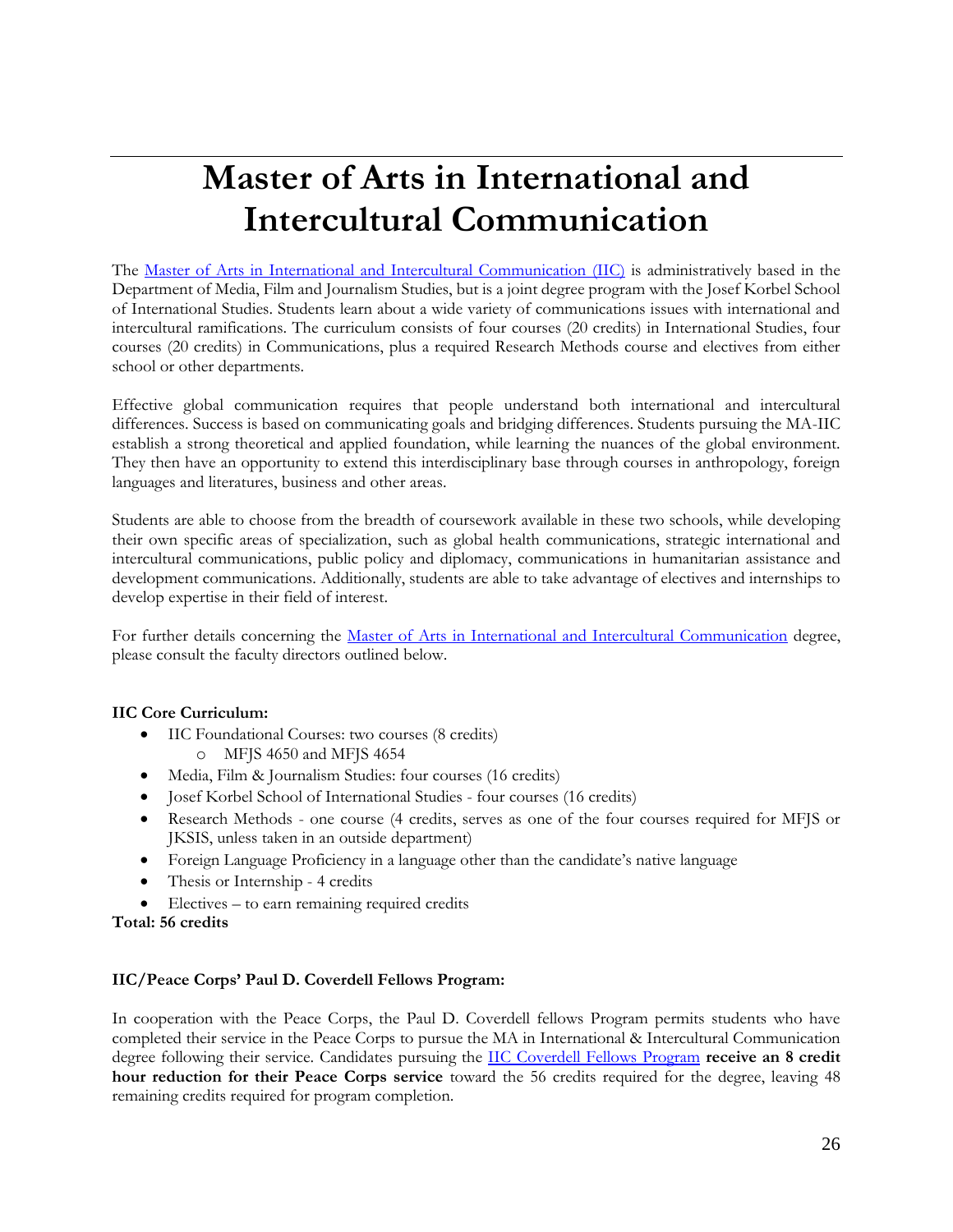- IIC Foundational Courses: two courses (8 credits)
	- o MFJS 4650 and MFJS 4654
- Media, Film & Journalism Studies: four courses (16 credits)
- Josef Korbel School of International Studies four courses (16 credits)
- Research Methods one course (4 credits serves as one of the four courses required for MFJS or JKSIS, unless taken in an outside department)
- Foreign Language Proficiency in a language other than the candidate's native language o *The language training received in Peace Corps satisfies the requirement.*
- Internship 4 credits
	- o Must be completed in an organization serving a high-needs community in the United States
- Electives to earn remaining required credits

**Total: 48 credits**

For complete details regarding requirements, please see the IIC Handbook available at [http://portfolio.du.edu/iic.student.services.](http://portfolio.du.edu/iic.student.services)

### **Advisors:**

Prof. Renee Botta Prof. Aaron Schneider [Renee.Botta@du.edu](mailto:Renee.Botta@du.edu) [Aaron.Schneider@du.edu](mailto:Aaron.Schneider@du.edu)

**Media, Film and Journalism Studies Josef Korbel School of International Studies**

**Please note that all administrative processes for the Master of Arts in International and Intercultural Communication (IIC), including graduation processes and Peace Corps graduation regalia, are handled by the Department of Media, Film and Journalism Studies.**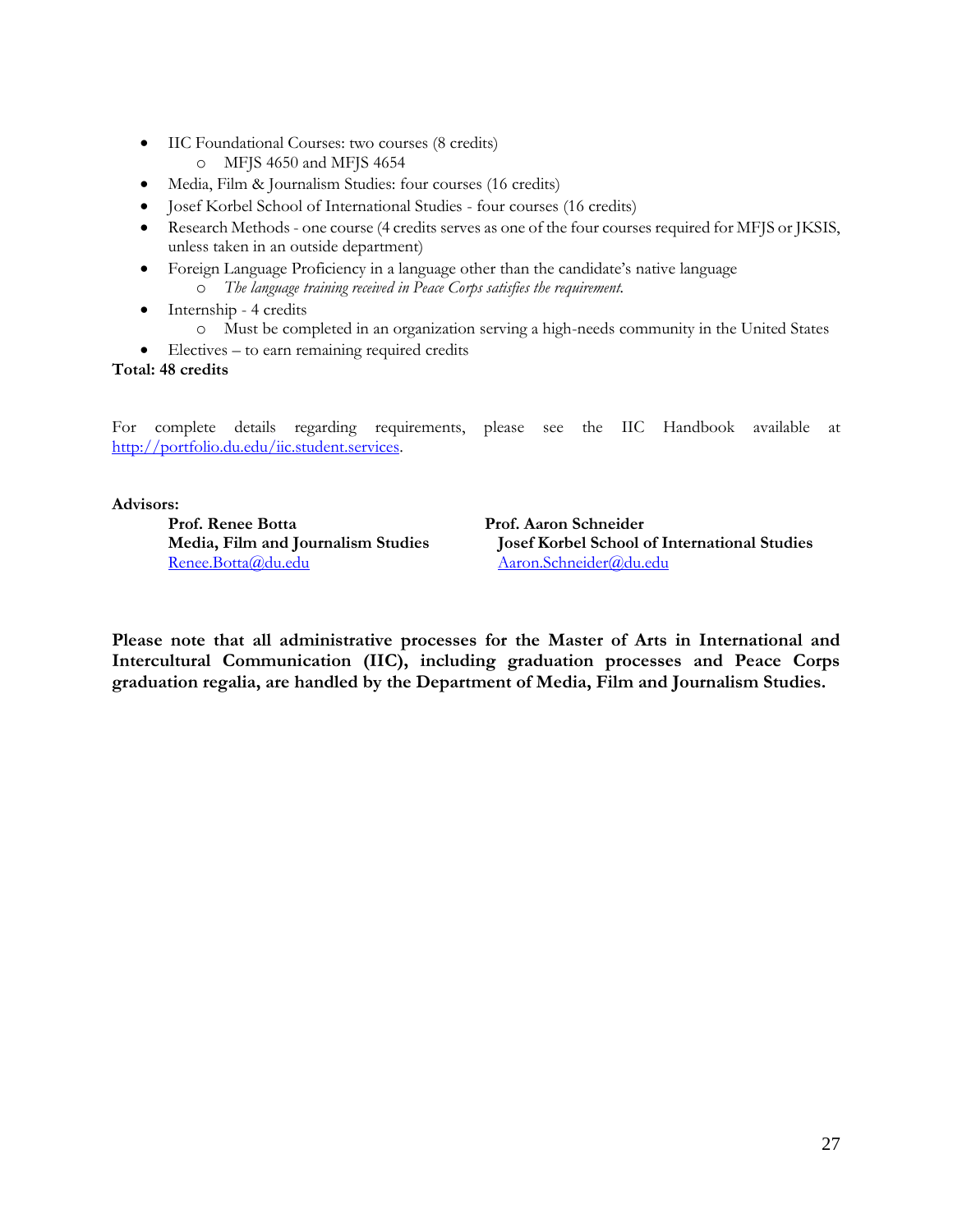# **Korbel5 Dual Degree Program**

<span id="page-27-0"></span>The Dual Degree Korbel5 Program allows exceptional undergraduate INTS and PPOL majors at the University of Denver (DU) the opportunity to earn a Master of Arts or a Master of Public Policy degree in only one year beyond the traditional four-year BA. Prospective students must be in touch with BA Program advisors well in advance of applying in order to plan accordingly and must meet normal standards of graduate admission at the time of application.

# **Please see the BA Handbooks for specific academic and logistic details of the programs outlined below.**

### **An Overview of the Korbel5 Program**

The Korbel5 program allows qualified INTS and PPOL majors that have been accepted into the program to begin taking graduate-level courses during their senior year as an undergraduate at the University of Denver. Remaining graduate-level requirements are completed in the fifth (and final) year of the program.

INTS majors completing a BA/MA dual degree will complete all graduate degree requirements, but will have a reduction of 24 credits in the BA requirements (from 183 to 159 credits), to be taken directly from the INTS major requirements. INTS majors completing a BA/MPP will complete all graduate degree requirements (except for PPOL 4400 – Intro to Policy Analysis), but will have a 14-credit BA reduction, to be taken from the BA general elective requirements, rather than from the major requirements.

*INTS majors completing a BA/MPP will need to take three PPOL undergraduate courses prior to matriculating into the graduate program: PPOL 3230 (Analytical and Critical Skills) and two additional PPOL courses of their choice.*

PPOL majors completing a BA/MPP dual degree will complete all graduate degree requirements (except for PPOL 4400 – Intro to Policy Analysis), but will see a reduction of 14 credits in the BA requirements (from 183 to 169 credits), to be taken directly from the PPOL major requirements. PPOL majors completing a BA/MA will complete all graduate degree requirements, but will have a 24-credit BA reduction, to be taken directly from the BA general elective requirements, rather than from the major requirements.

*PPOL majors completing a BA/MA will need to take three INTS undergraduate courses prior to matriculating into the graduate program: INTS 1500, INTS 1700 and INTS 2975.*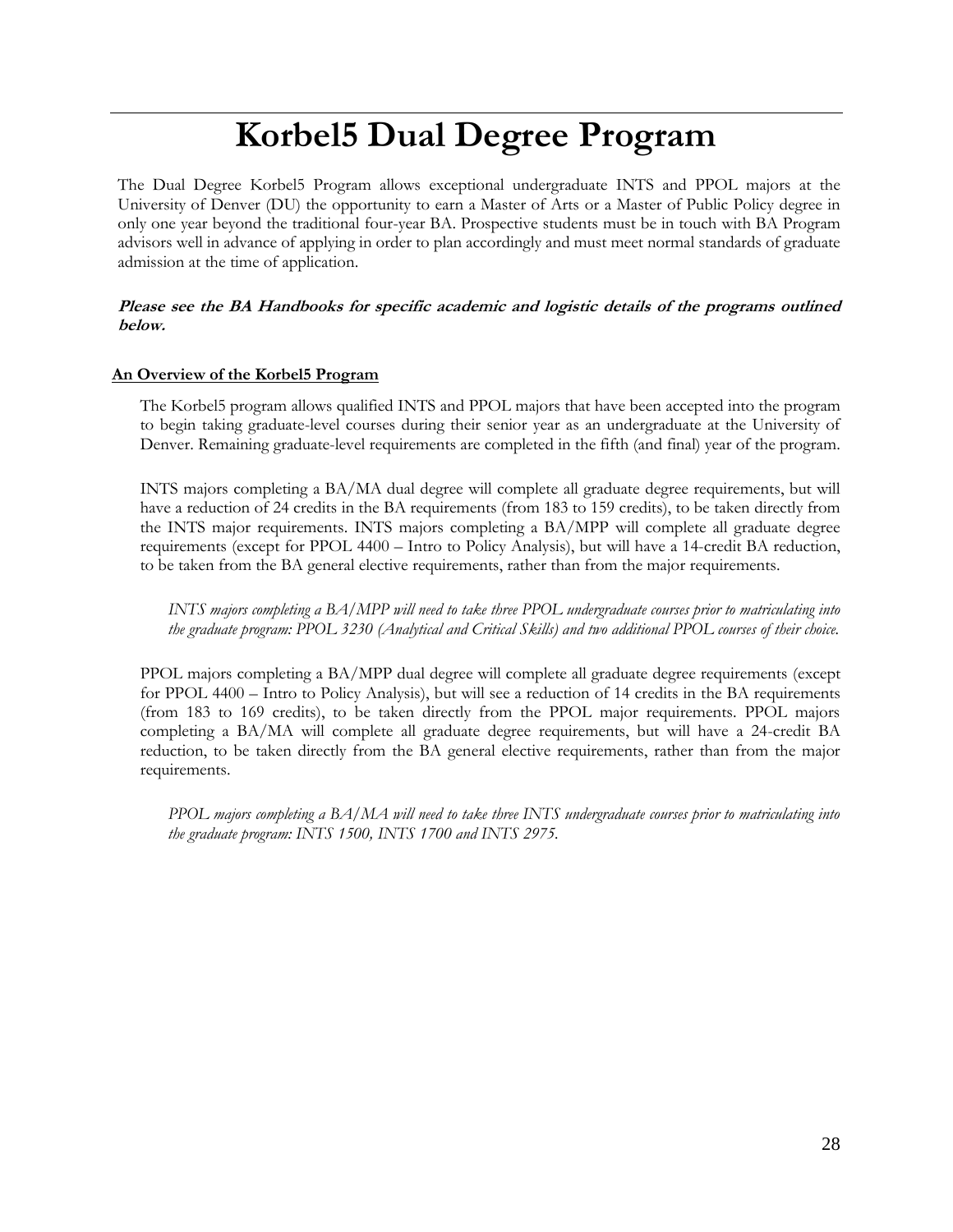# <span id="page-28-0"></span>**Master of Arts - Master of Social Work (MA/MSW)**

This formal dual degree program combines one of the following MA degrees from the Josef Korbel School of International Studies (JKSIS), with an MSW degree from the Graduate School of Social Work (GSSW):

- MA in International Development
- MA in International Human Rights
- MA in International Studies

Applicants must be accepted to both JKSIS and GSSW to be eligible for this program. Students typically spend their first and third years at GSSW and their second year of study at JKSIS**.**

**Please note that students are required to complete a total of 110 credit hours, or 83 with MSW-Advanced Standing, (44 of these credits must be within JKSIS) in order to receive this dual degree.**

# **JKSIS MA DEGREE REQUIREMENTS (44 credit hours):**

**MA in INTERNATIONAL DEVELOPMENT** (please see the "Master of Arts in International Development" section of this handbook for more details):

- Korbel Core (8 credits)
- Degree Core (12 credits)
- Specialization (12 credits)
- Skills Requirement (12 credits)
- Non-coursework requirements:
	- o Foreign Language: Optional, but strongly recommended

Note: No internship is required, nor can a student apply internship credit toward the MA portion of the dual degree.

**MA in INTERNATIONAL HUMAN RIGHTS** (please see the "Master of Arts in International Human Rights" section of this handbook for more details):

- Korbel Core (8 credits)
- Degree Core (12 credits)
- Specialization (12 credits)
- Skills (12 credits)
- Non-coursework requirements:
	- o Foreign Language: Optional, but strongly recommended

Note: No internship is required, nor can a student apply internship credit toward the MA portion of the dual degree.

**MA in INTERNATIONAL STUDIES** (please see the "Master of Arts in International Studies" section of this handbook for more details):

- Korbel Core (8 credits)
- Degree Core (12 credits)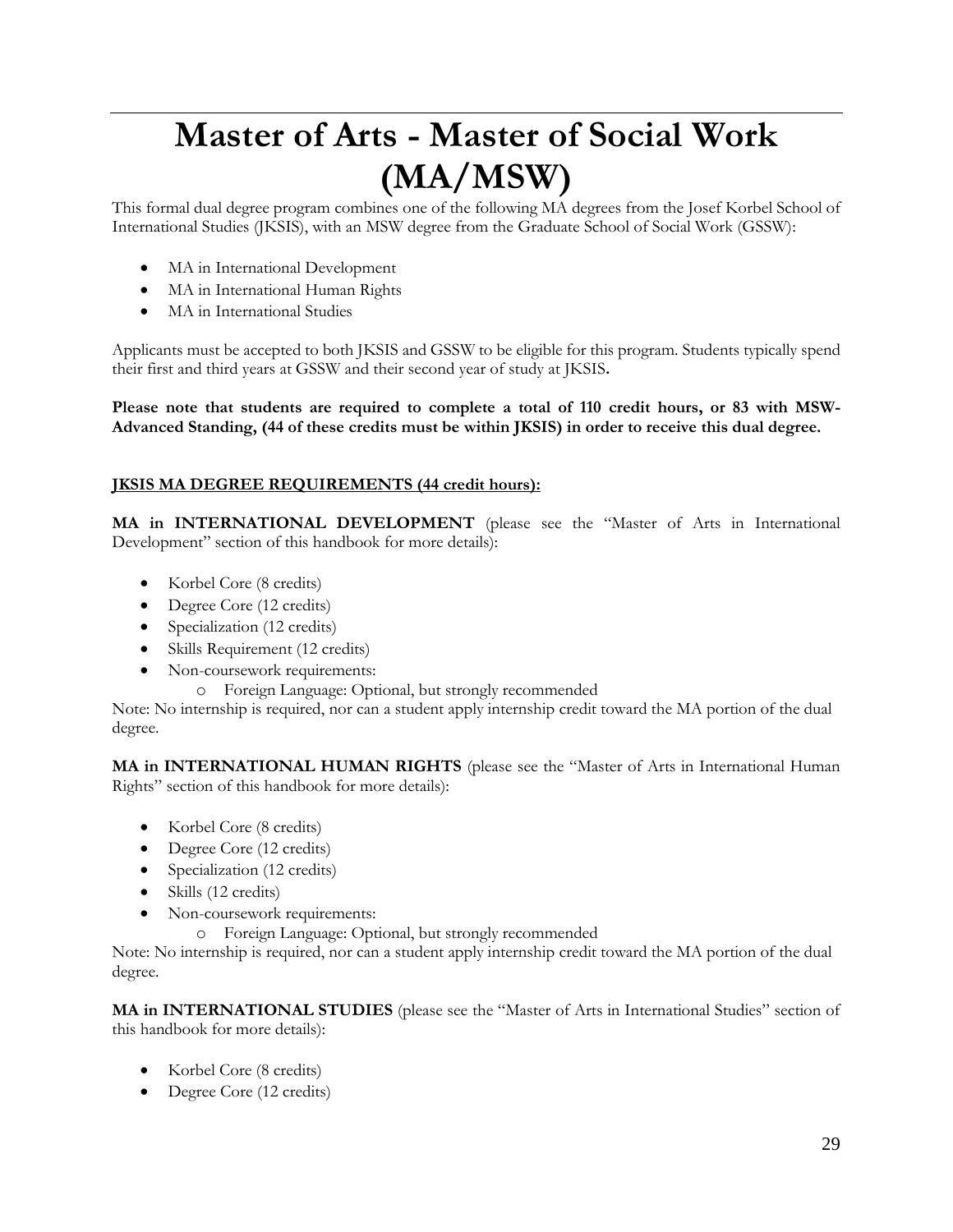- Specialization (12 credits)
- Skills (12 credits)

Note: No internship is required, nor can a student apply internship credit toward the MA portion of the dual degree.

# **MSW DEGREE REQUIREMENTS (66 credits):**

### **Required Foundation Curriculum courses (39 credits):**

- SOWK 4000 Professional Development Seminar (1 credit)
- SOWK 4001 Clinical SW Skills (3 credits)
- SOWK 4003 Clinical SW Theory and Practice (3 credits)
- SOWK 4006 Human Behavior & the Social Environment (3 credits)
- SOWK 4007 Community/Macro SW Theory and Practice (4 credits)
- SOWK 4020 Integrated SW Practice for Social Justice (4 credits)
- SOWK 4120 Social Policy Analysis, Advocacy & Practice (3 credits)
- SOWK 4132 Power, Privilege, and Oppression (3 credits)
- SOWK 4201 Evidence for Practice (3 credits)
- SOWK 4950 Foundation Field (12 credits)

# **Concentration Curriculum credits (36 credits):**

- Theory for Practice (3 credits)
	- o *Course selection depends on concentration choice*
- Methods/Skills (9 credits)
	- o *Course selection depends on concentration choice*
- Values for Practice (3 credits) o *Course selection depends on concentration choice*
- SOWK 4900 Methods for Evaluating Practice/Programs (3 credits)
- SOWK 4901 Applied Practice Evaluation Research (3 credits)
- SOWK 4960 Concentration Field (15 credits)
- SOWK 4999 Capstone (0 credit)

# **ADMISSION**

Applicants to the MA/MSW dual degree program must submit applications to both JKSIS and GSSW respectively. Applicants must be accepted to both schools to pursue the dual degree.

- For more information on the JKSIS application process and deadlines, please visit: [http://www.du.edu/korbel/admission/apply.html.](http://www.du.edu/korbel/admission/apply.html)
- For more information on the GSSW application process and deadlines, please visit: [http://www.du.edu/socialwork/admission/msw/index.html.](http://www.du.edu/socialwork/admission/msw/index.html)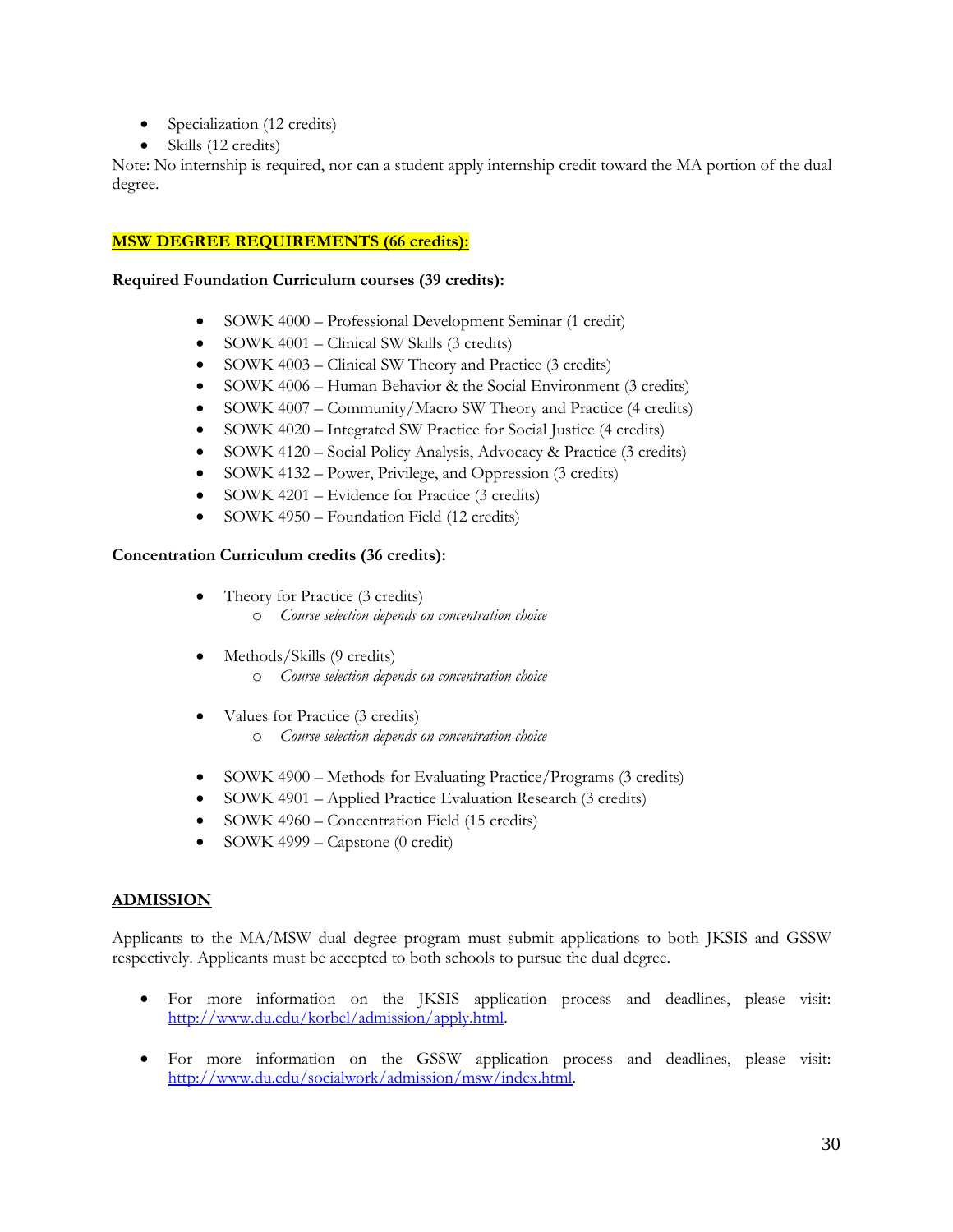# **ADDITIONAL INFORMATION**

For additional information, timelines, and governing policies, please review the "Formal Dual Degree [Programs](http://bulletin.du.edu/graduate/dual-degrees/formal-dual-graduate-degrees/)" section of the Graduate Policies and Procedures Bulletin.

# **ADVISORS**

MA Advisors:

- International Development: Aaron Schneider, [Aaron.Schneider@du.edu](mailto:Aaron.Schneider@du.edu)
- International Human Rights: Micheline Ishay, [micheline.ishay@du.edu](mailto:Claude.dEstree@du.edu)
- · International Studies: Lynn Holland, [Lynn.Holland@du.edu](mailto:Lynn.Holland@du.edu)

MSW Advisor: Karen Bensen, [Karen.Bensen@du.edu](mailto:Karen.Bensen@du.edu)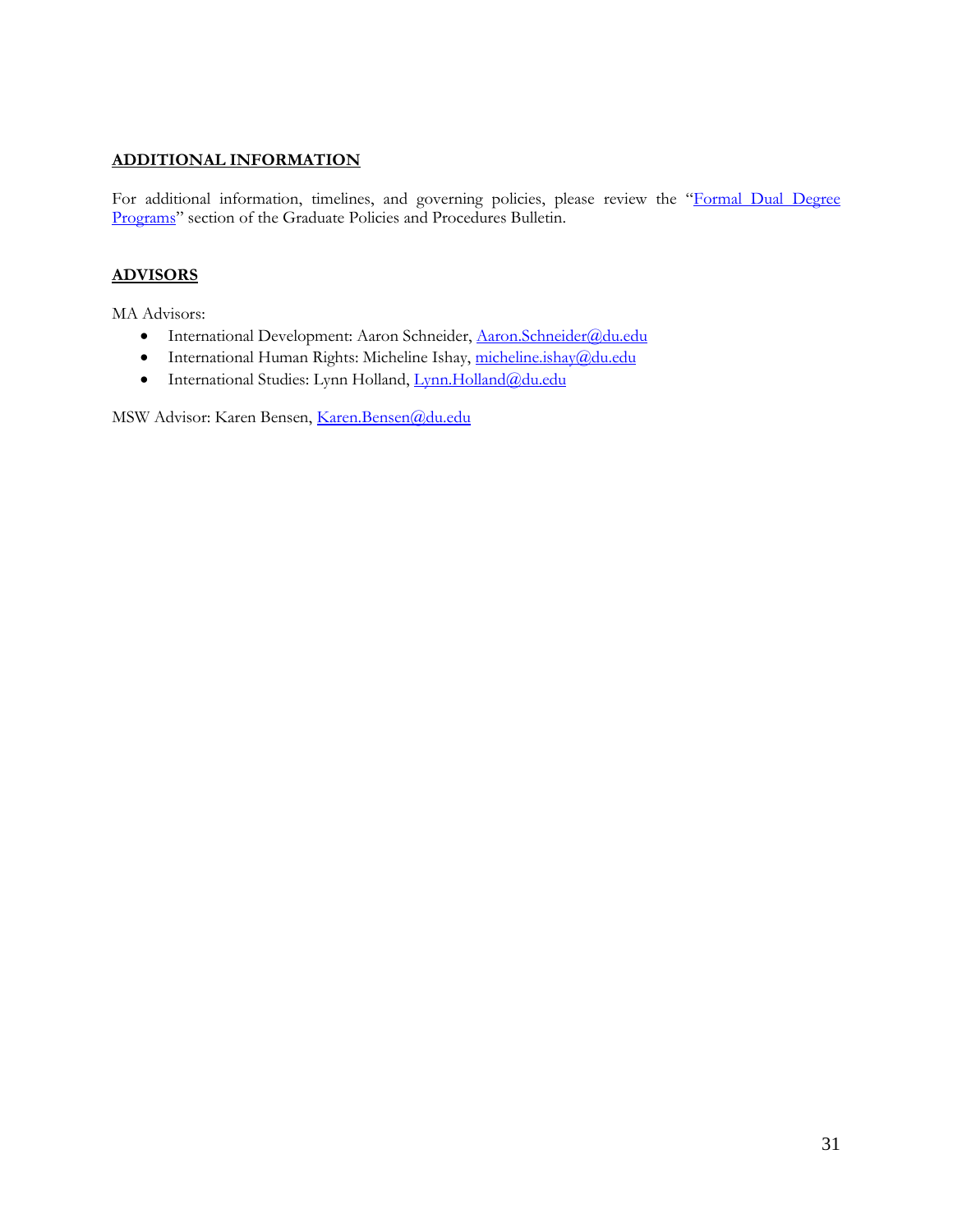# <span id="page-31-0"></span>**Master of Public Policy - Juris Doctor (MPP/JD)**

This dual degree program combines the Master of Public Policy (MPP) at JKSIS, with a Juris Doctor degree (JD) from Sturm College of Law (SCL). Dual Degree MPP/JD students complete 48 quarter credits of coursework at JKSIS and 80 semester credits at the SCL. Students must apply and be accepted to both schools.

Sturm College of Law students are able to apply to the MPP program within two years of their graduation and still be eligible for the dual degree benefits.

# **MASTER OF PUBLIC POLICY DEGREE REQUIREMENTS (48 quarter credits):**

- **1. Korbel Core –** one course (4 credits):
	- INTS 4090: Values-Based Leadership in International and Public Affairs
- **2. Degree Core**  four courses (16 credits)**:**
	- PPOL 4200 Microeconomics for Public Policy
	- PPOL 4400 Intro to Policy Analysis
	- o PPOL 4500 Cost Benefit Analysis
	- Politics of Policy (choose one):
		- o INTS 4349 Comparative Public Policy and Finance
		- o INTS 4750 The Policy-Making Process
- **3. Skills** (12 credits):
	- Research Methods (choose two):
		- o INTS 4050 Statistical Methods I
		- o INTS 4051 Statistical Methods II\*
		- o INTS 4057 Statistics for International Affairs\*\*
		- o INTS 4058 Applied Time Series Analysis
		- o INTS 4632 Qualitative Research Methods
		- o INTS 4500 Social Science Methods
		- o INTS 4059 R and Python
	- Mini Skills Modules (choose four):
		- o PPOL 4702 Special Topics in Public Policy Skills (one credit)

*\* Prerequisite: INTS 4050 – Statistical Methods I*

**\*\*** *Students may take INTS 4057 - Statistics for International Affairs (which combines Stats I and Stats II), instead of INTS 4051 - Statistical Methods II, if they have a strong quantitative background. This is a fast-paced course and combines what is taught in Statistics I and Statistics II, so only take INTS 4057 if you are confident in your ability to keep up in such an environment.* 

# **4. Experiential Learning (12 credits):**

- PPOL 4250 Hacking for Good [interterm]
- PPOL 4350 The Policy Lab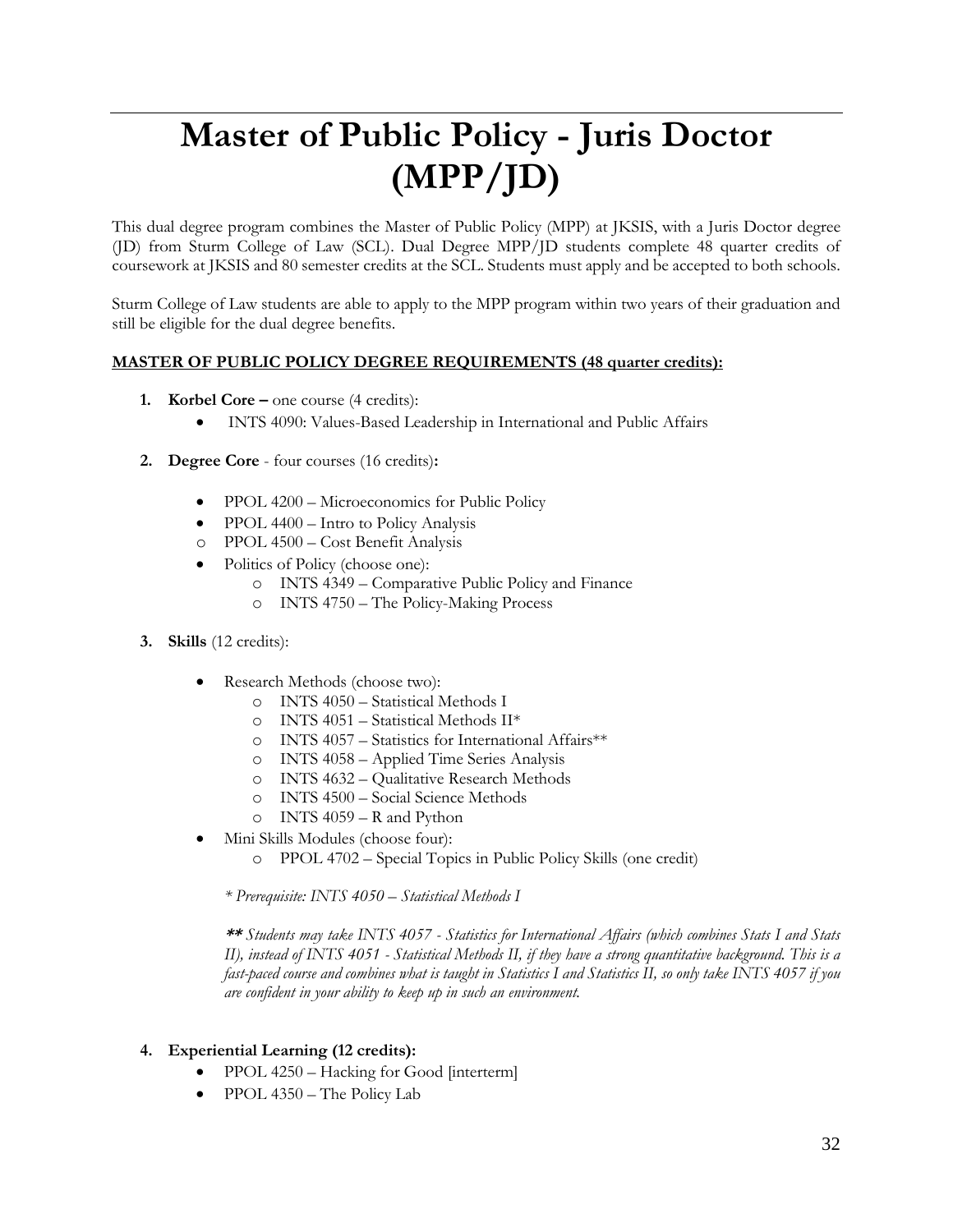- PPOL 4995 Policy Memorandum
- **5. Electives:** 4 credits, or enough to reach the minimum requirement of **48 credits.**

# **JURIS DOCTOR DEGREE REQUIREMENTS (80 semester credits):**

- **1. Required 1L Curriculum (30 credits)** a. For details, see the [Law School Handbook.](http://www.law.du.edu/index.php/student-handbook)
- **2. Administrative Law, Evidence, Legal Profession (10 credits)**
- **3. Electives totaling 40 credits**
- **4. Complete all additional requirements for the JD, including: public service requirement; upper level writing requirement; and the professional skills/experiential coursework requirement**

# **ADMISSION**

Applicants to the Master of Public Policy/Juris Doctor (MPP/JD) dual degree program must submit applications to both JKSIS and the Sturm College of Law. Applicants must be accepted to both schools to pursue the dual degree.

- For more information on the JKSIS application process and deadlines, please visit: <http://www.du.edu/korbel/admission/apply.html>
- For more information on the Sturm College of Law application process and deadlines, please visit: <http://www.law.du.edu/index.php/admissions>

# **ADDITIONAL INFORMATION**

For additional information, timelines, and governing policies, please review the "Formal Dual Degree [Programs](http://bulletin.du.edu/graduate/dual-degrees/formal-dual-graduate-degrees/)" section of the Graduate Policies and Procedures Bulletin.

# **ADVISORS**

- JD Advisor: Randy Wagner, [rwagner@law.du.edu](mailto:rwagner@law.du.edu)
- MPP Advisor: Prof. Naazneen Barma, [Naazneen.barma@du.edu](mailto:Naazneen.barma@du.edu)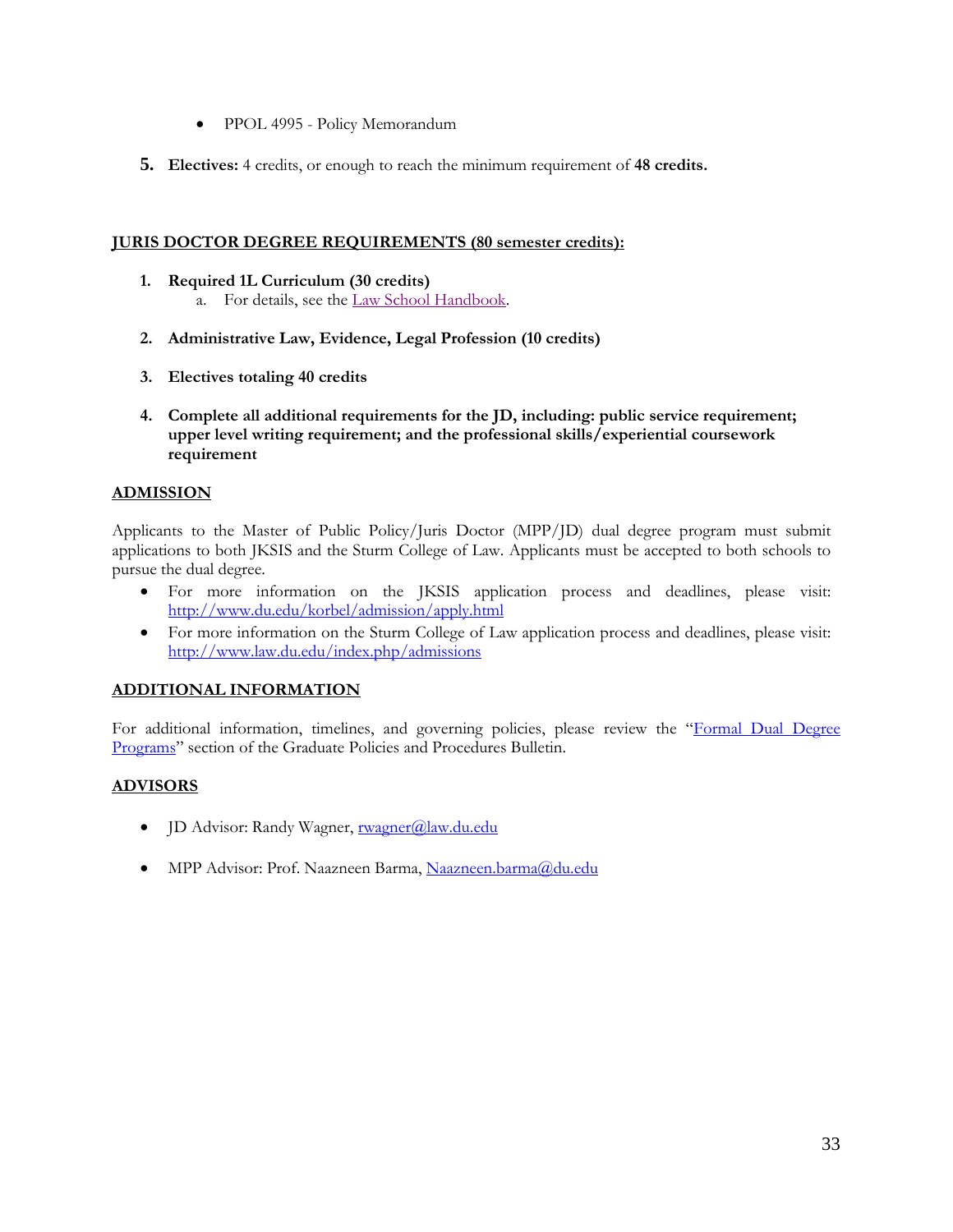# <span id="page-33-0"></span>**Master of Public Policy – Master of Social Work (MPP-MSW)**

This dual degree program combines the Master of Public Policy (MPP) at JKSIS, with a Master of Social Work degree (MSW) from the Graduate School of Social Work. Dual Degree MPP/MSW students complete 50 credits of coursework at JKSIS and 75 credits at the Graduate School of Social Work. Students must apply and be accepted to both schools.

# **MASTER OF PUBLIC POLICY DEGREE REQUIREMENTS (48 quarter credits):**

- **1. Korbel Core –** one course (4 credits):
	- INTS 4090: Values-Based Leadership in International and Public Affairs
- **2. Degree Core**  four courses (16 credits)**:**
	- PPOL 4200 Microeconomics for Public Policy
	- PPOL 4400 Intro to Policy Analysis
	- o PPOL 4500 Cost Benefit Analysis
	- Politics of Policy (choose one):
		- o INTS 4349 Comparative Public Policy and Finance
			- o INTS 4750 The Policy-Making Process
- **3. Skills** (12 credits):
	- Research Methods (choose two):
		- o INTS 4050 Statistical Methods I
		- $\circ$  INTS 4051 Statistical Methods II\*
		- o INTS 4057 Statistics for International Affairs\*\*
		- o INTS 4058 Applied Time Series Analysis
		- o INTS 4632 Qualitative Research Methods
		- o INTS 4500 Social Science Methods
		- o INTS 4059 R and Python
	- Mini Skills Modules (choose four):
		- o PPOL 4702 Special Topics in Public Policy Skills (one credit)

*\* Prerequisite: INTS 4050 – Statistical Methods I*

**\*\*** *Students may take INTS 4057 - Statistics for International Affairs (which combines Stats I and Stats II), instead of INTS 4051 - Statistical Methods II, if they have a strong quantitative background. This is a fast-paced course and combines what is taught in Statistics I and Statistics II, so only take INTS 4057 if you are confident in your ability to keep up in such an environment.* 

- **4. Experiential Learning (12 credits):**
	- PPOL 4250 Hacking for Good [interterm]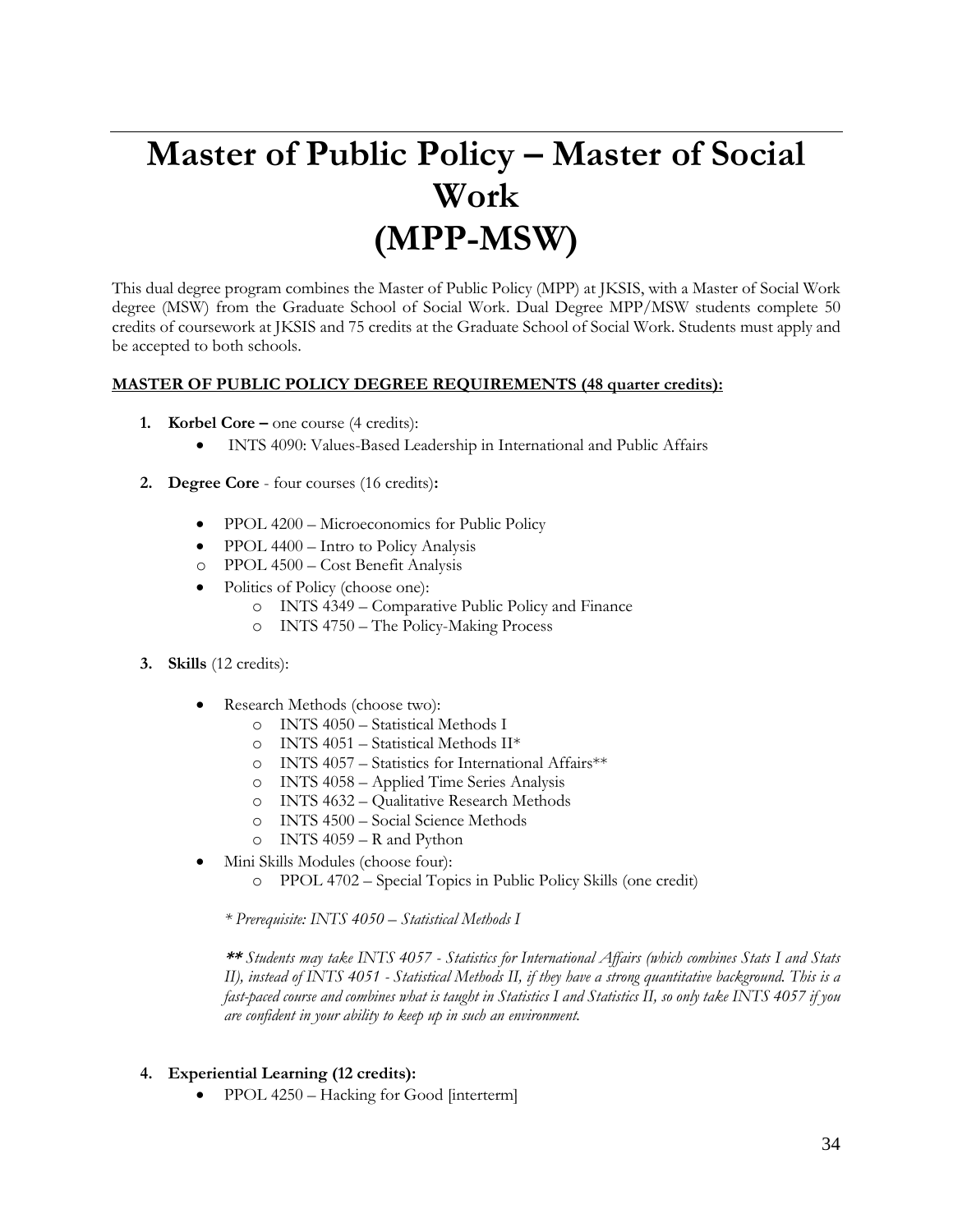- PPOL 4350 The Policy Lab
- PPOL 4995 Policy Memorandum
- **5. Electives:** 4 credits, or enough to reach the minimum requirement of **48 credits.**

# **MASTER OF SOCIAL WORK REQUIREMENTS (66 credits):**

The MSW degree requires 38 credits for the foundation curriculum and 52 credits for the concentration curriculum. For the MPP/MSW dual degree, electives will be reduced by 12 credits and the policy course (3 credits) would be met within the MPP curriculum, for a total reduction of 15 credits.

# **Required Foundation Curriculum courses (39 credits):**

- SOWK 4000 Professional Development Seminar (1 credit)
- SOWK 4001 Clinical SW Skills (3 credits)
- SOWK 4003 Clinical SW Theory and Practice (3 credits)
- SOWK 4006 Human Behavior & the Social Environment (3 credits)
- SOWK 4007 Community/Macro SW Theory and Practice (4 credits)
- SOWK 4020 Integrated SW Practice for Social Justice (4 credits)
- SOWK 4120 Social Policy Analysis, Advocacy & Practice (3 credits)
- SOWK 4132 Power, Privilege, and Oppression (3 credits)
- SOWK 4201 Evidence for Practice (3 credits)
- SOWK 4950 Foundation Field (12 credits)

# **Concentration Curriculum credits (36 credits):**

- Theory for Practice (3 credits)
	- o *Course selection depends on concentration choice*
- Methods/Skills (9 credits)
	- o *Course selection depends on concentration choice*
- Values for Practice (3 credits) o *Course selection depends on concentration choice*
- SOWK 4900 Methods for Evaluating Practice/Programs (3 credits)
- SOWK 4901 Applied Practice Evaluation Research (3 credits)
- SOWK 4960 Concentration Field (15 credits)
- SOWK 4999 Capstone (0 credit)

# **ADMISSION**

Applicants to the Master of Public Policy/Master of Social Work (MPP/MSW) dual degree program must submit applications to both JKSIS and the Graduate School of Social Work. Applicants must be accepted to both schools to pursue the dual degree.

• For more information on the JKSIS application process and deadlines, please visit: [https://du.edu/korbel/admission/apply.html.](https://du.edu/korbel/admission/apply.html)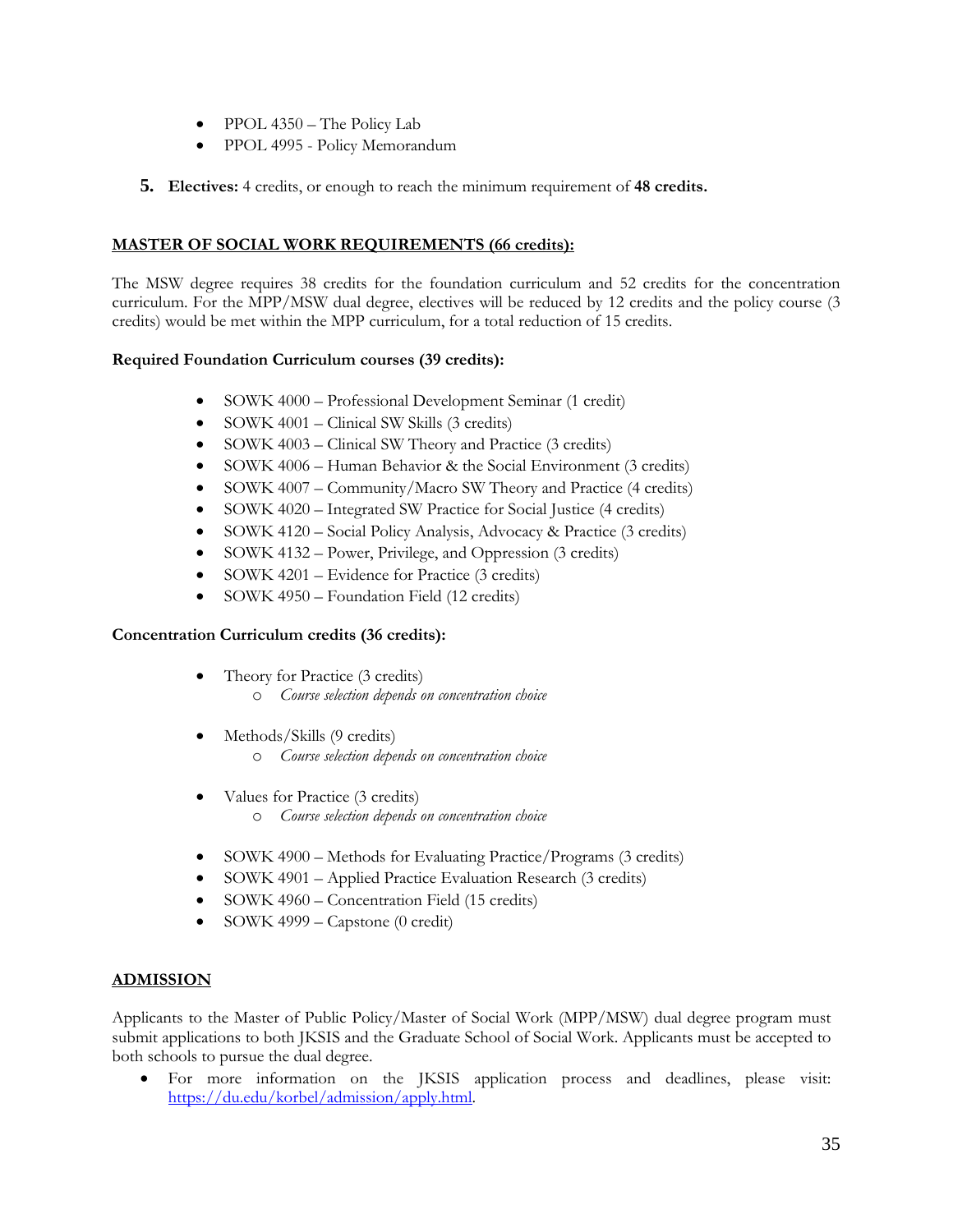• For more information on the Graduate School of Social Work application process and deadlines, please visit: [https://www.du.edu/socialwork/admission/msw/index.html.](https://www.du.edu/socialwork/admission/msw/index.html)

# **ADDITIONAL INFORMATION**

For additional information, timelines, and governing policies, please review the "Dual and Joint Graduate [Degrees"](http://bulletin.du.edu/graduate/dual-degrees/) section of the Graduate Policies and Procedures Bulletin.

### **ADVISORS**

- MPP Advisor: Prof. Naazneen Barma, [Naazneen.Barma@du.edu](mailto:Naazneen.Barma@du.edu)
- MSW Advisor: Karen Bensen, [Karen.Bensen@du.edu](mailto:Karen.Bensen@du.edu)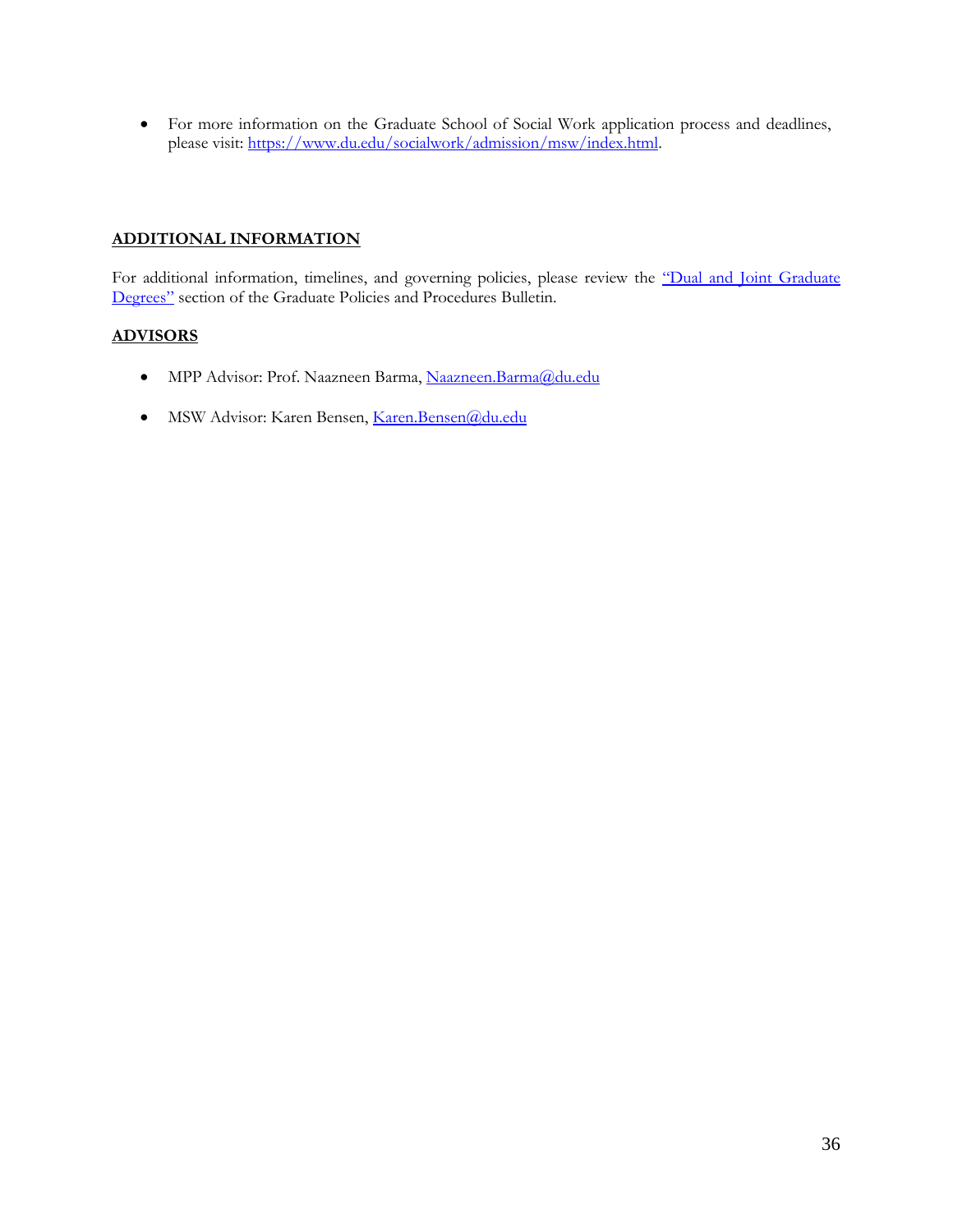# **Flexible Dual Degree Programs**

# **Flexible Dual Degree Programs**

DU supports and encourages students who wish to pursue customized dual degree programs. For example, a JKSIS student may wish to combine an MA in Global Finance, Trade and Economic Integration with an MA in Economics from the Division of Social Sciences. A program proposal will preserve the core courses in each program and allows for a reduction in elective credits.

The curriculum proposal for a flexible dual degree must be approved by the [Associate Dean of Academic](mailto:AssocDean.Korbel@du.edu)  [Affairs](mailto:AssocDean.Korbel@du.edu) at JKSIS, the chair of the other department/School, and the DU Office of [Graduate Education.](mailto:graduatestudies@du.edu)

For degrees that require 60 credit hours or less, the maximum reduction in overall credits required for graduation is 10 hours.

#### **EXAMPLE:**

| Degree                 |                   | Single                       | Dual                         |
|------------------------|-------------------|------------------------------|------------------------------|
| MA in GFTEI            | <b>60 Credits</b> | 50 Credits (reduction of 10) |                              |
| <b>MA</b> in Economics |                   | 45 Credits                   | 35 Credits (reduction of 10) |
|                        |                   | 105 Credits<br>VS.           | 85 Credits                   |

For more information regarding flexible dual degree programs, please utilize the following resources:

- [Flexible Dual Degree Program Policy;](http://bulletin.du.edu/graduate/dual-degrees/flexible-dual-degree-programs/)
- [Proposal for a Flexible Dual Degree Program](http://www.du.edu/media/documents/graduates/flexdual.pdf) form and procedures;

Questions or concerns may be directed to the [DU Office of Graduate Education.](mailto:gststu@du.edu)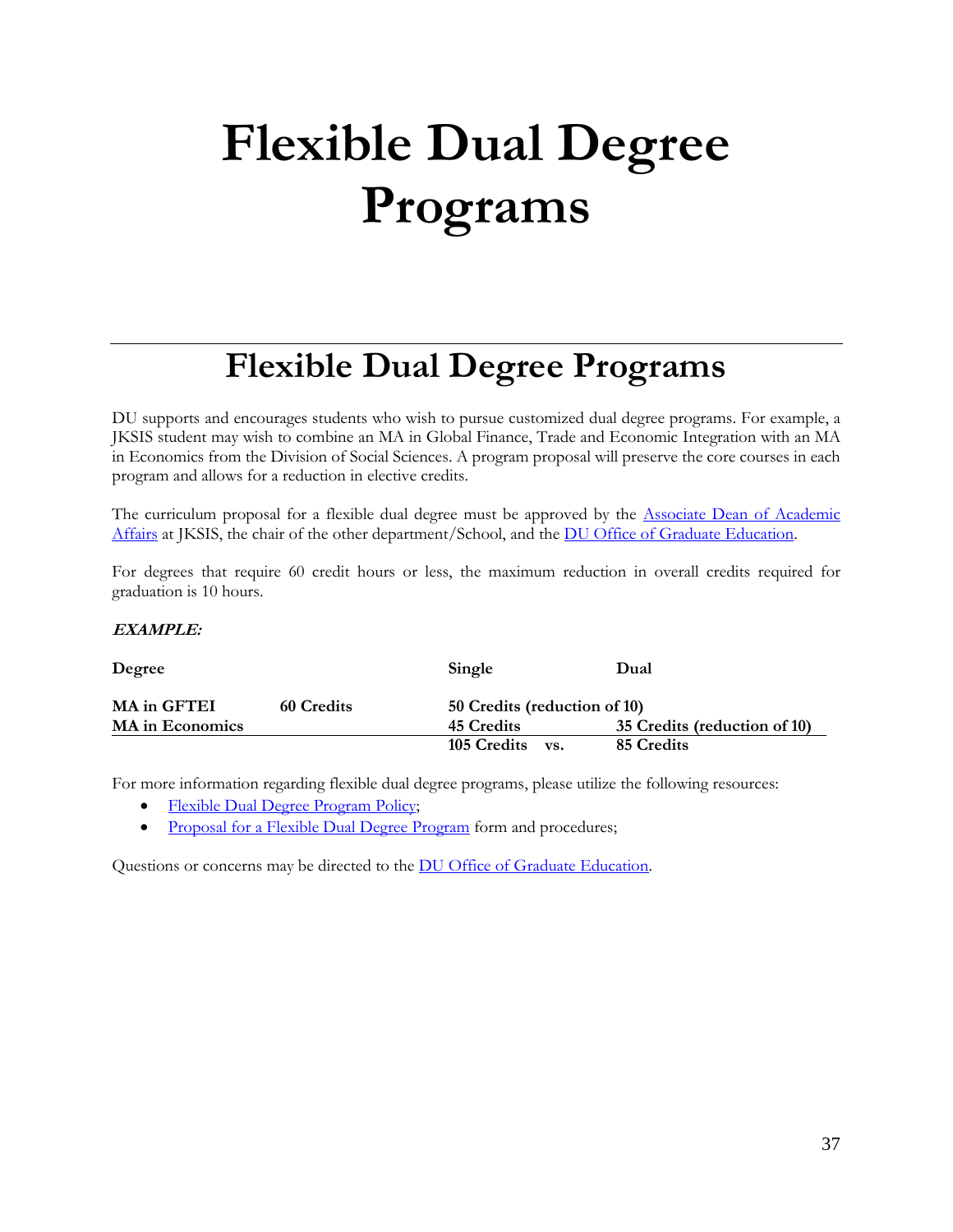# **JKSIS Certificates**

JKSIS Certificates (officially called "Certificates of Specialization") provide substantial education in an academic discipline, represent the achievement of competence in a well-defined area of study, and they are embedded within degree programs. Certificates appear on transcripts associated with an awarded degree.

JKSIS Certificates are open **exclusively** to matriculated students pursuing a graduate degree at the Josef Korbel School of International Studies. Eligible candidates adding a certificate may add a certificate using the online Certificate Declaration form. While seeking advising from Certificate Directors is high encouraged for everyone, students adding a certificate after their second quarter of study must speak with the relevant Certificate Director prior to adding.

JKSIS currently offers four Certificates of Specialization:

- Certificate of Specialization in International Studies with a concentration in Global Environmental Change and Adaptation
- Certificate of Specialization in International Studies with a concentration in in Global Health Affairs
- Certificate of Specialization in International Studies with a concentration in in Homeland Security
- Certificate of Specialization in International Studies with a concentration in in Humanitarian Assistance

Certificates are awarded at the time a student graduates officially, along with their degree, pending successful completion of all requirements in adherence with DU policy. Students will need to complete a separate Application to Graduate form for Certificates.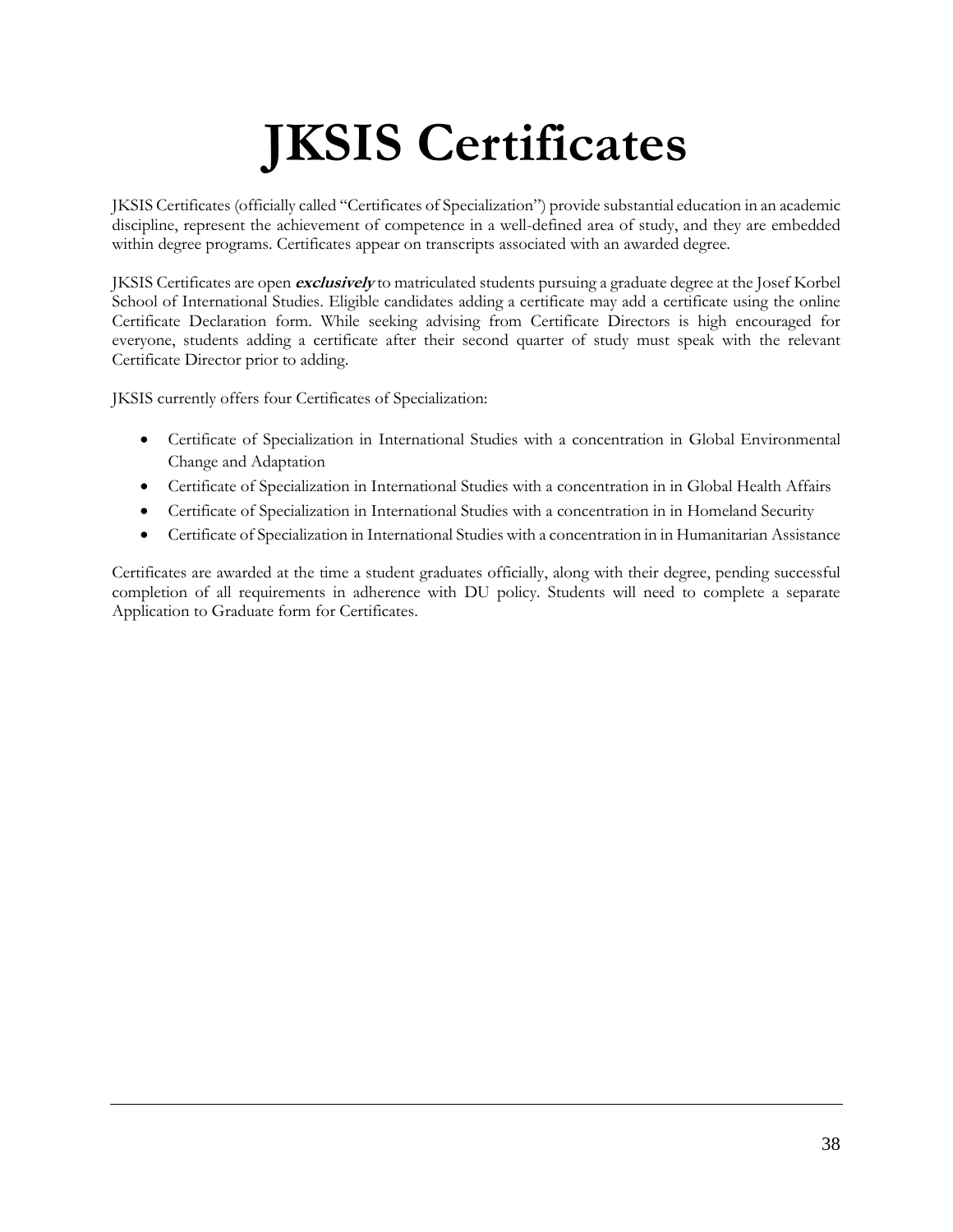# **Certificate in Global Environmental Change and Adaptation**

Environmental change, driven in large part by human activity, is increasingly identified as posing significant challenges to development and security. While climate change has received the most attention (see, e.g., US DOD, *2014 Quadrennial Defense Review*), other changes, e.g. biodiversity loss, ozone depletion, and freshwater use have also been raised as significant issues affecting development and security. These issues have also been tied to questions related to social justice. The Josef Korbel School of International Studies (Korbel) is building a critical mass of scholars, student interest, and activities related to environmental change, development, security, and justice. This certificate seeks to bring cohesion and increased quality to research and teaching in this area, and provide opportunities for students to develop substantive expertise around one of the defining challenges of the 21st century: global environmental change and attempts to adapt thereto in sustainable ways that minimize harm to affected communities.

#### **REQUIREMENTS:**

Complete six courses (24 credit hours), as outlined below:

- 1. Required courses (three courses/12 credits):
	- INTS 4397 The Environment, the Economy, and Human Wellbeing
	- INTS 4642 Environmental Security
	- INTS 4972 Global Environmental Governance
- 2. Additional courses (three courses/12 credits):
	- INTS 4110 Food and Nutrition Security for Sustainable Development
	- INTS 4201: Quantitative Analysis of Global Environmental Change
	- INTS 4220 Political Economy of Energy & Sustainable Development
	- INTS 4223 Global Dynamics & Local Threats in Agricultural Development
	- INTS 4290 Gender, Environment, and Sustainable Development
	- INTS 4339 Microfinance & Sustainable Development
	- INTS 4367 Global Health Affairs
	- INTS 4484 Agriculture & Sustainable Development
	- INTS 4539 Food Security in the United States and the World
	- INTS 4579 International Futures
	- INTS 4671 Climate, Science and Society
	- INTS 4909 Climate Justice
	- CRES 4333 Resolving Contentious Public Issues

#### **Certificate Director:**

**Prof. Cullen Hendrix** [Cullen.Hendrix@du.edu](mailto:Cullen.Hendrix@du.edu) (303) 871-3989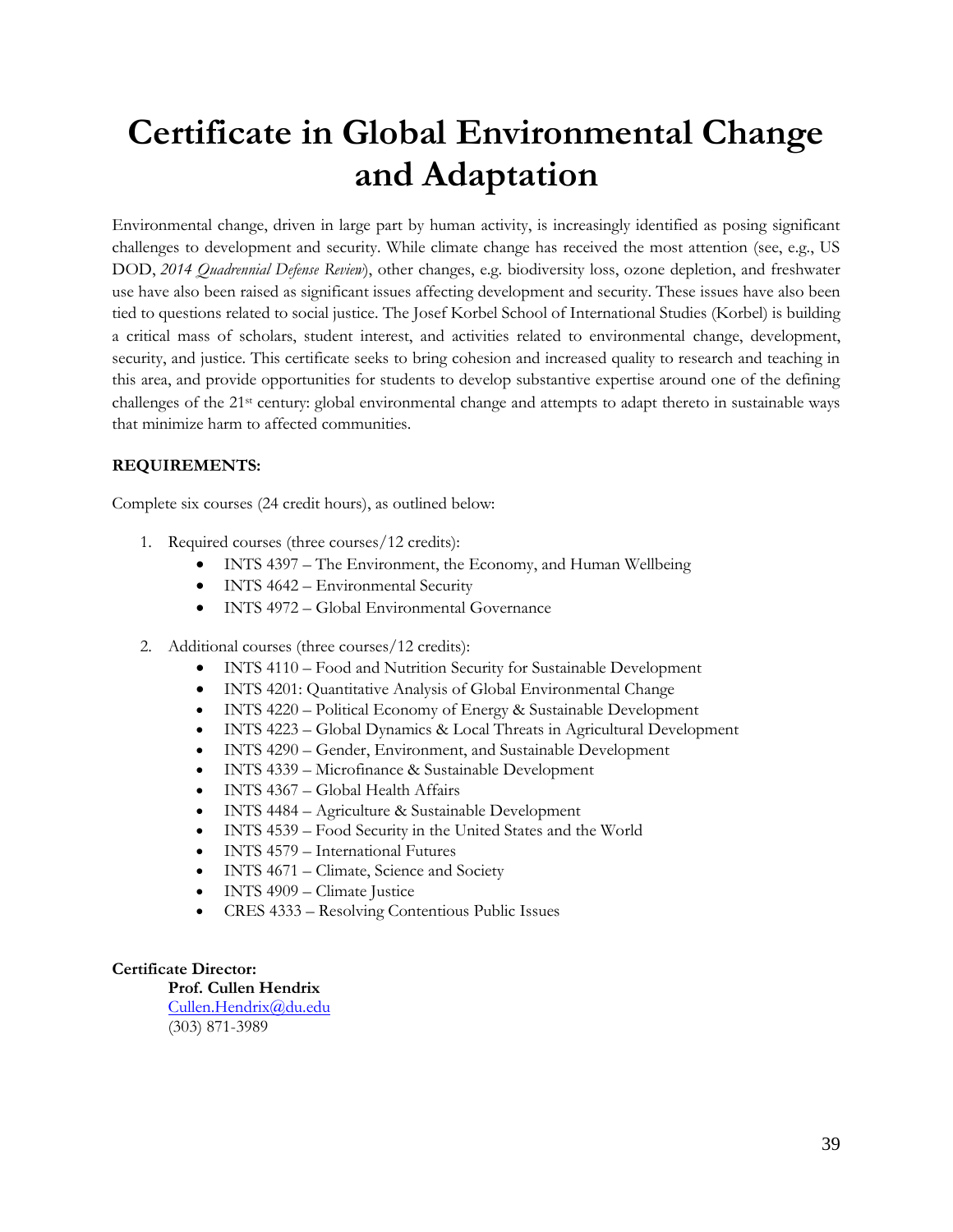# **Certificate in Global Health Affairs**

The Certificate in Global Health Affairs (CGHA) is the first global health program to be based in a school of International Studies. Unlike certificates offered by schools of medicine or public health, which emphasize biomedical approaches to health, CGHA places social and political solutions at the forefront of global health action. Combined with a degree, the seven-course CGHA sequence prepares students for systematic, evidencebased approaches to a broad range of global health problems relating to development, diplomacy, security, trade, and human rights.

CGHA's core emphasis lies in building sound decision-making skills in an arena often suffused with inefficiency and blindness to political, social, and cultural context. Substantive courses address the widest conception of the causes and consequences of individual and population health, emphasizing short- and long-term effects; the increasing globalization and personalization of health; and interactions between health and other key areas of human endeavor such as politics, development, trade, and conflict. Practical courses build skills in epidemiology, research methodology, and program design and evaluation.

Students who graduate with the certificate in global health affairs distinguish themselves as leaders and innovators through the pursuit of the "science of service" on and off campus. While most GHA students take advantage of traditional internship opportunities at leading international health organizations, many also pursue action-oriented research and leadership projects through a network of partner agencies. Students are encouraged, but not required, to undertake action-oriented research projects including a Thesis or Substantial Research Paper, which may be completed for course credit. Throughout the GHA program, students build an evidence-based framework for evaluating project impacts on served communities, service agencies, their own career paths, and their community at DU.

Students must complete a brief application to gain admission to the Certificate in International Studies with a Concentration in Global Health Affairs by the end of their first year. The GHA application form can be found at: [http://www.du.edu/korbel/health/academics/admissions.html.](http://www.du.edu/korbel/health/academics/admissions.html) 

#### **REQUIREMENTS:**

Complete six courses (**24 total credits**), plus an internship/field requirement, as outlined below.

- 1. **Global Health Affairs Core -**three courses (12 credits):
	- INTS 4367 Global Health Affairs
	- INTS 4516 Major Diseases in Global Health
	- INTS 4423 Introduction to Epidemiology
- **2. Additional Courses:** three courses (12 credits):
	- INTS 4011 Comparative Genocide
	- **■** INTS 4051 Statistical Methods II
	- INTS 4052 Statistical Methods III
	- INTS 4058 Applied Time Series Analysis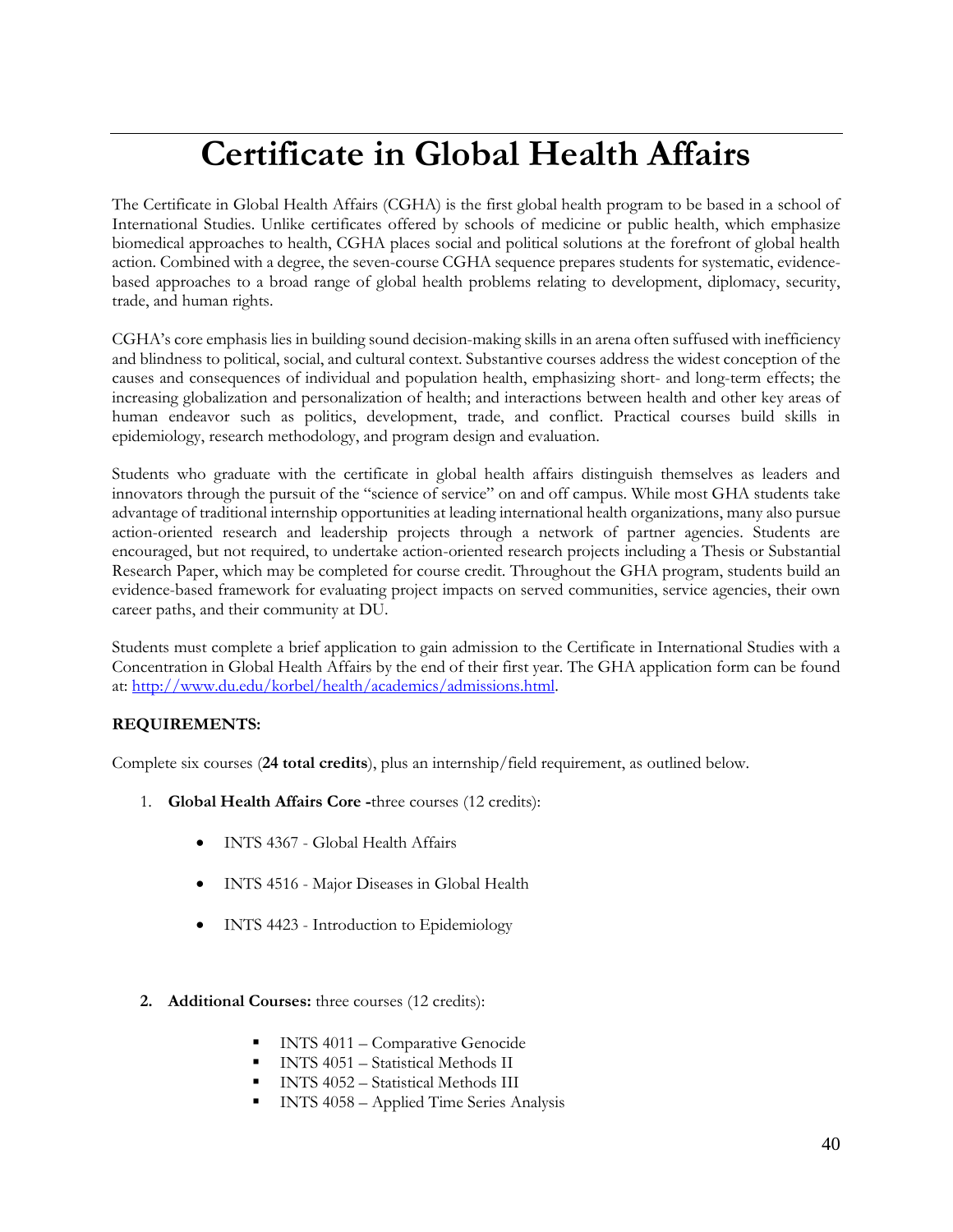- INTS 4110 Food and Nutritional Security for Sustainable Development
- INTS 4215 Gender and Humanitarian Aid
- **■** INTS 4362 Gender and Health
- **EXECUTE:** INTS 4391 Financial Management and Fundraising of Nonprofits
- **•** INTS 4397 The Environment, the Economy and Human Well-being
- **INTS 4404 Cities, Health, and Security**
- INTS 4435 Health and Development
- INTS 4492 Health and Humanitarian Aid
- **EXECUTE:** INTS 4056 Information Management in Human Crises
- INTS 4333 International Project Evaluation
- **INTS 4632 Qualitative Research Methods**
- **EXECUTE:** INTS 4633 International Project Evaluation
- INTS 4652 Contemporary Issues in Refugee Studies
- **INTS 4671 Climate Science and Society**
- **INTS 4731 Prevention and Mitigation**
- INTS 4786 Planning and Assessment in Complex Environments
- INTS 4989 North American Defense and Security
- MFJS 4165 Health Communication and Development

#### **3. Internship/Field Requirement:**

All GHA candidates must conduct a single, 150-hour health-related practical experience or a suitable alternative. This experience must take place during the student's course of study and the work must be carried out off campus. As an alternative to a traditional internship, this requirement could be fulfilled through current employment, an RPCV local internship, independent research (as long as it has an offcampus field component), or work on a GHA service-based research project.

To qualify as health-related, a substantive component of the internship/practicum should focus on health issues. If this condition is not met within the context of the internship/practicum, the student may instead submit an additional, separate report on the health implications of their internship/practicum to the certificate director in order to fulfill the requirement. See the GHA Director for guidelines. It is possible for students to fulfill both a degree and certificate requirement with one internship/practicum.

Students are encouraged but not required to base their internship on their required proposal for INTS 4367 (Global Health Affairs), and to prepare a thesis, significant research paper, or independent study based on one of their internships or other self-driven or faculty-driven research.

#### **Certificate Director:**

**Prof. Sandy Johnson** [Sandy.Johnson@du.edu](mailto:Randall.Kuhn@du.edu) (303) 871-6031

For more information concerning the certificate, please email gha@du.edu.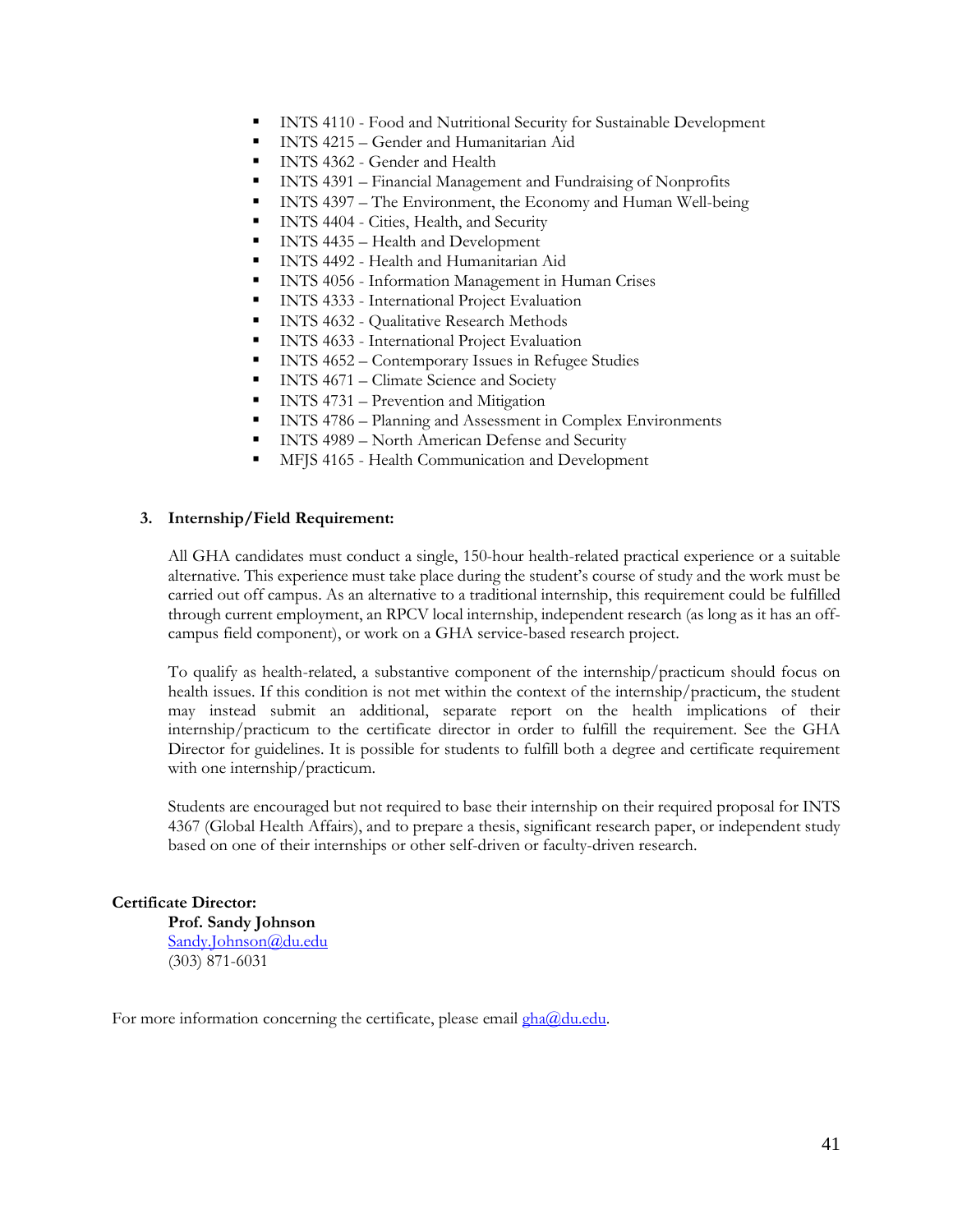# **Certificate in Homeland Security**

This certificate program is offered to currently enrolled Josef Korbel School of International Studies' Master's or PhD students. The Homeland Security Certificate Program is a professional certification program focused on preparing participants to step directly into career opportunities in the local, state, and national homeland security profession.

Students must submit an application and a current copy of their CV in order to be considered for the Certificate in Homeland Security. The application, along with deadlines and eligibility requirements, can be obtained by contacting the designated certificate director. Upon completion, application materials should be submitted to Professor [Lewis Griffith.](mailto:lewis.griffith@du.edu)

#### **REQUIREMENTS:**

Complete six courses (**24 total credits**).

**Required Core** - four courses (16 credits)

- INTS 4147 American Government and Policy-Making
- INTS 4730 Introduction to Homeland Security
- INTS 4731 Homeland Defense: Prevention and Mitigation
- INTS 4736 Strategic Intelligence Data Collection & Analysis

**Additional Courses -** two courses (8 credits)

- INTS 4753 Intelligence and National Security
- INTS 4907 International Terrorism
- INTS 4786 Planning and Assessment in Complex Environments
- INTS 4989 North American Defense and Security

**Certificate Director:** 

**Prof. Lewis Griffith** [Lewis.Griffith@du.edu](mailto:Lewis.Griffith@du.edu) (303) 871-2550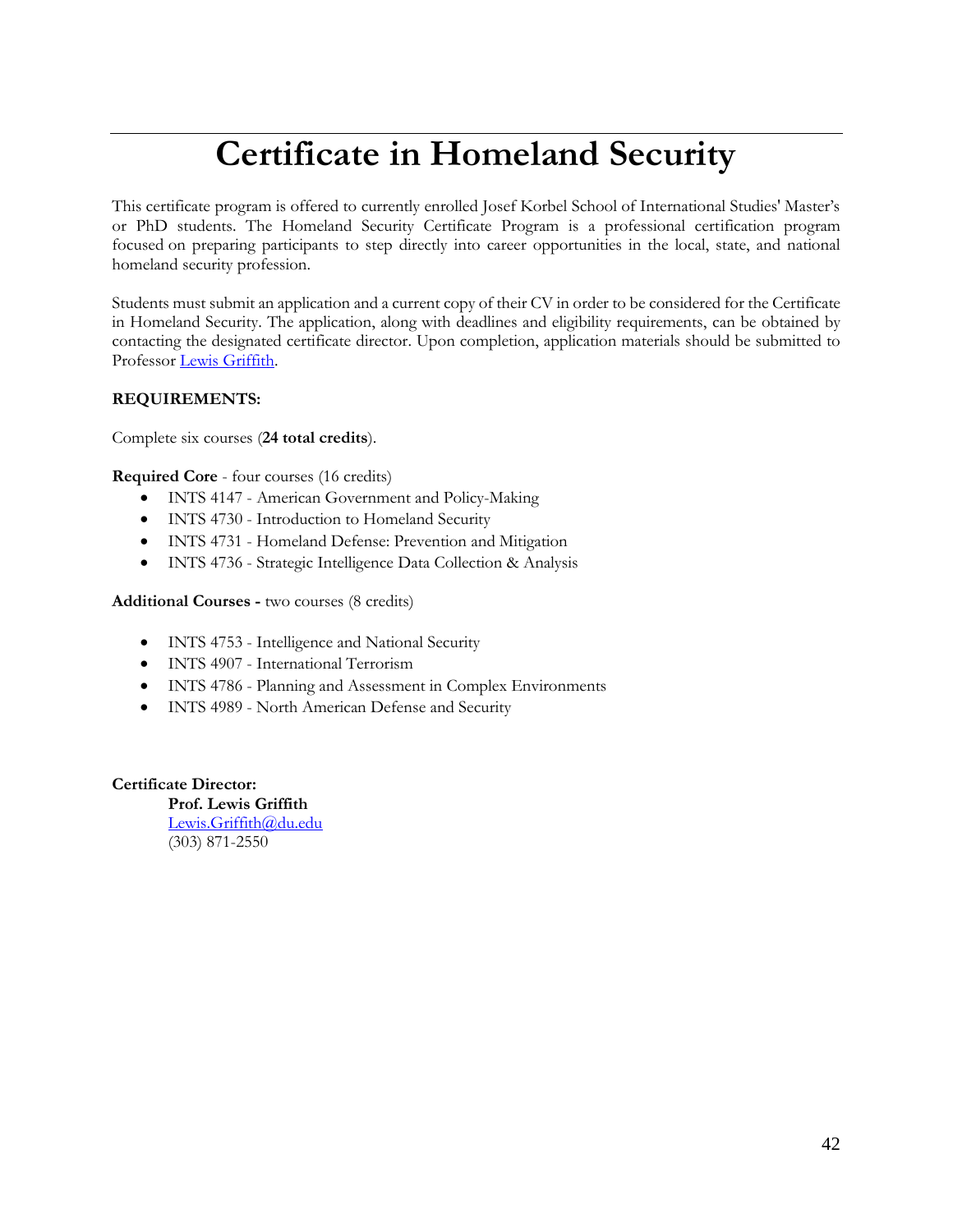# **Certificate in Humanitarian Assistance**

#### **REQUIREMENTS:**

Complete six courses (**24 total credits**), plus an internship, as outlined below:

- 1. **Required Core** two courses **(8 credits**):
	- INTS 4496 Field Operations for Humanitarian Assistance
	- INTS 4581 Introduction to Humanitarian Systems

#### 2. **Humanitarian Assistance Core** – choose 2 courses **(8 credits):**

*Please note that not all courses listed are offered annually*

- INTS 4056 Information Management in Humanitarian Crises
- INTS 4xxx Environment and Humanitarian Crises
- INTS 4215 Gender and Humanitarian Aid
- INTS 4492 Health and Humanitarian Aid
- INTS 4583 International Protection in the Humanitarian Context
- INTS 4647 Critical Issues in International Humanitarian Assistance
- INTS 4652 Contemporary Issues in Refugee Studies
- INTS 4787 Civil-Military Practices in Humanitarian Responses
- INTS 4935 International Humanitarian Law of Armed Conflict

#### **2. Elective Requirements –** choose 2 courses **(8 credits):**

Note that the following list of courses is not comprehensive and not all courses listed are offered annually. Students have some latitude in the design of their elective track and should consult with the Certificate Director on the selection of courses to complete the elective track requirement.

*Note: Only one course that is not INTS or PPOL will count towards the Certificate.* 

Management/Operations

- INTS 4333 International Project Design and Monitoring
- INTS 4342 Project Management
- INTS 4391 Financial Management and Fundraising of Non-Profits
- INTS 4394 Non-Profit Management: Issues and Techniques
- INTS 4497 International Campaign Management
- INTS 4555 Professional Communications
- INTS 4557 Cross-Cultural Communications
- INTS 4920 Conflict Resolution

Monitoring, Evaluation and Data Analysis

- INTS 4050 Statistical Methods I**\***
- INTS 4051 Statistical Methods II**\***
- INTS 4057 Statistics for International Affairs**\***
- INTS 4058 Applied Time-Series Analysis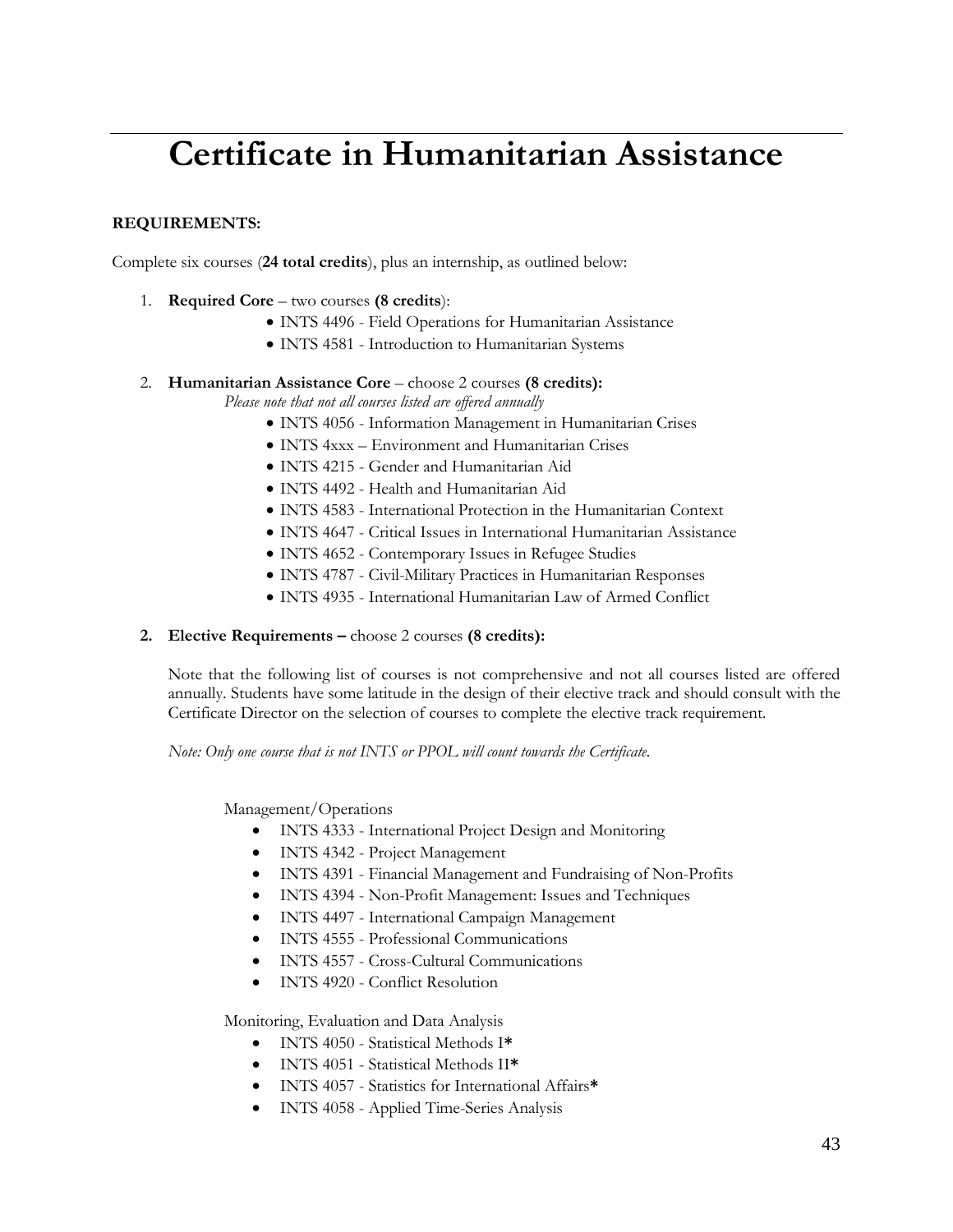- INTS 4423 Introduction to Epidemiology
- INTS 4500 Social Science Methods
- INTS 4575 Systems Thinking for Social Scientists
- INTS 4576 Seminar: Community-Based Research Methods
- INTS 4632 Qualitative Research Methods
- INTS 4633 International Project Evaluation
- INTS 4644 Human Rights Research Methods
- INTS 4966 Applied Field Methods
- PPOL 4400 Intro to Policy Analysis
- PPOL 4500 Cost-Benefit Analysis/Public Policy
- GEOG 3100 Geospatial Data\*\*
- GEOG 3130 Advanced Geographic Information Systems\*\*

**\*** *Students must complete INTS 4050 - Statistical Methods I (with a grade of C- or better) before they are eligible to register for INTS 4051 - Statistical Methods II.* 

**\*\*** *Students may take INTS 4057 - Statistics for International Affairs (which combines Stats I and Stats II), instead of INTS 4051 - Statistical Methods II, if they have a strong quantitative background. This is a fast-paced course and combines what is taught in Statistics I and Statistics II, so only take INTS 4057 if you are confident in your ability to keep up in such an environment.* 

*\*\*Only one course that is not INTS or PPOL will count towards the Certificate.* 

Policy/Advocacy

- INTS 4033 Natural Resources and Armed Conflicts Under International Law
- INTS 4036 Mobilities: Critical Perspectives on Forced and Voluntary Migration
- INTS 4110 Food and Nutrition Security For Sustainable Development
- INTS 4200 Water and Sanitation in the Global South
- INTS 4270 Gender, Security, and Human Rights
- INTS 4290 Gender, Environment, and Development
- INTS 4362 Gender and Health
- INTS 4369 Political Economy of Global Poverty and Inequality
- INTS 4379 Gender and Development
- INTS 4396 Education and Development
- INTS 4404 Cities, Security, and Health
- INTS 4435 Health and Development
- INTS 4497 International Campaign Management
- INTS 4509 Food Security, Nutrition, and Sustainable Development
- INTS 4539 Food Security in the United States and the World
- INTS 4569 Migration
- INTS 4622 Global Governance
- INTS 4624 Private Actors and Conflict
- INTS 4631 The Politics of Civil Society
- INTS 4746 Gender and Human Rights
- INTS 4750 The Policy Making Process
- INTS 4875 Human Rights and Foreign Policy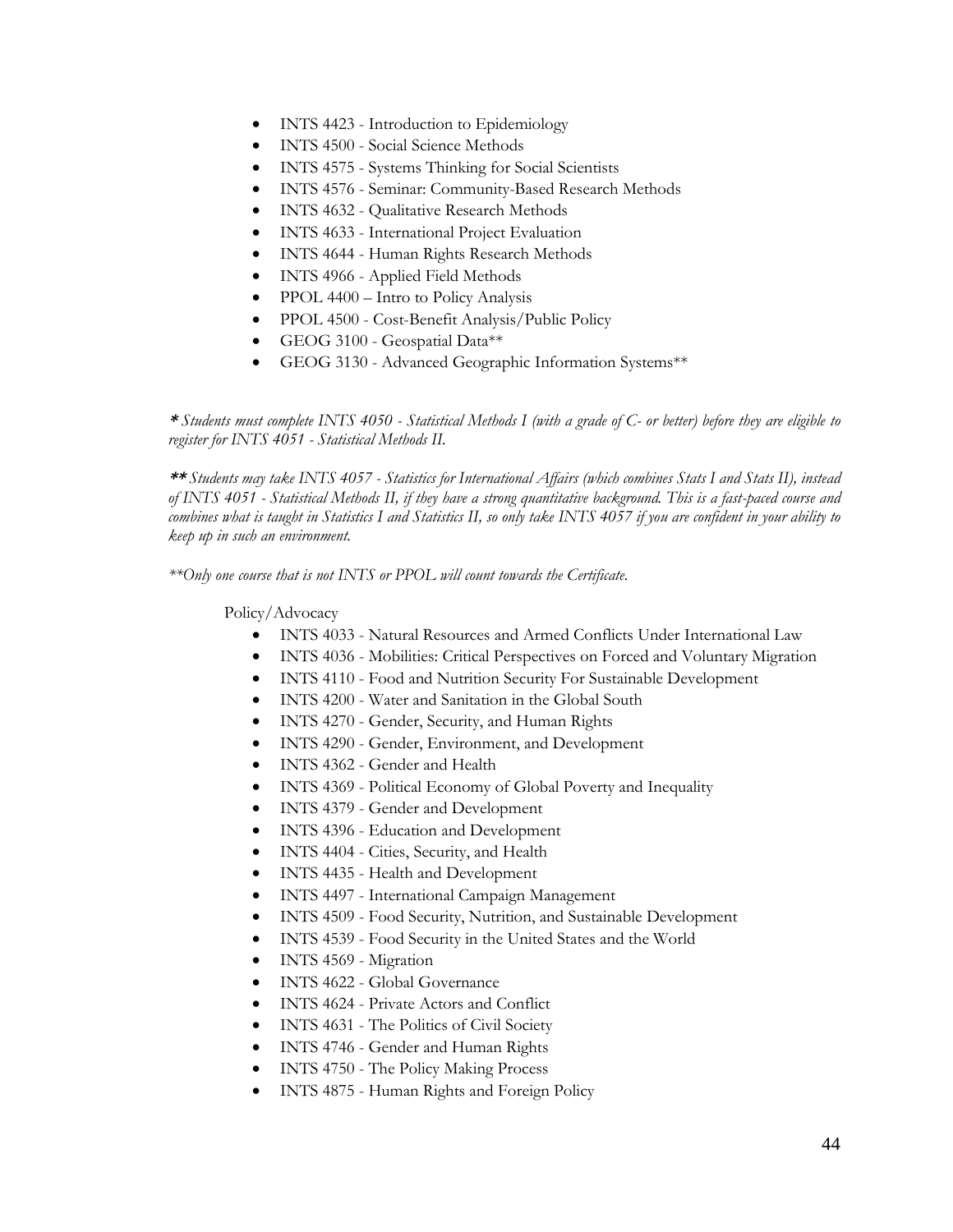- INTS 4909 Climate Justice
- INTS 4931 International Organizations
- INTS 4936 International Law & Human Rights
- INTS 4941 Human Rights & International Organizations
- CSPY 4500 International Disaster Psychology: Foundations (Graduate School of Professional Psychology, instructor approval required)\*
- CSPY 4606 Gender-Based Violence (GSPP, instructor approval required)\*

*\*\*Only one course that is not INTS or PPOL will count towards the Certificate.* 

#### **3. Internship:**

An internship focused on international humanitarian aid (150 hours) with an organization whose core work includes international humanitarian assistance or humanitarian policy/advocacy is required for the Humanitarian Assistance Certificate. Students usually complete internships in the summer between the first and second years of the MA program. Students arrange their own internship placements but should consult with the HA Certificate Director for ideas and contacts. They must obtain approval from the HA Certificate Director prior to starting the internship. The JKSIS Office of Career and Professional Development Internships must also approve internships before they begin.

#### **Chester Lee Brinser III Scholarship for Humanitarian Assistance**

The Chester Lee Brinser III Scholarship for Humanitarian Assistance is awarded annually (funds permitting) to a JKSIS student enrolled in the Certificate in International Studies with a Concentration in Humanitarian Assistance.

**Certificate Director: Prof. Chen Reis**

[Chen.Reis@du.edu](mailto:Chen.Reis@du.edu) (303) 871-7901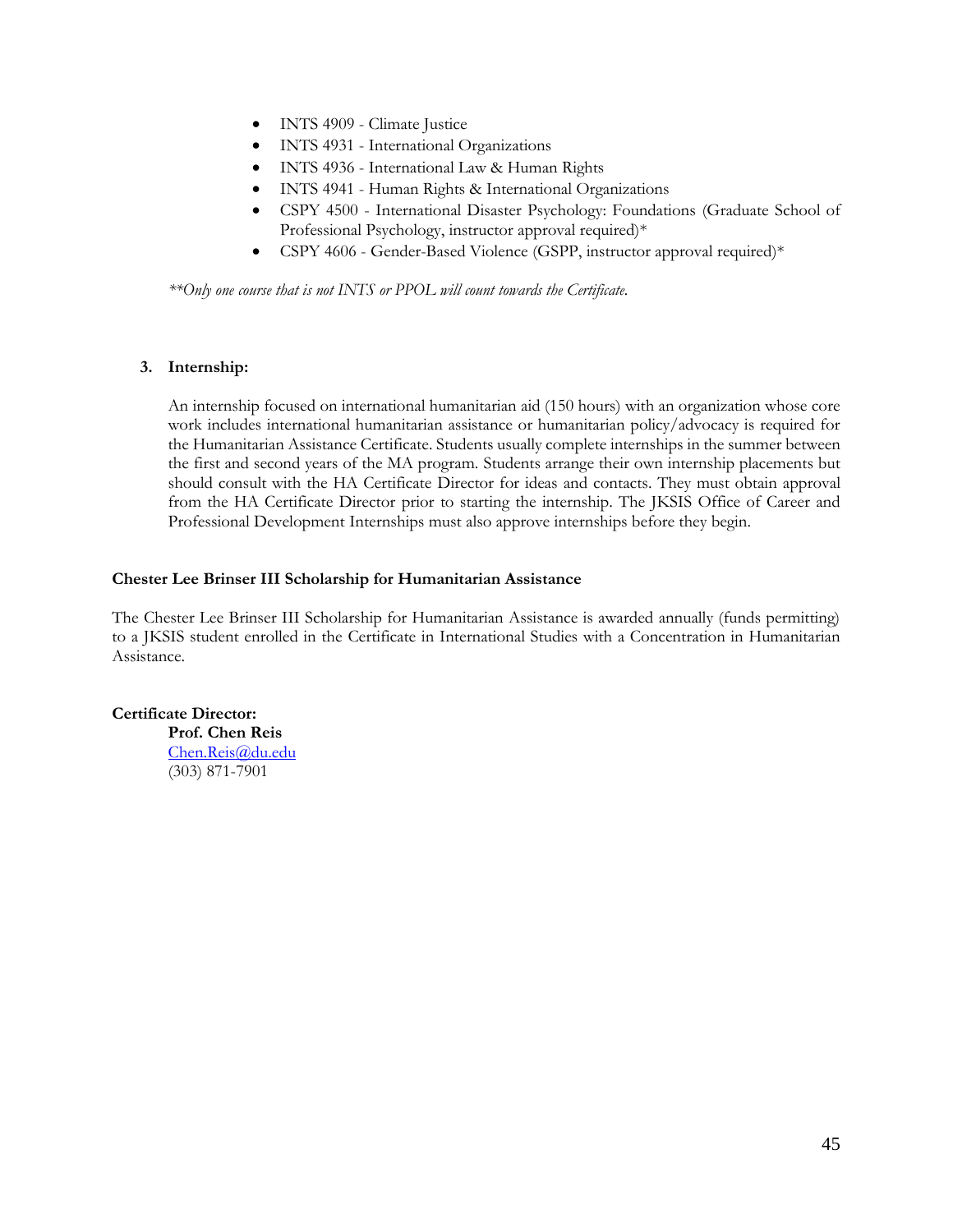# **Interdisciplinary Certificates**

Certificates (officially "Certificates of Specialization") provide substantial education in an academic discipline, represent the achievement of competence in a well-defined area of study, and they are embedded within degree programs. Certificates appear on transcripts associated with an awarded degree.

Interdisciplinary Certificates allow students to gain competence in relevant issue areas by taking approved coursework in another academic unit, as well as course at JKSIS. While these certificates are open to matriculated students pursuing a graduate degree at the Josef Korbel School of International Studies and are offered jointly, they are administratively based in other units.

JKSIS currently participates in three Interdisciplinary Certificate Programs:

- Certificate of Specialization in International Studies with a concentration in Global Business & Corporate Social Responsibility (administered by the Daniels College of Business)
- Certificate of Specialization in International Studies with a concentration in Public Diplomacy (administered by the Department of Media, Film & Journalism Studies (MFJS) – Division of Arts, Humanities, and Social Sciences
- Certificate of Specialization in International Studies with a concentration in Religion & International Affairs (administered by the Department of Religious Studies (RLGS) – Division of Arts, Humanities, and Social Sciences)

Certificates are awarded at graduation, along with the student's relevant degree, pending successful completion of all requirements in adherence with DU policy. Students are required to submit a separate graduation application for certificate programs and must work with the administering unit to ensure that all requirements have been satisfied as required. **JKSIS does NOT oversee the graduation check or certification process for any of the aforementioned joint certificate programs.**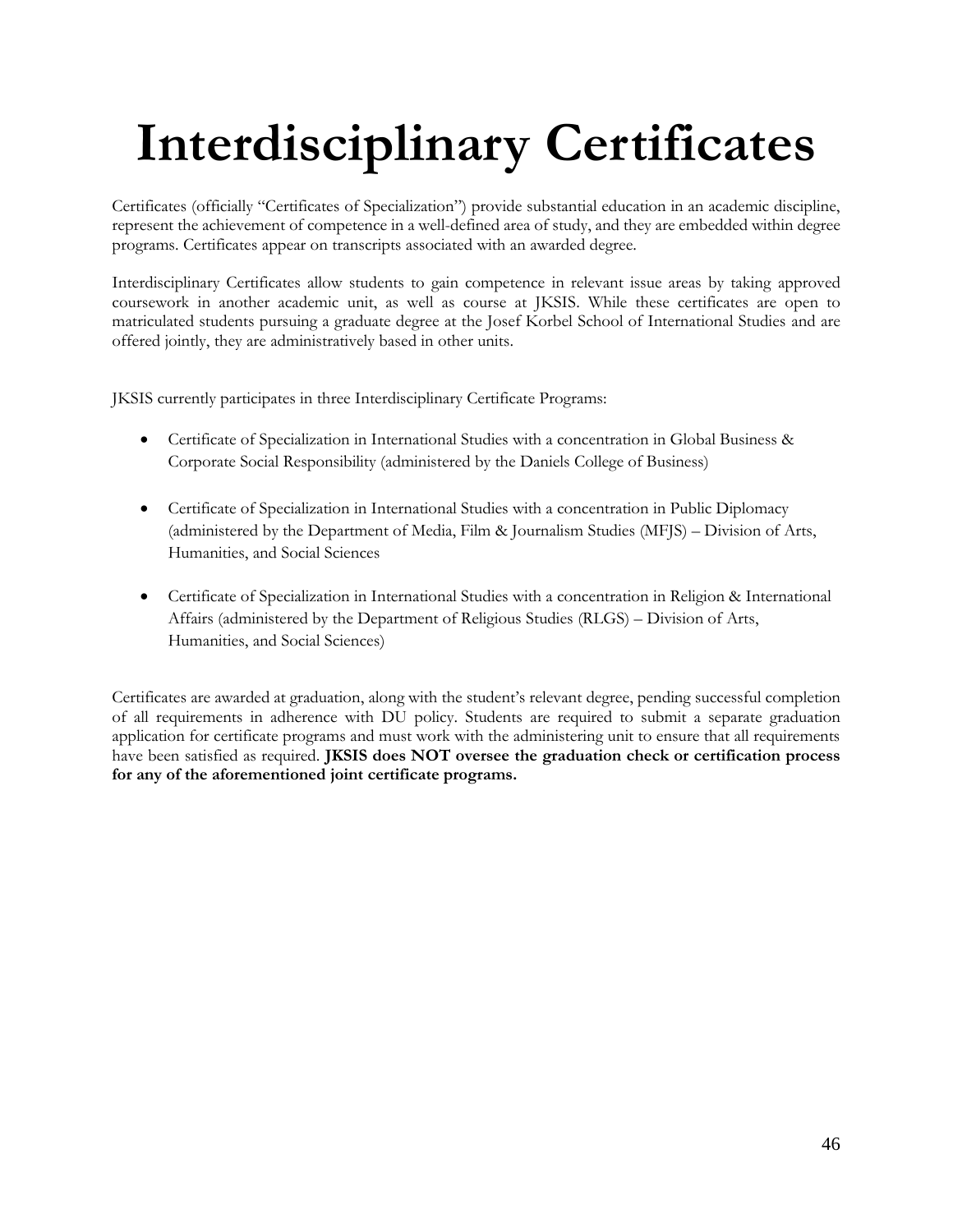## **Certificate in Global Business & Corporate Social Responsibility**

As a joint offering between the Daniels College of Business and the Josef Korbel School of International Studies, the graduate Certificate of Specialization in Global Business and Corporate Social Responsibility (CSR) at the University of Denver focuses specifically on the challenges and opportunities businesses confront in a globalized and developing world.

Businesses today are aware of increased pressure to behave ethically. Many are unsure how to integrate these goals into their business strategy and engage meaningfully with stakeholders. Likewise, governments, civil society organizations, and other stakeholders recognize the importance of having businesses at the table, but do not always have a clear understanding of how to best engage with the private sector. Both private enterprises and those wishing to affect their behavior are looking for young talent with the capability to navigate this new space.

The certificate curriculum draws from unique course offerings at the Daniels College of Business and the Josef Korbel School of International Studies to provide students with the skills to embrace and navigate the complexity of business and governance issues. The required and elective courses explore the theory and practice related to: economic development, business ethics, CSR strategy, social entrepreneurship, business and human rights, sustainability, impact investing, international business law, financial accounting, managerial accounting, as well as considerations with regards to hard and soft law mechanisms that govern transnational space. Students complete the program with a clear understanding of the complexity of the global business environment, a variety of corporate strategies, best practices and the impact of CSR efforts in particular cases.

#### **Requirements:**

Students must complete **a total of six courses (24 credits)** to fulfill the requirements of this certificate.

#### **1. Required Core Courses (three courses - 12 credits):**

- BUS 4444/INTS 4459 Global Business, Governance & CSR
- BUS 4445/INTS 4029 International Business: Strategy and Practice
- INTS 4324 International Political Economy

#### **2. Elective Courses (12 credits from the following):**

Students are required to take three elective courses, including at least one course outside of the students' home unit:

Daniels College of Business (credits per course may vary):

- ACTG 4610 Financial Accounting and Reporting (4 credits)\*
- BUS 4xxx Global Corruption (4 credits)
- FIN 4180 Global Finance (2 credits)
- FIN 4630 Managerial Finance (4 credits)\*
- FIN 4700 Finance Topics Courses (4 credits)
- LGST 3600 Business and Global Values (4 credits)
- LGST 4700 International Law (4 credits)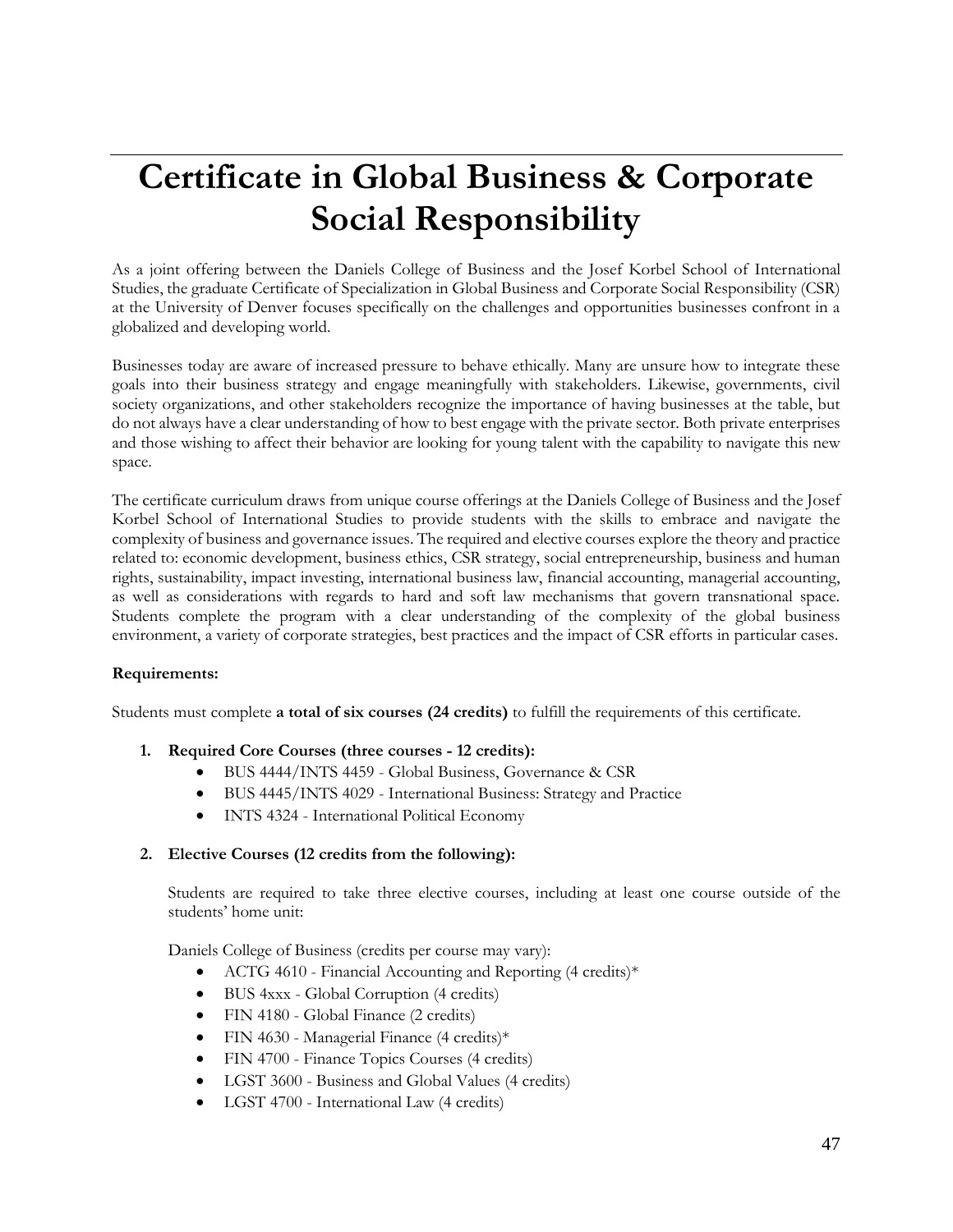- MBA 4130 Corporate Financial Reporting (2 credits)\*\*
- MBA 4170 Navigating the Global Economy (2 credits)
- MBA 4230 Managing Cost Information (2 credits)\*\*
- MBA 4280 Mastering Managerial Financial Competencies I (2 credits)\*\*
- MBA 4285 Mastering Managerial Financial Competencies II (2 credits)\*\*
- MKTG 4705 Marketing Topics Courses (4 credits)
- MGMT 4700 Management Topics Courses (4 credits)

\*These courses are open to JKSIS students. DCB MBA students do not take these courses. \*\*These courses are open to DCB MBA students only. JKSIS students may not take these courses.

Josef Korbel School of International Studies (4 credits per course):

- INTS 4210 Multinational Corporations
- INTS 4330 International Business Transactions
- INTS 4339 Microfinance and Sustainable Development
- INTS 4549 Managing Microfinance: Business and Development
- INTS 4566 Globalization & Sustainable Development
- INTS 4622 Global Governance
- INTS 4653 Political Economy of the Resource Curse
- INTS 4710 Social Entrepreneurship & Global Poverty
- INTS 4972 Global Environmental Governance

#### **Certificate Directors:**

**Prof. Deborah Avant Prof. Tricia D. Olsen Josef Korbel School of International Studies Daniels College of Business** [Deborah.Avant@du.edu](mailto:Deborah.Avant@du.edu) [Tricia.Olsen@du.edu](mailto:Tricia.Olsen@du.edu) (303) 871-2332 (303) 871-2764

**Please note that all administrative processes for the Certificate of Specialization in Global Business & Corporate Social Responsibility, including graduation processes, are handled by the Daniel College of Business.**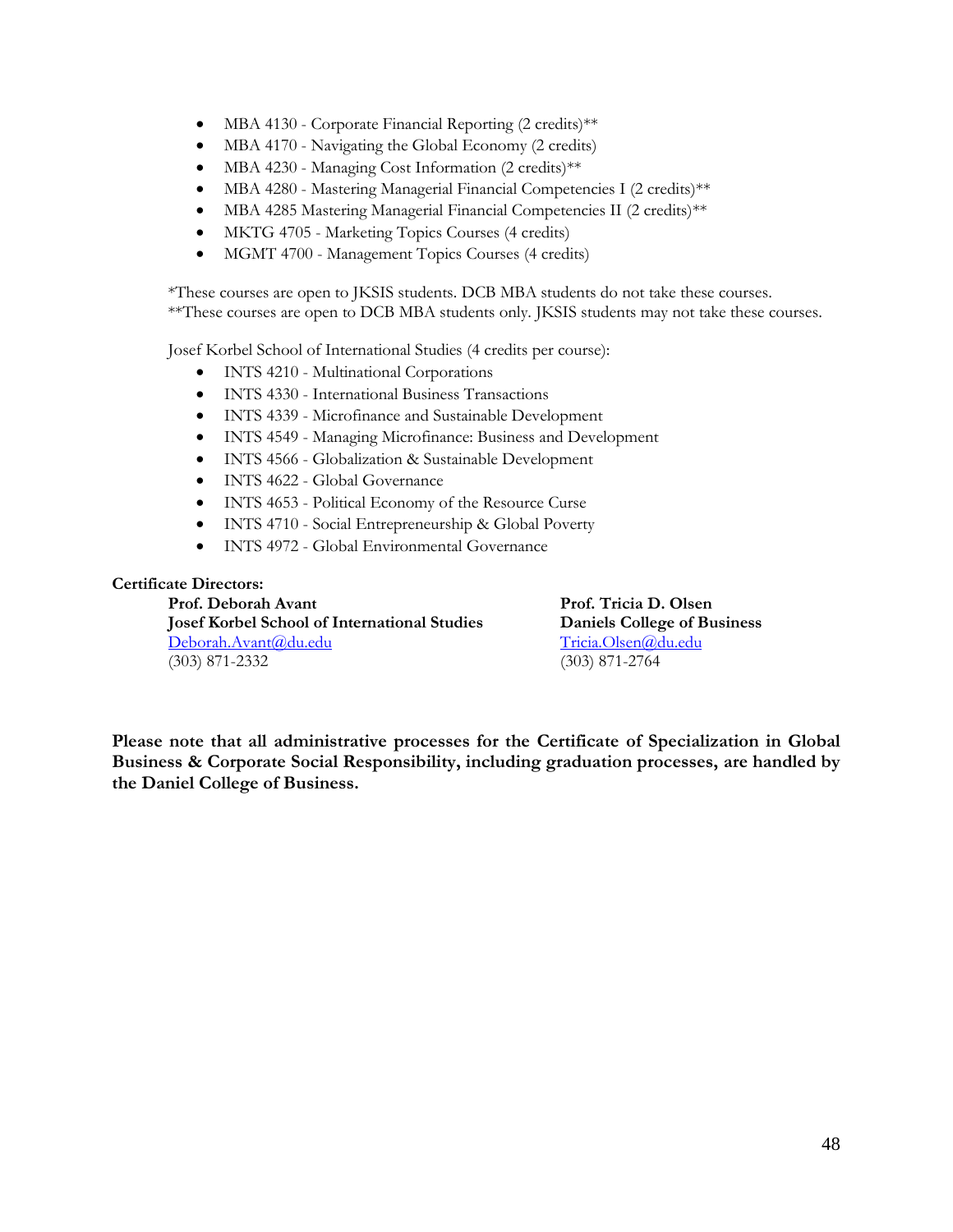### **Certificate in Public Diplomacy**

The Graduate Certificate of Specialization in Public Diplomacy is an interdisciplinary, 24-credit certificate, which examines the history, theory, methods and uses of strategic communication for the purposes of informing, influencing, and establishing dialogue with international publics and stakeholders. Recognizing the central role of mediated communication in international relations today, the certificate is designed to help students acquire a sophisticated understanding of global media and communication processes and the ways in which they are employed by individuals, groups, organizations, and governments to advance their strategic interests. The certificate combines expertise from the Department of Media, Film, and Journalism Studies and the Josef Korbel School of International Studies, providing students with a truly interdisciplinary experience and preparing them to address contemporary international challenges in ways that make an impact. Those earning this Certificate of Specialization will be equipped with conceptual and practical skills that prepare them for careers in the fields of cultural diplomacy, nation branding, public affairs and information, foreign aid, global health and development communication, international strategic communication, and international education.

#### **Requirements:**

This Certificate of Specialization requires a total of 24 credits. Students who complete the certificate's requirements will receive this credential, in addition to their master's degree, and it will appear on their University transcript. Students will take classes in three categories as follows:

#### 1. **Foundational Courses (two courses – 8 credits):**

- MFJS 4065 Public Diplomacy and Nation Branding **AND** one of the following:
	- o MFJS 4160 Media Theories **OR**
	- o MFJS 4650 Global Media and Communications **OR**
	- o MFJS 4080 Global and Multicultural Campaigns

#### 2. **Applied Course (one course – 4 credits):**

- MFJS 4050 Foundations of Strategic Communication **OR**
- MFJS 4060 Strategic Messaging (pre-requisite MFJS 4050 or MFJS 4080) **OR**
- MFJS 4165 Global and Development Health Communications **OR**
- MFJS 4912 Topics in Media and Communications (approval from Certificate Director(s) required)

#### 3. **Context Specialization Courses (three courses – 12 credits):**

#### **NOTE: at least two of the courses for this component must be from the Josef Korbel School, while the third course may be from either unit as indicated below.**

When choosing Context Specialization courses, students should select courses that directly focus on the society, politics, economics, or culture of particular countries or regions or challenges related to a specific theme or issue. Context Specialization courses must be arranged into a logical three-course set (by region and/or theme) that matches student interests and is approved by the Certificate Director(s). Only full-credit, graduate level courses in INTS and MFJS, which are approved by the Certificate Director(s) in advance and are not used to meet another Certificate requirement are eligible for this category. No MFJS course may be used to meet more than one Certificate requirement.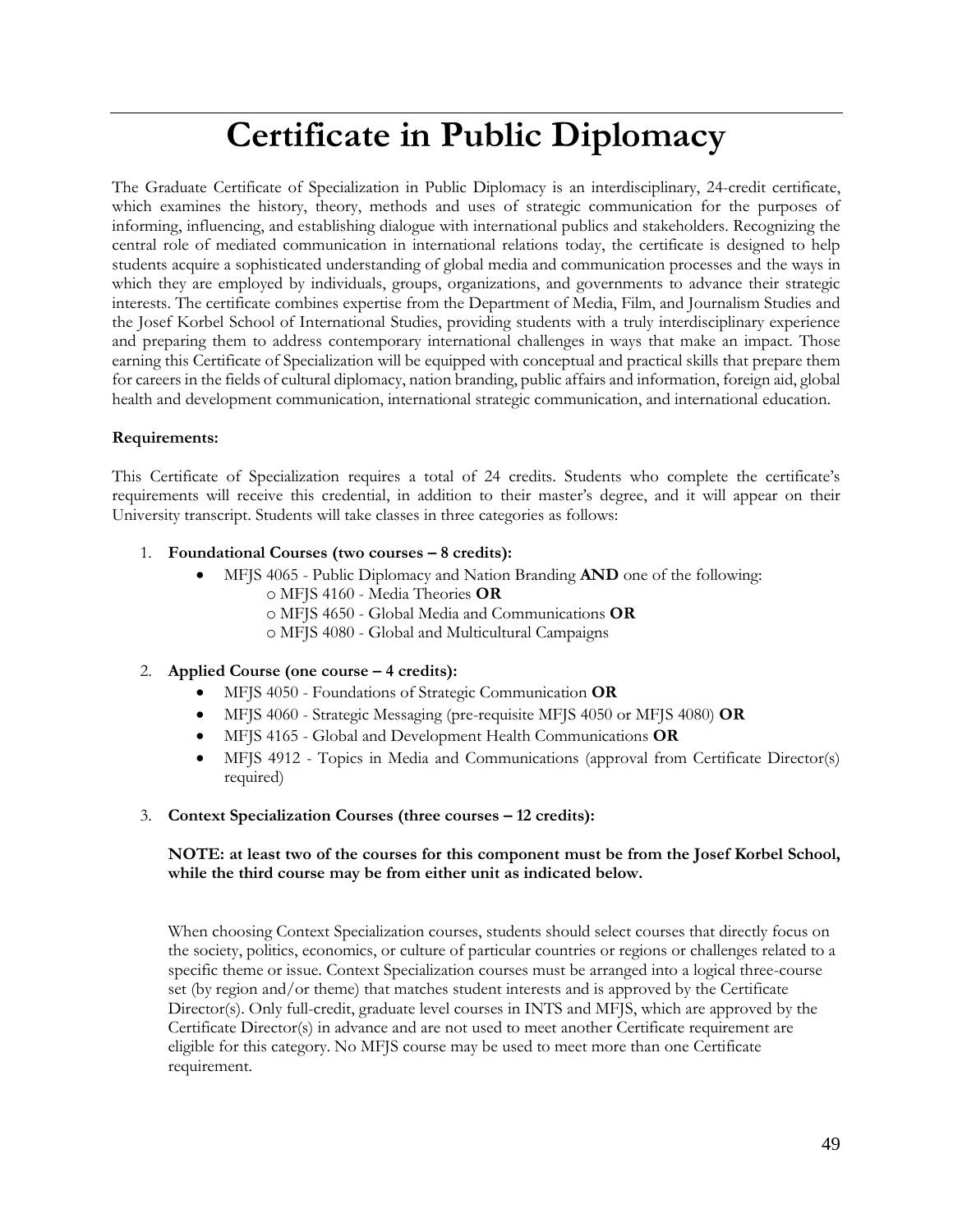#### **Certificate Directors: Prof. Lewis Griffith Prof. Renee Botta Josef Korbel School of International Studies Department of MFJS**<br><u>Lewis.Griffith@du.edu</u> Renee.Botta@du.edu [Lewis.Griffith@du.edu](mailto:Lewis.Griffith@du.edu) (303) 871-2550

**Please note that all administrative processes for the Certificate of Specialization in Public Diplomacy, including graduation processes, are handled by the Department of Media, Film and Journalism Studies.**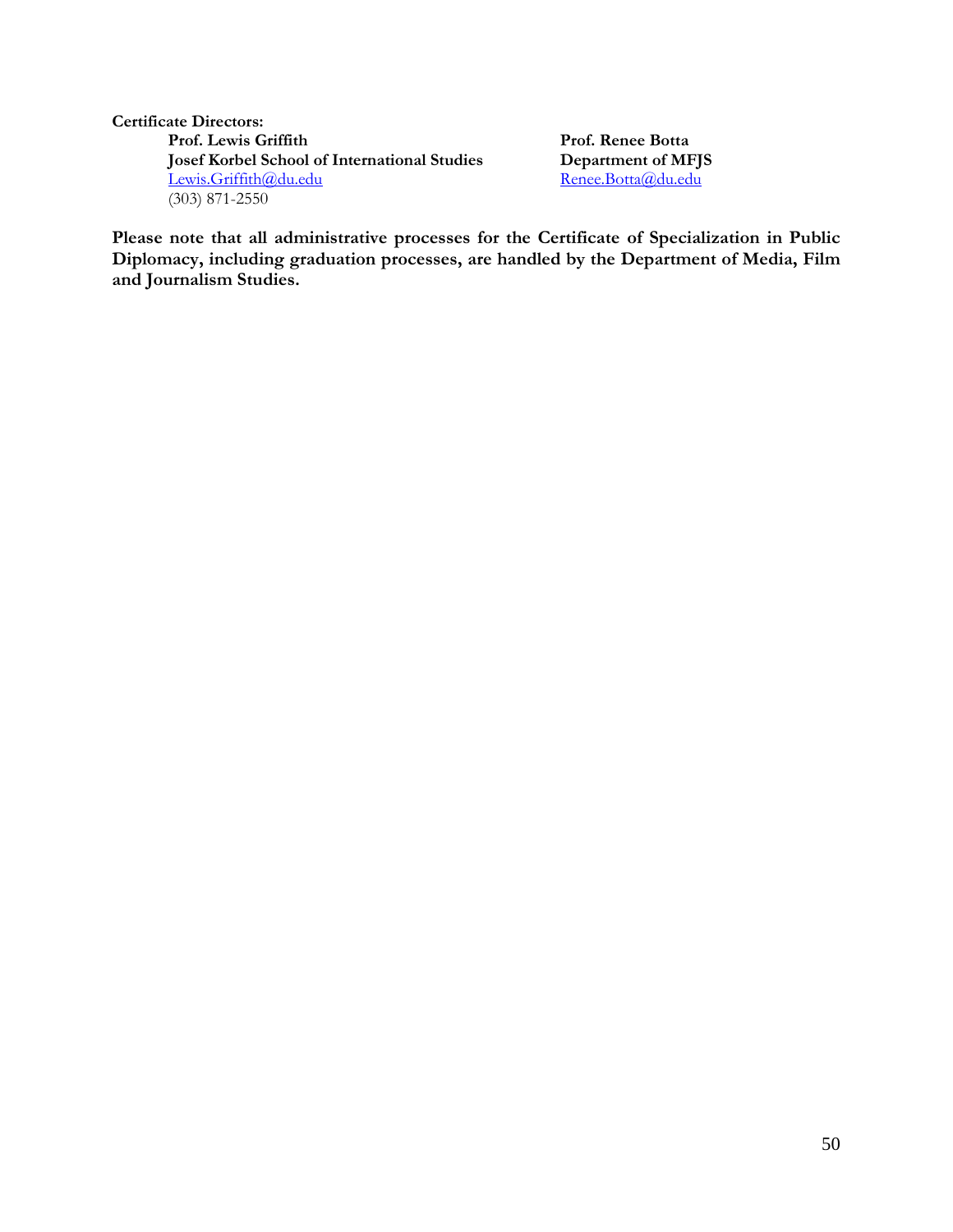# **Certificate in Religion and International Affairs**

The Certificate of Specialization in Religion and International Affairs provides graduate students pursuing MA degrees in the Department of Religious Studies (AHSS) or the Josef Korbel School of International Studies with the opportunity to enhance their home program of study with specific expertise in the scholarly and professional field of religion and international affairs. This certificate program emphasizes scholarly and practitioner approaches to understanding the intersections between religion and international affairs in the modern world, providing students with an interdisciplinary approach to contemporary case studies as well as theoretical issues. The program will enable certificate students to develop demonstrable competencies that will help them position themselves for academic policy, or non-profit careers.

Interested students from the Religious Studies or the Josef Korbel School of International Studies MA programs will submit an online application consisting of a 500-word personal statement, a CV, undergraduate and graduate transcripts, which will be reviewed by an interdepartmental faculty committee. Applicants must be enrolled graduate students in good standing in the Department of Religious Studies MA program or the Korbel School of International Studies MA program.

#### **Total Hours Required for Certificate: minimum of 24 quarter hours**

- **1. Certificate Core Class Requirements (8 credits total)** complete the two (2) core courses:
	- INTS 4525 Religion and the State in Comparative Perspective
	- RLGS 3760 Globalization and Religion: Theory and Methods
- **2. International Studies Elective Requirement (8 credits total)** choose two:
	- INTS 4526 Modern Islamic Political Thought
	- INTS 4534 Topics in the Middle East
	- INTS 4543 Religion and International Studies: The Apocalyptic Tradition and the Problem of Religious Violence
	- INTS 4709 Introduction to Middle East and Islamic Politics
- **3. Religious Studies Elective Requirement (8 credits total)** choose two:
	- RLGS 3302 Islamic Fundamentalism
	- RLGS 3452 Political Theology
	- RLGS 3641 Religion and Race in America
	- RLGS 3693 Religion and the Media
	- RGLS 3760 Globalization and Religion
	- RLGS 3814 Modern Hinduism
	- RLGS 3890 Religion and Diaspora

#### **NOTE: Courses may not be offered every year. Other elective courses may be approved with permission of the Certificate Director(s) and will require completion of [a Course Substitution Form.](http://www.du.edu/media/documents/graduates/graduatesubstitutionwaiver.pdf)**

**Certificate Directors: Prof. Nader Hashemi Prof. Andrea Stanton Josef Korbel School of International Studies Department of Religious Studies**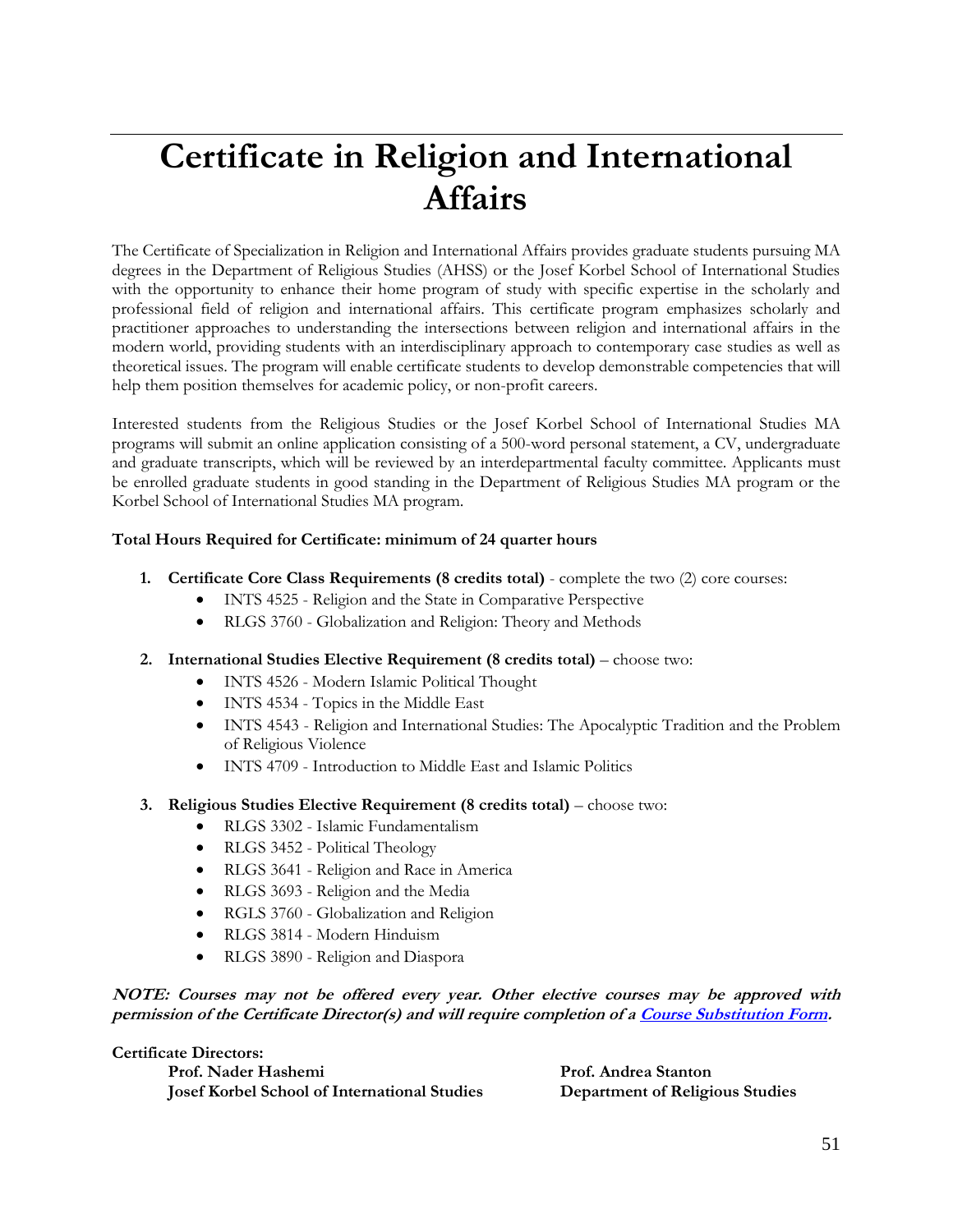[Nader.Hashemi@du.edu](mailto:Nader.Hashemi@du.edu) [Andrea.Stanton@du.edu](mailto:Andrea.Stanton@du.edu) (303) 871-2447

**Please note that all administrative processes for the Certificate of Specialization in Religion & International Affairs, including graduation processes, are handled by the Department of Religious Studies.**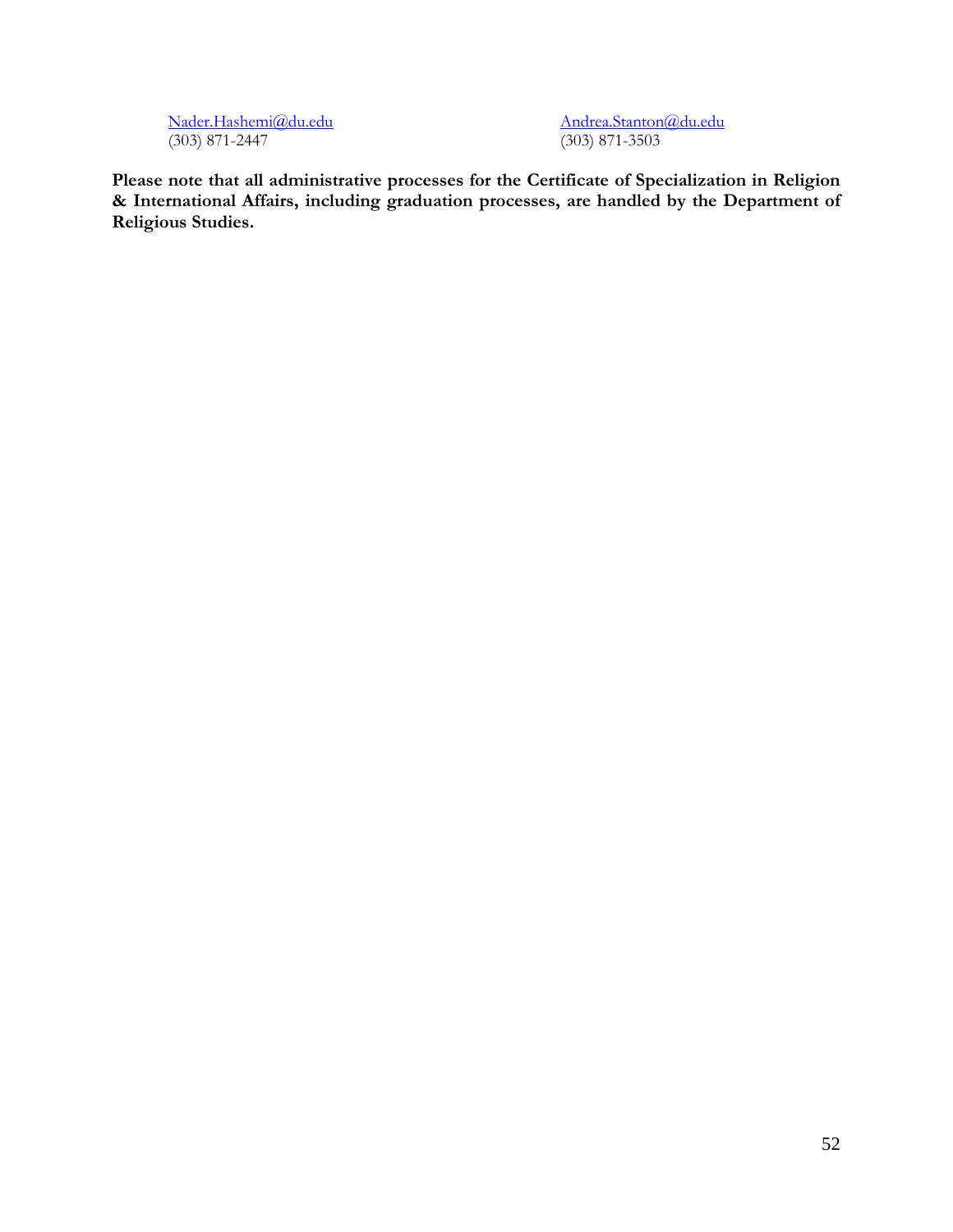# **Peace Corps Programs**

## **Coverdell Fellows Program for Returning Peace Corps Volunteers (RPCV)**

JKSIS is pleased to offer the Paul D. Coverdell Fellows Program for Returned Peace Corps Volunteers. Founded in 2003, this program provides financial assistance for *named* RPCV Coverdell Fellows pursuing a traditional **graduate degree** at the Josef Korbel School of International Studies.

Coverdell Fellows are **exempt from the the internship requirement** (*unless* it is required for a Certificate Program). Coverdell Fellows that elect to complete an *optional internship* are eligible to earn 0 or 4 credit hours for successfully completing an internship (registered as INTS 4981).

All JKSIS Coverdell Fellows are required to complete a **practicum of at least 75 hours** within the United States or U.S. territories for under-served populations *in the U.S.* For information on practicum policies and procedures, see the "RPCV Coverdell Fellow Practicum" section of the handbook below. All Coverdell Fellows must have their practicum approved by the JKSIS Office of Academic and Student Affairs *before* commencing, and must have their supervisor complete an evaluation form upon completion. Registration and approval information is accessible at<https://portfolio.du.edu/issta> under the "Peace Corps" tab.

RPCV Fellows that are pursuing [Master of Arts in International and Intercultural Communication \(IIC\),](http://www.du.edu/ahss/mfjs/programs/graduate/iic.html) should consult with the designated advisor in the Department of Media, Film and Journalism Studies, which is the program's administrative home base. More information about the IIC RPCV Coverdell Fellow's program is accessibl[e online.](http://www.du.edu/ahss/mfjs/programs/graduate/iic_peacecorps.html)

Returned Peace Corps Volunteers who are *not* named Coverdell Fellows do not complete a practicum and are not exempt from an internship requirement.

### **RPCV Coverdell Fellows Practicum**

#### **The RPCV Coverdell Fellows Practicum is designed to:**

- bridge the Peace Corps experience with academic study at the Josef Korbel School;
- meet the needs of underserved U.S.A. communities; and
- be completed within the U.S.A. or its territories.

#### **The Practicum:**

- may involve direct service or program development/management;
- should be started *after* arriving at JKSIS, and must be completed prior to applying for graduation; and
- requires a minimum commitment of 75 hours with an organization and pre-approval from the JKSIS JKSIS Office of Academic and Student Affairs (OASA).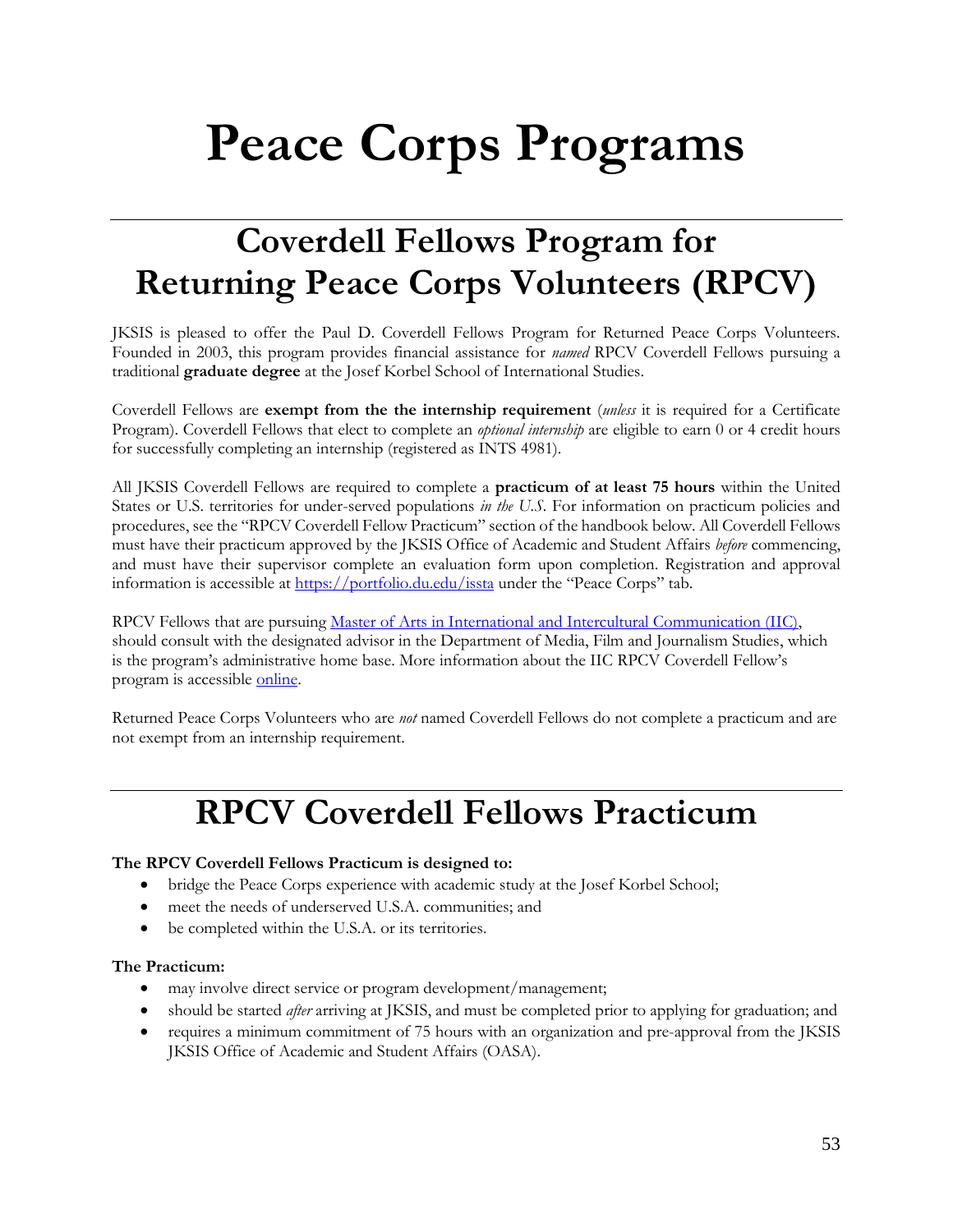#### **Policies and Procedures:**

- Submit Practicum Approval Request **after** securing, but **before** beginning, the practicum.
- Students must complete the practicum at least two quarters prior to the anticipated quarter of graduation (i.e. prior to applying to graduate).
- Generally speaking, students will be notified of OASA approval within 2 weeks.
- RPCV Coverdell Fellows completing a certificate must fulfill **both** the practicum and certificate internship requirements. While challenging, it may be possible for a student to fulfill both requirements with one experience. In this case, the student will submit the Practicum Agreement to JKSIS Office of Academic and Student Affairs and an Internship Agreement Form to the JKSIS Office of Career and Professional Development (OCPD).
- Once the Coverdell Fellow has completed a minimum of 75 practicum hours, the Practicum supervisor must complete and return an evaluation form to the JKSIS Office of Academic and Student Affairs.

#### **Approval and Verification of Completion Process:**

- 1. Familiarize yourself with the Handbook and all relevant policies and deadlines.
- 2. Secure an appropriate practicum based on the guidelines outlined above.
- 3. Complete the online [Peace Corps Practicum Agreement Survey](https://udenver.qualtrics.com/SE/?SID=SV_ah1OMI5jFdyFLSI) for review and approval by the JKSIS Office of Academic and Student Affairs.
- 4. Begin practicum *after* approval has been granted.
- 5. Within two weeks of completing the practicum, ask your supervisor to complete the "Practicum Verification and Supervisor Evaluation" form located on our [Portfolio](http://portfolio.du.edu/issta/page/43793)  [Community site](http://portfolio.du.edu/issta/page/43793) and submit it to the Director of Graduate Student Affairs via email or fax. Verification forms will not be accepted directly from students.

#### **Examples of organization where RPCVs have secured practicums in the past include:**

- 99% Foundation
- 859 House
- African Community Center
- American Red Cross
- Before Play
- Big Brothers, Big Sisters Inc.
- Building Bridges
- Cesar Chavez Academy Denver
- The Challenge Foundation
- Colorado African Organization
- Colorado AIDS Project
- Colorado Coalition for the Homeless
- Denver Indian Center
- Ecumenical Refugee and Immigration **Services**
- El Centro Humanitario
- The Grow Haus
- The Learning Source
- Louisville Community Food Bank
- Lutheran Family Services
- Meals on Wheels Boulder
- Mi Casa Resource Center
- Movement Advancement Project
- PeaceJam
- Place Bridge Academy
- Planned Parenthood
- Polaris Project
- A Precious Child
- Presbyterian Night Shelter
- Project Education South Sudan
- Rocky Mountain Immigrant Advocacy Network
- Rocky Mountain Microfinance Institute
- Safari Thrift
- Save the Children
- Volunteers of America
- Work Options for Women
- WorldVision US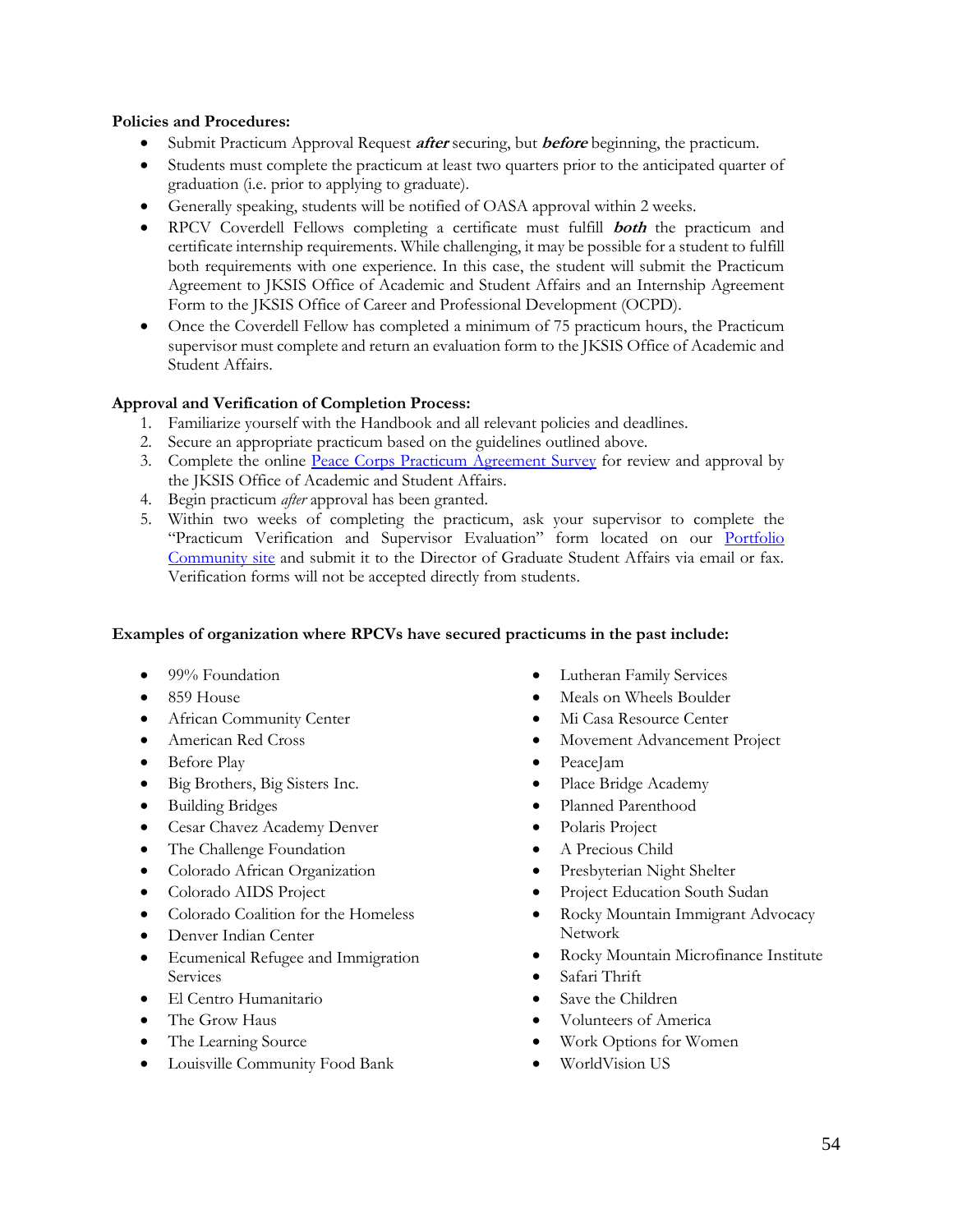#### **Community Resources:**

- Colorado Non Profit Association (coloradononprofits.org)
- Idealist.org
- Volunteermatch.org

#### **OCPD Resources:**

- http://korbelcareers.du.edu
- Internship postings on **PCO**
- Drop-in hours and advising through the OCPD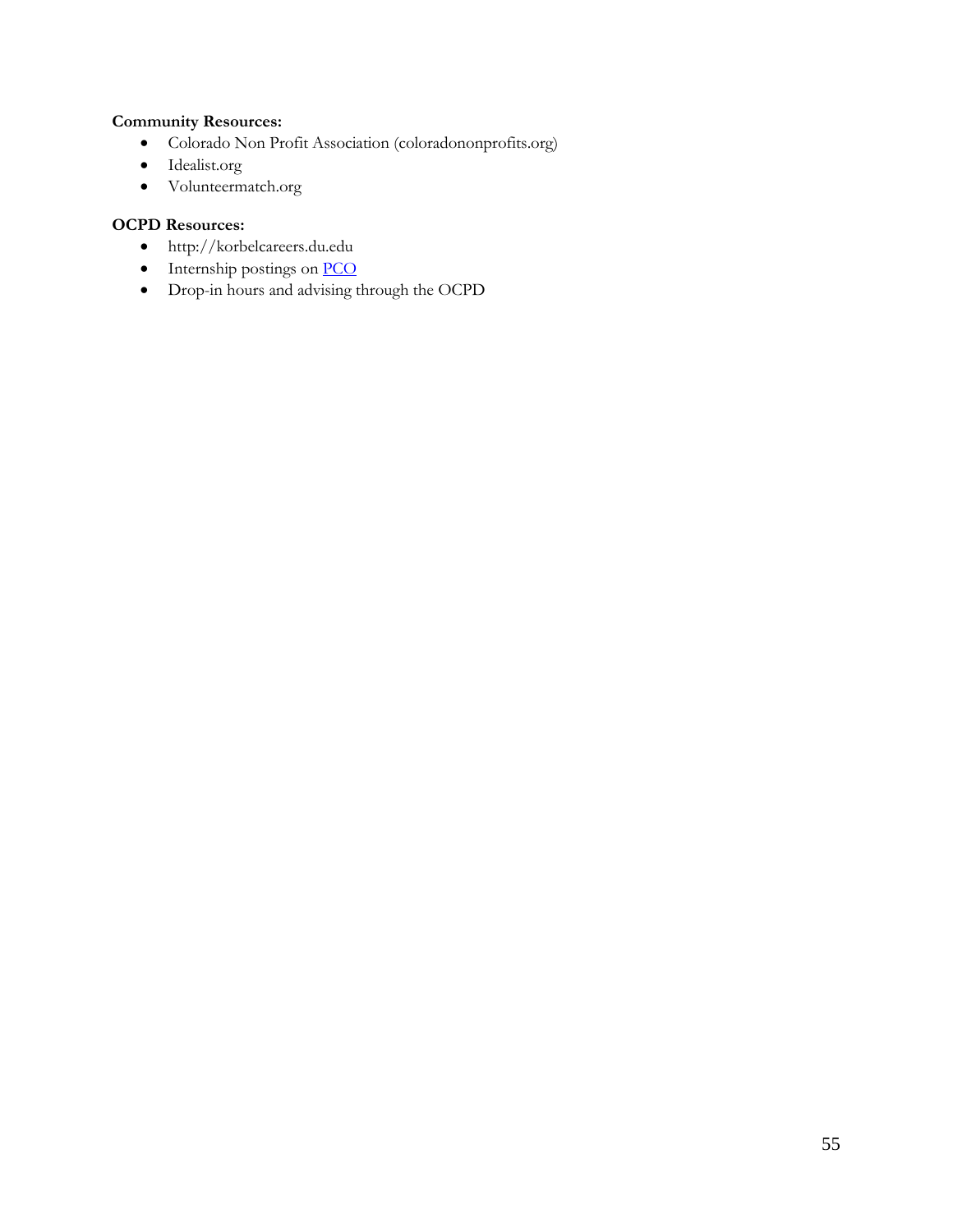# **Elements of the Curriculum**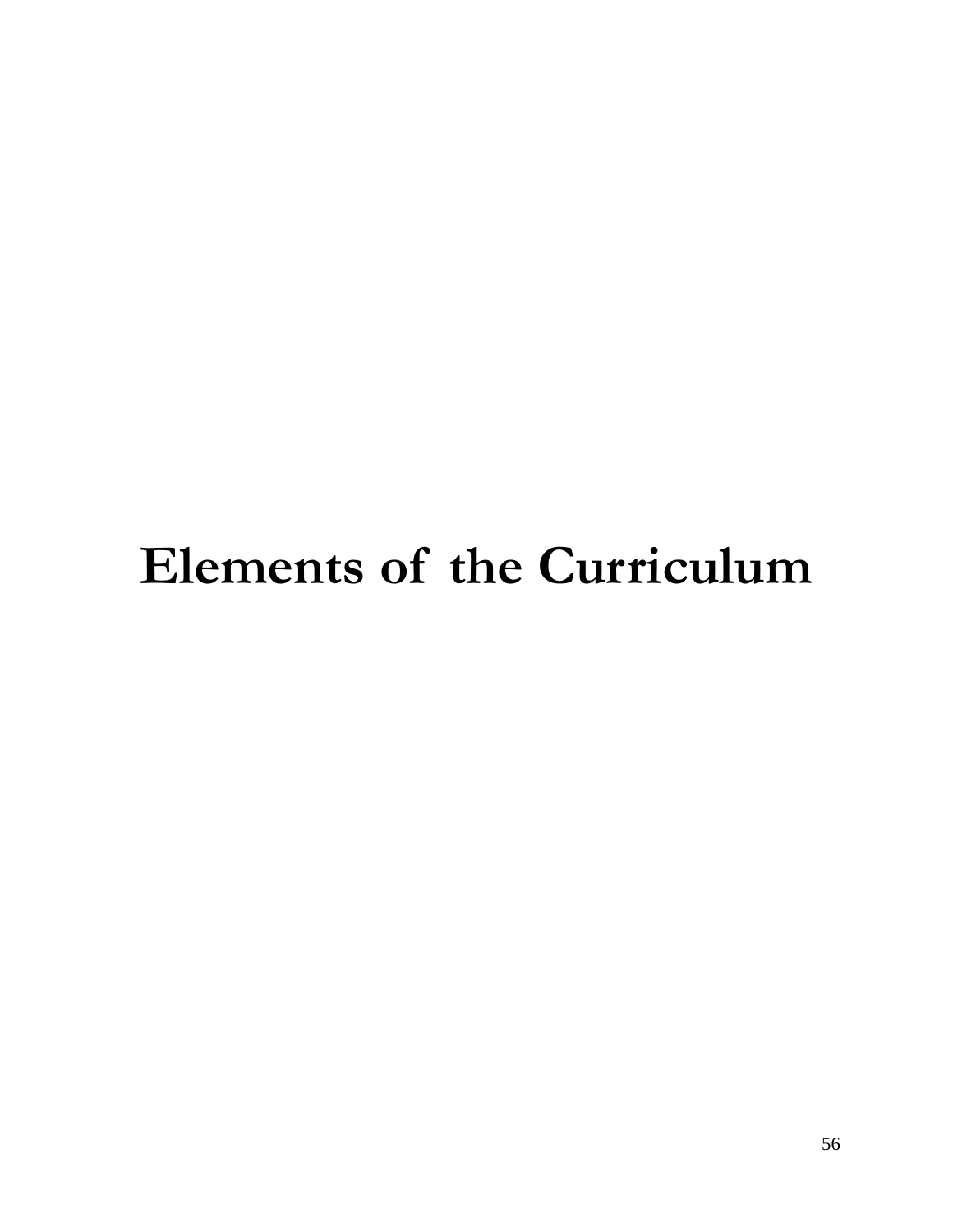### **Program Statement**

The Program Statement serves as guide for mapping each student's intended coursework plan while at JKSIS, and is required by the DU Office of Graduate Education in order to review [graduation application](http://bulletin.du.edu/graduate/academic-requirements-policies-and-procedures/graduation-requirements/) and [advancement to candidacy](http://bulletin.du.edu/graduate/academic-requirements-policies-and-procedures/masters-degree-requirements/requirements/) requests, and to conduct the graduation check and certification process. Furthermore, preparing a Program Statement facilitates orderly and coherent selection of courses and requires students to be aware of their particular degree requirements. We encourage you to use the program statement as a planning tool early on during your graduate studies, maintain an editable copy, and revise it periodically as needed in consultation with your degree director. **A final copy, which has been approved and signed by your respective degree/certificate director, must be submitted to the Director of Graduate Student Affairs at the time you apply for graduation**. Graduation application deadlines for graduate students can be found [here.](http://www.du.edu/currentstudents/graduates/graduationinformation.html)

The relevant forms can be found on our Portfolio website [\(http://portfolio.du.edu/issta](http://portfolio.du.edu/issta)) under the "Program Statements" tab.

Please note: **failure to submit a final Program Statement by the required deadline may cause unnecessary graduation delays**. It is the student's responsibility to ensure that the Program Statement is submitted on time, with degree director approval, in order for the JKSIS Office of Academic and Student Affairs and the DU Office of Graduate Education to facilitate all required administrative operations.

### **Course Substitutions**

Occasionally, your degree program may require you to take a required course that substantially duplicates a course you completed at an earlier point in your graduate academic career. If this is the case and you can document the duplication, you may petition to request course substitution.

This process entails completing a [course substitution approval form,](https://www.du.edu/sites/default/files/2020-04/Graduate%20Course%20Substitution%20or%20Waiver%20Approval%20Form.pdf) and obtaining the explicit approval and signature of your degree director (advisor). Please submit to the Office of Academic and Student Affairs and we will submit the signed form on your behalf to the Office of Graduate Education. We recommend that students maintain a copy of all completed forms for their own records. Failure to complete the course substitution process as required by University Policy may jeopardize your ability to satisfy degree requirements and graduate on time.

\*Note: substitutions will *not* be granted in instances of failing to complete coursework/degree planning in a timely and proactive manner.

### **Independent Study – INTS 4991/PPOL 4991**

Independent study provides opportunities for capable students to do special work under individual supervision in areas *not covered by class offerings*. Any student that wishes to complete a graduate independent study (INTS 4991/PPOL 4991) must obtain approval prior to beginning work on an independent study.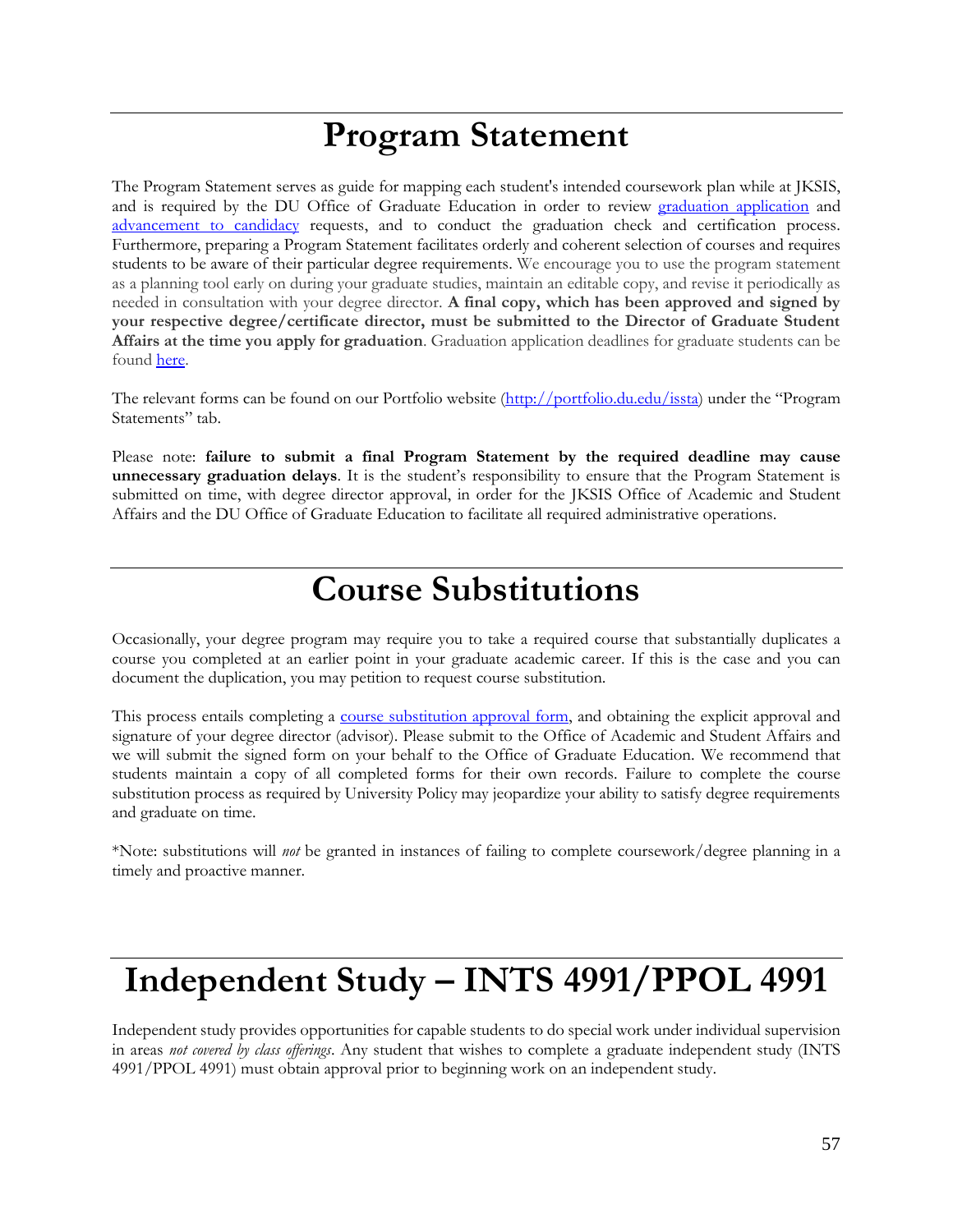Students will submit a proposal using the form found on [Portfolio](https://portfolio.du.edu/issta/page/55845) and identify a preferred supervisor. Every effort will be made to assign students to their preferred supervisor, but there is a maximum number of independent studies and SRPs faculty can supervise per year. Students may be assigned to an alternative."

Students may register for independent study up to three times or for a maximum of 12 credit hours—whichever comes first—during their academic career at JKSIS. INTS 4991/PPOL 4991 may be registered for 1 to 4 credits.

#### **Requirements and Recommendations:**

- The final copy of the independent study should be formatted according to *Kate Turabian: A Manual for Writers*, *Chicago: University of Chicago Press*. With permission of the student's independent study advisor, another format (e.g. *APA*, *MLA*, or *"Blue Book"*) may be permissible if it is the standard for the primary discipline in which the research is being conducted.
- The faculty advisor must be an appointed faculty member at JKSIS. Adjunct faculty may not advise independent study in either an official or unofficial capacity.
- Students must register INTS 4991/PPOL 4991 for credit during the quarter in which they are actually working on the independent study. It is not permissible to register for credit before work has commenced or after the work has been completed.
- Students are expected to complete the independent study in the same quarter in which it is registered.
- In order to register for INTS 4991/PPOL 4991, the student must use [the designated form](http://www.du.edu/registrar/media/documents/independentstudy.pdf) and receive departmental permission (which entails receiving the approval and signature of both the faculty advisor ["instructor" field] and the Director of Graduate Student Affairs ["advisor" field], who will then submit the form to the Registrar's Office for processing in order to be registered officially.
- All independent study must be in accordance with established DU policies and requirements. For more information, please review the "[Course Information](http://bulletin.du.edu/graduate/academic-requirements-policies-and-procedures/registration/course-information/)" section of the Graduate Policies and Procedures Bulletin.

# **Master's Thesis – INTS 4995**

A Master's thesis involves research and writing that goes well beyond the typical class paper in both depth and length. It should be a rigorous, analytical, and complete work of academic research and analysis, not simply a research design or descriptive reports. A Master's thesis is generally undertaken by students that are interested in pursuing a PhD

An **MA Thesis (INTS 4995)** should represent work equivalent to approximately 8 credit hours of graduate study and may be registered up to two times, for 1–4 hours of credit (for a maximum of 8 credits total)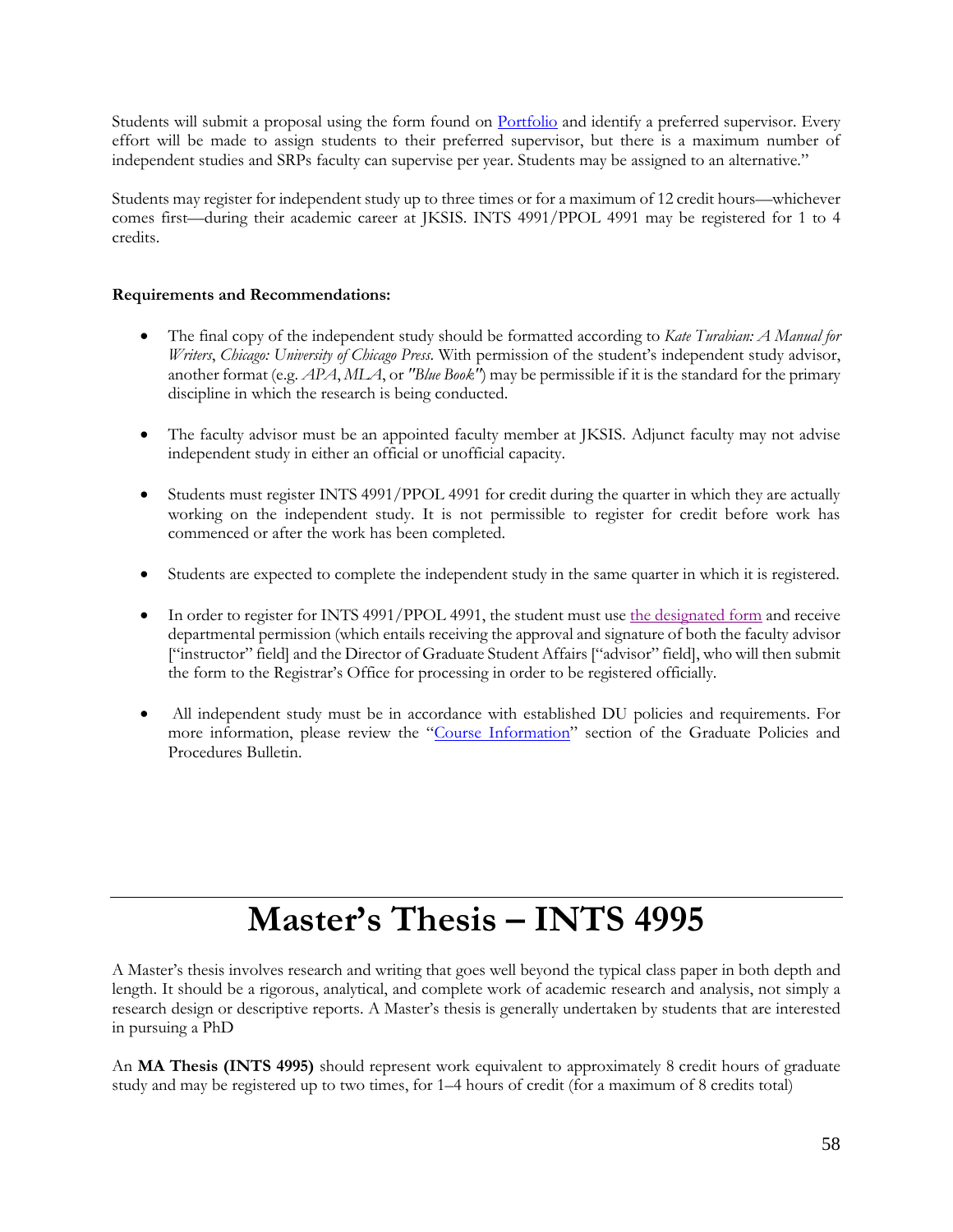#### **University of Denver Requirements:**

All University policies and requirements governing a [Master's Thesis](http://bulletin.du.edu/graduate/academic-requirements-policies-and-procedures/masters-degree-requirements/masters-thesis/) may be found in the Graduate Policies and Procedures Bulletin, including:

- [Criteria](http://bulletin.du.edu/graduate/academic-requirements-policies-and-procedures/masters-degree-requirements/masters-thesis/)
- [Oral Defense Process](http://bulletin.du.edu/graduate/academic-requirements-policies-and-procedures/masters-degree-requirements/masters-thesis-oral-defense/)
- [Electronic Thesis submission](http://bulletin.du.edu/graduate/academic-requirements-policies-and-procedures/electronic-thesis-and-dissertation/)

#### **JKSIS specific requirements:**

- The final copy of the thesis should be formatted according to *Kate Turabian: A Manual for Writers*, *Chicago: University of Chicago Press*. With permission of the student's thesis director, another format (e.g. *APA*, *MLA*, or *"Blue Book"*) may be permissible if it is the standard for the primary discipline in which the research is being conducted.
- The thesis director must be a tenured or tenure-track faculty member at JKSIS.
- Students must register INTS 4995 for credit during the quarter(s) in which they are actually working on the thesis. It is not permissible to register for credit before work on the thesis has commenced or after the work has been completed.
- In order to register for INTS 4995, the student must use [the designated form](http://www.du.edu/registrar/media/documents/independentstudy.pdf) and receive departmental permission (which entails receiving the approval and signature of both the faculty director ["instructor" field] and the respective Degree Director ["advisor" field]). After obtaining the required approvals, the student must take the form to the Registrar's Office for processing in order to be registered officially.
- Students are encouraged to identify a faculty director and begin working on the thesis by the beginning of their second quarter of the program. Normally, a student submits several drafts, over a period of 6 months or more, before the final manuscript is accepted and graded. It is important that the student and faculty director establish a reasonable and mutually agreeable timeline for exchanging drafts and comments on the student's work. Students should not expect faculty to examine their work over the summer, unless they have made special arrangements.

#### **Other Resources:**

For more details, see the "Guidelines for Successfully Scheduling and Completing your Dissertation and Thesis" PowerPoint Presentation available on the "[Dissertations & Theses](http://portfolio.du.edu/issta/page/55845)" tab of our Portfolio Community [page.](http://portfolio.du.edu/issta)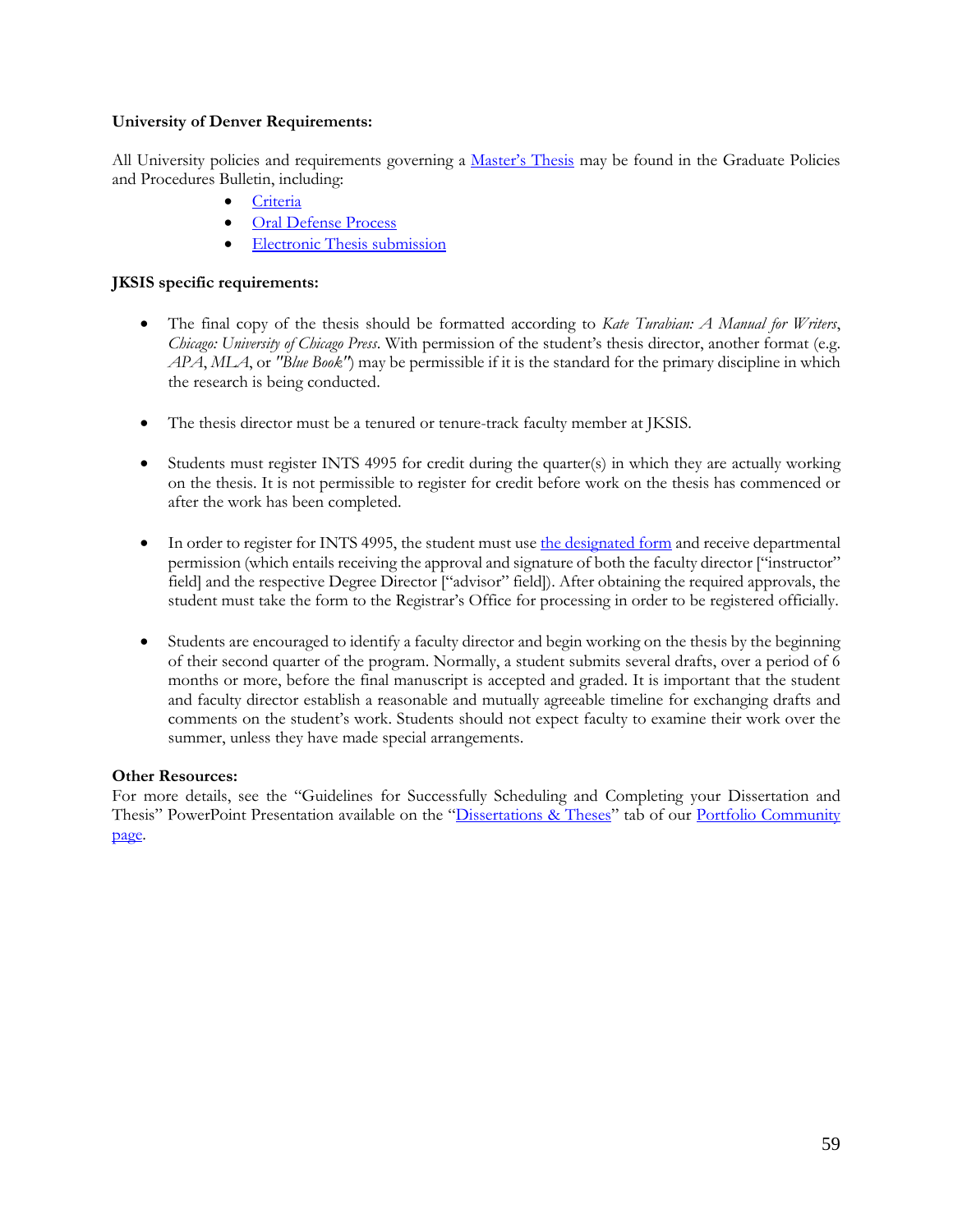# **Substantial Research Paper (SRP) – INTS 4996**

A Substantial Research Paper (SRP) is a problem-focused paper designed to engage students in the process of applied research. In contrast, an MA thesis involves in-depth academic research that is often theoretical in nature and typically undertaken by students interested in pursuing a PhD, while an independent study tends to be a much more general research project. An SRP is typically shorter than an MA thesis, and longer than an independent study. An SRP does not require a review committee or an oral defense; rather, it will be supervised and graded by a single appointed faculty member. Prior approval is required before students may begin.

Students will submit a proposal using the form found on [Portfolio](https://portfolio.du.edu/issta/page/55845) and identify a preferred supervisor. Every effort will be made to assign students to their preferred supervisor, but there is a maximum number of independent studies and SRPs faculty can supervise per year. Students may be assigned to an alternative."

An **SRP (INTS 4996)** should represent work equivalent to approximately 4 credit hours of graduate study and may be registered for 0 to 4 hours of credit.

#### **Requirements and Recommendations:**

- The final copy of the SRP should be formatted according to *Kate Turabian: A Manual for Writers*, *Chicago: University of Chicago Press*. With permission of the student's SRP advisor, another format (e.g. *APA*, *MLA*, or *"Blue Book"*) may be permissible if it is the standard for the primary discipline in which the research is being conducted.
- The SRP faculty advisor must be an appointed faculty member at JKSIS. Adjunct faculty may not advise SRPs in either an official or unofficial capacity.
- Students must register INTS 4996 for credit during the quarter(s) in which they are actually working on the SRP. It is not permissible to register for credit before work has commenced or after the work has been completed.
- Students are allowed (but not required) to apply up to four credit hours toward their degree, earned during a single quarter or allocated over no more than two consecutive quarters. Students may not pursue more than two SRPs for a maximum total of 4 credit hours toward degree requirements.
- In order to register for INTS 4996, the student must use [the designated form](http://www.du.edu/registrar/media/documents/independentstudy.pdf) and receive departmental permission (which entails receiving the approval and signature of both the faculty advisor ["instructor" field] and the respective Director of Graduate Student Affairs ["advisor" field]), who will them submit the form to the Registrar's Office for processing in order to be registered officially.
- Once INTS 4996 appears on the student's transcript, it will also appear in the faculty supervisor's course roster. Upon completion of the SRP the faculty member must (1) assign a final grade in PioneerWeb.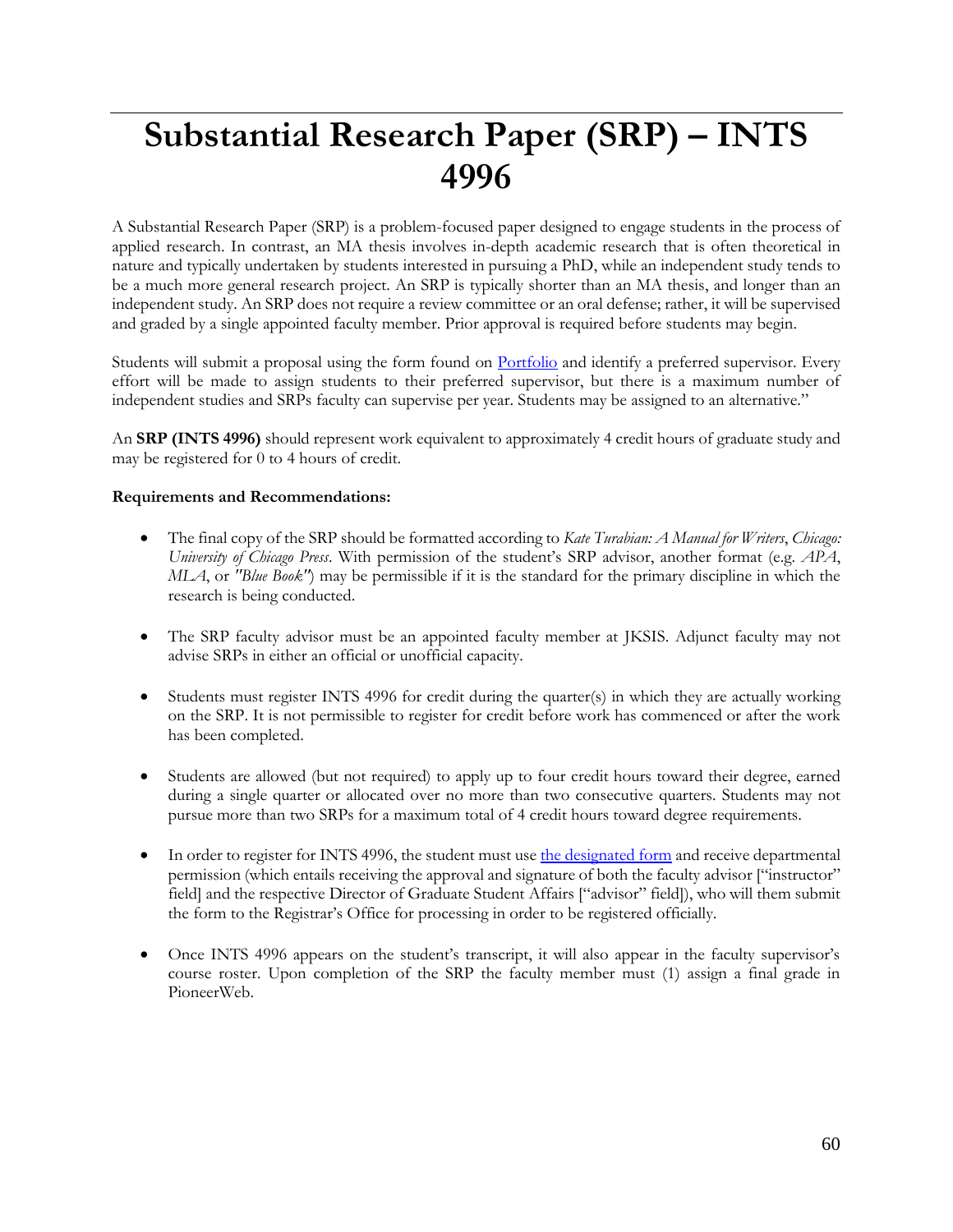# **Internship Policy**

#### **Importance of the Internship Experience:**

The Josef Korbel School of International Studies (JKSIS) recognizes the importance of practical experience as an integral component of a student's education. An internship should both complement the student's academic field of study and relate to his/her career goals. Through internships, students will:

- Apply acquired academic theory, knowledge, and skills to professional practice
- Further develop knowledge and skills needed to work effectively in the field
- Gain greater understanding of the private, public, or nonprofit/NGO sectors
- Build a network of professional contacts
- Develop career-related skills applicable to the future job search

#### **Internship Key Components:**

While there is a great deal of variety in internship opportunities, there are five primary requirements for approved experiences. Internships must:

- Be completed during a students' degree program
- Involve substantive, graduate-level, degree-relevant, and project-based work for an organization that extends classroom learning and furthers a student's professional development and career goals
- Involve 150 hours of work
- Be completed with one organization which is not the University of Denver or your family-owned organization/business
- Involve training and supervision by a member of the organization's staff or Board of Directors at a location outside of your supervisor's home office

#### **Internship Requirement:**

All MA and MPP programs at the Josef Korbel School require the completion of an internship, which must be registered for either zero or four credits through the Office of Career and Professional Development.

An exception to this requirement is granted to Coverdell Fellows, who complete a practicum instead. See the Peace Corps Program section of this Handbook for details.

Students with extensive professional experience may request that prior experience satisfy this requirement. To apply for a waiver, fill out the online form on **Portfolio**. While all students are highly encouraged to pursue internships to enhance their professional development, you may petition to be exempted from the internship requirement if you are:

- 1. Entering Korbel with substantial relevant professional work experience, typically at least 5 years.
- 2. Have a confirmed job offer in a sector in which you had been working prior to beginning the Josef Korbel degree.
- 3. Sponsored by a foreign government whose terms of study discourage internships.

#### **Summary of Registration Policies:**

Internships managed by the Josef Korbel Office of Career and Professional Development must be submitted for approval through the Experiential Learning link on [Pioneer Careers Online \(PCO\).](https://du.edu/pioneercareers) Full details regarding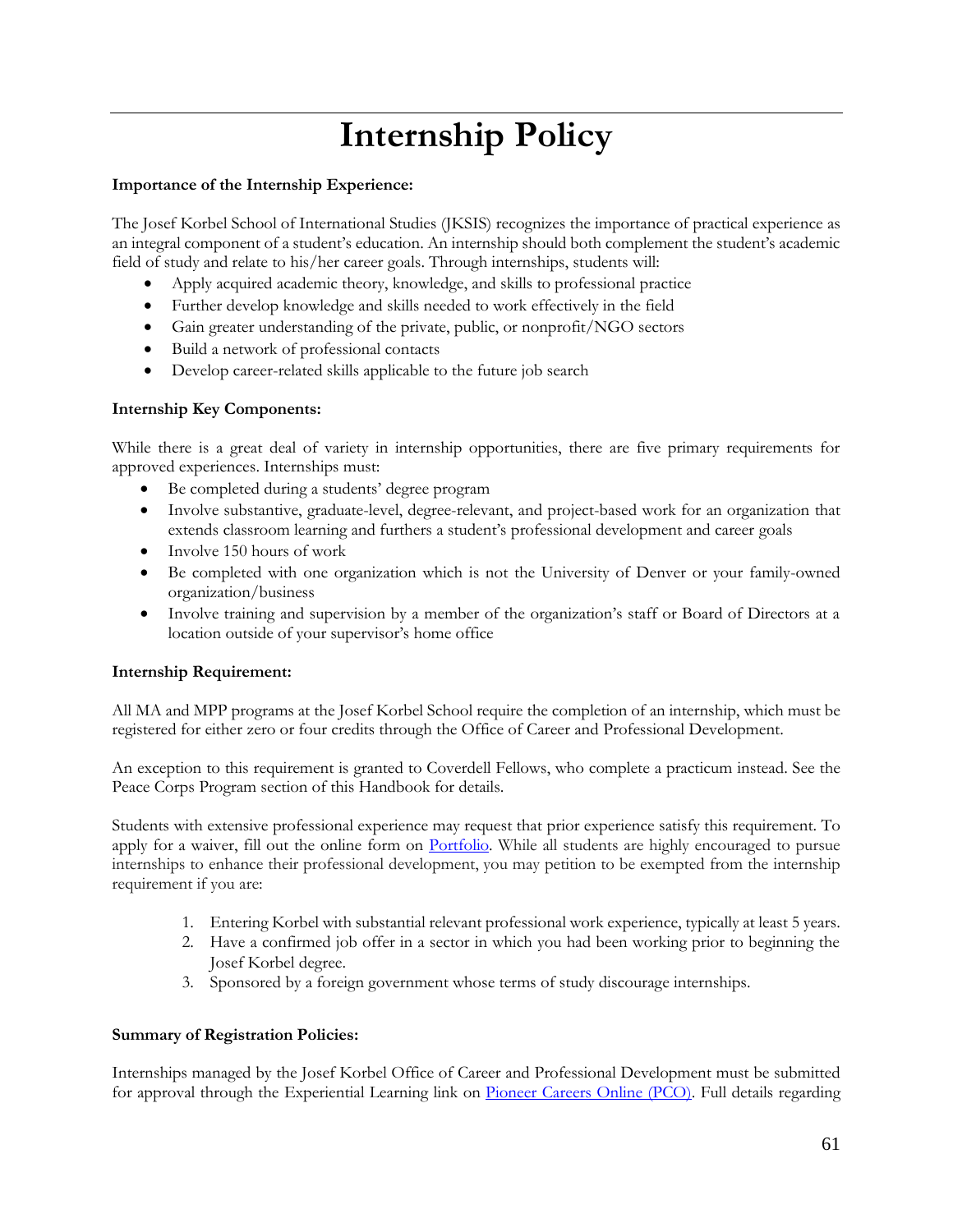internship policies (registration, funding, grading, etc.) can be found at the Office of Career and Professional Development's resource page, [korbelcareers.du.edu](http://korbelcareers.du.edu/).

- You may register multiple internships, however only one internship may be registered for 4 credits, with any additional internships registered for 0 credits.
- Tuition will be charged for 4-credit internships in the quarter the internship is registered, including those registered in the summer quarter. There is no charge for 0 credits.
- Internships are registered for the quarter in which it begins, but you may take as long as you need to complete the 150+ hours and submit your required assignments.
- Hours completed prior to OCPD approval *cannot* be counted toward the total hour requirement.
- After completing 150+ hours and submitting your closing assignments to the Josef Korbel Office of Career and Professional Development, a "Pass" grade will be submitted for the quarter in which you were registered. If your employer terminates your internship for cause, you may receive a Fail grade for the internship.
- When your internship is approved, the OCPD will officially register you for the course INTS 4981. This course follows the same DU-wide *[academic policies](http://www.du.edu/registrar/)* as all other registered courses for completion and drop/add deadlines, so please be aware of timelines and consequences of late withdrawal should you not complete the internship.

#### **Funding Opportunities**

Korbel is fortunate to have support from the Paterson, Social Science Foundation, and Liebich Internship [Funds](http://www.du.edu/korbel/careers/students/internships.html) to provide financial assistance for un/underfunded out-of-area (+50 miles from DU) and international internships. You will apply for funding through the Experiential Learning Form at the same time you apply to register the internship. You must demonstrate financial need by submitting a budget for your proposed experience. Awards can only be used for travel, housing, and daily expenses related to a registered internship, and cannot be used to pay tuition or other fees related to coursework through the University of Denver.

#### **Communication and Responsibility:**

While the OCPD staff is committed to working with students throughout the internship and job search processes, the student assumes responsibility for the following:

- Read, follow, and be aware of all internship-related policies and deadlines outlined in this Handbook, posted at [korbelcareers.du.edu,](http://korbelcareers.du.edu/internships) and distributed via JKSIS/OCPD electronic communications
- Present all information regarding his/her internship truthfully and accurately
- Report any changes, updates, or concerns to the OCPD
- Follow DU policies, including but not limited to the DU Honor Code and Student Conduct Policies, the laws of the country where the internship takes place, and any regulations/standards of the host organization

### **International Experiential Learning**

Many students choose to complete an international experiential learning (IEL) opportunity (internship, independent study, or independent research) as part of their time as a Korbel MA student. IEL programs on the whole take more advanced planning and are more logistically complex than US-based opportunities. There are additional safety, security, insurance, financial, health, housing, transportation, and risk management considerations for IEL opportunities, which can be summarized as follows: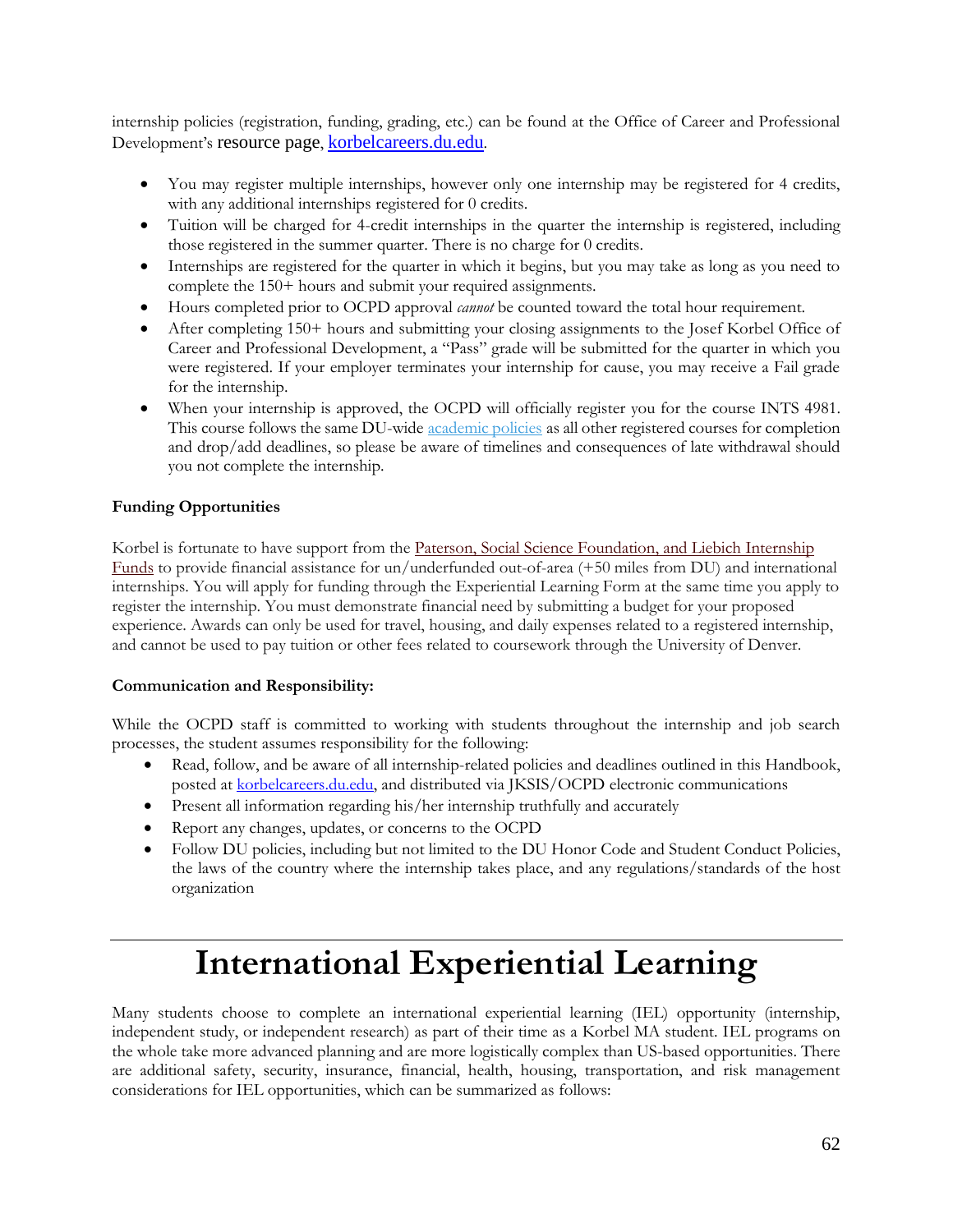#### **Planning:**

- Ensure your passport is valid for six months from the initial day of international travel
- Students are responsible for determining whether a visa is necessary and securing required visas. When a visa is required, students must research the required documents and take the necessary steps to obtain one. DU has no authority with consular offices and cannot intercede on a student's behalf.
- Verify that medical insurance is effective internationally (DU will provide International SOS emergency evacuation and repatriation coverage for approved experiences, but this is separate from, and in addition to, students' own health insurance coverage)
- Secure required vaccinations/medications
- For independent/thesis research, verify if Institutional Review Board (IRB) approval is necessary and allow sufficient time to work through the process
- Students doing personal travel before/after approved experience dates are responsible for purchasing their own emergency evacuation/repatriation insurance for that time period as they are no longer part of a DU-affiliated experience (after 3 days)

#### **Considerations:**

The student holds the responsibility for conducting thorough research about the organization, position/affiliation, location, and housing/transportation options before confirming an IEL opportunity. Considerations and questions to research will likely include the following:

- **Organizational Research (if affiliating with an organization directly):** Organization's mission, legitimacy, reputation (within country and within the field), ethics/legality, funding sources and partners, structure, staffing, support, insurance coverage addressing interns/volunteers/researchers (liability, workers' comp.), emergency/evacuation protocols/plan, thought given to personal security during the internship/experience (esp. for field-based positions), and health precautions taken by the organization.
- **Internship/Research Position:** Organization's familiarity/frequency in working with interns/researchers, organizational structure, degree of supervision, whether a specific position description or work plan with relevant projects is provided (for internships), realistic expectations for work schedule and contributions, appropriate work location and/or supplies provided.
- **Local/Country Climate:** Research the political, social, cultural, linguistic, health, and economic factors in the local community and larger country context to ensure safety for yourself as well as the potential impact on local organizational staff or community members with whom you will be working. This can be found at [www.internationalsos.com](http://www.internationalsos.com/). DU's member number is 11BSGC000067.
- **Housing/Local Transportation:** Whether provided by the organization or found independently, research the location (neighborhood, safety during different times of day), security provisions (system, guard, locks), costs, lease requirements, and relative safety of transportation options (method of transportation as well as location for pick up/drop off).

#### **International Students**

International students seeking opportunities outside of their country of citizenship (including in the U.S.) should consult with International Student and Scholar Services (ISSS) regarding possible restrictions or additional requirements. It is very important that you remain in compliance with your visa, including applying for [Curricular Practical Training \(CPT\),](http://www.du.edu/isss/employment/curricular-practical-training.html) if applicable.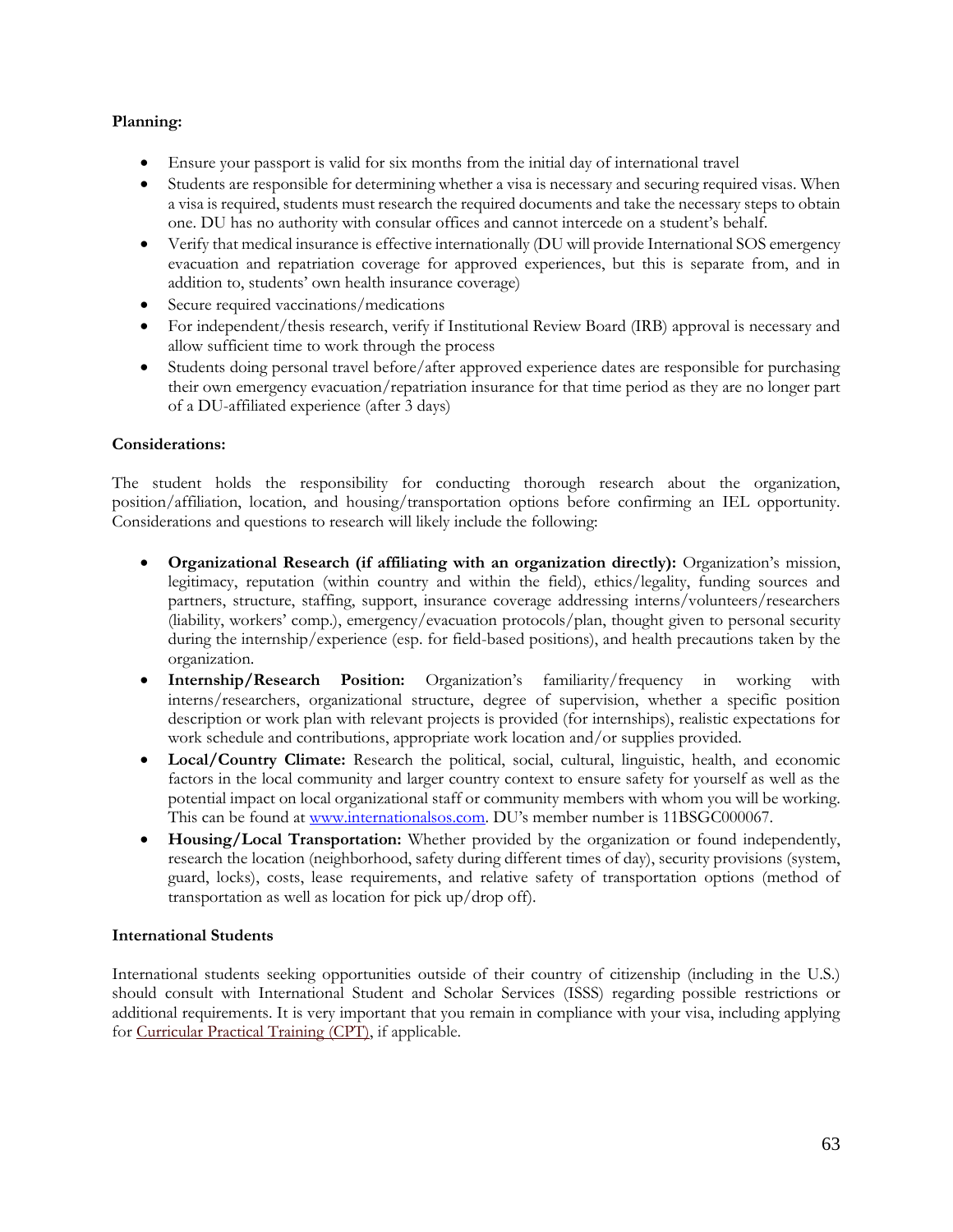#### **Safety & Security Review:**

IEL opportunities may be subject to additional review by Korbel and possibly the DU Risk Management office depending on the country, region, city, and activities engaged in as part of the opportunity. For details regarding DU policies for international travel, please consult the Risk Management website at [http://www.du.edu/risk/international\\_travel/index.html.](http://www.du.edu/risk/international_travel/index.html) 

#### **Once the IEL experience has been conditionally approved:**

Students complete travel registration requirements via the [DU Passport system.](http://abroad.du.edu/) Upon completing the required forms and registrations, students' experiences will be officially approved. **In the event of IEL experience withdrawal or cancellation:**

DU reserves the right to cancel any program; suspend a site relationship prior to a student's departure; or advise or mandate students to return from particular sites because of a concern for student's safety. This could be occasioned by a U.S. Department of State Travel Warning, International SOS information, or other information of a credible threat to the safety, health, or well-being of the student.

Please be advised that if a student voluntarily withdrawals from an IEL experience, is dismissed from the program either prior to or after the experience start date, or DU cancels a program at any point, the student may be responsible for navigating refund, registration, and financial aid processes, and paying all nonrecoverable costs associated with the experience.

## **Josef Korbel School of International Studies in Washington, DC Program**

JKSIS began its Washington DC Internship Program in Fall 2005. With a programmatic emphasis on development, security, and globalization, the DC Program focuses on the conceptual issues, policy processes, and practical dimensions of development through a combination of coursework and supervised internships. JKSIS participates in this program with the University of Pittsburgh's Graduate School of Public and International Affairs (GSPIA) and Syracuse University's Maxwell School of Citizenship and Public Affairs. For the past years, GSPIA and the Maxwell School have operated a DC program that combines professional internships with an array of graduate courses taught by adjunct faculty drawn from Washington's pool of experts in international relations and economics.

Close interaction with policy officials and experts in trade and investment, economic development, conflict resolution, transitional justice, and democratization exposes students to the rules, procedures, policies, and institutional approaches associated with processes of development and globalization. The DC Program will develop professional skills and provide numerous networking opportunities unique to being located in the nation's capital. The Director of the Office of Career and Professional Development views the program as part of JKSIS' commitment to placing students in the Washington DC area and linking current students with the broad network of alumni based in Washington.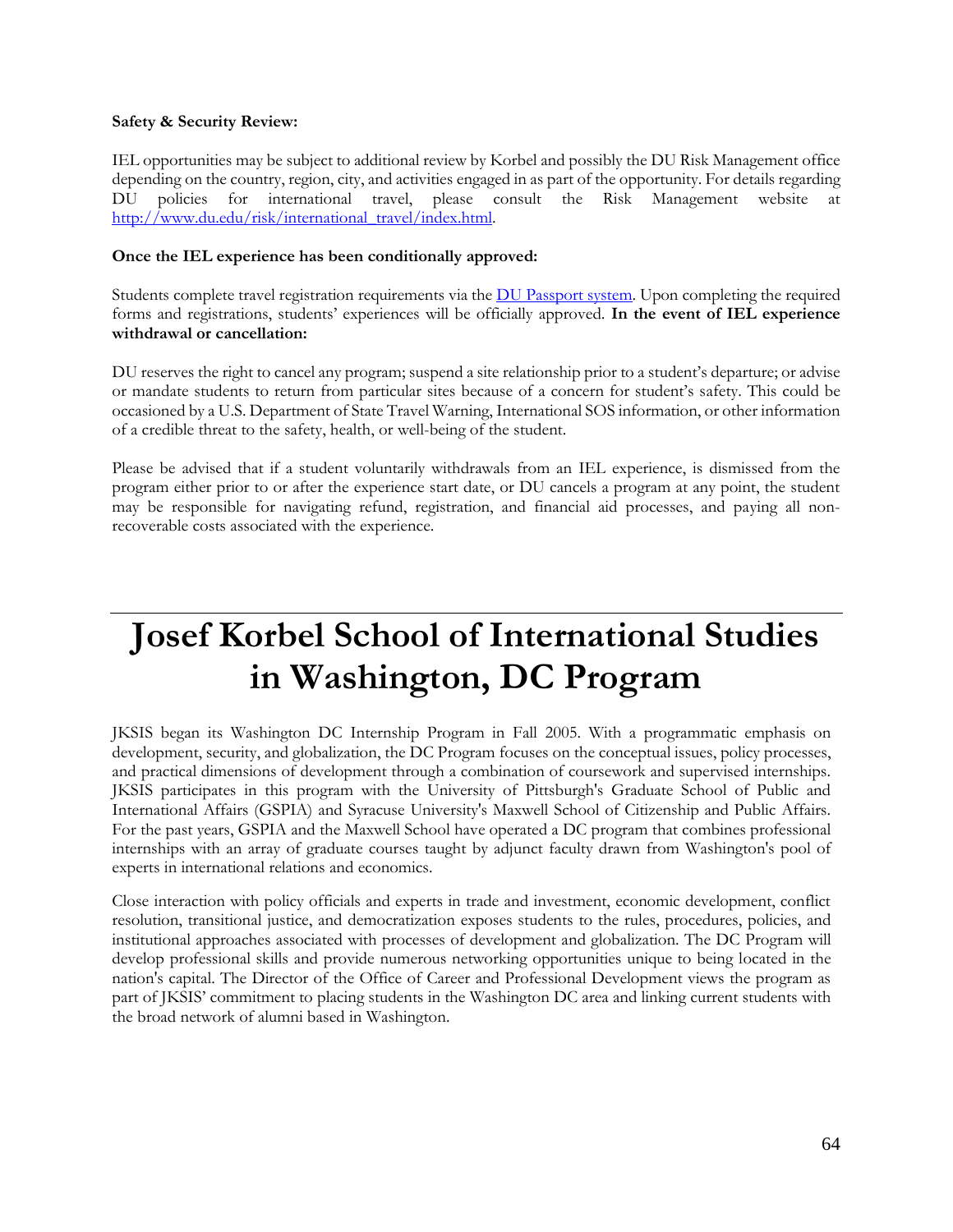#### **Overview:**

Each year, up to 20 students are selected to spend a semester in Washington DC. Participants typically take two academic classes to reach 8 quarter hours (each class is four credits and meets once a week in the evenings). This is in conjunction with a 20-30 hour/week internship (students may register a maximum of four hours of internship credit as well).

Students participate during the Fall Quarter each year. As the DC Program operates on a semester system, participants will be in Washington DC from August through mid-December. Students can also opt to begin the internship portion earlier (e.g., in June if they can obtain the internship then).

#### **Eligibility and Application Process:**

The DC program is open to Master's degree-seeking students at the Josef Korbel School of International Studies with an overall GPA of 3.00 or higher. Students from all degree programs within the Josef Korbel School are welcome to apply. No more than 20 students will participate in the DC program each academic year. Students that are nearing graduation but wish to participate in the DC program are encouraged to contact the Program Manager at the Korbel Office of Academic and Student Affairs.

Applications will be accepted from January-March each year. Applicants will be asked to submit a completed online application form, a current resume, and one Korbel faculty reference. Applications received after the posted deadline will not be considered. An internal review committee will review each application and all applicants will be notified of the committee's decision by mid-March. Those accepted to the program will be required to pay a non-refundable processing fee of \$200.

#### **Course Offerings**

The following courses are likely to be offered in DC each fall:

- Issues in Global Finance & Financial Security
- International Trade and Economic Negotiations
- Evolving Global Security Landscape
- Rising China and Challenges to the Global Order
- Development in Africa: Challenges, Constraints, and Strategies
- Global Sustainability and Development
- Statecraft and Smart Power in the Digital Era
- Conflict and Security in Cyber Space

Note: course offerings are subject to change and admitted students will be notified of changes as soon as such information becomes available.

#### **For more information, please visit:**

- **<http://portfolio.du.edu/issta/page/51531>**
- **<https://www.maxwell.syr.edu/dc/gsdp/overview/>**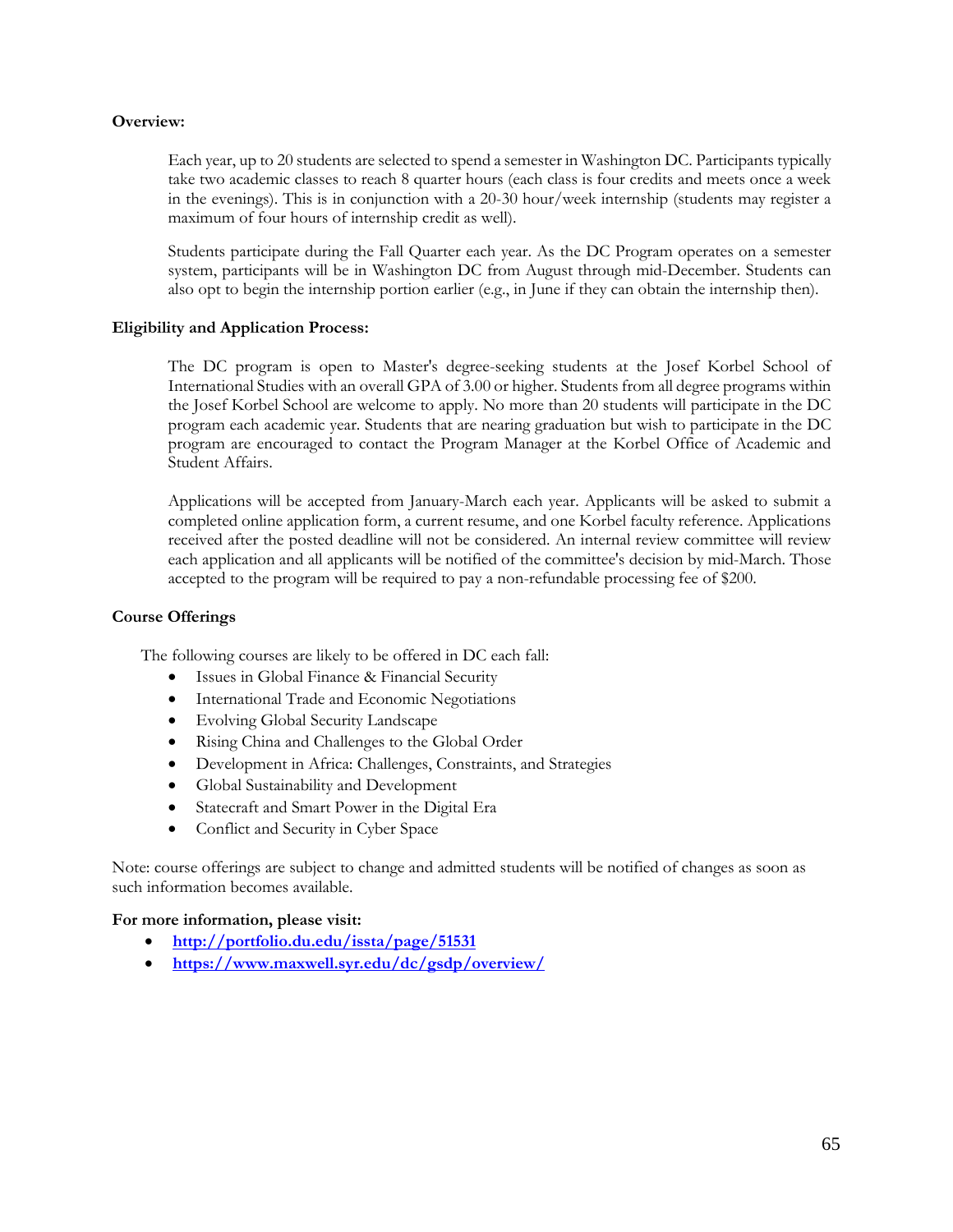#### **Contact Information:**

Genevieve Waller, Program Manager, Office of Academic and Student Affairs [Genevieve.Waller@du.edu.](mailto:Genevieve.Waller@du.edu)

#### **Faculty Director:**

Dr. Kevin Archer Ph: (303) 871-2559 | [kevin.archer@du.edu](mailto:kevin.archer@du.edu)

# **Josef Korbel School of International Studies Geneva Program**

The Korbel in Geneva program is a study abroad opportunity for Master's degree students at the Josef Korbel School of International Studies. Each year, up to ten students will be selected to spend between five to six months in Geneva, Switzerland as part of an academic exchange with the Graduate Institute for International and Development Studies. Student participants arrive in Geneva in July/August and stay through December. During their time in Geneva, students have the opportunity to intern at a Geneva-based organization and to complete two graduate-level courses.

#### **Overview:**

The program offers a unique educational opportunity for Korbel students by combining coursework on the theory and practice of international relations with exceptional employment and internship opportunities in Geneva. Geneva is home to an array of international organizations, NGOs, diplomatic missions, and multinational firms. After completing an internship and two graduate-level courses, students will return to the Korbel School with a heightened understanding and knowledge of the world and the professional skills to put that knowledge to use.

The Korbel in Geneva program is administered in collaboration with [The Graduate Institute of International](http://graduateinstitute.ch/home.html)  [and Development Studies](http://graduateinstitute.ch/home.html) The Graduate Institute is an institution of research and higher education dedicated to the study of world affairs, with a particular emphasis on the crosscutting fields of international relations and development issues. The Institute has a long-standing reputation of excellence and shares strong ties with the international and non-governmental organizations in Geneva, as well as being home to a diverse and vibrant group of students and faculty from all over the world.

#### **Eligibility and Application Process:**

The Geneva program is open to Master's degree-seeking students at the Josef Korbel School of International Studies with an overall GPA of 3.00 or higher. Students from all degree programs within the Josef Korbel School are welcome to apply. No more than 10 students will participate in the Geneva program each academic year. Students that are nearing graduation but wish to participate in the Geneva program are encouraged to contact the Student Affairs Coordinator at the Josef Korbel School.

Applications will be accepted from January-Feb. 15 each year. Applicants will be asked to submit a completed online application form, a current resume, and one Korbel faculty reference. Applications received after the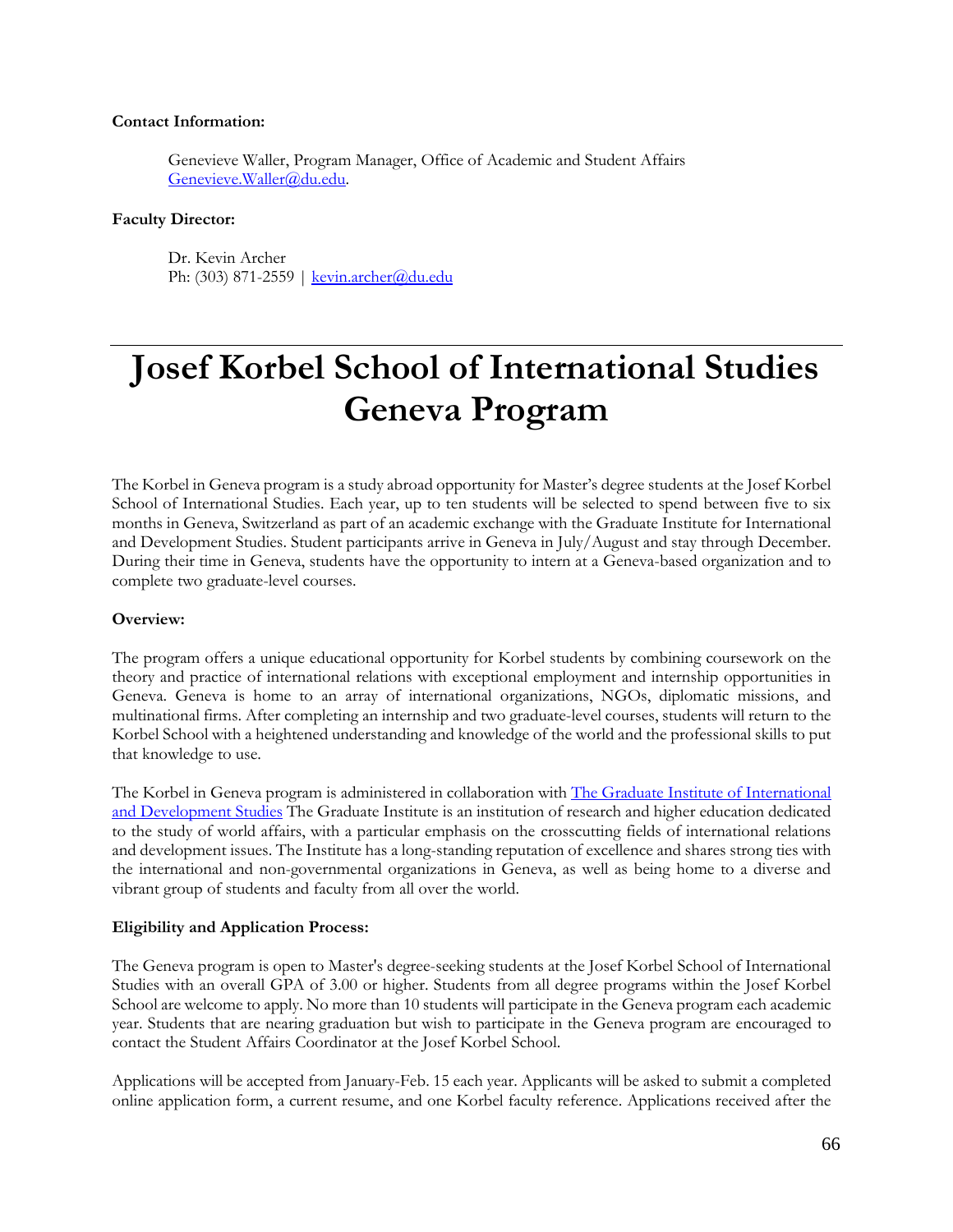posted deadline will not be considered. An internal review committee will review each application and all applicants will be notified of the committee's decision by late February. Those accepted to the program will be required to pay a non-refundable processing fee of \$200.

#### **Courses, Tuition, and Financial Aid:**

Student participants will enroll in two Master's-level, elective courses offered by the Master in International Affairs program at Graduate Institute during the fall semester of the program year. Each course is worth six ECTS credits and is held two hours/week over 14 weeks. Each course is considered equivalent to a four credit course offered at the Korbel School and will transfer as such. Students may also earn up to four credits through an approved internship placement with a Geneva-based organization. In total, students will be able to earn 12 credit hours toward their degree while participating in the Geneva program.

Examples of the courses that have been offered in the past by the Graduate Institute can be found here: [http://graduateinstitute.ch/files/live/sites/iheid/files/sites/cours2017-2018/docs/course-catalogue.pdf.](http://graduateinstitute.ch/files/live/sites/iheid/files/sites/cours2017-2018/docs/course-catalogue.pdf) Upon arrival, Korbel student participants will select four options from the "Cours Optionnels" listings, and will be registered in two of those choices. **This arrangement means that Korbel students will commit to participating in the Geneva program without knowing which elective courses will be offered to them by the Graduate Institute.**

While in Geneva, students will be enrolled at the Graduate Institute as visiting, non-degree seeking students. This will allow students to have full access to all services and resources at the Graduate Institute. Per this arrangement, students will also be subject to the Graduate Institute student conduct policies during the duration of the program.

Tuition and fees will continue to be paid directly to the University of Denver and students will continue to be bound by the University of Denver Honor Code. Students participating in the Geneva program will continue to receive their DU financial aid package (loans, scholarships, grants). Please note that work study and research assistant funding will not transfer to the Geneva program. Students may work with the Office of Financial Aid to request a one-time increase to their loans to cover the cost of travel to Geneva but cannot request additional loan funding to cover the cost of living there.

#### **Visas, Living Expenses, and Other Costs:**

Each student is responsible for applying for a student visa a minimum three months before the start of the program. The application process and cost of the visa will vary depending on the nationality of the student. Visa requirements can be found [here.](https://www.eda.admin.ch/countries/usa/en/home/visa/entry-ch/more-90-days.html) Note that the Graduate Institute and the Korbel School will provide each student with an invitation letter in support of the student's visa application.

Each student will be responsible for organizing and paying for her or his travel to and from Geneva. Students will also be responsible for personal costs that may be incurred as a result of participation in the program. Costs may include but are not limited to: airfare; housing in Geneva; transportation; meals; entertainment; books and supplies; and other personal expenses. Student participants are also required to possess current, valid student health insurance at their own expense. Neither the University of Denver nor the Graduate Institute will be financially responsible for any medical expenses incurred by students while participating in the program.

Living expenses in Geneva vary greatly depending on the chosen standard of living. According to the Graduate Institute, students should plan on monthly living expenses (including housing) of about CHF 1,800. Students are encouraged to begin looking for housing as soon as they know they will be participating in the program. Housing recommendations from the Graduate Institute can be found [here.](http://www.du.edu/korbel/sie/media/documents/geneva/2014_accommodation.pdf)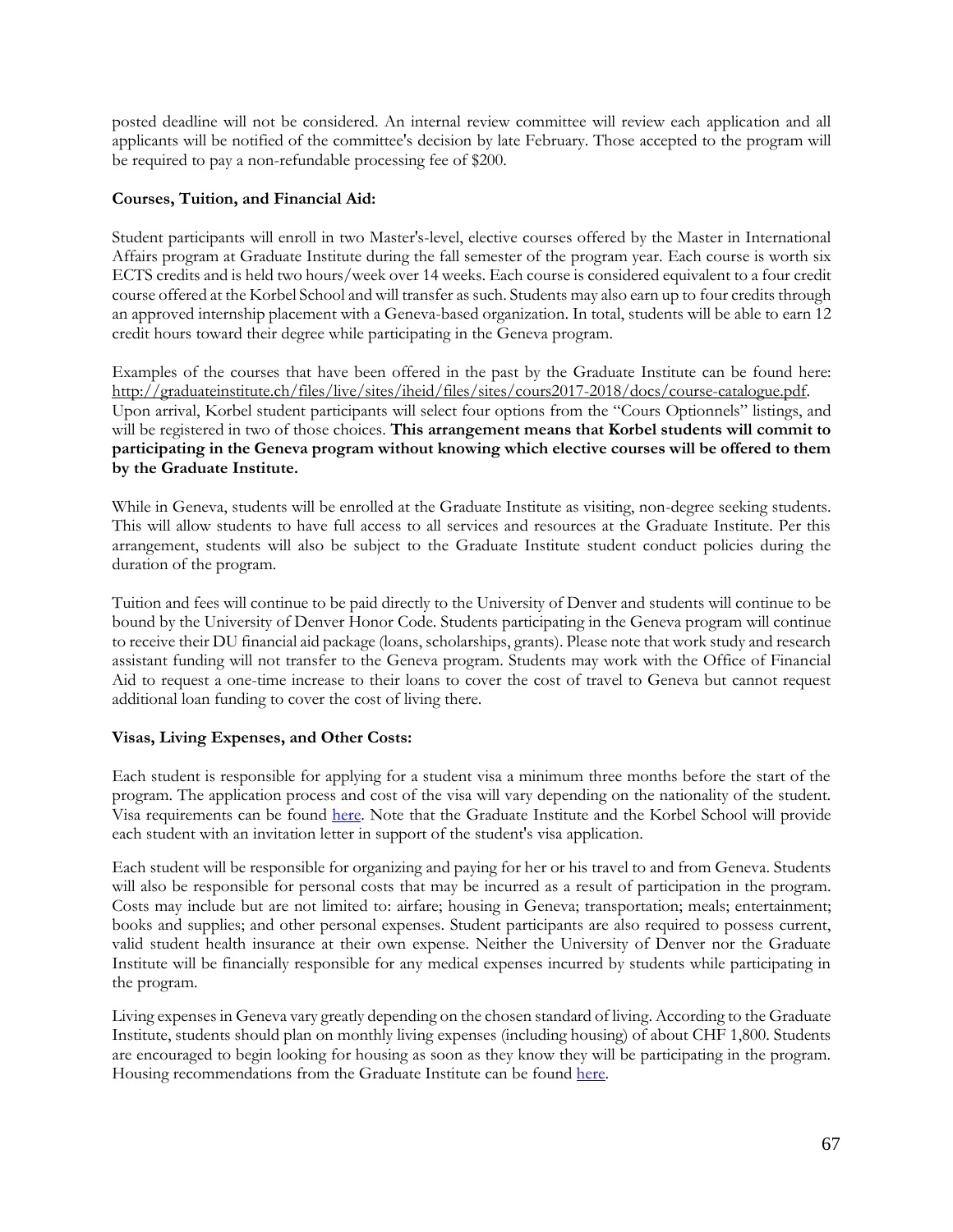#### **Internships:**

A core component of the program is an internship at a Geneva-based international organization, NGO, or multinational firm. It is incumbent upon the student to research and locate opportunities and to apply and secure an internship. The Korbel Office of Career and Professional Development is available to students to provide advice, resources and professional development assistance during a student's internship search.

Students have recently interned at the World Health Organization, the Geneva Centre for the Democratic Control of Armed Forces (DCAF), and the International Committee of the Red Cross, the World Trade Organization, and the US Trade Representative's Office, among others.

#### **For more information, please visit:**

• **<http://portfolio.du.edu/issta/page/51531>**

#### **Contact Information:**

Genevieve Waller, Program Manager, Office of Academic and Student Affairs [Genevieve.Waller@du.edu.](mailto:Genevieve.Waller@du.edu)

#### **Faculty Director:**

Dr. Kevin Archer Ph: (303) 871-2559 | [kevin.archer@du.edu](mailto:kevin.archer@du.edu)

## **Josef Korbel School of International Studies Vienna Program**

The Korbel in Vienna program is a study abroad opportunity for Master's degree students at the Josef Korbel School of International Studies. Each year, up to four students will be selected to spend five to six months in Vienna, Austria as part of an academic exchange with the Diplomatic Academy of the Vienna School of International Studies. Student participants arrive in Vienna in July/August and stay through December. During their time in Vienna, students have the opportunity to combine an internship with graduate-level courses.

#### **Overview:**

The program offers a unique educational opportunity for Korbel students by combining coursework on the theory and practice of international relations within the context of a vibrant and welcoming European city and graduate program. With the United Nations and other international organizations (IAEA, UNIDO, OSCE etc.) headquartered in Vienna, the city is an ideal place for studying and analyzing European developments in the context of global relations. Since 2010 the Mercer Quality of Living Survey has ranked Vienna as the city with the best quality of living worldwide. With its wide array of cultural events, recreational and sports facilities, Vienna is indeed one of the most congenial cities in which to live and study.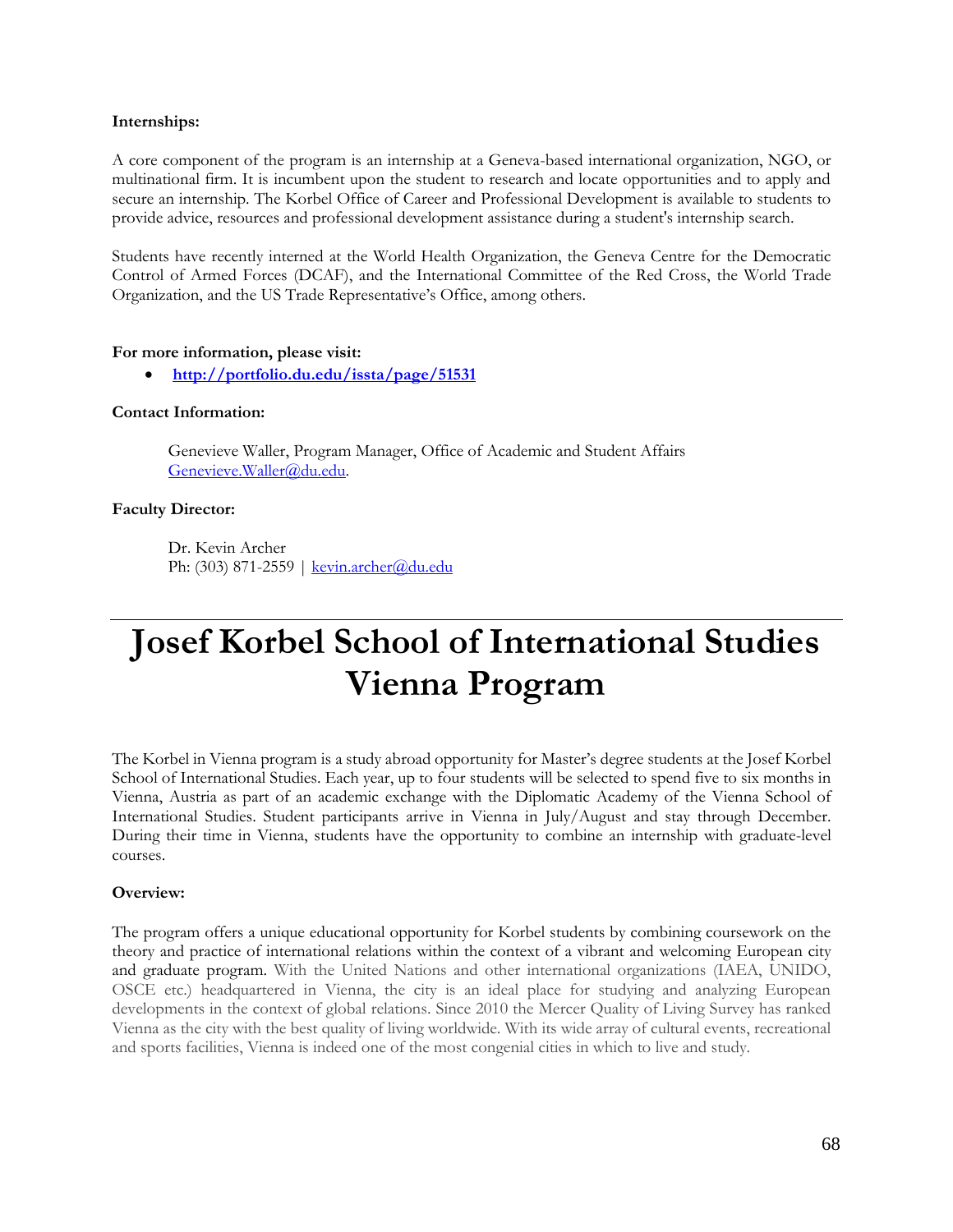The Korbel in Vienna program is administered in collaboration with Diplomatic Academy of the Vienna School of International Studies. The Vienna School of International Studies (Diplomatische Akademie Wien, l'École des Hautes Études Internationales de Vienne) is a center of excellence for the study of international affairs. It is the oldest professional school in the world, having launched talented men and women into international careers and positions of leadership over the course of more than two centuries. Their unique multidisciplinary teaching approach is dedicated not only to the highest academic standards but also links theory with practice. Their activities as a professional school are complemented by first-rate research, and the school functions as a hub for public lectures and debates. The Diplomatic Academy remains committed to using its unique location in Vienna—the world capital of diplomacy—for the benefit of their students and to further the development of the international community.

#### **Eligibility and Application Process:**

The Vienna program is open to Master's degree-seeking students at the Josef Korbel School of International Studies with an overall GPA of 3.00 or higher. Students from all degree programs within the Josef Korbel School are welcome to apply. No more than four students will participate in the Vienna program each academic year. Students that are nearing graduation but wish to participate in the Vienna program are encouraged to contact the Student Affairs Coordinator at the Josef Korbel School.

Applications will be accepted from –January-Feb. 15 each year. Applicants will be asked to submit a completed online application form, a current resume, and one Korbel faculty reference. Applications received after the posted deadline will not be considered. An internal review committee will review each application and all applicants will be notified of the committee's decision by late February. Those accepted to the program will be required to pay a non-refundable processing fee of \$200.

#### **Courses, Tuition, and Financial Aid:**

Student participants will enroll in 3-4 Master's-level, elective courses offered by the Diplomatic Academy of the Vienna School of International Studies during the fall semester of the program year for a total of approximately 12 ECTS credits. Each course is considered equivalent to a four-credit course offered at the Korbel School and will transfer as such. Students may also earn up to four credits through an approved internship placement with a Vienna-based organization.

Examples of the courses that were offered last year by the Diplomatic Academy can be found here: https://www.da-

vienna.ac.at/Portals/0/Diplomatic%20Academy%20of%20Vienna/Programmes/Academic/Allgemein/Co urse List 2017-18.pdf?ver=2017-09-08-031528-623). Note that Korbel student participants will not be guaranteed enrollment in specific courses and the course offerings will not be released until summer. **This arrangement means that Korbel students will commit to participating in the Vienna program without knowing which elective courses will be offered to them by the Diplomatic Academy.**

While in Vienna, students will be enrolled at the Diplomatic Academy as visiting, non-degree seeking students. This will allow students to have full access to all services and resources at the Diplomatic Academy. Per this arrangement, students will also be subject to the Diplomatic Academy student conduct policies during the duration of the program.

Tuition and fees will continue to be paid directly to the University of Denver and students will continue to be bound by the University of Denver Honor Code. Students participating in the Vienna program will continue to receive their DU financial aid package (loans, scholarships, grants). Please note that work study and research assistant funding will not transfer to the Vienna program. Students may work with the Office of Financial Aid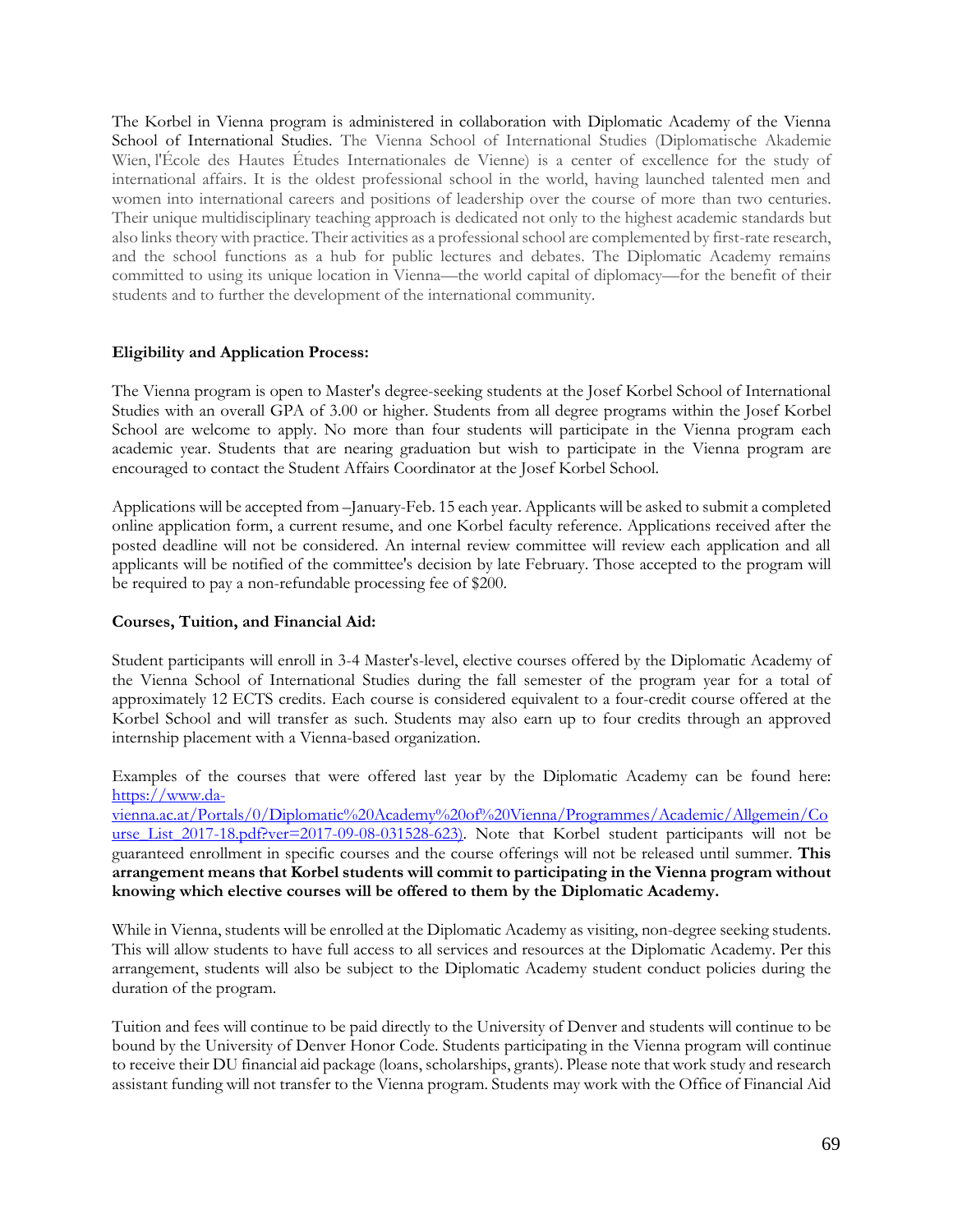to request a one-time increase to their loans to cover the cost of travel to Vienna but cannot request additional loan funding to cover the cost of living there.

#### **Visas, Living Expenses, and Other Costs:**

Each student is responsible for applying for a student visa one to three months prior to the start of the program. Applicants must appear in person at the Austrian Embassy/Consulate (nearest location is in Los Angeles, CA). Visa requirements can be found here: http://www.austria.org/visa-application/. Note that the Diplomatic Academy and the Korbel School will provide each student with an invitation letter in support of the student's visa application.

Each student will be responsible for organizing and paying for her or his travel to and from Vienna. Students will also be responsible for personal costs that may be incurred as a result of participation in the program. Costs may include but are not limited to: airfare; housing in Vienna; transportation; meals; entertainment; books and supplies; and other personal expenses. Student participants are also required to possess current, valid student health insurance at their own expense. Neither the University of Denver nor the Diplomatic Academy will be financially responsible for any medical expenses incurred by students while participating in the program.

Students should plan on monthly living expenses (including housing) of about 900-1,000 Euros. Housing recommendations from the Diplomatic Academy can be found here: https://www.davienna.ac.at/en/Prospective-Students/Studying-in-Vienna.

#### **Internships:**

An optional component of the program is an internship at a Vienna-based international organization, NGO, or multinational firm. It is incumbent upon the student to research and locate opportunities and to apply and secure an internship. The Korbel Office of Career and Professional Development is available to students to provide advice, resources and professional development assistance during a student's internship search.

#### **Contact Information:**

Genevieve Waller, Program Manager, Office of Academic and Student Affairs [Genevieve.Waller@du.edu.](mailto:Genevieve.Waller@du.edu)

#### **Faculty Director:**

Dr. Kevin Archer Ph: (303) 871-2559 | [kevin.archer@du.edu](mailto:kevin.archer@du.edu)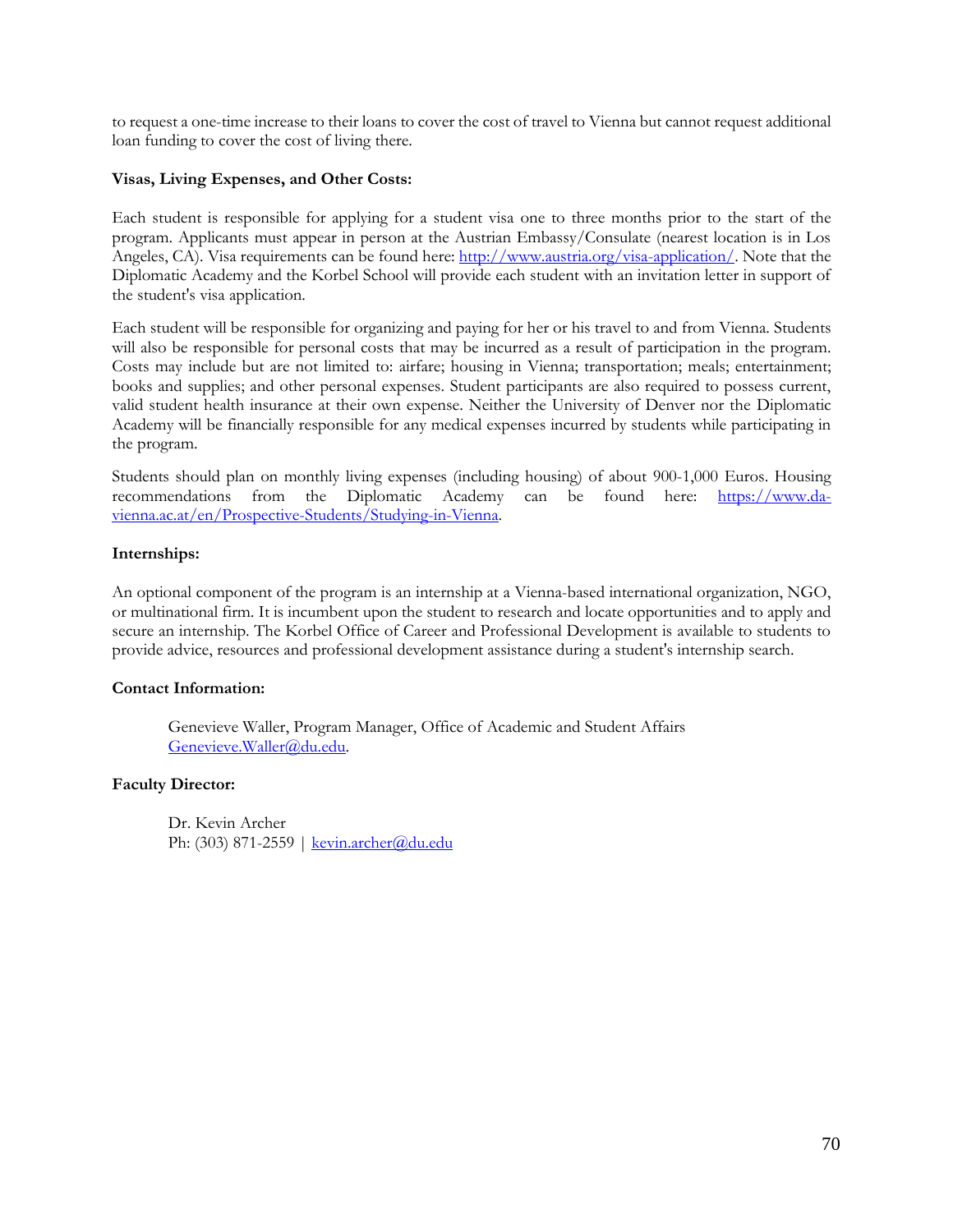# **Graduate Policies & Procedures**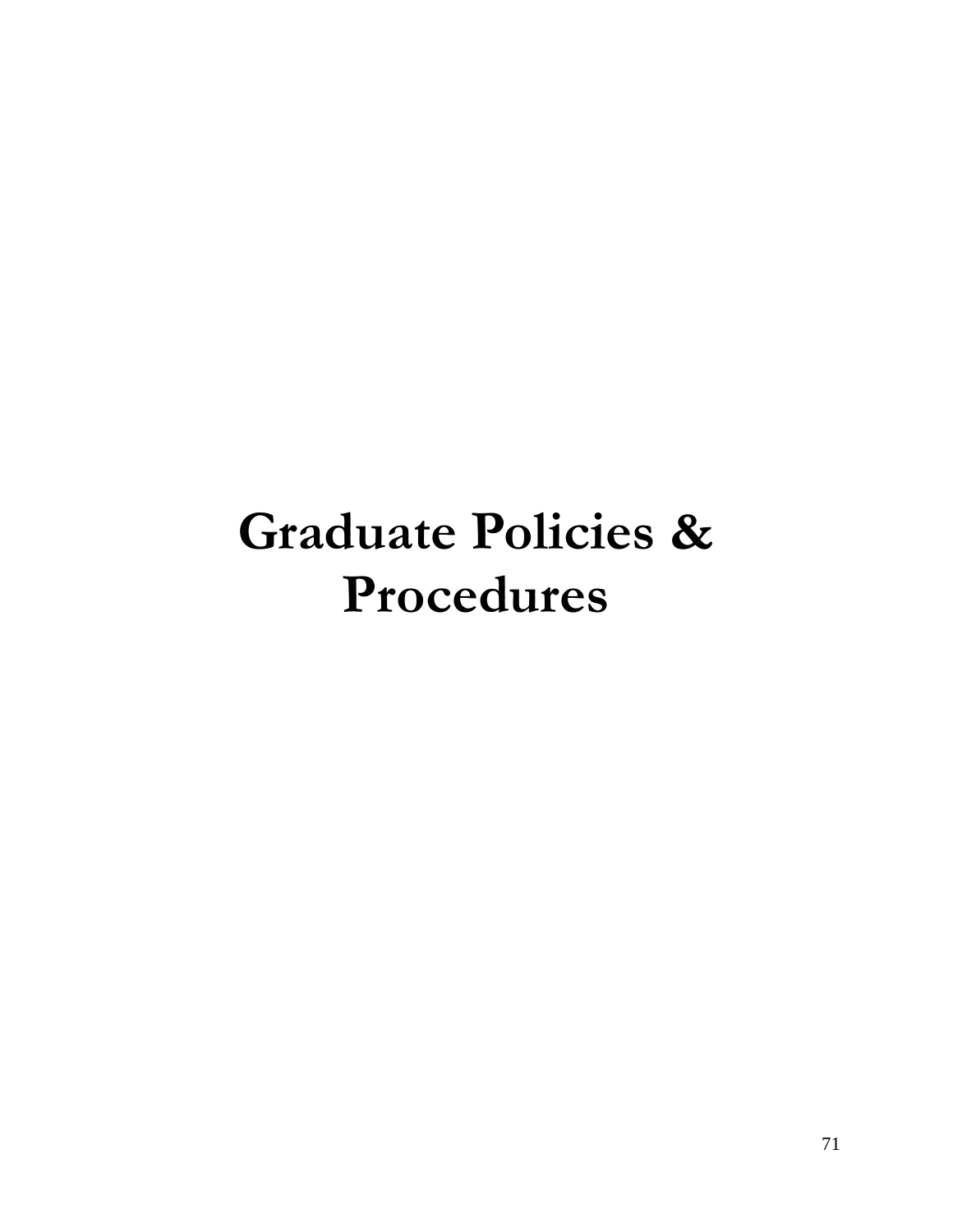### **Graduate Policies and Procedures Bulletin**

With a handful of exceptions in which our departmental policy is more stringent that University policy, the Josef Korbel of International Studies is required to comply with and enforce all graduate policies and procedures established by the University of Denver.

Our graduate students are expected to become familiar with and observe all policies as outlined in the Graduate [Bulletin.](http://bulletin.du.edu/graduate/) Moreover, students are required to attend all departmental and institutional Graduate Orientation events. [Understanding your responsibilities as a](http://bulletin.du.edu/graduate/academic-requirements-policies-and-procedures/student-responsibility-for-policies-and-procedures/) student and learning about the resources available to you during your time at DU, will help pave the way for a positive and successful experience in graduate school.

### **Honor Code & Student Conduct**

The faculty and staff of the Josef Korbel School of International Studies endorse the University of Denver [Honor Code](http://www.du.edu/studentlife/studentconduct/honorcode.html) and strongly support the principle that academic honesty and professional conduct are essential for study within the university. Students must adhere to the Honor Code in all ways, and understand that engaging in unprofessional/unethical conduct, or submitting work that is not one's own (e.g. plagiarism, cheating, and other forms of academic misconduct) are subject to disciplinary action, including immediate expulsion from study at the University of Denver/Josef Korbel School of International Studies.

For more information, please review the "[Professional and Academic Conduct](http://bulletin.du.edu/graduate/academic-and-student-support-services-policies-and-procedures/student-conduct/)" section of the Graduate Policies and Procedures Bulletin.

## **JKSIS Plagiarism & Academic Conduct Policy**

The Josef Korbel School of International Studies graduate handbooks state that faculty and staff endorse the University of Denver honor code, as well as the principles and standards that intellectual and academic honesty are essential for study within the university. Students are required to honor these principles and understand that to submit work which is not their own violates the spirit and purpose of th[e University of Denver Honor Code.](http://www.du.edu/studentlife/studentconduct/honorcode.html)

Students that engage in *any form* of cheating, plagiarism, academic dishonesty, unethical or unprofessional behavior are subject to consequences, including but not limited to receiving a **failing grade** for the assignment/course and may be **termination** from JKSIS/University of Denver.

Plagiarism occurs when one submits written work borrowing the ideas and phrasing of another author without acknowledging such usage by footnotes and quotation marks. A paper written entirely, or in part, by one author and submitted under the name of another also constitutes plagiarism. Examination cheating includes the use of unauthorized aids during the testing process. Constructing artificial data for a class project, thesis or dissertation through unacceptable methods is also considered cheating.

Review the JKSIS Plagiarism Policy (found at [http://portfolio.du.edu/issta/page/36603\)](http://portfolio.du.edu/issta/page/36603).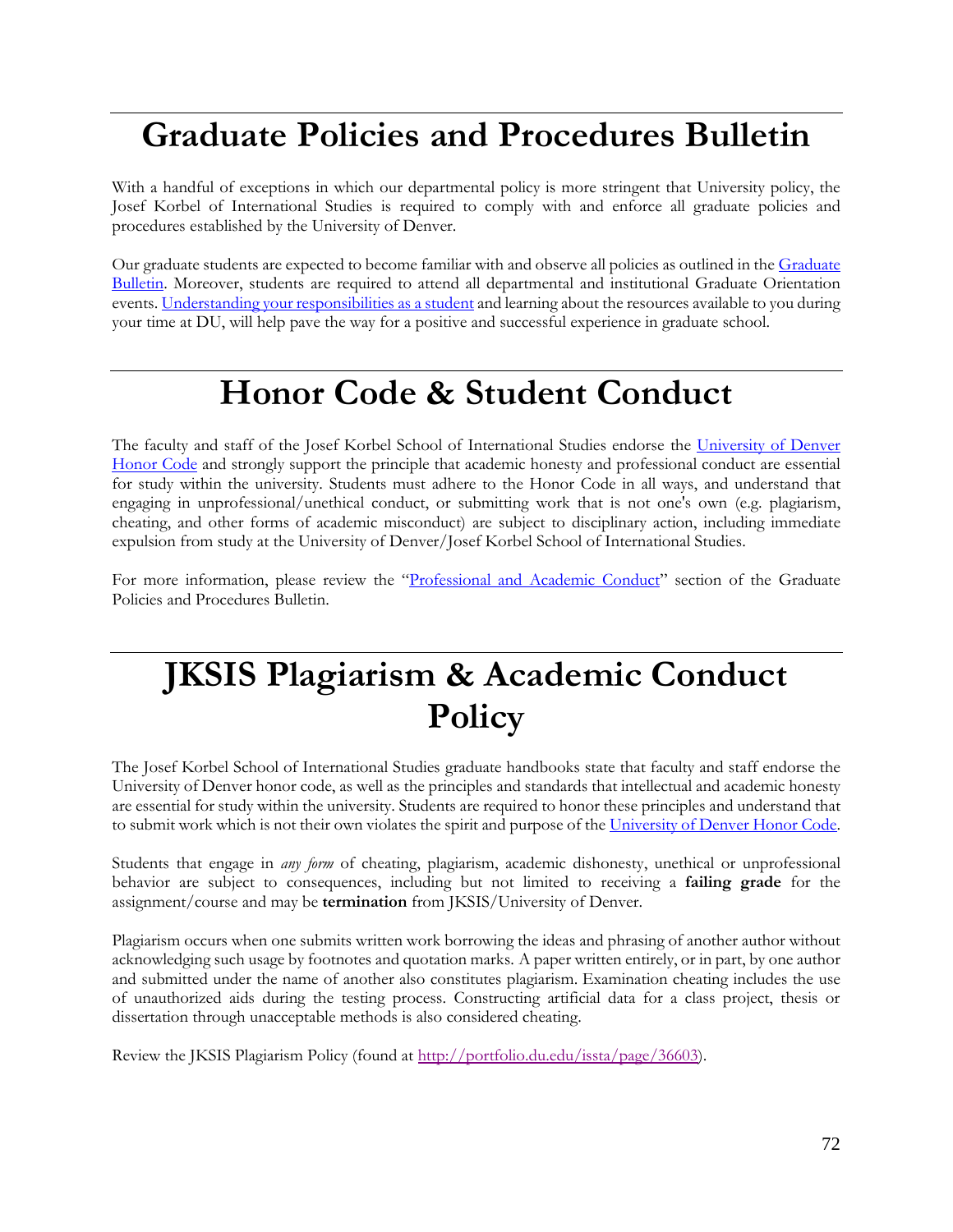# **Responsible Conduct of Research**

#### **Authorship**

Authorship is an explicit way of assigning responsibility and giving credit for intellectual work. The two are linked. Some of the most common issues involve problems with authorship – exclusion, order, and at times, inclusion. Authorship practices should be judged by how honestly they reflect actual contributions to the final product.

While different disciplines may have somewhat different practices and expectations, the following provides a rough overview of authorship best practices and some unethical practices to avoid:

- **Everyone who is listed as an author should have made a substantial, direct, intellectual contribution to the work.** For example, in the case of a research report, each person listed as an author should have contributed to the conception, design, analysis, and/or interpretation of the data.
- In order to avoid or minimize conflict, research teams should discuss authorship issues frankly and early in the course of their work together.
- Acquisition of funding, collection of data, or general supervision of the research group alone does not justify authorship.
- **Beware of unethical practices in which authorship is either granted or withheld for reasons not related directly to contribution to the work.** Examples of this may include but are not limited to: authorship by authority; gift, courtesy or honorary authorship; political authorship; and ghost authorship.
- In recent years matters of authorship, attribution, and acknowledgment have become more complex and the customs prevailing in different fields have diverged. For potential differences in your field, refer to the authorship guidelines for specific journals or professional societies.

Please see below for links to additional information and discussion tools related to Responsible Authorship and Responsible Conduct of Research in general:

- **[Office of Research Integrity: Overview](https://ori.hhs.gov/publicationsauthorship)**
- [Office of Research Integrity: Quick Guide](http://ori.hhs.gov/education/products/niu_authorship/index.htm)
- [International Committee of Medical Journal Editors:](http://www.icmje.org/recommendations/browse/) A common starting point for a discussion of authorship is the International Committee of Medical Journal Editors (ICMJE) guidelines.
- [Online Ethics Center for Science and Engineering:](http://www.onlineethics.org/cms/11865.aspx) Resources for Group Mentoring in Responsible Conduct of Research
- [Office of Research Integrity: Guidelines for Responsible Conduct of Research](http://www.provost.pitt.edu/documents/GUIDELINES%20FOR%20ETHICAL%20PRACTICES%20IN%20RESEARCH-FINALrevised2-March%202011.pdf)

For more information, or for a more detailed presentation on the topic of Responsible Authorship, or other topics related to RCR, please feel free to contact [Mary Travis,](mailto:mary.travis@du.edu) Director of Research Integrity and Education in the DU [Office of Research and Sponsored Programs.](http://www.du.edu/orsp/)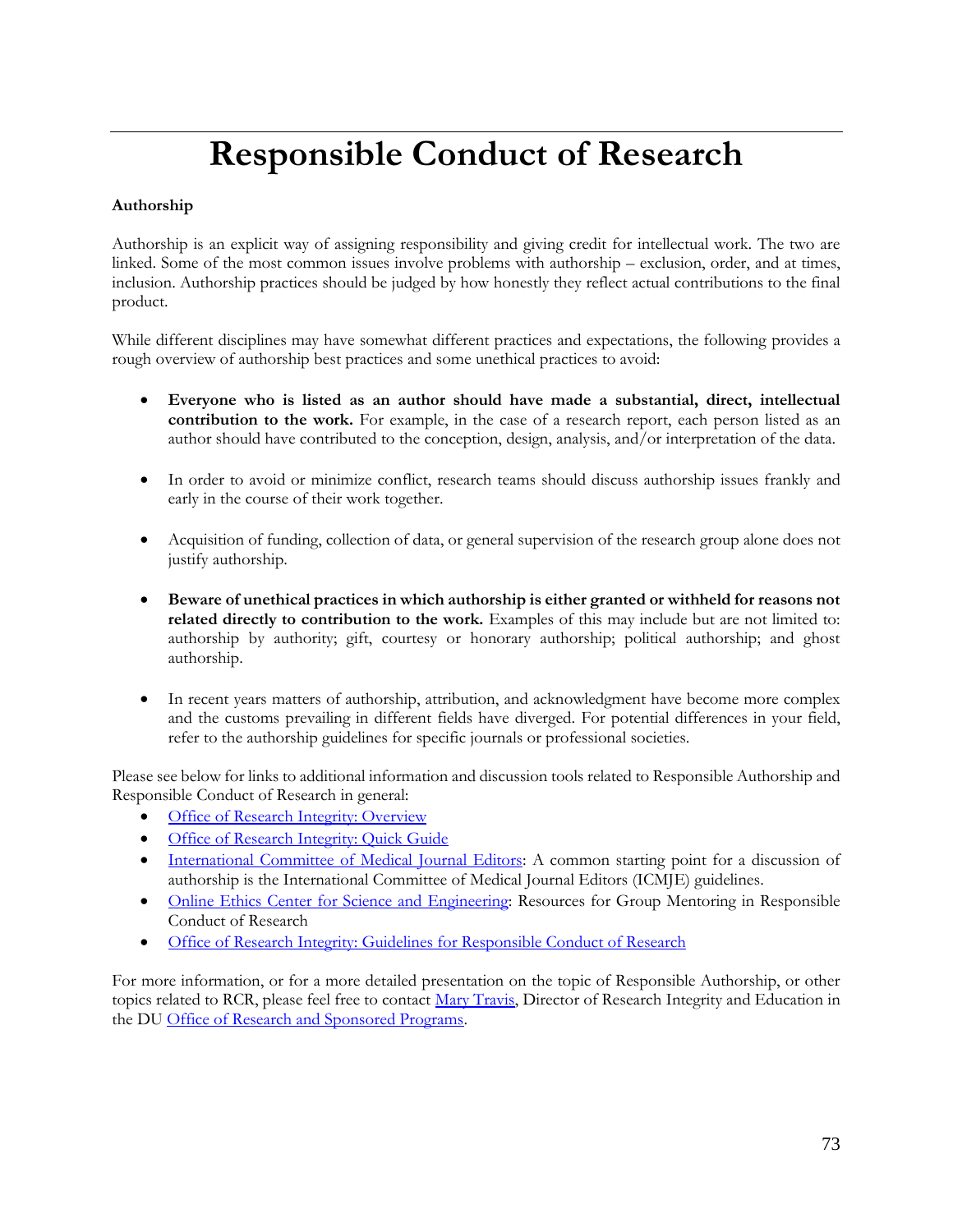# **Institutional Review Board**

The University of Denver is committed to protecting the rights and welfare of individuals participating as subjects in its research. The Office of Research Compliance/IRB is home to an [Institutional Review Board](http://www.du.edu/orsp/research-compliance/human-subjects/) (IRB) charged with reviewing human subjects research. The DU IRB reviews all human research protocols in accordance with federal regulations, state laws, and local and University policies. The IRB is composed of members from various disciplines within the education, social, and behavioral sciences as well as community members.

### **Grades, GPA and Academic Standards**

The purpose of course grades is to provide an honest appraisal of a student's work; to communicate this appraisal clearly; and to enable professors to make plausible discriminations between levels of academic performance.

- **'A'** range: signifies high quality work, an outstanding performance and superior achievement. In most classroom situations, only a minority of the class would reach this level.
- **'B'** range: signifies acceptable graduate level work.
- **'C'** range: signifies minimally acceptable graduate work. Credit will be given, but no more than onefourth of the hours accepted toward the degree may be a C grade. Students who earn more than one grade of "C" should seriously reconsider their continuation in the program.
- **'D'** or **'F'** signifies unacceptable graduate work. Credit will not be given.

For more information, please review the following University of Denver resources:

- [Grading System](http://www.du.edu/registrar/records/gradesystem.html) (Office of the Registrar)
- [Academic Standards](http://bulletin.du.edu/graduate/academic-requirements-policies-and-procedures/academic-standards/) (Graduate Bulletin)
- [Incomplete Grade Policy](http://www.du.edu/registrar/records/incompletegrade.html) (Office of the Registrar)
- [Grade Change Policy](http://www.du.edu/registrar/records/gradechangepolicy.html) (Office of the Registrar)
- **[Grade Appeals](http://bulletin.du.edu/graduate/academic-and-student-support-services-policies-and-procedures/academic-exceptions-complaints-grievances-and-appeals/procedures-for-grade-appeals/)** (Graduate Bulletin)

**Graduate students must maintain a cumulative GPA of 3.0 or higher in order to be in good academic standing and remain eligible to graduate.** Any student whose overall grade point average falls below a 3.0 is no longer in good academic standing and may be warned, put on probation, suspended, or academically dismissed, depending upon the grade point deficiency. Each quarter on probation, the student must contact his/her advisor to develop a plan to remedy the academic deficit.

# **Change of Major**

Any JKSIS graduate student who wishes to change majors (ie. from one degree program to another) must submit a complete[d change of major](https://www.du.edu/_assets/documents/core/changeofmajor.pdf) form to the DU Office of Graduate Education.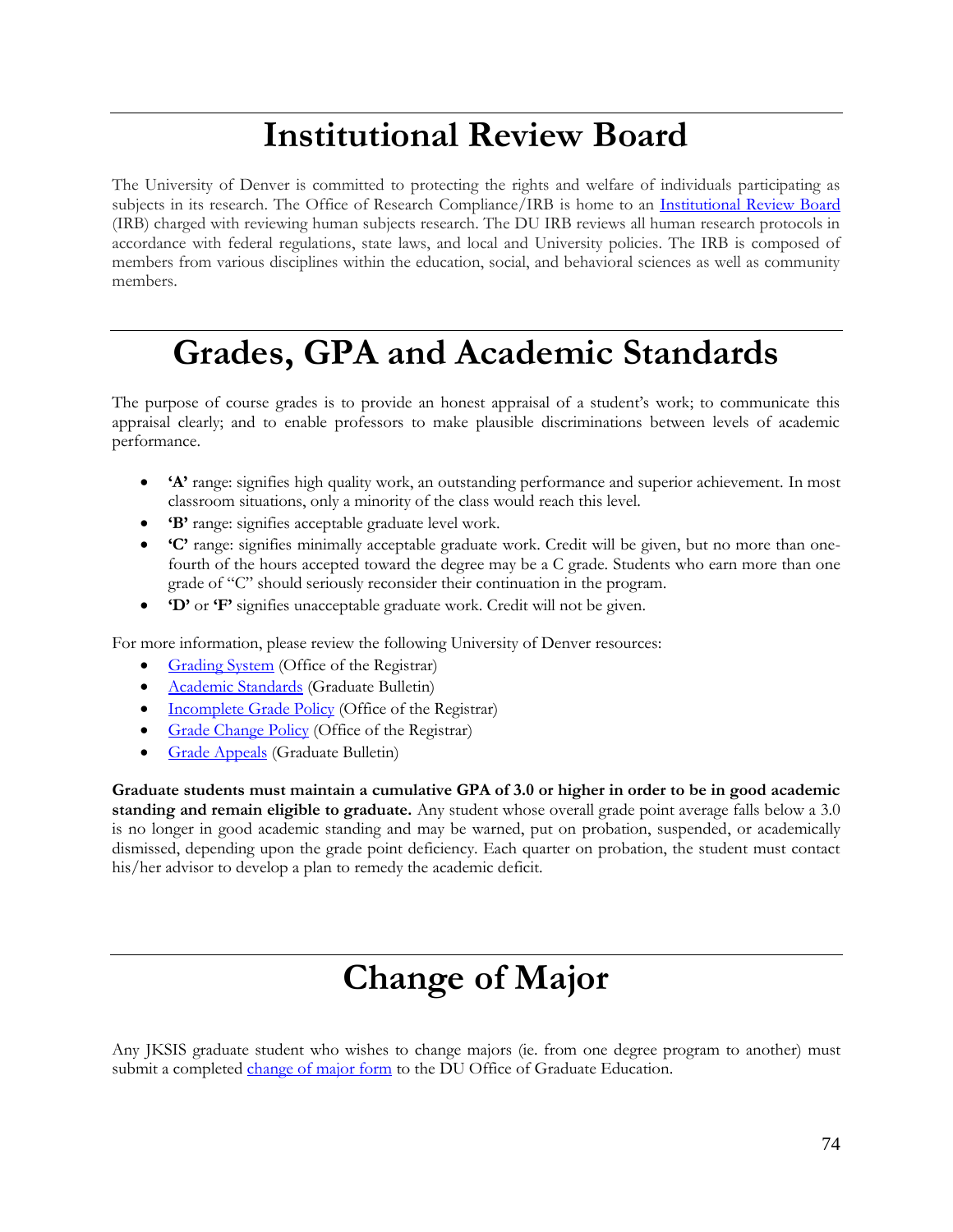A student wishing to change to a major or degree outside of the current college/school, or wishing to change to a higher degree (master's level to doctoral), must submit a full application for admission, including an application fee and supplemental admissions documents, to the appropriate admissions office.

A graduate student who wishes to change to another degree program must be terminated/withdrawn from the program of original admittance and accepted into the new degree program.

# **Procedure for Academic Grievances & Appeals**

Current and active students may appeal academic and student status related decisions and/or seek resolution of complaints or grievances through the [Academic Exceptions, Grievances](http://bulletin.du.edu/graduate/academic-and-student-support-services-policies-and-procedures/academic-exceptions-complaints-grievances-and-appeals/) and Appeals process during their enrollment at the University of Denver.

# **Registration**

The DU Office of the Registrar establishes and enforces DU [registration policies](http://www.du.edu/registrar/registration/index.html) and provides students with the tools necessary to navigate and execute the registration process successfully. The JKSIS JKSIS Office of Academic and Student Affairs is happy to offer additional support or troubleshooting when possible.

#### **Some helpful registration resources include**:

- **[Graduate Registration Policies](http://bulletin.du.edu/graduate/academic-requirements-policies-and-procedures/registration/course-information/)** (Graduate Bulletin)
- [Building Registration Plans](http://www.du.edu/registrar/media/documents/registrationplan.pdf) (Office of the Registrar)
- [How to Register](http://www.du.edu/registrar/registration/howtoregister.html) (Office of the Registrar)
- [Registration Time Assignments](http://www.du.edu/registrar/registration/timeassignment.html) (Office of the Registrar)
- [Registration Errors](http://www.du.edu/registrar/registration/registrationerror.html) (Office of the Registrar)
- [Registration Holds](http://www.du.edu/registrar/registration/regholds.html) (Office of the Registrar)
- [Academic, Registration & Billing Calendar,](http://www.du.edu/registrar/calendar/index.html) including add/drop deadlines, (Office of the Registrar)
- [Late Registration Fees](http://www.du.edu/registrar/registration/lateregistration.html) (Office of the Registrar)
- [Tuition Refund](http://www.du.edu/registrar/calendar/tuitionrefunddates.html) (Office of the Registrar)
- **[Waitlists](http://portfolio.du.edu/issta/page/54540)** (JKSIS)

#### **Courses requiring special approval:**

While registration for most courses may be completed online during open registration periods (at or after your designated registration time), there are some instances in which [special approval](http://www.du.edu/registrar/registration/courseapproval.html) may be required. Some examples include:

- Continuous Enrollment
- Independent Research (e.g. SRP, Thesis, Dissertation)
- Independent Study
- Internship Credit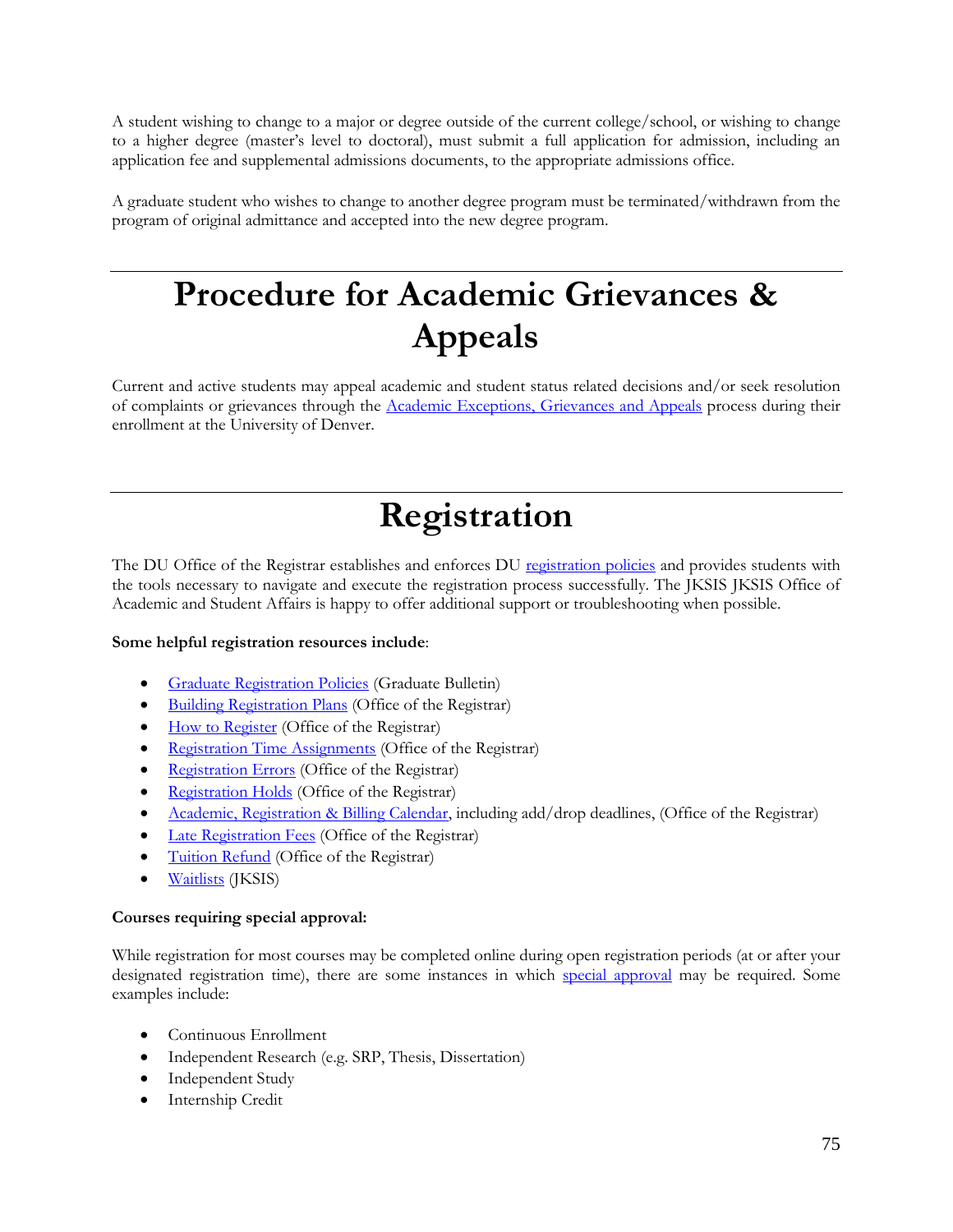For more information and specific details, please review the relevant sections of this handbook and/or the [Graduate Bulletin.](http://bulletin.du.edu/graduate/)

### **Coursework outside of JKSIS**

- 1. Any student wishing to take **graduate-level** coursework in another department or academic unit must have the permission of that department/unit. Note: the tuition and fees applicable to that unit will apply; undergraduate credit is not eligible to count toward a graduate degree.
- 2. With the exception of formal dual degree programs or interdisciplinary certificate programs, coursework from other departments/units must receive *explicit* approval from a student's degree director in order for the credit to apply toward degree requirements.
- 3. Credit from DUs University College and the Colorado Women's College is *not* eligible to be used toward degree requirements for any Korbel graduate degrees.
- 4. JKSIS graduate students are limited to a maximum of 12 credits taken in other departments/units. This coursework *must be* completed at the graduate-level in order to count toward degree requirements, so please consult the department/unit to confirm [course information and level](http://bulletin.du.edu/graduate/academic-requirements-policies-and-procedures/registration/course-information/) (i.e. not all 3xxx-level courses are considered graduate-level).

# **Transfer of Credit Policy**

Students seeking transfer of *graduate* credit from a previous institution, should refer to [DU's Transfer of](http://bulletin.du.edu/graduate/academic-requirements-policies-and-procedures/transfer-of-credit/)  [Credit Policy.](http://bulletin.du.edu/graduate/academic-requirements-policies-and-procedures/transfer-of-credit/) Provided all criteria are met, students must:

- 1. complete and sign a [Transfer of Credit Request Form](http://www.du.edu/media/documents/graduates/transfer.pdf) no later than the end of their first term;
- 2. submit the form, along with all relevant syllabi, to the [JKSIS Associate Dean of Academic Affairs](mailto:AssocDean.Korbel@du.edu) for review; and
- 3. ensure that an *official* transcript from the institution in question is on file with the DU Office of Graduate Education.

Please note that JKSIS permits a maximum of 15 quarter hour credits of transfer toward MA degrees, while a maximum of 12 quarter hour credits of transfer are permitted toward the MPP. Undergraduate credit is **not** eligible for transfer toward a graduate degree program.

If the transfer of credit request is approved by the **IKSIS** Associate Dean of Academic Affairs (Department Chairperson), the form will be forwarded to the DU Office of Graduate Education for the next level of review and approval by the Associate Provost for Graduate Studies.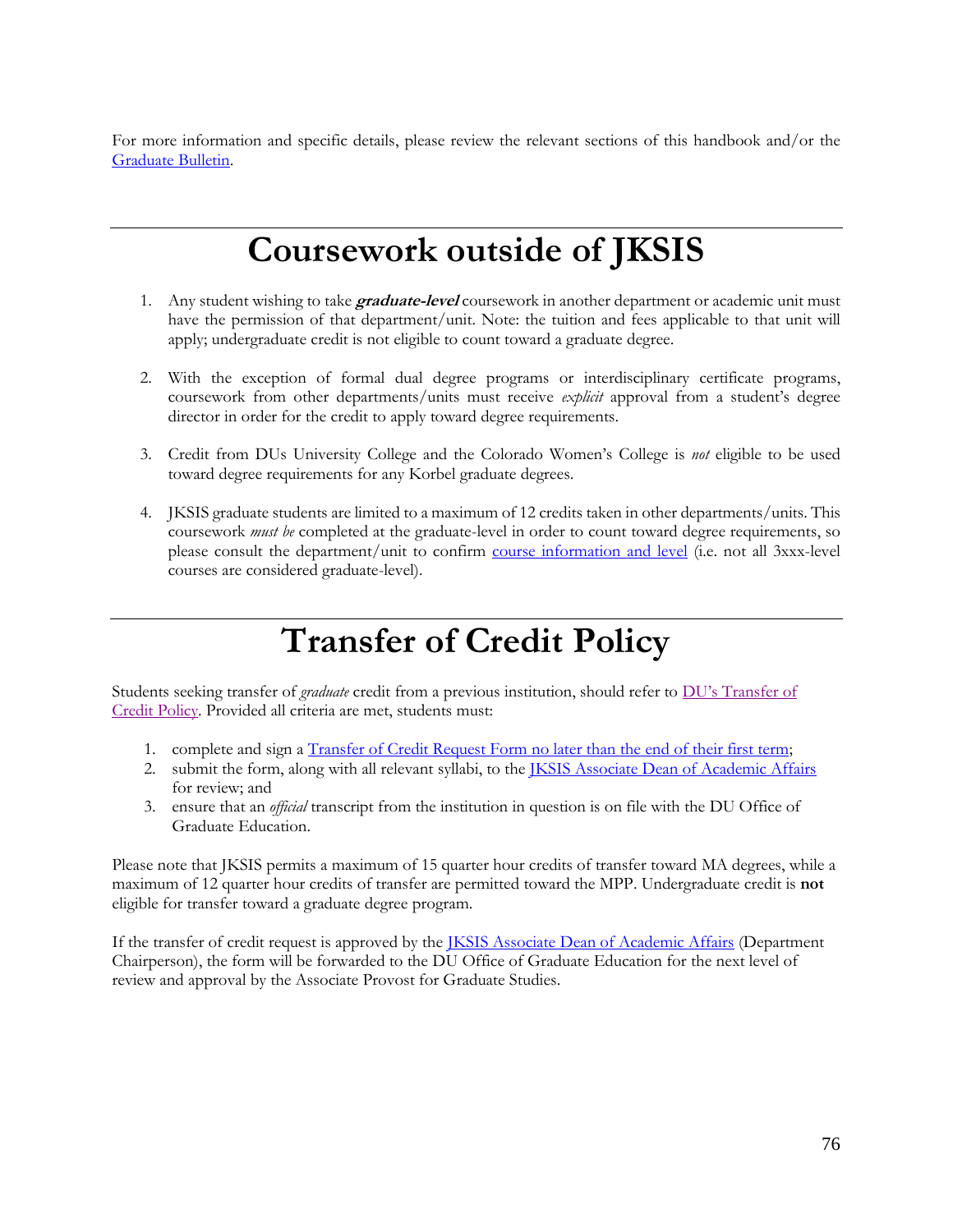# **Unaffiliated Study Abroad**

While not commonly pursued at the graduate level, students are *eligible* to transfer a maximum of 15 quarter credits toward degree electives from an accredited academic program conducted abroad.

Please note that participating in an unaffiliated study abroad program requires significant advance planning, institutional pre-approval via the DU Office of Internationalization, as well as explicit permission of the department, the degree director, and the DU Office of Graduate Education.

For information regarding the Office of Internationalization's approval process and relevant deadlines, please refer to the [Unaffiliated Study Abroad Programs](http://www.du.edu/abroad/graduate-students.html) (UPP) policy and petition process. In addition, all institutional policies including, but not limited to, the Graduate [Transfer of Credit](http://bulletin.du.edu/graduate/academic-requirements-policies-and-procedures/transfer-of-credit/) policy, will apply.

# **Leave of Absence/Withdrawal from the University**

Students considering time away from graduate study must communicate with the University prior to taking time off from the graduate program and complete the appropriate paperwork. There are two types of withdrawals: temporary (including personal and medical leaves of absence) and permanent.

For detailed information and policies regarding withdrawing from the University, either temporarily or permanently, please see the "[Student Withdrawal from the University](http://bulletin.du.edu/graduate/academic-requirements-policies-and-procedures/student-withdrawal-from-the-university/)" section of the Graduate Policies and Procedures Bulletin.

#### **Re-admission Policy**

Students that take time away from graduate study *without* following the proper withdraw procedure, in addition the students that are dismissed from the program, must apply for readmission in order to official re-enter a program of study. For detailed information, please see the "[Readmission](http://bulletin.du.edu/graduate/academic-requirements-policies-and-procedures/readmission/)" section of the Graduate Policies and Procedures Bulletin.

# **Other Potential Reasons for Taking Time Away from JKSIS**

Outside of a temporary personal or medical leave of absence\* from the university, there may be other reasons a student elects to spend time away from their JKSIS graduate program, including:

- **Fellowships** (e.g. Boren, Fulbright, & EMDAP), during or outside of the regular academic year, which *may* require a student to maintain active student status/graduate school enrollment;
- **Internships** conducted outside of the Denver area during the regular academic year;
- Participation in the Korbel in DC Program or the Korbel in Geneva Program;
- **Thesis-related research** required for degree completion and conducted outside of the Denver area;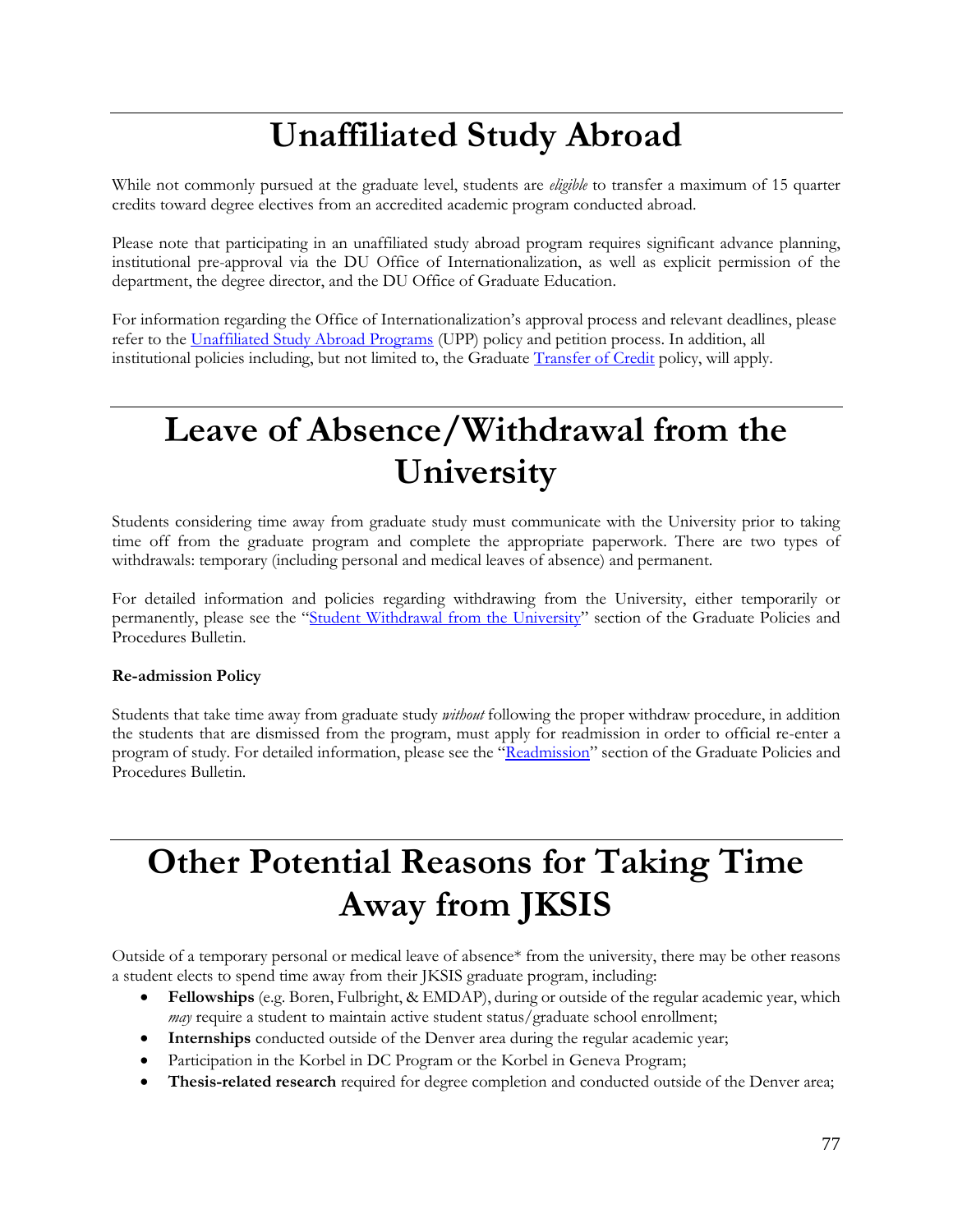• **Unaffiliated Study Abroad**: while not commonly pursued at the graduate level, students are *eligible* to transfer a maximum of 15 quarter credits toward degree electives from an accredited academic program conducted abroad. Please see the "Unaffiliated Study Abroad" section of this handbook for more details.

\*Note: Please refer to the "Leave of Absence/Withdrawal from the University" section of this handbook, as well as the "[Student Withdrawal from the University](http://bulletin.du.edu/graduate/academic-requirements-policies-and-procedures/student-withdrawal-from-the-university/)" section of the Graduate Policies and Procedures Bulletin for more details about a temporary leave of absence.

#### **How to Properly Structure Time Away from Graduate Study:**

The manner in which a student must structure their time away from graduate study, depends on the situation and circumstance. Options may include a leave of absence, registering for internship/research credit, and/or registering for continuous enrollment status. Please consult with the JKSIS Office of Academic and Student Affairs for additional guidance or to be directed to the appropriate support office and resources.

#### **Important Considerations for Taking Time Away from Graduate Study:**

A student that falls into one these categories must take into consideration a number of important factors\* in order to plan in advance and plan appropriately.

| <b>Planning Factors &amp; Guiding Questions</b>                                                                                                                                                                                                                                                      | <b>Policy &amp; Information Resources</b>                                                                                                                                                                        |
|------------------------------------------------------------------------------------------------------------------------------------------------------------------------------------------------------------------------------------------------------------------------------------------------------|------------------------------------------------------------------------------------------------------------------------------------------------------------------------------------------------------------------|
| Timing:                                                                                                                                                                                                                                                                                              |                                                                                                                                                                                                                  |
| When do you intend to take time away from the program (e.g.<br>beginning, middle, or end)?                                                                                                                                                                                                           | Depending on when you intend to take time away,<br>you will need to consider a range of possible factors<br>as outlined below.                                                                                   |
| Progress toward degree completion:                                                                                                                                                                                                                                                                   |                                                                                                                                                                                                                  |
| What is your anticipated date of graduation?<br>Are there classes which you must complete that are only<br>offered once a year? If so, what is your plan for completing<br>them prior to graduation?                                                                                                 | Visit the <b>Student Affairs Portfolio</b> site for course<br>schedules. Consult with your degree director for<br>advising and planning purposes. Be aware of the Time<br>Limit for MA Degree Completion policy. |
| Credit & Degree Requirements:                                                                                                                                                                                                                                                                        |                                                                                                                                                                                                                  |
| What are your options for earning credit and remaining on<br>track for degree completion? If you are taking classes at<br>another institution, have you obtained the appropriate<br>permissions and is the eligible for transfer?                                                                    | Consult the Graduate Policies and Procedures<br>Bulletin.                                                                                                                                                        |
| Enrollment Status and Financial Aid/Loans:                                                                                                                                                                                                                                                           |                                                                                                                                                                                                                  |
| What impact will time away have on your enrollment status?<br>On loan repayment structure/timing? Is there a minimum<br>number of credits in which you need to be enrolled to remain<br>eligible for loan disbursement? What is the grace period for<br>loan repayment? Is loan deferment an option? | Consult the "Enrollment Status" section of the<br>Graduate Policies and Procedures Bulletin, as well as<br>the "Graduate Student" section of the Office of<br>Financial Aid website.                             |
| Scholarships:                                                                                                                                                                                                                                                                                        |                                                                                                                                                                                                                  |
| What impact will this have on your academic year<br>scholarship(s)?                                                                                                                                                                                                                                  | Consult with the Office of Financial Aid and the<br><b>IKSIS Director of Graduate Enrollment.</b>                                                                                                                |
| Student Employment/Campus Jobs:                                                                                                                                                                                                                                                                      |                                                                                                                                                                                                                  |
| If you are eligible or employed in a campus/community work<br>study position, will your employment status, job, or award<br>amount be impacted? If you are employed in a departmental<br>level research assistant job (not work study), will your role be                                            | For student employment/work study information,<br>visit the Office of Student Employment.<br>For departmental-level research assistant positions,                                                                |
| impacted?                                                                                                                                                                                                                                                                                            | begin by consulting with your supervisor.                                                                                                                                                                        |
| <b>Health Insurance:</b>                                                                                                                                                                                                                                                                             |                                                                                                                                                                                                                  |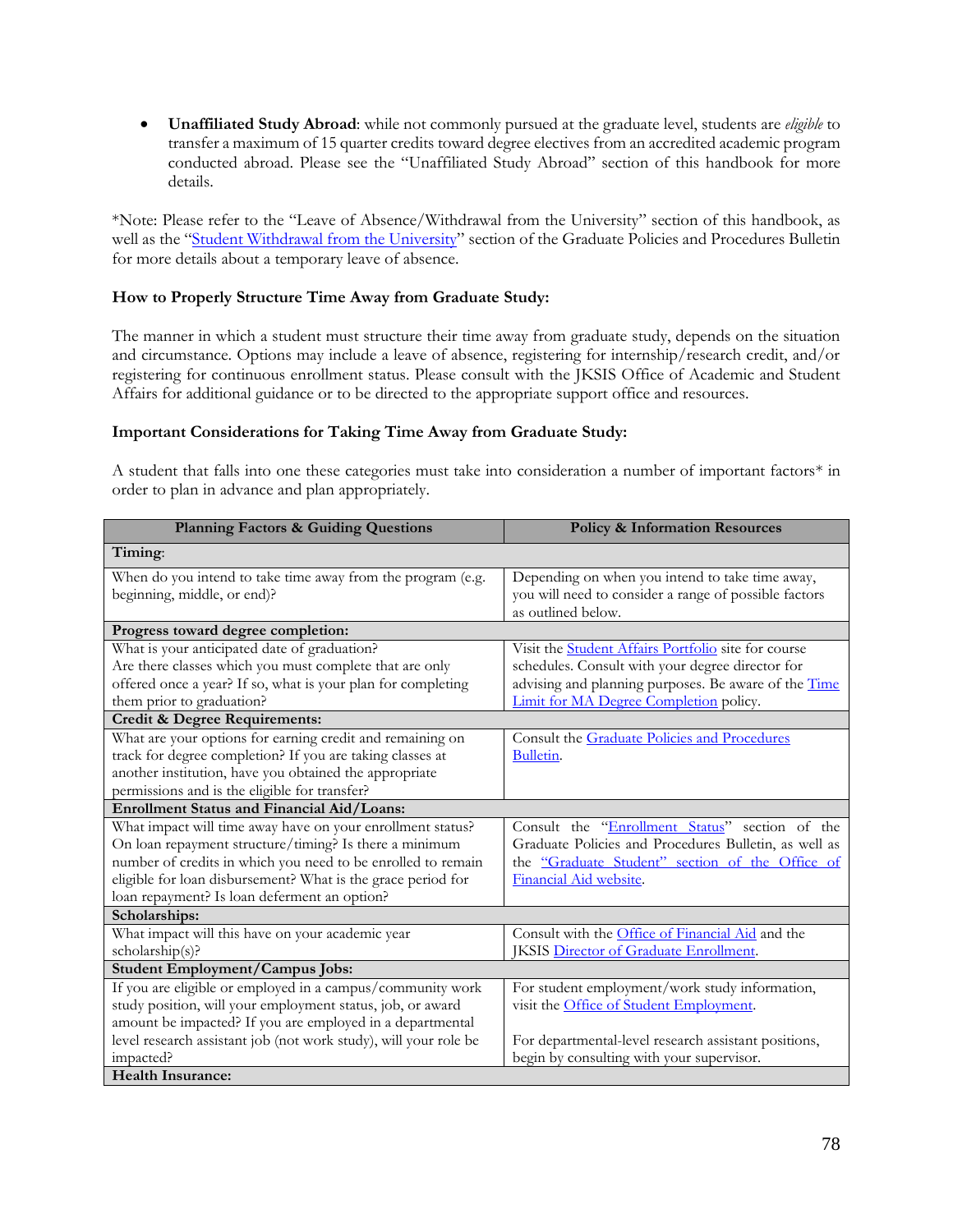| What impact will this have on DU-affiliated health insurance<br>coverage? Are there a minimum number of credits in which | Visit the DU Health & Counseling Center site.        |
|--------------------------------------------------------------------------------------------------------------------------|------------------------------------------------------|
| you need to be enrolled to qualify for coverage?                                                                         |                                                      |
| <b>International Students:</b>                                                                                           |                                                      |
| How will this affect your immigration status? Is there a                                                                 | Consult with the Office of International Student and |
| minimum number of credits in which you need to be enrolled                                                               | Scholar Services.                                    |
| to maintain your student visa and immigration status?                                                                    |                                                      |
| <b>Career Development:</b>                                                                                               |                                                      |
| How is this experience moving you toward your career goals?                                                              | Consult with the JKSIS Graduate Office of Career     |
|                                                                                                                          | and Professional Development team.                   |

\*NOTE: this information is meant to serve only as a general staring point; it is by no means a complete or comprehensive guide given that each student's situation is unique.

### **Continuous Enrollment**

Registration for Continuous Enrollment (CE) is limited to students who have completed all required coursework, with the exception of independent research hours (i.e. INTS 4995, INTS 4996, or INTS 5995) needed to complete a degree. CE is designed primarily for students who are working on a thesis, SRP, or doctoral dissertation.

For detailed information and policies regarding continuous enrollment, please see the "Continuous [Enrollment](http://bulletin.du.edu/graduate/academic-requirements-policies-and-procedures/enrollment-status/continuous-enrollment/)" section of the Graduate Policies and Procedures Bulletin. Additional information with reference to continuous enrollment is available regarding [Tuition and Fees](http://www.du.edu/registrar/registration/tuition.html) and Graduate Financial Aid.

### **Degree Completion & Graduation**

Students may not receive a University of Denver degree without completing all Master's [degree requirements.](http://bulletin.du.edu/graduate/academic-requirements-policies-and-procedures/masters-degree-requirements/) Students may not receive a degree with fewer than the published number of credits or with a cumulative GPA below the 3.0 minimum required for JKSIS graduate degree programs.

Per th[e graduation requirements policy,](http://bulletin.du.edu/graduate/academic-requirements-policies-and-procedures/graduation-requirements/) students are required to submit the graduation application two quarters in advance of the intended date of graduation. Failure to abide by [university deadlines,](http://www.du.edu/currentstudents/graduates/graduationinformation.html) as well as relevant departmental deadlines, will result in graduation delays.

#### **General Graduation Planning Information and Resources:**

- **[Graduation Requirements](http://bulletin.du.edu/graduate/academic-requirements-policies-and-procedures/graduation-requirements/)** (Graduate Bulletin)
- [Graduation Instructions, Dates & Deadlines, and Forms for Graduate Students](http://www.du.edu/currentstudents/graduates/graduationinformation.html) (DU Office of Graduate Education)
- **[Graduation and Oral Defense Information](https://www.du.edu/info-for/current-students.html) (DU Office of Graduate Education)**
- [Application for Graduation](http://www.du.edu/registrar/graduation/graduationapp.html) (Office of the Registrar)
- [Commencement Ceremonies](http://bulletin.du.edu/graduate/academic-requirements-policies-and-procedures/graduation-requirements/commencement-ceremonies/) (Graduate Bulletin)
- [Diplomas](http://www.du.edu/registrar/records/diplomas.html) (Office of the Registrar)

#### **JKSIS Specific Policies and Processes:**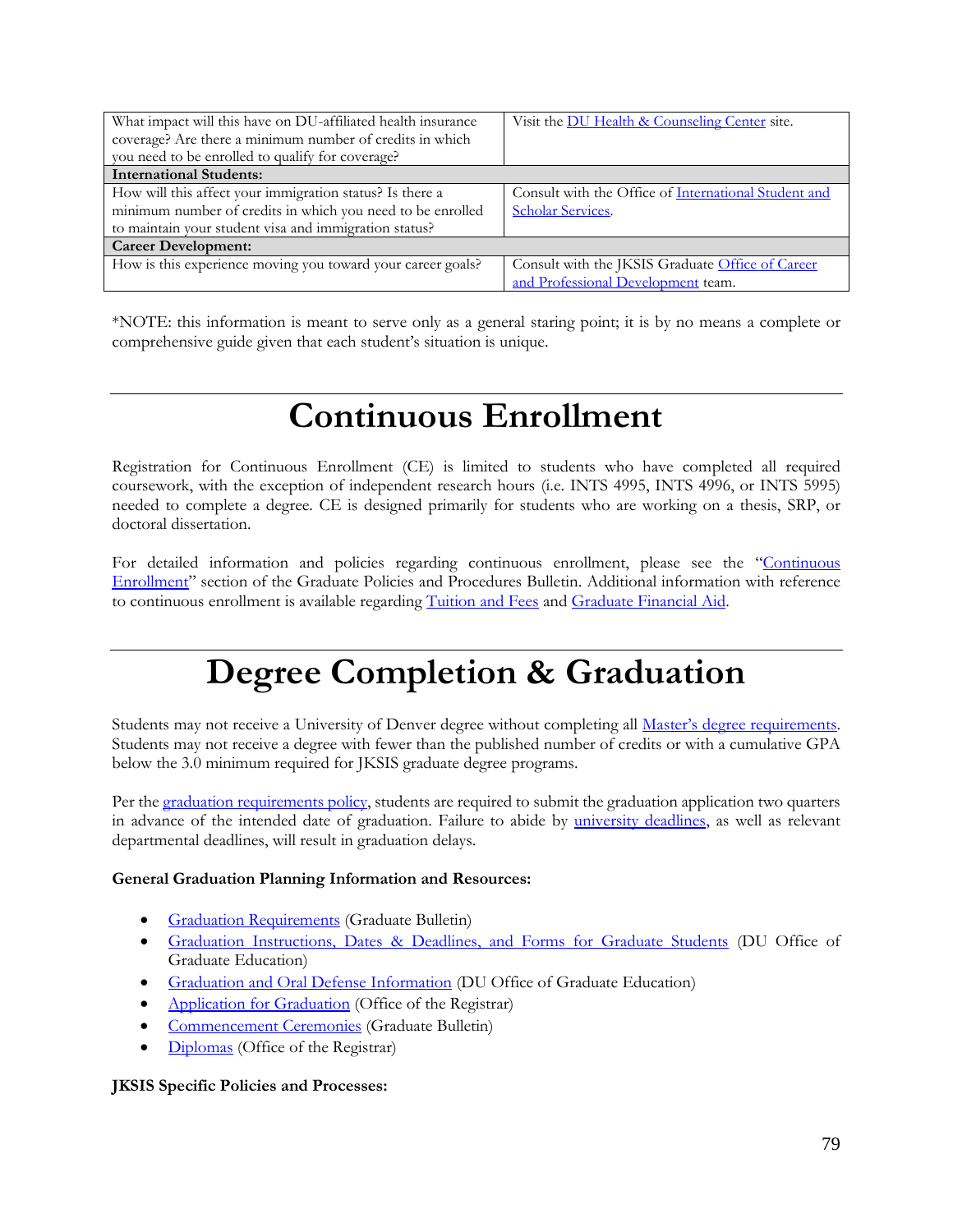In order to facilitate an efficient and timely degree verification process, **all graduate degree candidates at the Josef Korbel School of International Studies are responsible for complying with the following requirements at the time of application to graduate:**

- Submit a final and accurate Program Statement (online via the [Student Affairs Portfolio Community](http://portfolio.du.edu/issta/page/36603) site), which has been approved and signed by the designated Degree Director;
- If applicable, ensure that any [course substitution approval forms](http://www.du.edu/media/documents/graduates/graduatesubstitutionwaiver.pdf) have been completed and submitted to the DU Office of Graduate Education;
- If applicable, complete all other non-coursework requirements (e.g. internship, RPCV Practicum, etc.);
- Resolve any outstanding incompletes (I);
- Complete all coursework with an overall GPA of 3.0 or higher.

Students that do not comply with these requirements may not be advanced to candidacy by the Josef Korbel School of International Studies.

Final graduation certification is conducted by the DU Office of Graduate Education *after* the final grades have posted for each term and will not be granted until the student has satisfied *all* degree requirements—including coursework and non-course requirements (e.g. internship/practicum, thesis/dissertation/SRP, etc.)—and unless the student has satisfied the minimum credit hour requirement, met the minimum GPA threshold required for degree completion, and is in compliance with all other policies governing graduate degree requirements (see th[e Graduate](http://bulletin.du.edu/graduate/) Bulletin for complete details).

For complete details, including instructions and checklists, please visit the "Graduation and Commencement" tab of our Portfolio Community site a[t http://portfolio.du.edu/issta/page/54365.](http://portfolio.du.edu/issta/page/54365)

### **Tuition & Fees**

Information pertaining to University of Denver [Tuition and Fees](http://www.du.edu/registrar/registration/tuition.html) may found on the Office of the Registrar's website.

Additional policies and resources may be found online at:

- [Tuition, Fees and Financial Aid Policies and Procedures](http://bulletin.du.edu/graduate/tuition-fees-and-financial-aid-policies-and-procedures/) (Graduate Bulletin)
- [Tuition and Fees](http://www.du.edu/bursar/tuition/index.html) (Office of the Bursar)

### **Privacy of Educational Records & Access to Information**

The University of Denver is committed to the safeguarding and accurate maintenance of student records. The Family Educational Rights and Privacy Act (FERPA) of 1974 provides students with a number of rights regarding their educational records.

More information may be found on the Office of the Registrar's [website.](http://www.du.edu/registrar/privacy/index.html)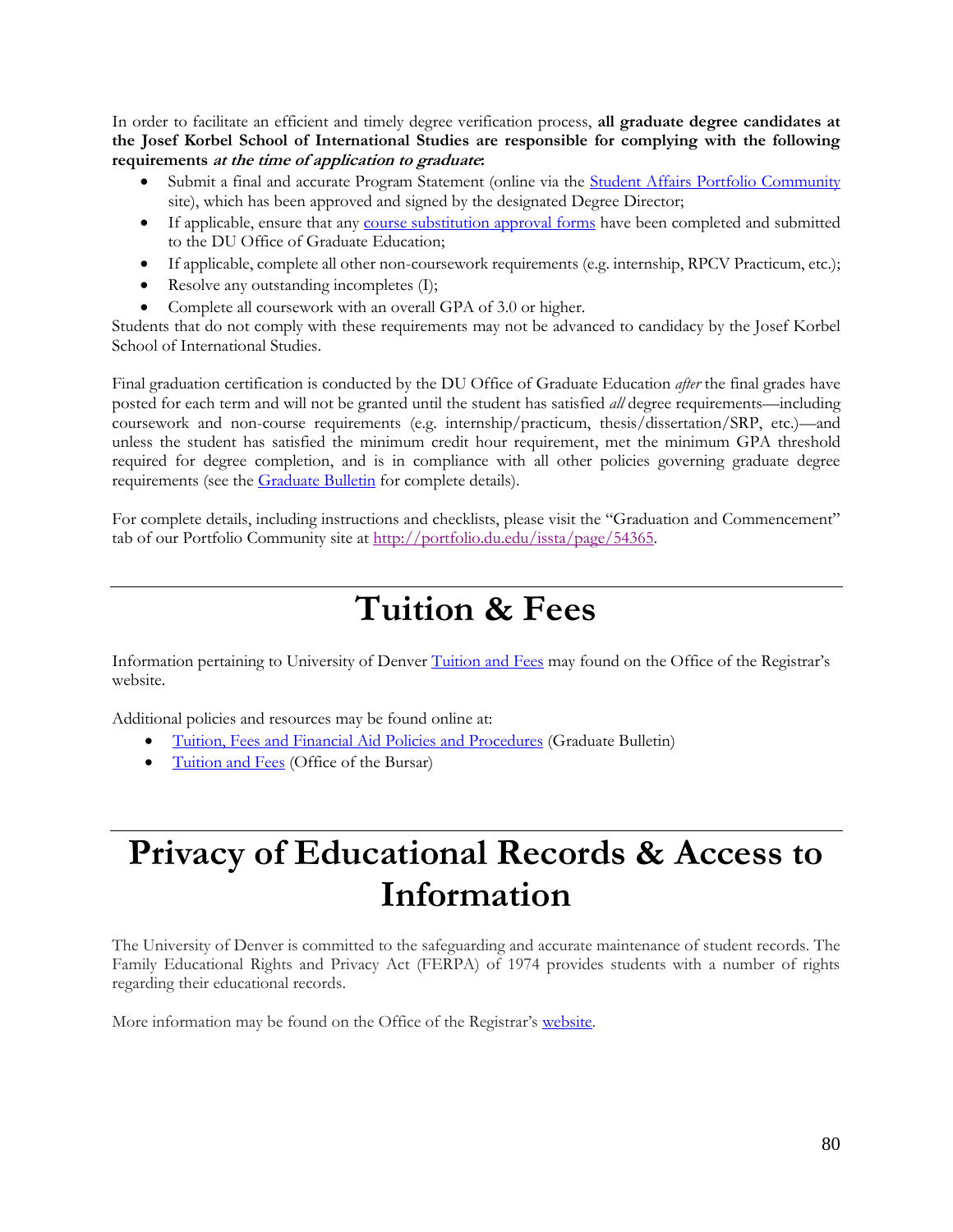# **Student Resources**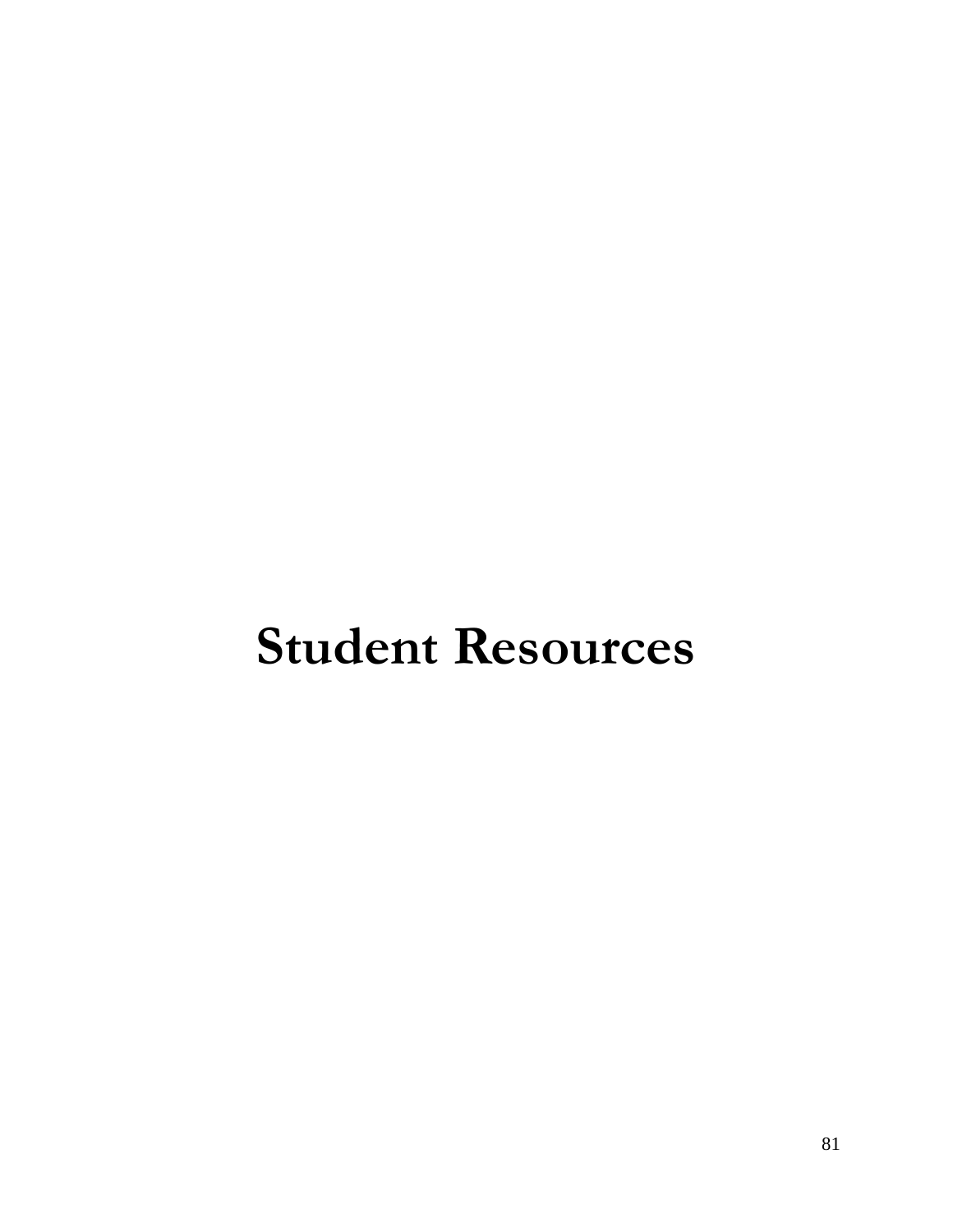# **Summary of Campus Resources**

We understand that graduate school can be intense and that students have rich and complex lives outside of the classroom. In order to maximize your time at the University of Denver and the Josef Korbel School of International Studies, we hope you will familiarize yourself with and take advantage of the many resources available to support your personal, academic, and professional well-being while on campus.

Below is brief list of helpful resources. Students with questions or concerns about connecting to appropriate resources and support services are encouraged to be in touch with the JKSIS JKSIS Office of Academic and Student Affairs.

#### **Academic and Degree Resources:**

- [Anderson Academic Commons](https://www.du.edu/academics/libraries.html)
- [Center for World Languages and Cultures](http://www.du.edu/cwlc/)
- [Disability Services Program](http://www.du.edu/studentlife/disability-services/index.html)
- [Graduate Bulletin](http://bulletin.du.edu/graduate/)
- [Graduate Student Resources](https://www.du.edu/info-for/current-students.html)
- [Institutional Review Board](http://www.du.edu/orsp/research-compliance/human-subjects/)
- **[University Libraries](http://library.du.edu/)**
- **[Writing Center](http://www.du.edu/writing/writingcenter/index.html)**

#### **Career and Professional Development Resources:**

- [DU Career Services](http://www.du.edu/career/)
- **IKSIS** Office of Career and Professional **[Development](https://korbelcareers.du.edu/)**

#### **Graduate Financial Aid Resources:**

• [Office of Financial Aid](http://www.du.edu/financialaid/graduate/index.html)

#### **Health, Safety & Wellness Resources:**

- **[Campus Safety](http://www.du.edu/campussafety/)**
- [Center for Multicultural Excellence](http://www.du.edu/cme/about/)
- [Health and Counseling Center](http://www.du.edu/health-and-counseling-center/index.html)
	- o [Center for Advocacy, Prevention](http://www.du.edu/health-and-counseling-center/cape/)  [and Empowerment \(CAPE\)](http://www.du.edu/health-and-counseling-center/cape/)
- **[Office of Equal Opportunity](http://www.du.edu/equalopportunity/titleix/)**
- [Religious & Spiritual Life](http://www.du.edu/studentlife/religiouslife/)
- [Richie Center for Sports and Wellness](http://www.du.edu/ritchiecenter/)
- [Sexual Respect & Office of Title IX](http://www.du.edu/equalopportunity/titleix/)

#### **International Student Resources:**

- [Disability Services Program](http://www.du.edu/studentlife/disability-services/index.html)
- [English Language Center](http://www.du.edu/elc/)
- [International Student and Scholar Services](http://www.du.edu/isss/)
- **[International Student Groups](http://www.du.edu/isss/du-life/student-groups.html)**
- **[Writing Center](http://www.du.edu/writing/writingcenter/index.html)**

#### **Student Life Resources:**

- **[Campus Faith Communities](http://www.du.edu/studentlife/religiouslife/campus-organizations/index.html)**
- Center for Community Engagement & [Service Learning](http://www.du.edu/ccesl/)
- [Center for Multicultural Excellence](http://www.du.edu/cme/about/)
- [Driscoll Student Center](http://www.du.edu/studentlife/driscoll/)
- [DU Clubs and Organizations](https://www.du.edu/studentlife/engagement/get-involved/organizations-joining.html)
- [Graduate Student Government](http://www.du.edu/gsg/index.html)
- [International Student Groups](http://www.du.edu/isss/du-life/student-groups.html)
- [JKSIS-affiliated Student Groups](https://portfolio.du.edu/issta/page/52059)
- [Pioneer Athletics](http://www.denverpioneers.com/)
- [Religious & Spiritual Life](http://www.du.edu/studentlife/religiouslife/)

#### **Technology Resources:**

- [Canvas](https://canvas.du.edu/)
- [MyWeb](https://myweb.du.edu/)
- [PioneerWeb](https://pioneerweb.du.edu/)
- [Portfolio Communities](https://portfolio.du.edu/)
- University Infor[mation Technology](https://www.du.edu/it/)
	- o [New Student Support](http://www.du.edu/uts/helpdesk/newstudent.html)
	- o [Help Desk & Support](http://www.du.edu/uts/helpdesk/student.html)
	- o [Service Requests](https://univofdenver.service-now.com/techservices_login.do)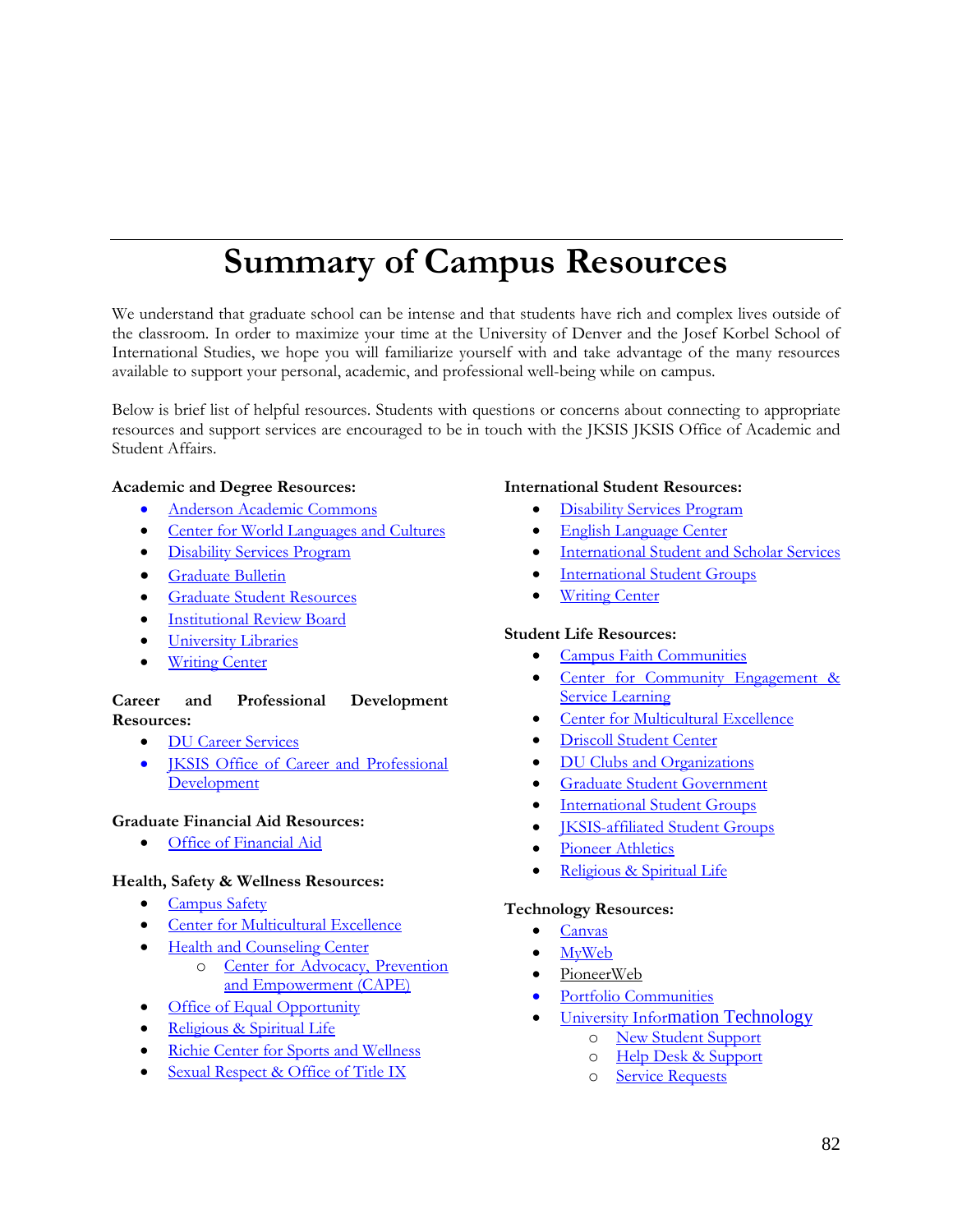#### **Additional Student Resources:**

- [Calendars](http://www.du.edu/calendars/)
- [Pioneer ID Card](https://www.du.edu/pioneercard/)
- [DU Housing & Residential Education](http://www.du.edu/housing/)
- [DU Parking & Transportation](https://www.parking.du.edu/default.aspx)
- [Graduate Student Resources](http://www.du.edu/learn/graduates/studentresources.html)
- [DU Office of Graduate Education](http://www.du.edu/learn/graduates/orientation/online2013.html)
- [Ombuds Office](http://www.du.edu/ombuds/)
- **[Support Services and Resources](http://bulletin.du.edu/graduate/academic-and-student-support-services-policies-and-procedures/) (Graduate** Bulletin)

### **Student Organizations**

For students wishing to get involved outside of the classroom, extracurricular opportunities abound both at the Josef Korbel School of International Studies and the University of Denver in general. To learn more, please explore the following resources:

- [DU Clubs and Organizations](https://www.du.edu/studentlife/engagement/get-involved/organizations-joining.html)
- **[International Student Groups](http://www.du.edu/isss/du-life/student-groups.html)**
- [JKSIS-affiliated Student Groups](https://portfolio.du.edu/issta/page/52059)

Additionally, the two primary graduate student organizations relevant to JKSIS/DU include:

**The Josef Korbel School of International Studies Graduate Student Association (KGSA),** which represents graduate students in all policy-making activities impacting student interests, promotes social and intellectual interaction between students; facilitates communication between various cultures with respect to diversity and creativity of individuals represented at the school, enhances broader understanding of the international environment, and encourages mature discussion of student concerns. The student government Executive Council includes a President, Vice President, Secretary, Representatives of the first, second, and PhD classes, and a past President, who is an ex-officio member of the council. The PhD and MA Representatives hold voting position on the Graduate Studies Committee, which directs the academic life of JKSIS. The PhD, MA and International Student Representatives all are voting members of the Faculty Council. For more information, please visit:<https://portfolio.du.edu/jksis.gsa>

**The Graduate Student Government** (GSG) is the DU graduate community's representative student government body. The GSG is designed to serve and advocate for graduate interests and concerns. For more information, contact the GSAC office at 303.871.3842, or visit: [http://www.du.edu/gsg/index.html.](http://www.du.edu/gsg/index.html)

### **Funding to Attend Academic Conferences**

Students that **present a paper** at a conference (relevant to their field of study) or conduct dissertation research can apply for funding through the JKSIS Graduate Student Association (GSA).

If there is a balance remaining after receiving conference funding from GSA, the GSA board will evaluate and forward qualified applications to the Graduate Student Advisory Council (GSAC) to be considered for its Professional Development Grant.

A common application will be used to be considered for both funding opportunities and can be accessed on the GSAC website: [http://www.du.edu/gsac/resources.html.](http://www.du.edu/gsac/resources.html)

*Conference reimbursement funding is limited and not guaranteed to all students. Reimbursements will come in the form of reimbursement checks for documented, accrued expenses indicated through original receipts.*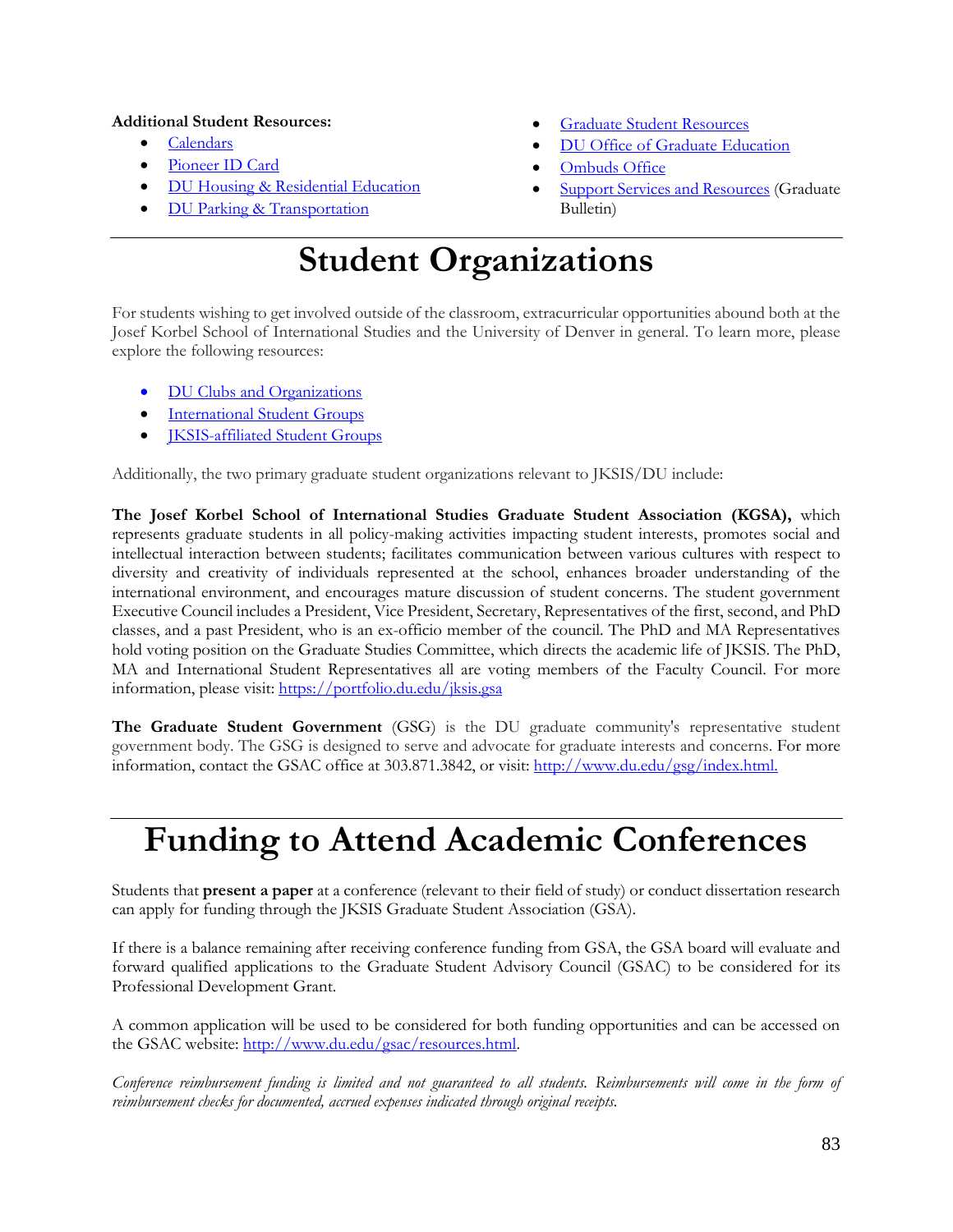# **JKSIS Research Centers, Institutes, and Clinics**

The Josef Korbel School is home to a number of research centers, institutes and clinics that add depth and breadth to the school's commitment to integrating teaching, research and practical problem solving. Students gain enriching research and internship opportunities through these centers, where they work alongside and network with world-renowned scholars, practitioners and experts.

For more details, please visit the "[Faculty and Research Centers](http://www.du.edu/korbel/faculty/research-centers.html)" tab of the main JKSIS website.

### **Office of Career and Professional Development Connecting Students with Career Opportunities**

Students who begin their career development and job search efforts early in their graduate program are more successful in identifying and securing internship and employment opportunities. Employment and internship reports are available on the Josef Korbel School of International Studies [web site.](https://korbel.du.edu/careers-alumni/career-services)

The Josef Korbel School of International Studies' (JKSIS) Office of Career and Professional Development's (OCPD) mission is to enhance career success through programming, education and networking.

We achieve this by providing:

- Career education through courses, workshops, events, and resources;
- Professional development through career coaching and opportunities to pursue practical experience;
- Opportunities for connections between students, alumni and employers through targeted and proactive marketing and relationship management.

The OCPD provides comprehensive services to JKSIS graduate students including:

#### **Individual Career and Fellowship Coaching:**

Students may schedule in-person, phone or Skype appointments for assistance with a variety of topics including: identifying internship/practicum, career and fellowship opportunities, developing action plans, cultivating professional relationships through networking, building targeted employer lists, reviewing application materials, preparing for interviews and negotiating an offer.

#### **Courses, Workshops and other Career Preparation Programs:**

#### **Career Development Workshops and Information Sessions**

These programs help students develop the skills needed to successfully secure a targeted internship, fellowship or job.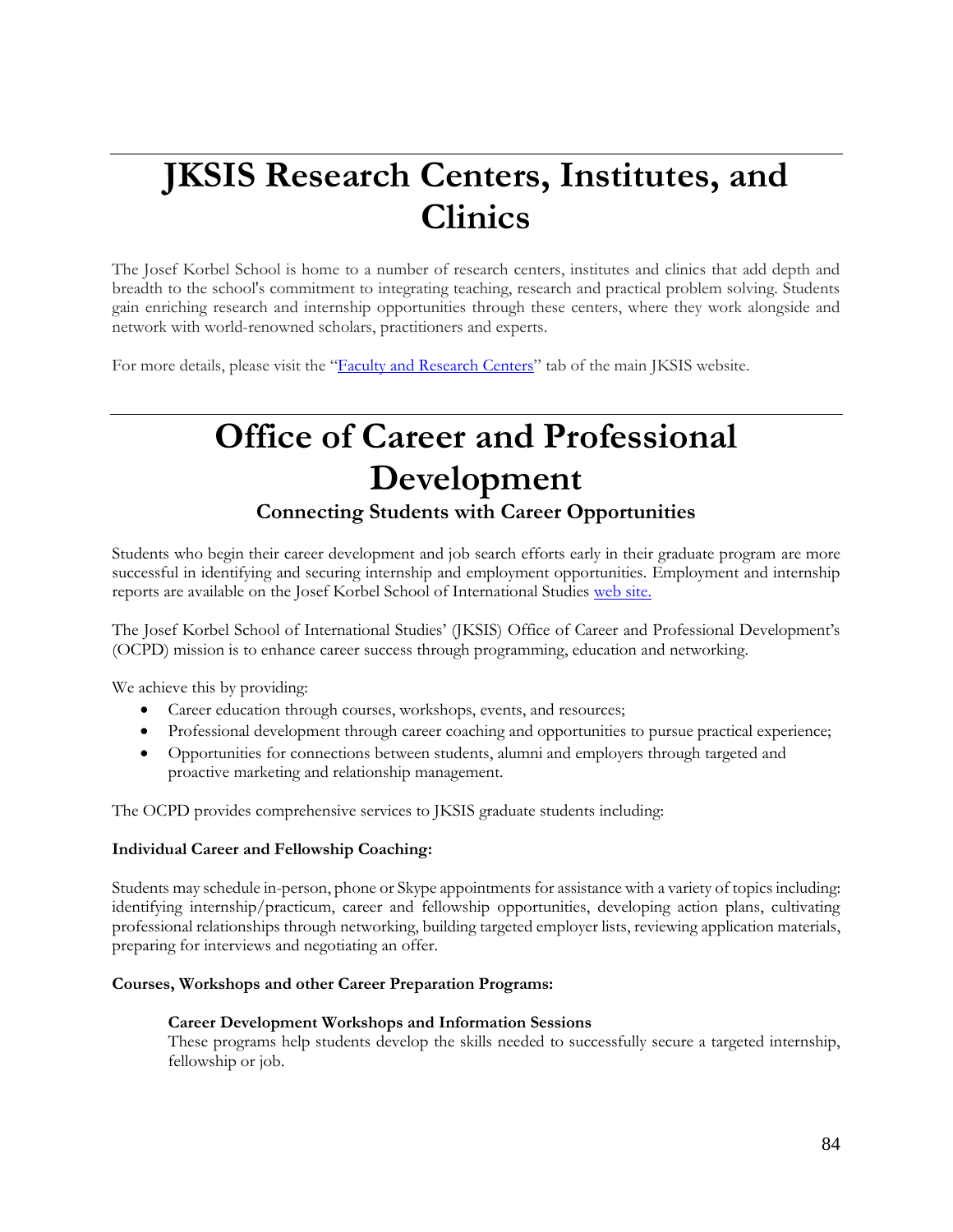#### **Job Search Club**

Designed for students in their final quarter and recent graduates, the Job Search Club, facilitated by staff, meets for several weeks and offers participants peer support and encouragement. Participants are accountable for developing and carrying-out a job search strategy.

#### **Resources:**

The OCPD provides current and tailored resources, when possible on-line for 24/7 access to help JKSIS graduate students conduct successful internship/practicum and job searches in their field.

#### **Online: Pioneer Careers and Korbel Careers**

Matriculated JKSIS students and alumni who have attended the OCPD orientation may access the one-stop Office of Career and Professional Development password-protected websites:

Log in to **DU.edu/PioneerCareers** with PioneerWeb credentials, for job, internship, and fellowship listings; access to internship registration; event information and registration and more.

Log in to **KorbelCareers.du.edu** with a student ID as the User Name and the Password for customized career resources. These include job search resources, employer reports, a list of past internship sites, and career guides.

#### **Career Resources in the Office of Career and Professional Development**

Sample resumes, past internship reports, employer brochures and job search books such as working abroad directories, directories of non-profit organizations, occupational information and more are available in the Office of Career and Professional Development.

#### **Employer Connections:**

JKSIS staff and faculty proactively establish relationships with prospective employers. As a member of the Association of Professional Schools of International Affairs (APSIA), JKSIS participates in numerous employer development and outreach events and activities throughout the year and provides opportunities for students, alumni and employers to connect. Below are some of the opportunities, sponsored by the OCPD, for students to network with alumni and other employers:

#### **Career Conversations:**

These events, often offered over breakfast or lunch and co-sponsored by the Office of Career and Professional Development and the Office of Alumni Relations, give students the opportunity to network with alumni representing employers hiring JKSIS students for internships and jobs. Recent employers represented include One Earth Future, RBI Strategies, International Republican Institute, Joining Vision and Action, Lynx Global Intelligence, and Western Union.

#### **Professionals-in-Residence:**

Alumni and friends of JKSIS are invited to present and discuss personal experiences in their fields. Recent presenters have represented a variety of employers including IDE, John Snow, Inc., Velocity Global LLC, One Earth Future Foundation, Arrow Electronics, U.S. Government Accountability Office, DigitalGlobe, Deloitte and many others.

#### **Washington D.C. Career Connections Program:**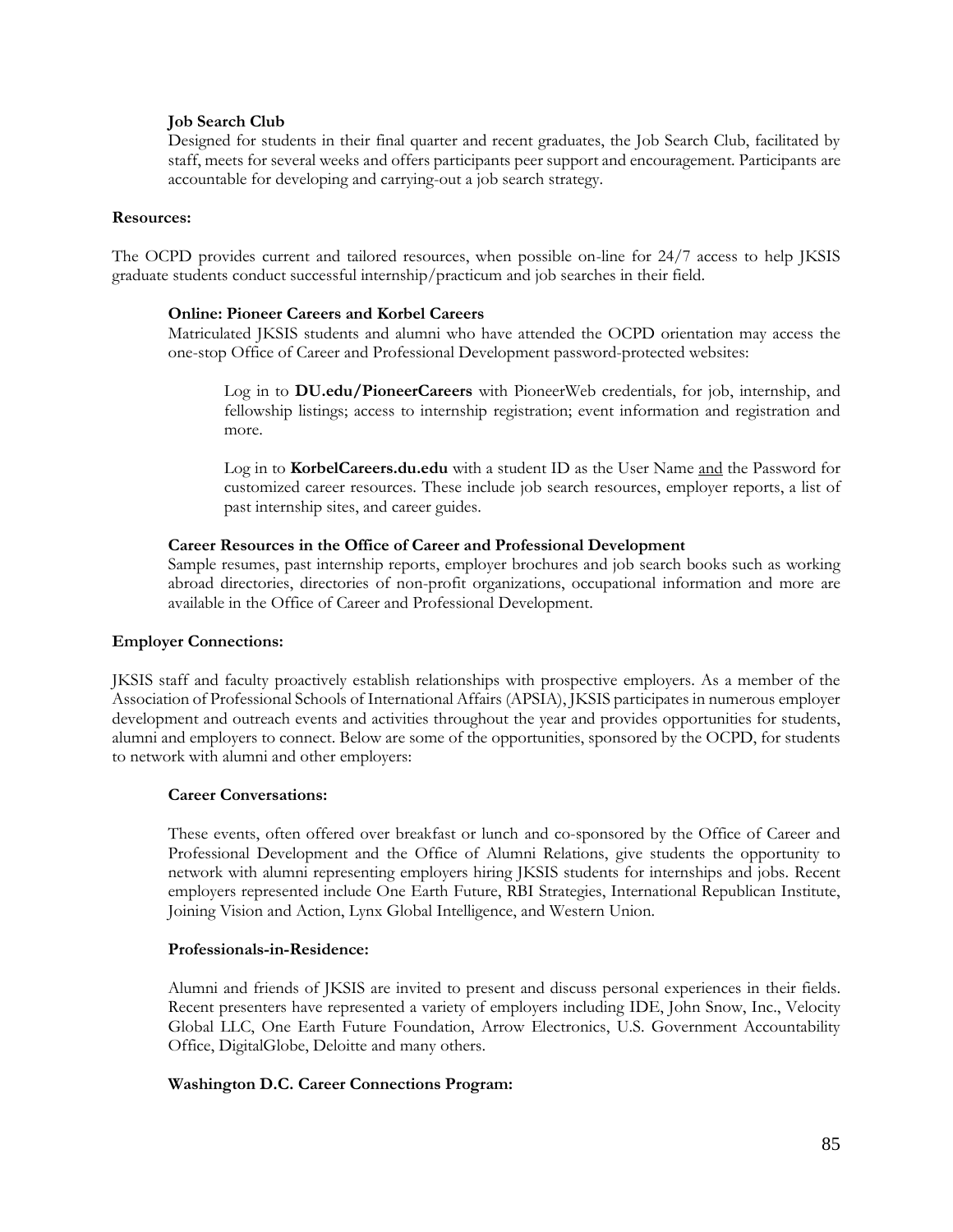Each year, this trip to Washington D.C. provides students an overview of the D.C. job market and opportunities for career exploration and networking with key alumni and employers. More cities may be added in the future.

#### **Recruiting Events, Career Fairs and Networking Forums:**

The office coordinates many career events to connect students with employers including career fairs, employer information and recruitment sessions, panels, presentations and forums and networking receptions.

#### **LinkedIn**

Students are invited to join the *University of Denver: Josef Korbel School of International Studies* LinkedIn Group with more than 2,000 alumni and student members and growing. This is a forum for requesting informational interviews and allows members to follow discussions on career trends.

#### **Office of Career and Professional Development (OCPD) Terms of Use:**

OCPD staff look forward to helping students reach their career goals. In order to create a successful professional partnership with our staff and to utilize our services, we require adherence to the policies of the OCPD as outlined below.

- 1. Students are expected to represent themselves and their experiences accurately and honestly in all written and oral communications with the OCPD, prospective employers, and alumni.
- 2. Students are expected to act in a professional and respectful manner in all meetings, events, correspondence, trips, and networking opportunities.
- 3. After attending the OCPD orientation session, it is highly recommended that students log in into the Pioneer Careers and Korbel Careers web sites, attend events, and schedule career advising meetings throughout the graduate program to maximize career success.
- 4. The OCPD staff will review resumes uploaded into Pioneer Careers and will respond with feedback within 3 business days.
- 5. Students may schedule career coaching appointments with OCPD staff members. Students are expected to provide all available materials (i.e. resume, cover letter, position description) relevant to the appointment to the staff with whom they are meeting at least one full business day in advance of the appointment.
- 6. Cover letter reviews and detailed resume reviews are done through appointments and are not conducted via email.
- 7. The OCPD offers drop-in hours that provide students the opportunity to meet with an OCPD staff member to receive answers to quick questions without making an appointment in advance and do not require pre-submission of resumes or cover letters.
- 8. We kindly request a minimum of 24 hours notice when canceling an appointment, except in the case of an emergency. Failure to give 24 hours notice, repeated cancellations and/or failure to show for events or appointments may result in the loss of access to OCPD services including career coaching and access to Pioneer Careers.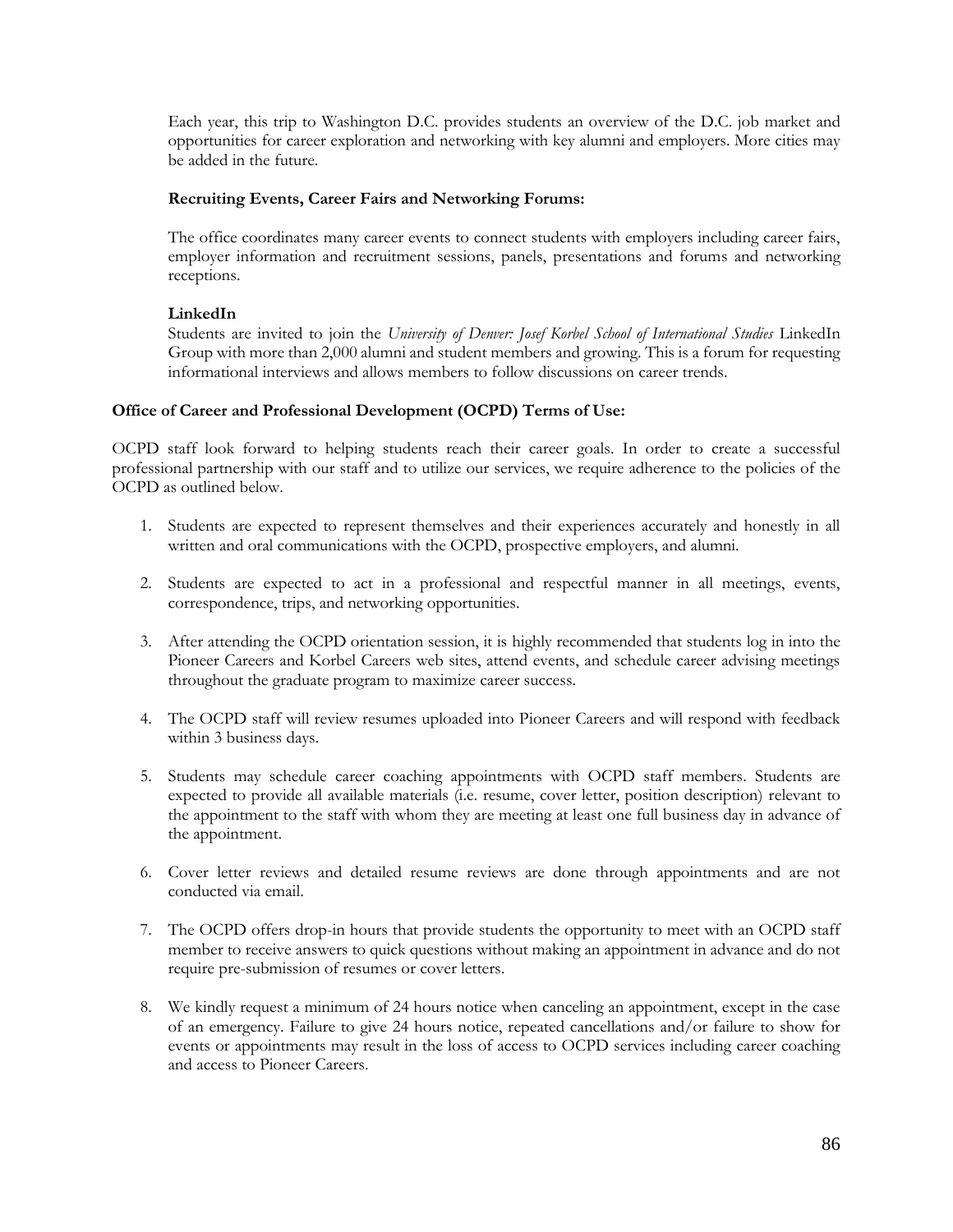9. The OCPD keeps fees to a minimum. Any fees paid to the OCPD are nonrefundable, unless otherwise stated in advance of payment.

It is the OCPD's expectation that students have read and agreed to all policy terms as stated above. For questions or concerns, please contact the OCPD a[t KorbelCareers@du.edu](mailto:KorbelCareers@du.edu) or 303-871-4490.

# **Thinking About a PhD?**

A number of MA students come to JKSIS with an interest in pursuing a PhD degree, either immediately after the MA or a few years down the road. Others discover in the course of their MA studies that they are interested in PhD work. **Are there any particular things that such students should do during their MA work to better prepare them for doctoral studies? Probably not.** But there are some things to keep in mind.

First, the **JKSIS PhD program is rather small, and the competition for entry fierce.** Given the high level of competition for entry to any PhD program in the United States, never set your heart on one school. And if and when you do apply, apply to a wide array of programs at top schools and middling schools to maximize your chances. But please note: if you do not have high GRE and GPA scores (especially at the undergraduate level) -- perhaps the most important indicators a program is looking for -- then you are likely to be disappointed.

Second, it is unlikely that a PhD program you apply to will put great importance on the courses you have studied at the MA level, but it may be worth thinking about the following. PhD study, even in APSIA schools, is much more focused on disciplines and fields – not to the exclusion of, but in addition to, interdisciplinary perspectives and work in particular substantive areas. Therefore, you should at least **begin thinking about fields.** (Most PhD programs require two.) And you probably ought to take four or five coherently integrated courses in one field, with a bit more attention to breadth in the field than your MA degree requires.

PhD work also tends to be somewhat more theoretical in its orientation. Therefore, where you have a choice between courses, you might want to consider taking the more theoretical option. This may involve choosing different courses, different instructors (consult with the field director or the student grapevine), and elective courses that are more characteristic of a PhD program. And although whatever PhD Program you apply to will have its own system of training, you could get a head start with some of the JKSIS MA classes that focus on epistemology and the philosophy of science and on issues directly connected to carrying out research. INTS 4010 Epistemology, INTS 4500 Social Science Methodology and INTS 4522 Philosophy of Social Science are good examples. Don't be afraid of "PhD oriented" classes or classes that PhD students tend to gravitate to. Quite the contrary; seek them out. They are likely to suit your inclinations – and if they don't, then you may learn something important about your suitability for PhD work.

Third, use your first year at JKSIS to **produce a good writing sample** for your PhD application. It need not be unusually long or wildly original. In fact, a good 20-30 page paper is pretty typical. (*An MA thesis, while not a bad idea, will be completed after you have applied for PhD programs, if you are going on directly*.) It should, however, be good work, as polished as you can make it, and **clearly academic** in orientation. You need to show real academic interests in your writing sample. One thing to consider is working on a paper, or parts of it, in two courses. (Make sure the instructors are aware of and approve this.) Or do a 3-credit independent study to turn a course paper into a much stronger piece of work to use for your writing sample.

And finally, **get to know at least one, and preferably two, instructors well enough that they can write good, detailed letters of recommendation for you**. And try to pick instructors who have a national and/or international reputation. After your GREs, letters are the most important thing in your application file. Finally, don't take any of this – except the recommendation about writing – too seriously. And take advantage of your